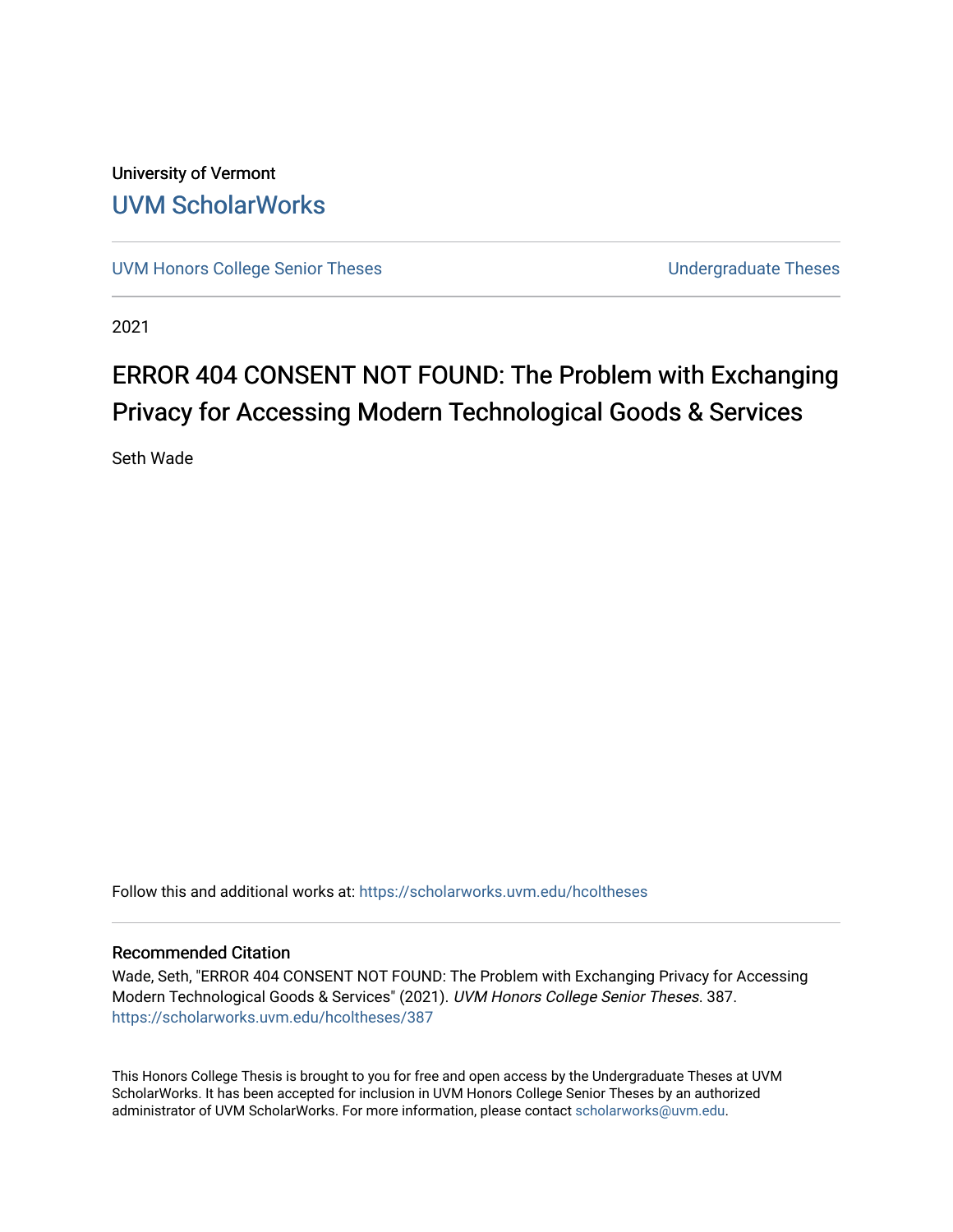# ERROR 404 CONSENT NOT FOUND

The Problem with Exchanging Privacy for Accessing Modern Technological Goods & Services

> Seth Wade Honors Thesis: Philosophy Advisor: Randall Harp 5/19/2021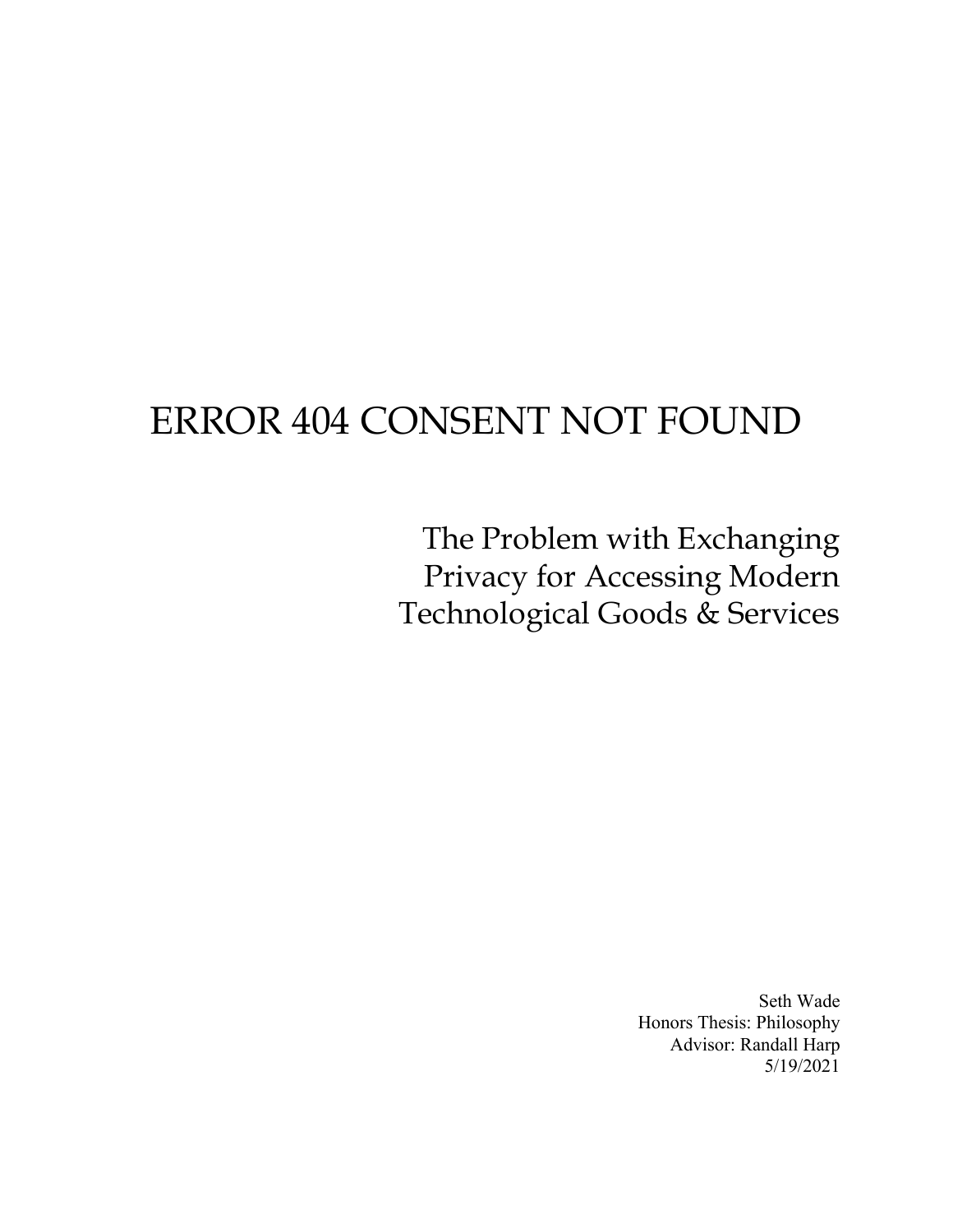# *Table of Contents:*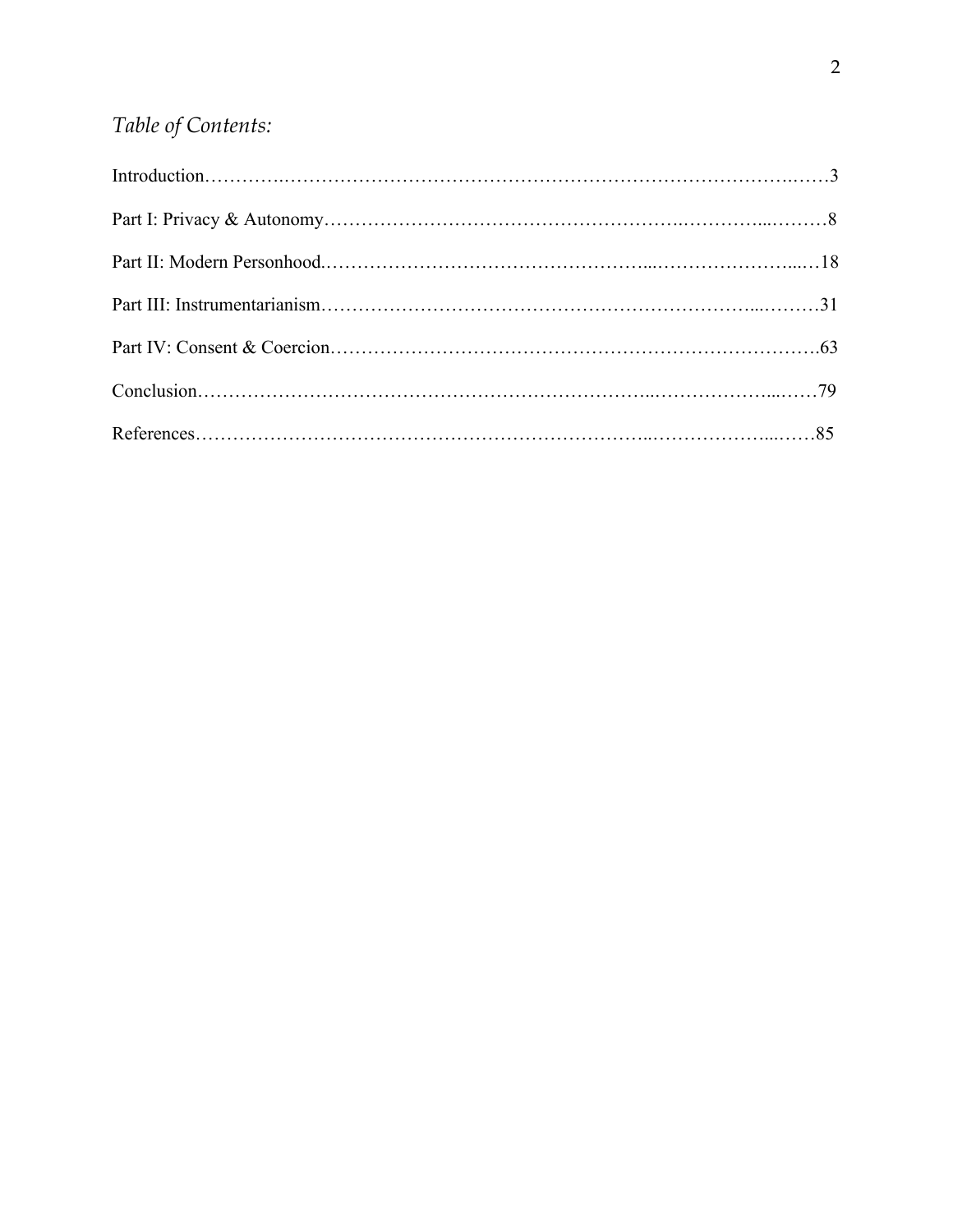# Introduction

Man always kills the thing he loves. And so we the pioneers have killed our wilderness. Some say we had to. Be that as it may, I am glad I shall never be young without wild country to be young in.

— Aldo Leopold, *A Sand County Almanac*

A 2018 report in *Nature* estimated that less than a quarter of Earth's wilderness remains. Wilderness, understood in the report as areas free of industrial scale activities and other human pressures which result in significant biophysical disturbance, are important and necessary to protect for many reasons. Aside from their vital role in biodiversity conservation and scientific research, there is innate value in protecting such spaces where nature flourishes on its own—to let forests grow un-sculpted, to let plants and animals thrive without modification or annihilation.<sup>1</sup> These ecosystems foster life unique and only born in these spaces: there is no such thing as an artificial wild. In this understanding, the wilds are not raw materials to seize, exploit, or consume wilds are spaces where natural flora and fauna must be allowed to develop without undue influence from human beings.

No report has attempted to estimate the loss of our mental wilds. By mental wilds, I am referring to our private mental space which protects our natural human autonomy—otherwise referred to as privacy. One of the reasons why privacy as protection from undue external influences

<sup>&</sup>lt;sup>1</sup> It is estimated that around 77% of land (excluding Antarctica) and 87% of the ocean has been modified by the direct effects of human activities (Watson et al 2018, para. 1). During a 2017 conference in Vatican City, where scientists announced that an estimated that 50% of all species on Earth could go extinct by the end of the century, biologist Peter Raven remarked: "The extinctions we face pose an even greater threat to civilization than climate change, for the simple reason they are irreversible" (Haro 2017, para. 2).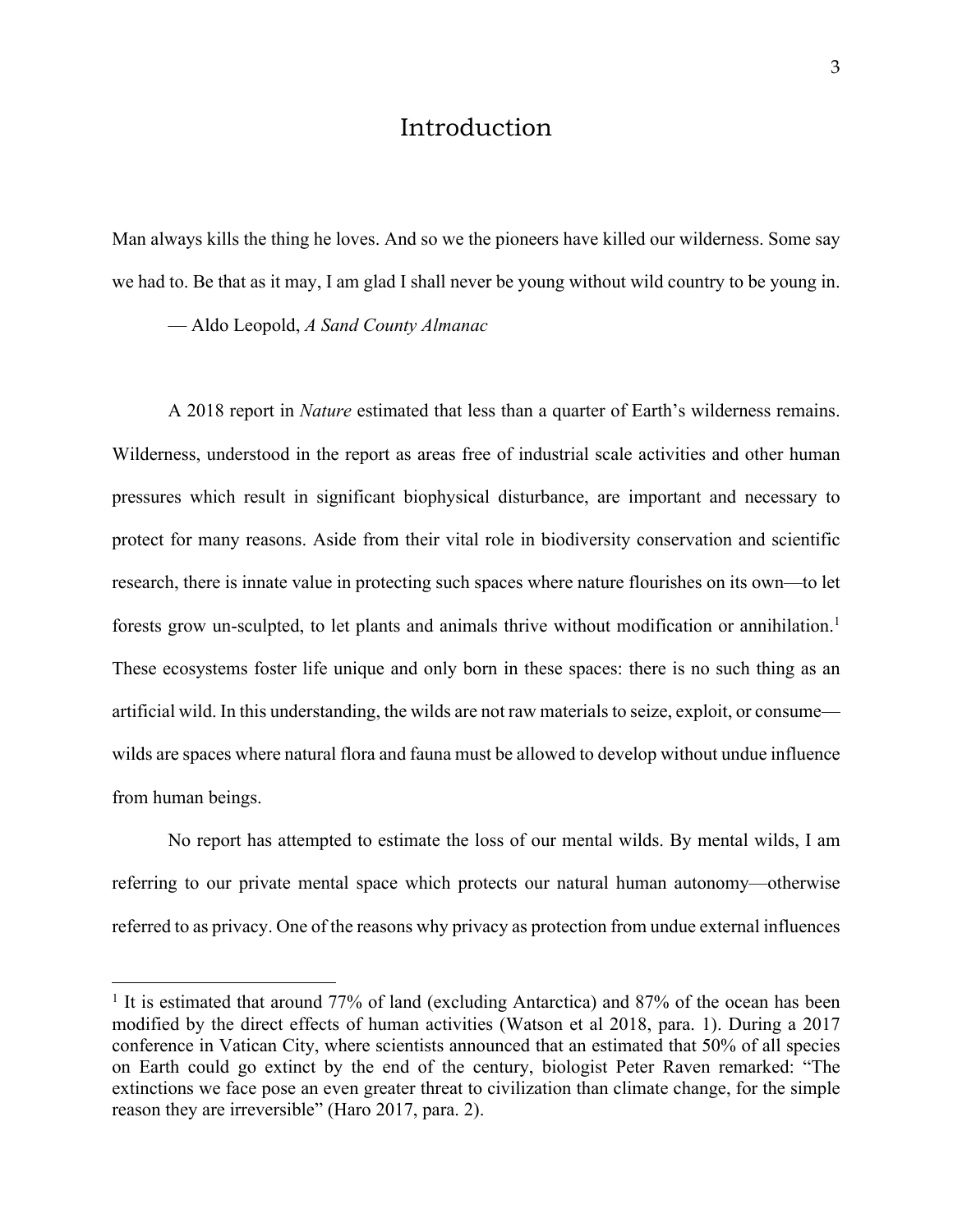is undertheorized is because privacy has traditionally been conceived as not letting certain information out: not letting others access our personal information. In the age of surveillance capitalism, however, privacy is also about not letting certain information be allowed to come back in: not letting our personal information be used to exert undue influence over us. When we engage with modern technological goods and services (which we require to fulfill our modern personhood) our human experience is claimed by corporations as free raw material for their hidden commercial practices of extraction, prediction, and sales. This information is necessary for the tools of instrumentarianism which saturate the digital economy. Instrumentarianism is the power to know and shape human behavior toward other's ends. By modifying our thoughts and behaviors (often without our awareness), instrumentarian tools complicate our ability to think and act autonomously. And in order to be autonomous, we need space independent from undue influence from others. Privacy, like Earth's wilderness, provides crucial distance. Like the precious flora and fauna found in Earth's wilderness, there is value in human autonomy in its own right. We don't want all of Earth to be a beautifully arranged garden just like we don't want ourselves living as efficiently orchestrated automatons; as we value nature growing according to its own designs, so do we value autonomy.

Surveillance capitalism yields many harms, but its creation of instrumentarianism is arguably the most worrying. Currently these tools complicate our autonomy in inappropriate ways, but the potential threat they pose to our autonomy makes them intolerable. Considering privacy's essential role in developing our autonomy, as well as the existence of a thriving market centered around disrupting our autonomy through our diminished privacy, it is important that whatever sort of logic we are using to support an exchange that removes our privacy prove justified.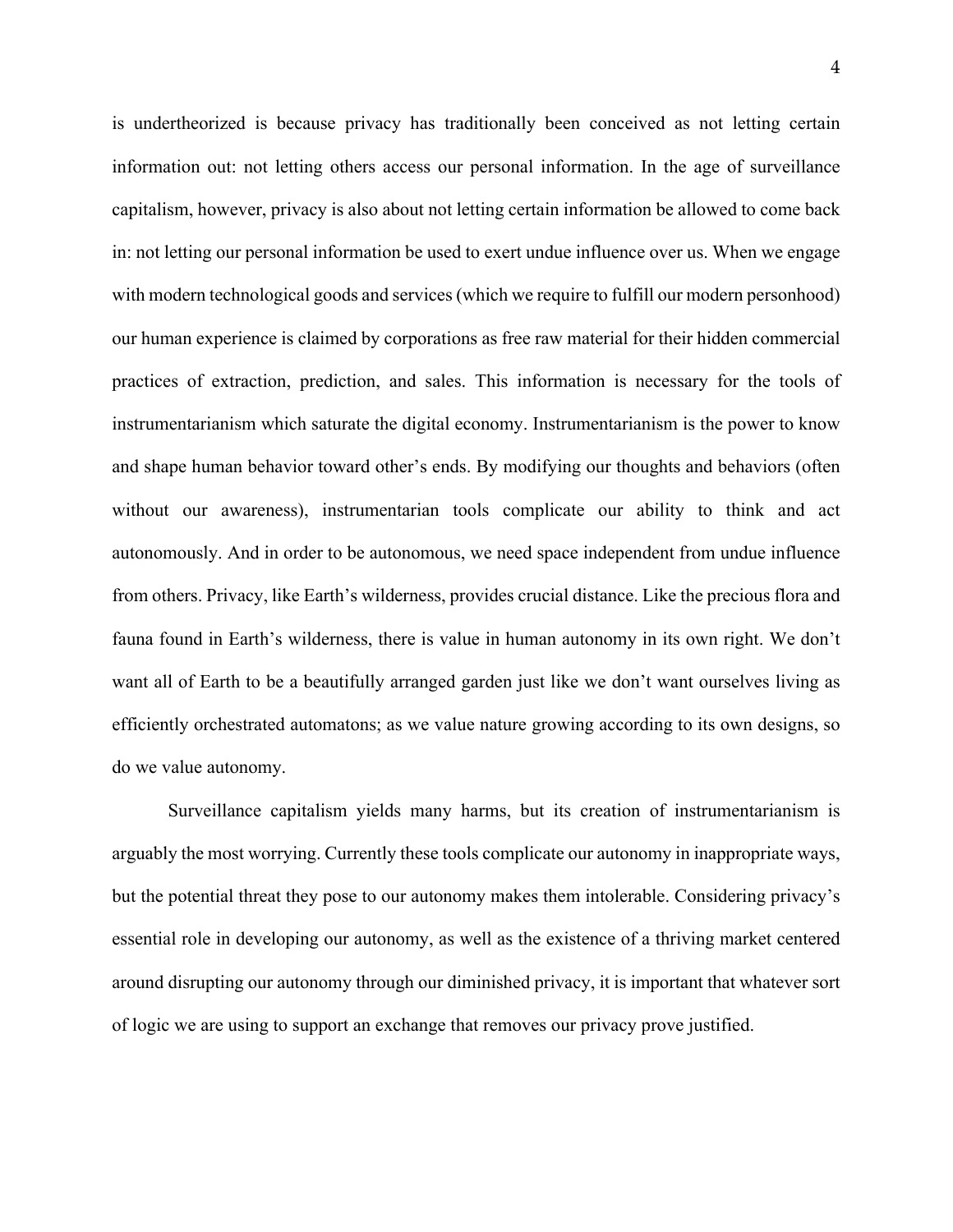While philosophers continue to debate how best to reconcile emerging technologies with our desire for privacy, no one is really addressing the solution society has already tacitly accepted: that it is okay to infringe upon an individual's privacy in exchange for accessing modern technological goods and services, so long as the individual consents. Social contract theory holds that individuals consent either explicitly or implicitly by surrendering some of their freedoms to an authority in exchange for their other rights or to maintain social order. In attempting to identify the social contract negotiating our privacy and access to modern technological goods and services, I adopt the term "technosocial" from Shannon Vallor, who I will later explain makes the convincing case that a modern virtue ethics should explicitly address our relationship with modern technology.

Perhaps the most pervasive and well-known form of this technosocial contract is the ritual of clicking "I Agree" to whatever terms and conditions any given technological service or device is imposing upon you. Legal experts label these terms-of-service agreements as "contracts of adhesion" because they impose take-it-or-leave-it conditions on users whether they like it or not, often referring to them as "click-wrap" because most people get wrapped in these oppressive contract terms without ever reading the agreement (Zuboff 2019, 48). And despite studies<sup>2</sup> determining that the vast majority of users don't read before clicking, most courts have upheld the legitimacy of click-wrap agreements. Even the General Data Protection Regulation (GDPR) passed by the European Union in 2016—currently the strongest and boldest privacy legislation protecting the data of individuals using the technological devices and services we've become so reliant on—still hinges on this basic technosocial contract. So long as you consent, then

<sup>&</sup>lt;sup>2</sup> One study conducted by Carnegie Mellon in 2008 calculated that a reasonable reading of all the privacy policies that one encounters in a year would require seventy-six full workdays at a national opportunity cost of \$781 billion (Zuboff 2019, 50).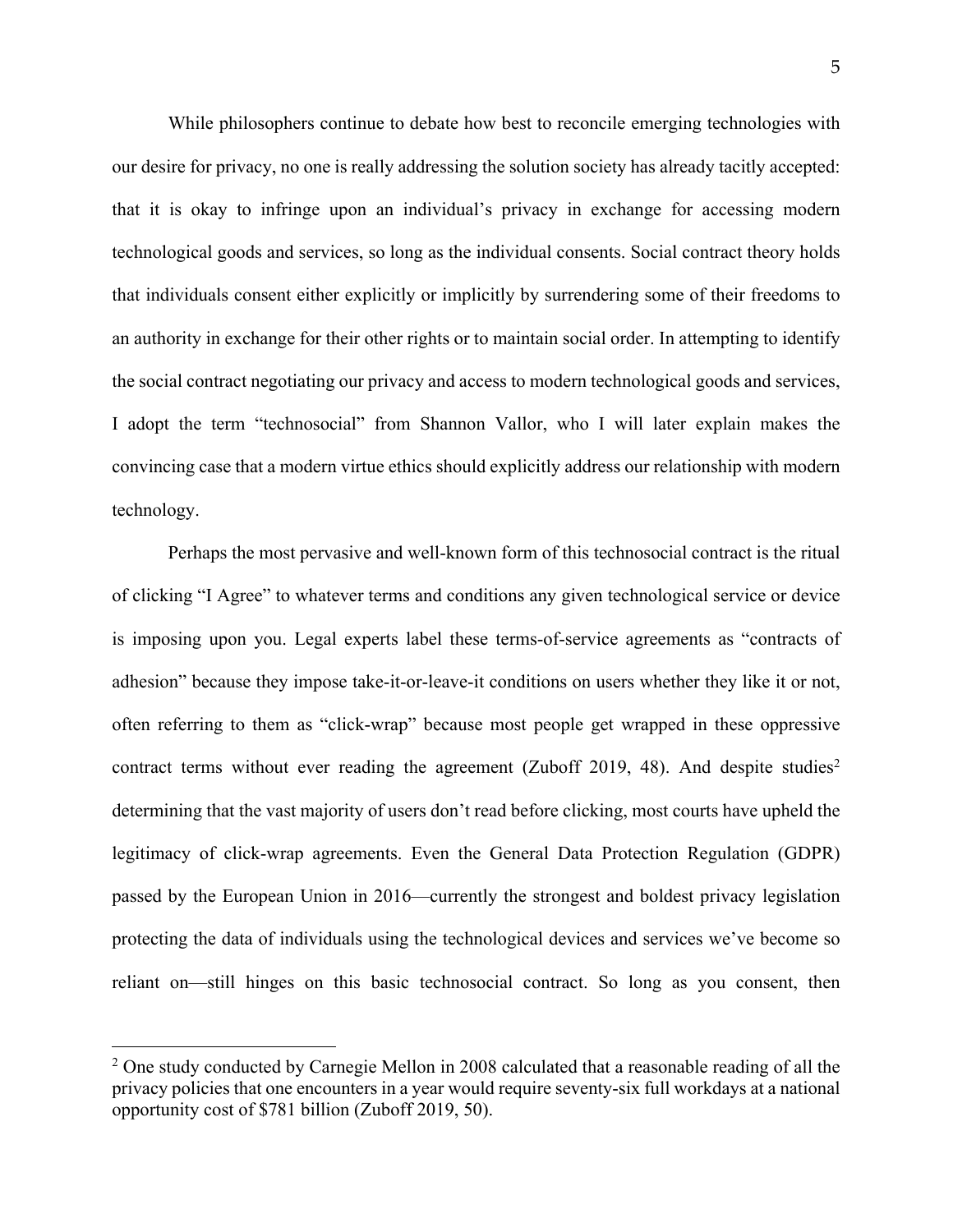exchanging your privacy to access the basic goods and services you need to compete and thrive in modern life is justified.

I argue this exchange remains unjustified because meaningful consent cannot be formed through our current technosocial contract. Concisely put, my argument runs as follows:

- A. Our current technosocial contract justifies the exchange of an individual's privacy for access to modern technological goods and services by requiring an individual's consent.
- B. As modern human beings, we require access to modern technological goods and services to enjoy our modern personhood, to enjoy the goods of modern life and fulfill our autonomy. No one can be reasonably expected to decline the goods of modern life; to click disagree on our modern personhood is to endure an unbearable harm.
- C. Modern technological goods and services operate under an exploitative, harmful economic order best understood as surveillance capitalism. This system profoundly diminishes our privacy. This loss of privacy allows others access to our autonomy through instrumentarianism. Instrumentarian tools modify our thoughts and behaviors, often without our awareness; it is through these tools that our mental wilds are cut away and our autonomy becomes vulnerable. To have one's autonomy disrupted and made vulnerable such a way is to endure an intolerable harm.
- D. Given B and C, it is problematic to exchange privacy for access to modern technological goods and services. If an individual declines to consent, they are denied the means to realize modern personhood and fulfill their autonomy—an unbearable harm. But if an individual accepts, then they're entering an exploitative system of various harms where instrumentarian tools endanger their autonomy. Choosing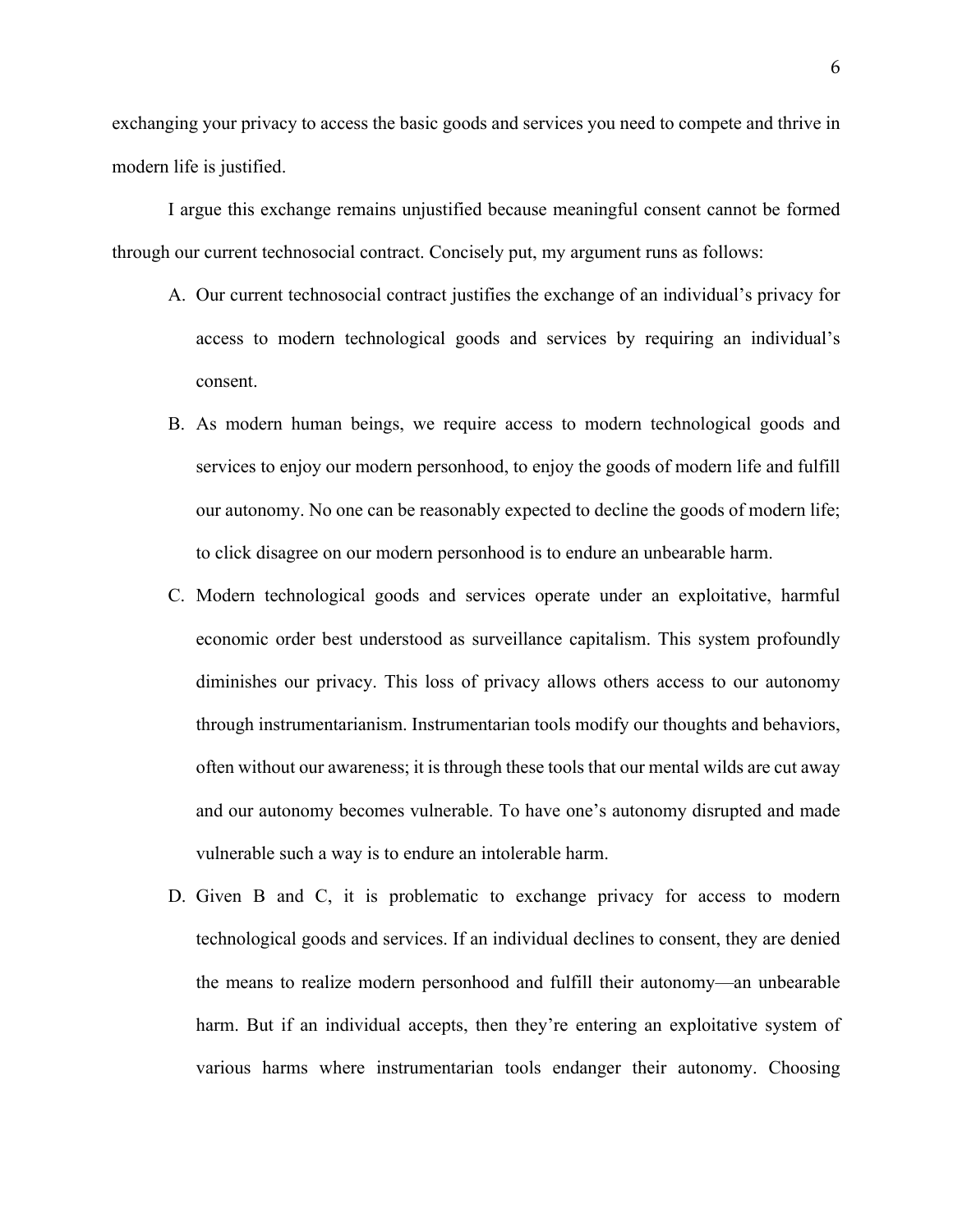between these options doesn't seem like much of a choice; this exchange doesn't feel morally transformative.

- E. Leading theories on consent agree with D, though none agree on what makes this exchange problematic. Although this exchange doesn't fit the narrow definition of coercion in these theories, this is the most appropriate term. Denying an individual's access to modern personhood pushes this exchange toward being a coercive offer, while there is also something inherently coercive about requiring individuals autonomously consent to endanger their autonomy on a marketplace built around disrupting autonomy.
- F. Consent and coercion are incompatible. I argue we have good reason to regard this exchange as coercive, meaning it is incapable of producing consent. Furthermore, even if we do not want to use the term coercion to describe this exchange, leading theories on consent still view this exchange as failing to be morally transformative—meaning this exchange is still incapable of producing meaningful consent.
- G. Because of E and F, our technosocial contract as stated in A remains unjustified: when exchanging our privacy for access to modern technological goods and services, it cannot be said that we truly consent.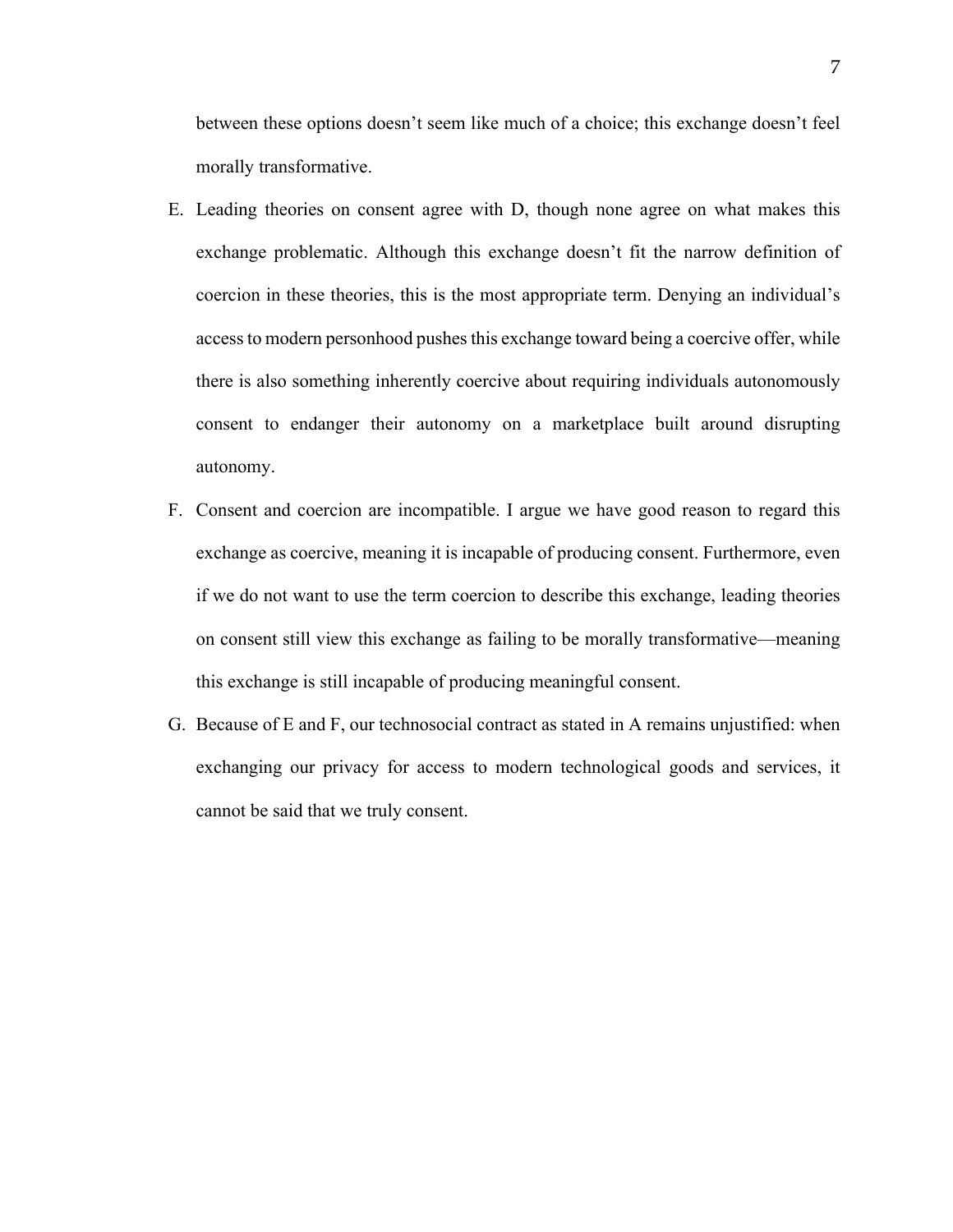## Part I: Privacy & Autonomy

#### **PRIVACY AS PROTECTION FROM UNDUE EXTERNAL INFLUENCES**

Though scholars continue to revise our understanding of privacy, humans have always required privacy to feel human. The need for privacy has been appreciated in different ways from culture to culture. During the Heian period in ancient Japan, ladies in waiting used special halfsewn curtains at the entrance of their bedchamber: objects could pass through the bottom, while the prying eyes of their suitors could be kept in check. <sup>3</sup> Ancient Greek philosophers debated the distinction between 'outer' and 'inner', public and private, and society and solitude (Holvast 2009, 15). In Catholicism, priests listen to confessions in private booths called confessionals, bound by God to never disclose anything they've heard. While differences in how privacy is appreciated continue to this day, general trends can still be gleaned from the long history of humanity's appreciation for privacy. In his essay chronicling this history, Jan Holvast identifies three such trends: 1) that the needs for one's privacy has traditionally been balanced against the needs of society, 2) that technology has typically been understood as presenting challenges for privacy, and 3) that privacy has always been seen as something under attack. Yet privacy has also been historically difficult to define. In the last few centuries, this has been largely due to advancements in technology outpacing our philosophical and legal scholarship around our concept of privacy, resulting in obvious and devastating invasions of privacy being not only legal but difficult to defend against.

<sup>&</sup>lt;sup>3</sup>Sei Shōnagon, writer and court lady of Empress Consort Teishi, called it the 'curtain of the State', and it did not guarantee complete privacy—as Robin Duke notes during his introduction to a translation of her work: "Sei Shōnagon and her fellow ladies in waiting were forever ensconced behind their screens, overhearing and overheard" (Duke 1979, 20).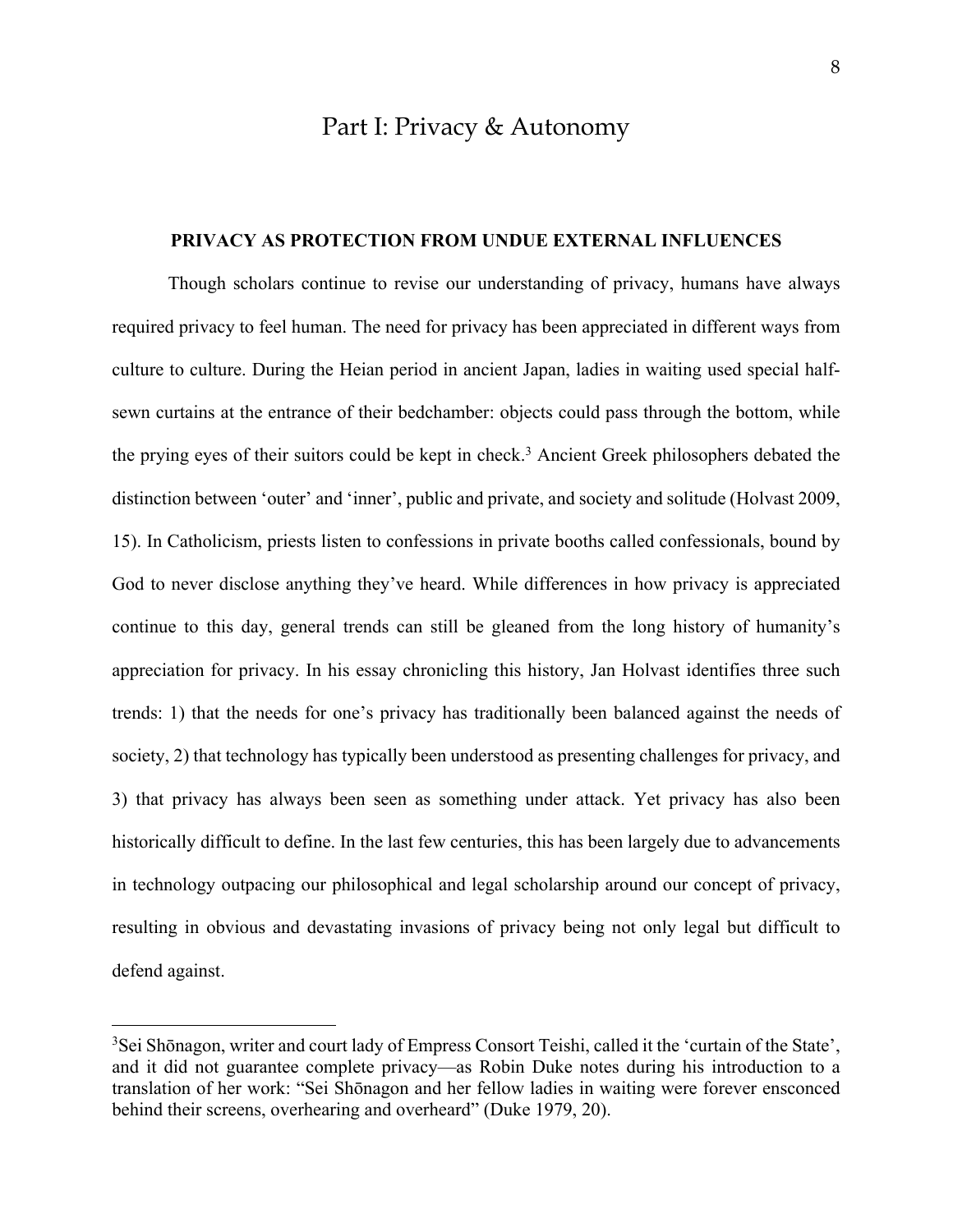Despite being outpaced, researchers across disciplines have given us many useful definitions of privacy. Philosopher Charles Fried conceived of privacy as an intrinsic value, arguing that privacy is necessary for forming intimacy and establishing other values we regard as essential to being human, such as love, friendship, and trust.<sup>4</sup> Philosopher Dorota Mokrosinska argues privacy functions as a social good that citizens require to engage in a political democracy. Legal scholars Samuel Warren and Louis Brandeis argued privacy is the right to be let alone. One particularly useful definition of privacy comes from information scientist Helen Nissenbaum, who views privacy as contextual integrity: the appropriate flow of personal information. Because information technology enables pervasive surveillance, massive databases, and near-instant distribution of information across the globe—and because these technologies are able to know us better than we know ourselves<sup>5</sup>—she argues they present a new form of violation to our privacy that we need to address. Her solution is to understand our right to privacy as the right to live in a world in which our expectations about the flow of personal information are mostly met, where these expectations are shaped by social norms, with both local and general values, ends, and purposes (Nissenbaum 2010, 231).

<sup>&</sup>lt;sup>4</sup> A common critique against such conceptions of privacy is that privacy is therefore not a useful stand-alone concept because almost all the time privacy could be swapped with another right which was infringed upon instead. This is the argument of Judith Jarvis Thomson, who argues we should dismiss the concept of privacy all together. But even if this were the case, privacy is still useful to us as a cluster concept—an accumulated value comprised through other values resembling each other. Analyzing privacy might require us to analyze privacy in particular contexts, but when shouldn't the context affect the analysis of profound, difficult to define but culturally cherished values such as privacy?

<sup>&</sup>lt;sup>5</sup> This is because various technological innovations have made it possible to extract more information than ever before, and we often do not have access to this information. This is explained further in Part III.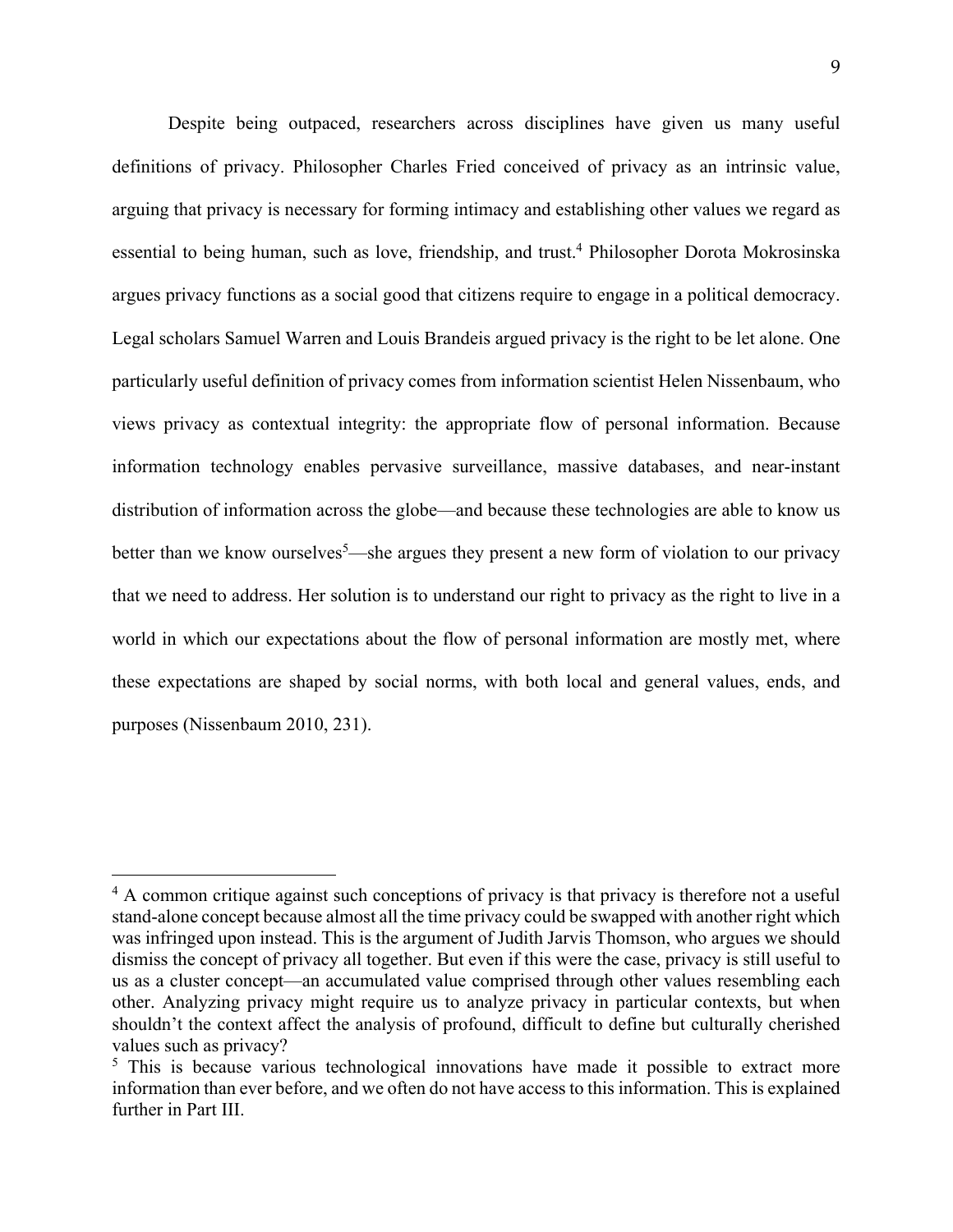Yet while this understanding of privacy seems to adequately address the information side of this process, this does not adequately address the transmission side of this process. It's not just about the context because there is something transformative about what we can do with our data.

Shoshana Zuboff coined the phrase "surveillance capitalism" in her book the *The Age of Surveillance Capitalism*. Under surveillance capitalism, our human experience is claimed as free raw material by corporations. These surveillance capitalists then use this material as a necessary resource in their commercial practices of extraction, prediction, and sales. This economic logic resulted in the realization that the best way to predict an outcome was to guarantee that outcome. This is the origin of instrumentarianism. Zuboff argues instrumentarianism is a new species of power: the power to know and shape human behavior toward other's ends (Zuboff 2019, 8). This power is realized through tools that—enabled by the loss of our privacy—grant others undue influence over us. Instrumentarian technologies are the tools at the heart of our surveillance capitalist economy, capable of modifying our thoughts and behaviors, often without our awareness. This complicates our autonomy to a potentially unsustainable level. It is through this new and unprecedented technology that our privacy is about more than the contextual integrity: privacy is not just about the appropriate flow of personal information, because this personal information is weaponized through transformative technologies to exert undue influence over us and disrupt our autonomy.

I argue we can better understand privacy as a cluster concept, best articulated through Daniel Solove's application of Ludwig Wittgenstein's framework for family resemblances. According to Wittgenstein, there does not exist an objectively true link between a word and the things to which it refers: there is no innate connection between the word and what it signifies. This means that while some concepts might not share a single trait, they still relate to each through "a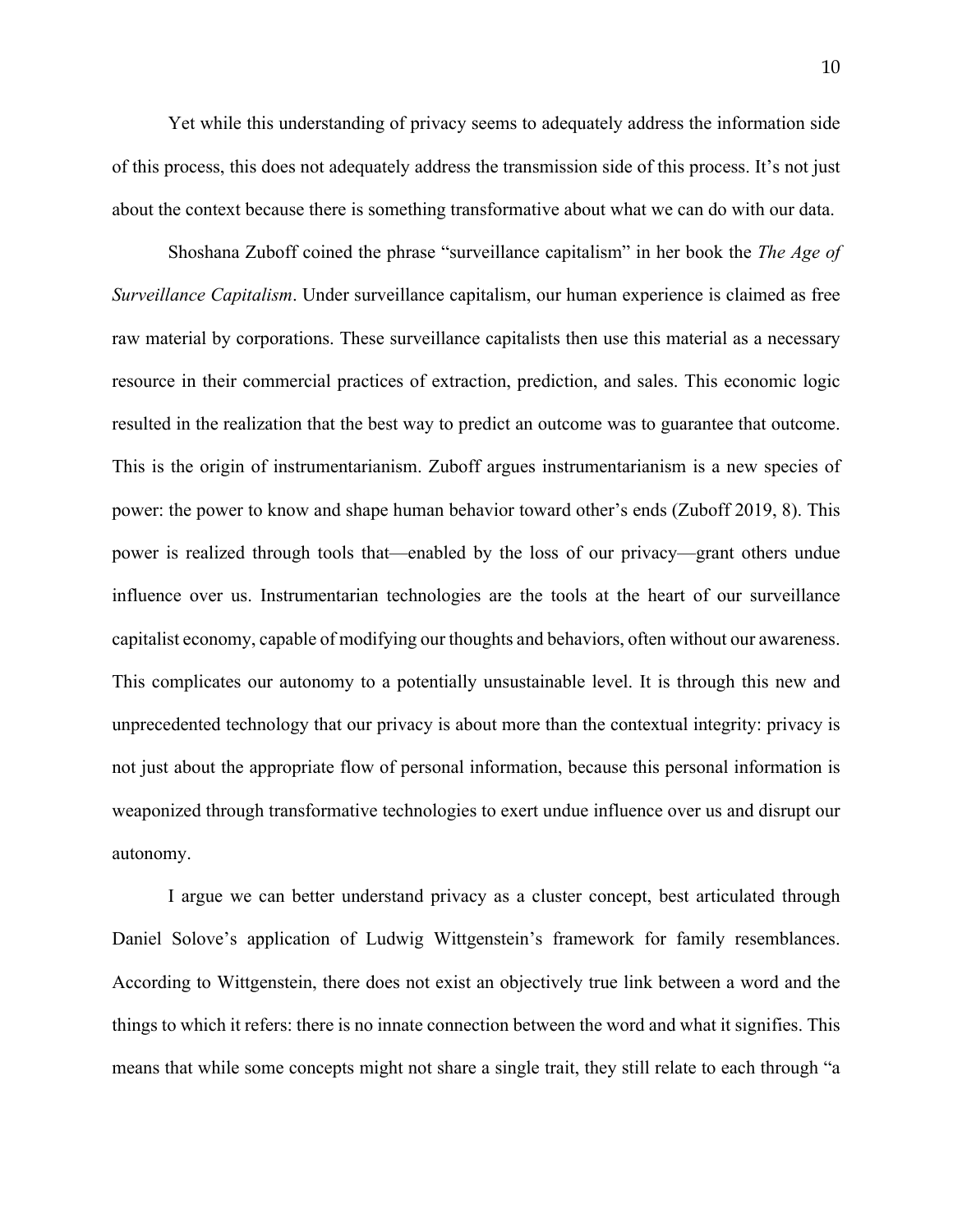complicated network of similarities overlapping and crisscrossing: sometimes overall similarities, sometimes similarities of detail" (Wittgenstein 1921, 66). Like a web without a center point, a concept (family) may be comprised of other accumulated values (siblings) that resemble each other yet lack a singular analogous trait.

Solove advocates for a pragmatic approach to privacy: conceptualizing privacy from the bottom up, from particular contexts rather than getting stuck in the abstract. After reviewing previous conceptions of privacy, he finds them all either too broad or too narrow—a reoccurring problem for scholars trying to reconcile our desire for privacy in the wake of recent technological developments. By too narrow, he means definitions of privacy that are too rigid and unadaptable. By too broad, he means definitions of privacy that are too wide and all-encompassing. Instead, he wants to conceive of privacy by getting close to how we use with word 'privacy' without sacrificing logical consistency.

Instead of defining privacy by isolating core characteristics, we can instead understand privacy as drawing from a common pool of similar elements. According to Solove, the concept of privacy can be dealt with under six general headings: 1) the right to be let alone, 2) limited access to the self and the ability to shield oneself from unwanted access by others, 3) secrecy or the concealment of certain matters from others, 4) control over personal information and exercising control over personal information, 5) personhood and the protection of one's personality, individuality, and dignity, 6) intimacy and control over or limited access to one's intimate relationships or aspects of life (Solove 2002, 1009).

These headings are not perfect as there is significant overlap between them—and we still might wonder what exactly allows them to relate to one another. But we don't need perfection. Reflexive equilibrium—a philosophical methodology for justifying principles of inductive logic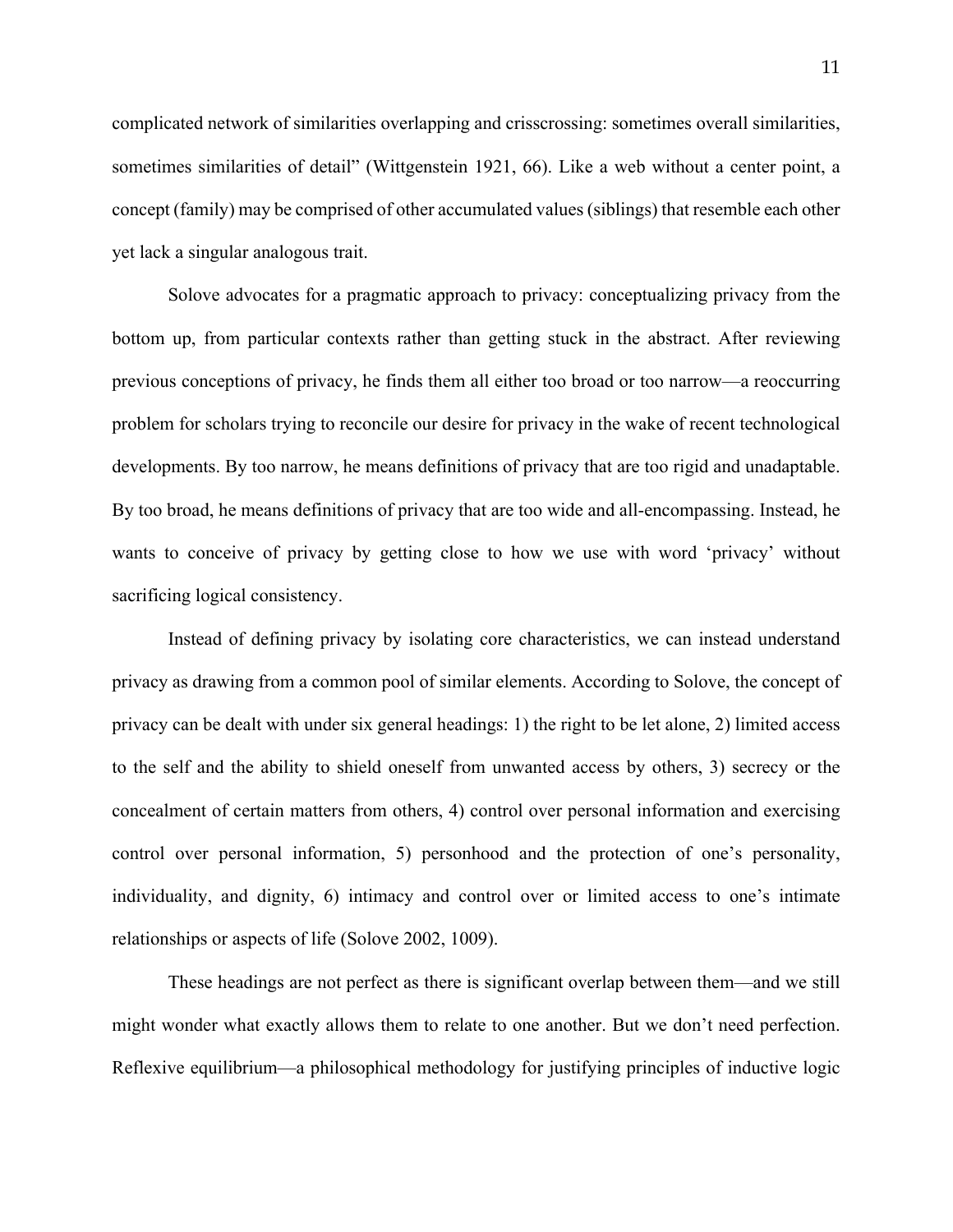developed by Nelson Goodman—holds that we can keep shifting our concepts and cases where those concepts are applicable, until they overlap one another. We might never be able to give a full account for sufficient conditions for privacy, but we don't need to: we may keep revising our theory of privacy as time goes on, and the concept of privacy can still prove useful. Classifying all the points in the web of privacy might yield categories with fuzzy boundaries that are in a constate state of flux, but we only need fixed and sharp boundaries for special purposes. Understanding privacy in this way still proves useful. This is especially true considering how advances in technology continuously unveils new quagmires that force us to reevaluate our moral systems and the virtues we uphold. A certain amount of malleability must be built into our definition of privacy. Solove's definition allows us to address the challenges instrumentarianism pose to our understanding of privacy.

Furthermore, the threat of instrumentarianism underscores what could be considered that particular thing which allows Solove's headings to resemble one another: privacy's special relationship to the growth and maintenance of our autonomy. This is because in each heading the violation of privacy implies a harm to our autonomy. While the tools of instrumentarianism appear to most explicitly align with his category of limited access to the self and the ability to shield oneself from unwanted access by others, instrumentarianism impacts each of his categories. This is because of privacy's fundamental role in our autonomy, which is precisely what tools of instrumentarianism exploit in order to access our autonomy.

I do not wish to say that this relationship is the only thing which makes privacy meaningful or distinctive. Even though privacy as protection from undue external influences is the most useful definition of privacy in the age of surveillance capitalism, it is important to recognize that this definition is not static—we simply don't know how future technologies will force us to revise this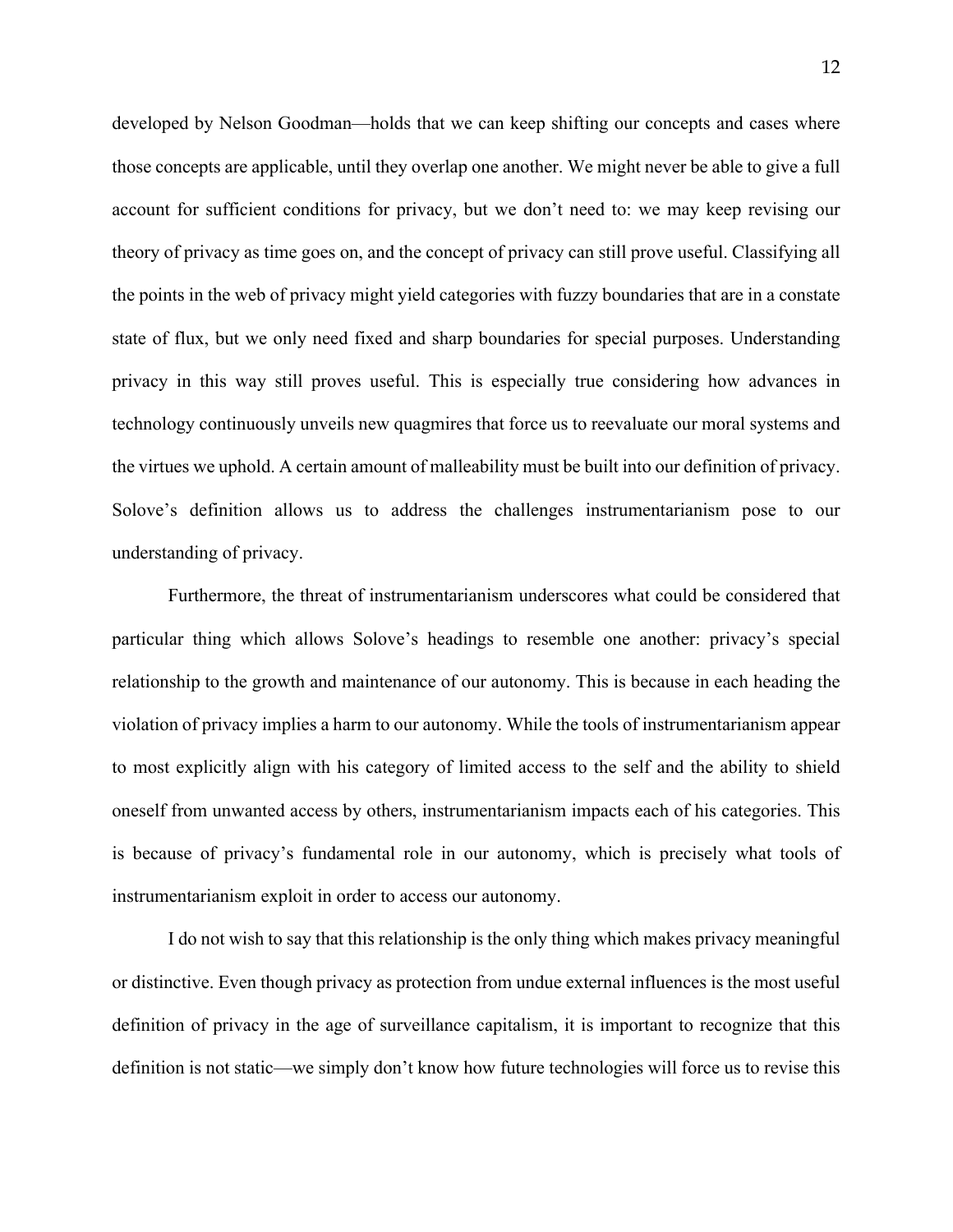new definition of privacy, just as the tools of instrumentarianism forced us to revise our old definition of privacy. Solove's framework for privacy includes this process of revision, and therefore avoids many of the technical challenges faced by privacy definitions which are either too broad or too narrow.

Due to the malleability Solove's conception of privacy entails, coupled with the fact that each of his headings is impacted by instrumentarianism, I argue that we can best understand privacy through his application of Wittgenstein's framework for family resemblances. And when we apply our modern of context surveillance capitalism and its tools of instrumentarianism (explained in Part III) to this framework, as well as the following investigations into how our privacy is necessary for our autonomy, I argue we can then define privacy as protection from undue external influences.

#### **AUTONOMY AS EXPERIENCING OUR AUTHENTIC SELVES**

Human autonomy is widely considered one of the most important values we hold. Although there are many illuminating accounts of autonomy, I will focus on the Kantian sense of autonomy, as it is one of the most influential accounts of autonomy in modern philosophy. Under this framework for autonomy, we are autonomous when our authentic selves are the source of the things we do.

In his early investigations into moral autonomy *Groundwork of the Metaphysics of Morals*, Immanuel Kant argues that what makes us agents is our capacity to find values in things. We create the sorts of things that are valuable in the world. To ascribe values, we require a certain degree of autonomy: for values to be considered mine in any meaningful sense, I as an agent must evaluate them and endorse them. What makes our values meaningful is that we ourselves chose them.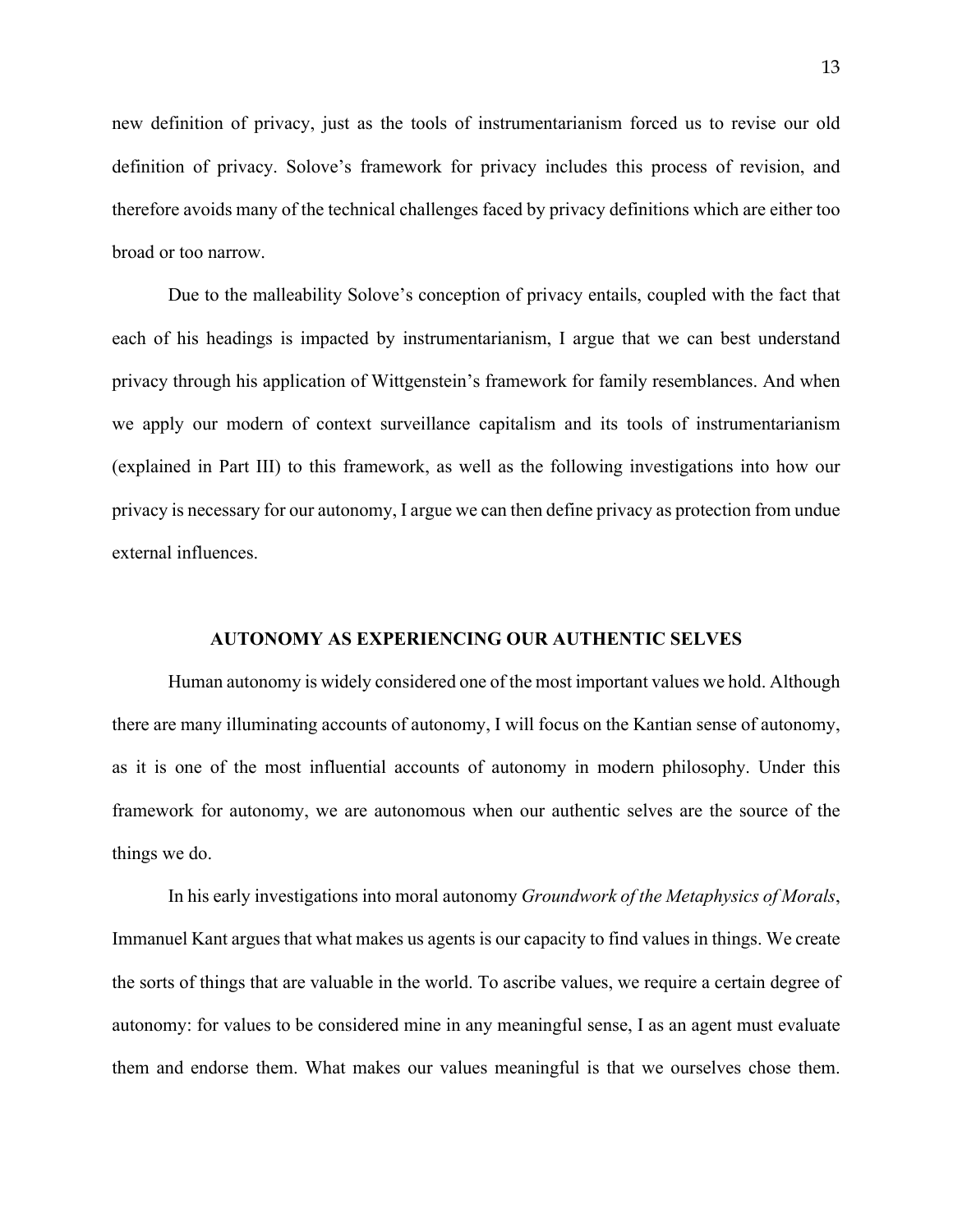Values can't be chosen for us, nor can they be an unconscious, automatic reaction to some external stimuli. When we as agents exercise our capacity to find values in things—when we deliberate and decide whether or not to endorse our attitudes—we are experiencing our actions as coming from our authentic selves.

Christine Korsgaard, one of the leading Kantian scholars in modern philosophy, explains this process further. In *Self-Constitution*, she argues we can understand Kant's definition of autonomy in two ways: 1) that you are the source of your actions which come from you in the right sort of way, or 2) what matters is your endorsing things in the right sort of way, regardless of where they came from. Both ways of understanding Kant's definition of autonomy reiterate our role as agents: we can't just respond to the pushes and pulls of the world, but we must use our additional perspective as agents to evaluate those pushes and pulls. The "right sort of way" Korsgaard stresses are the conditions through which we experience our actions as coming from our authentic selves.

For Kant and Korsgaard, an authentic self is the achieved state of personhood after having evaluated and endorsed values for ourselves. When we do so, our authentic selves become the source of the things we do. This is important under Kantian ethics, because the capacity to decide for oneself and pursue a course of action is essential to the categorial imperative—which Kant viewed as the supreme guiding principle of morality. According to Korsgaard, this principle holds that we are morally required to see ourselves and the things that lead us to act as equal worth as other people's capacities to have values (Korsgaard 2009, 84). Human beings should be treated as an end in themselves and not as a means to an end. In other words, we are morally required to respect each other as agents just as we must respect ourselves as agents. This means respecting autonomy: allowing all individuals to be autonomous by experiencing their authentic selves as the source of the things they do.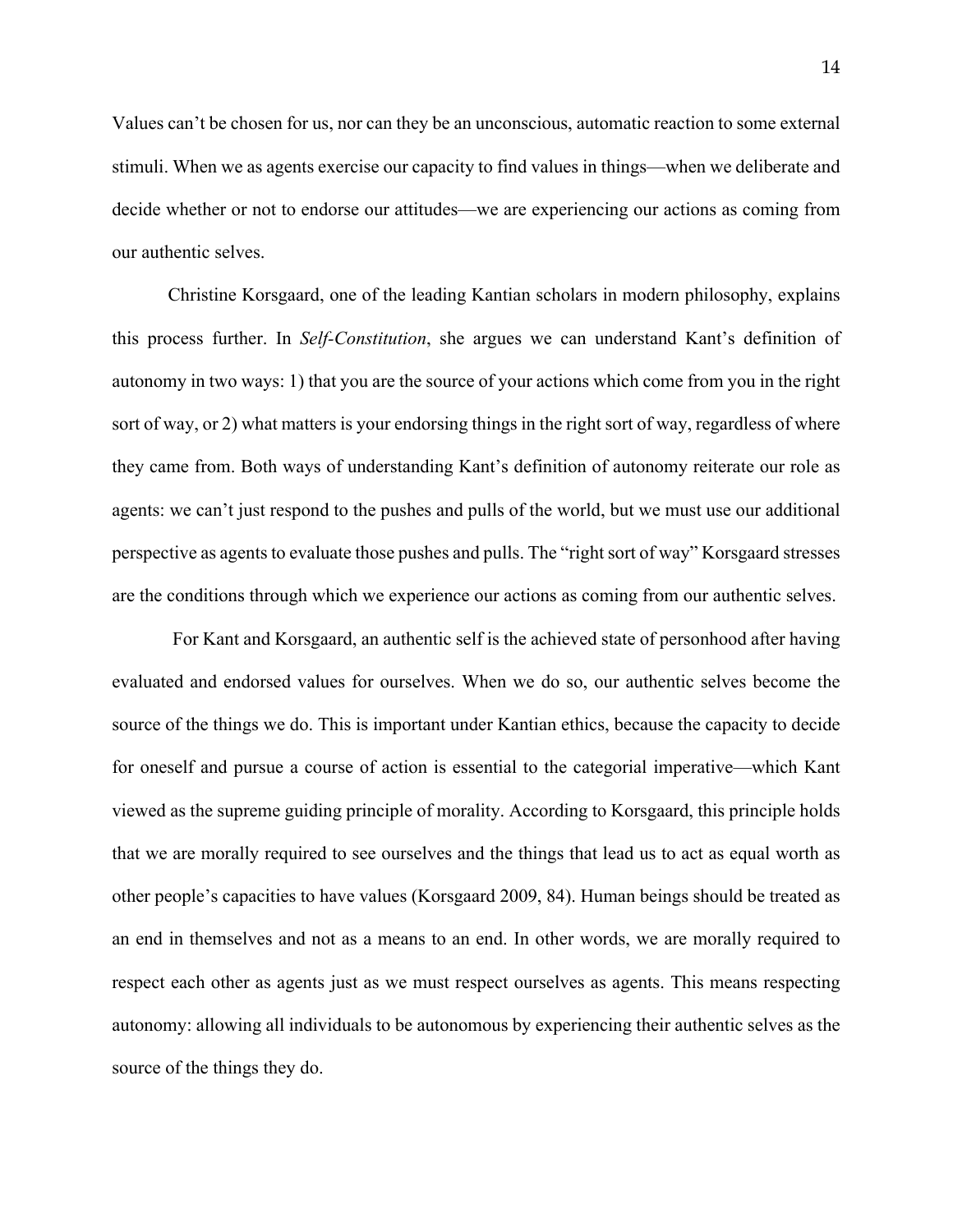#### **PRIVACY AS A NECESSARY CONDITION FOR AUTONOMY**

Claiming privacy as a necessary condition for autonomy isn't that controversial. Philosophical literature on privacy generally accepts that privacy plays a role in our autonomy either by explicitly saying so or implicitly requiring such in its logical framework. Another reason why I chose to focus on Kantian autonomy is because this framework does not explicitly mention privacy, whereas the ethics I will be using later on do. Perhaps the reason why the relationship between privacy and autonomy has been undertheorized is because we've never had technology so capable of exploiting this relationship at such a global, inconspicuous scale. Most philosophers also agree that the technological developments in the last few decades have outpaced the general public's ability to understand how their privacy is compromised by them. Zuboff goes even further. She compares the introduction of instrumentarianism during the age of surveilliance capitalism to the introduction of totalitarianism during the world wars: in both cases, Western publics (especially the US) were genuinely unable to grasp the enormity of what was underway, "literally boggling minds" (Zuboff 2019, 356). Whereas totalitarianism was a political project that converged with economics to overwhelm society, "instrumentarianism is a market project that converges with the digital to achieve its own unique brand of social domination" (Zuboff 2019, 360).

With surveillance and instrumentarian technologies being so pervasive throughout our modern technological goods and services, it's important we clarify the relationship between privacy and autonomy. I argue the best way we can think of this relationship in the age of surveillance capitalism is understanding privacy as protection from undue external influence. Privacy is important for autonomy because if we are influenced in the wrong sort of way by our environment then our authentic self is compromised, and then we cannot be autonomous. Privacy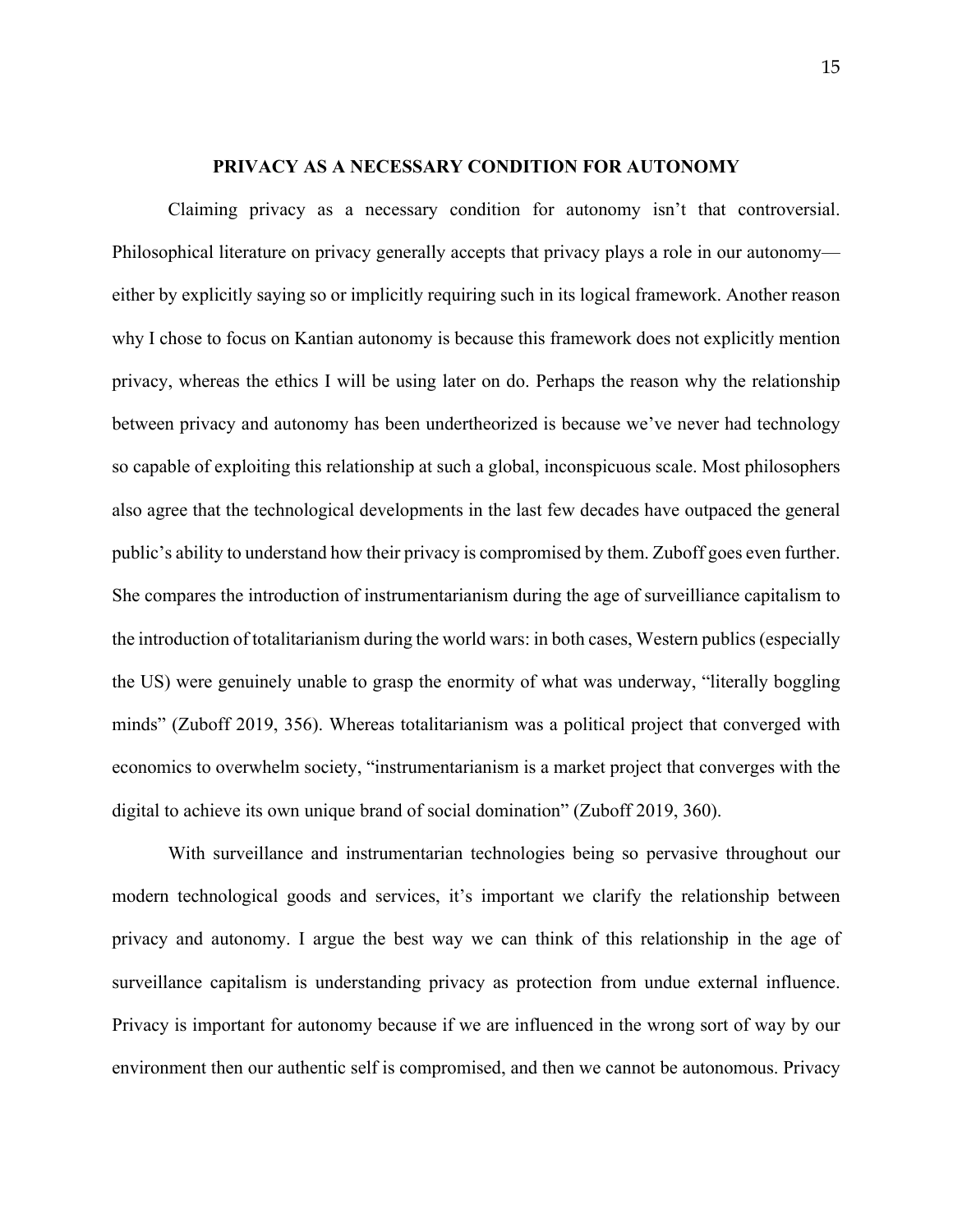is what buffers against such negative environmental influences. Specifically, privacy helps keep us from being unduly influenced by others.

This is because privacy provides the time and space free from external pressures for us to decide what we want for ourselves. It is in these mental wilds where we're free to tinker with alternative thoughts or hone our shunned desires. Zuboff casts this space as sanctuary, noting how the Greek origins for this word as well as old English common law emphasize the link between sanctuary and "the unplunderable" (Zuboff, 2019, 478). Historically, sanctuaries have been viewed as fail-safes: guaranteed exits made available away from totalizing power, refuge found in another city, community, or religious place of worship. In a similar way can we view our mental wilds: as sanctuary, a fail-safe for our autonomy, a protective barrier to stop certain kinds of information or illicit influences from coming in. By safeguarding privacy, we ensure that we're free from inappropriate outside influences—influences which would otherwise compromise our autonomy by interfering with our ability to experience our authentic selves as the source of the things we do.

I argue that privacy is a necessary condition for the Kantian conception of autonomy. In both of Korsgaard's interpretations of Kant, privacy functions as that 'right sort of way' in which we are the source of our actions or endorse our actions. Consider how important it is for Kant that we as agents have the capacity to ascribe values in the world. For us to ascribe values—for us to have enough autonomy to meet the threshold of being an agent—we require privacy. After all, for values to be considered mine it must ultimately be me who chose them. In other words, I have to experience this choice as originating from my authentic self. It cannot come from my authentic self if this choice is made because of other undue external influences. Privacy serves as a necessary buffer against this. When we lose privacy, we lose that space to properly ascribe values. And if can't evaluate what's valuable or not, then nothing is valuable. This means that under a Kantian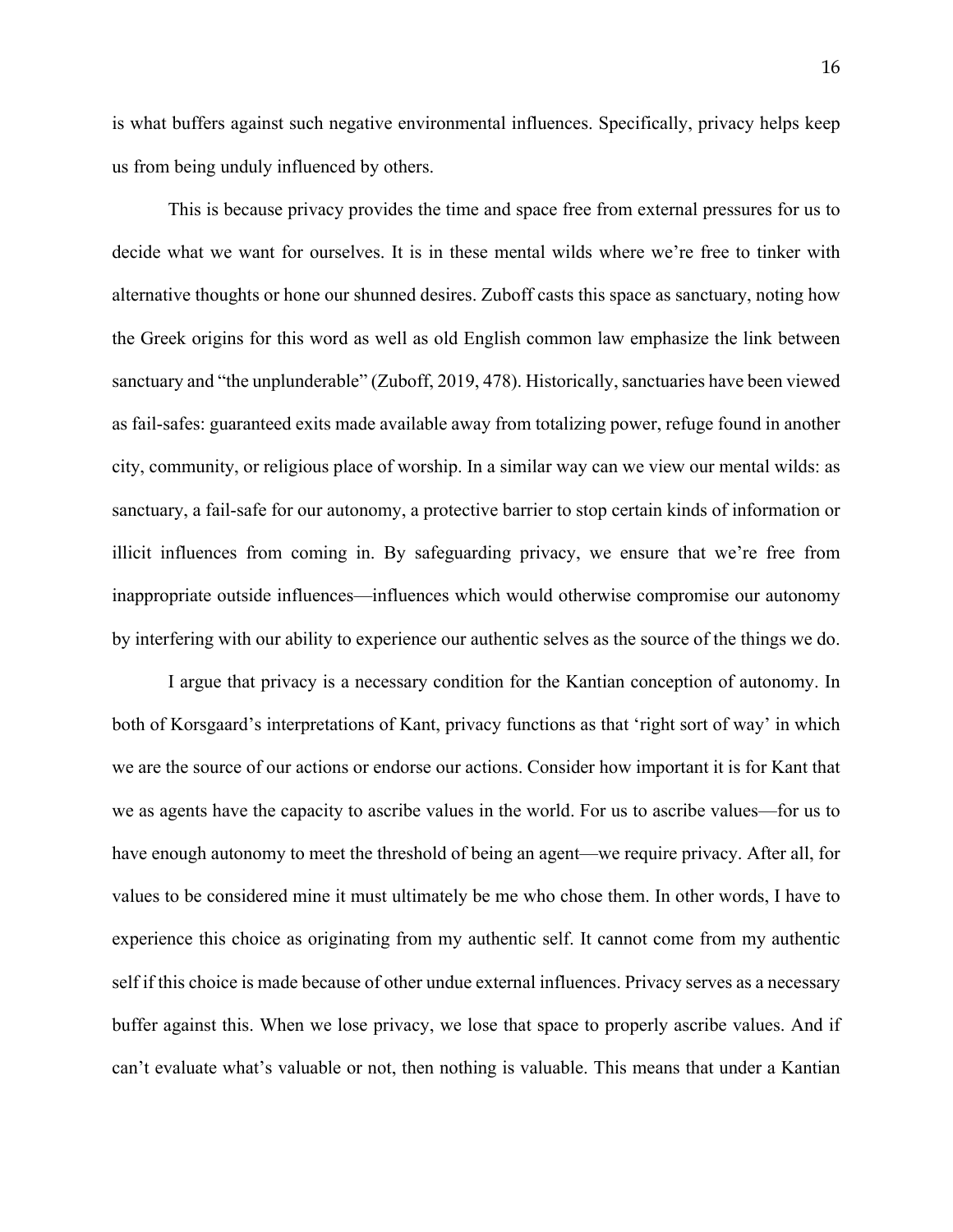conception of autonomy, not only would privacy be a necessary condition of autonomy, but it would become morally impermissible to waive our rights to privacy. For now, however, we can move forward having established that privacy is necessary for autonomy, and that we can best clarify this relationship as privacy protecting our autonomy from undue external influences.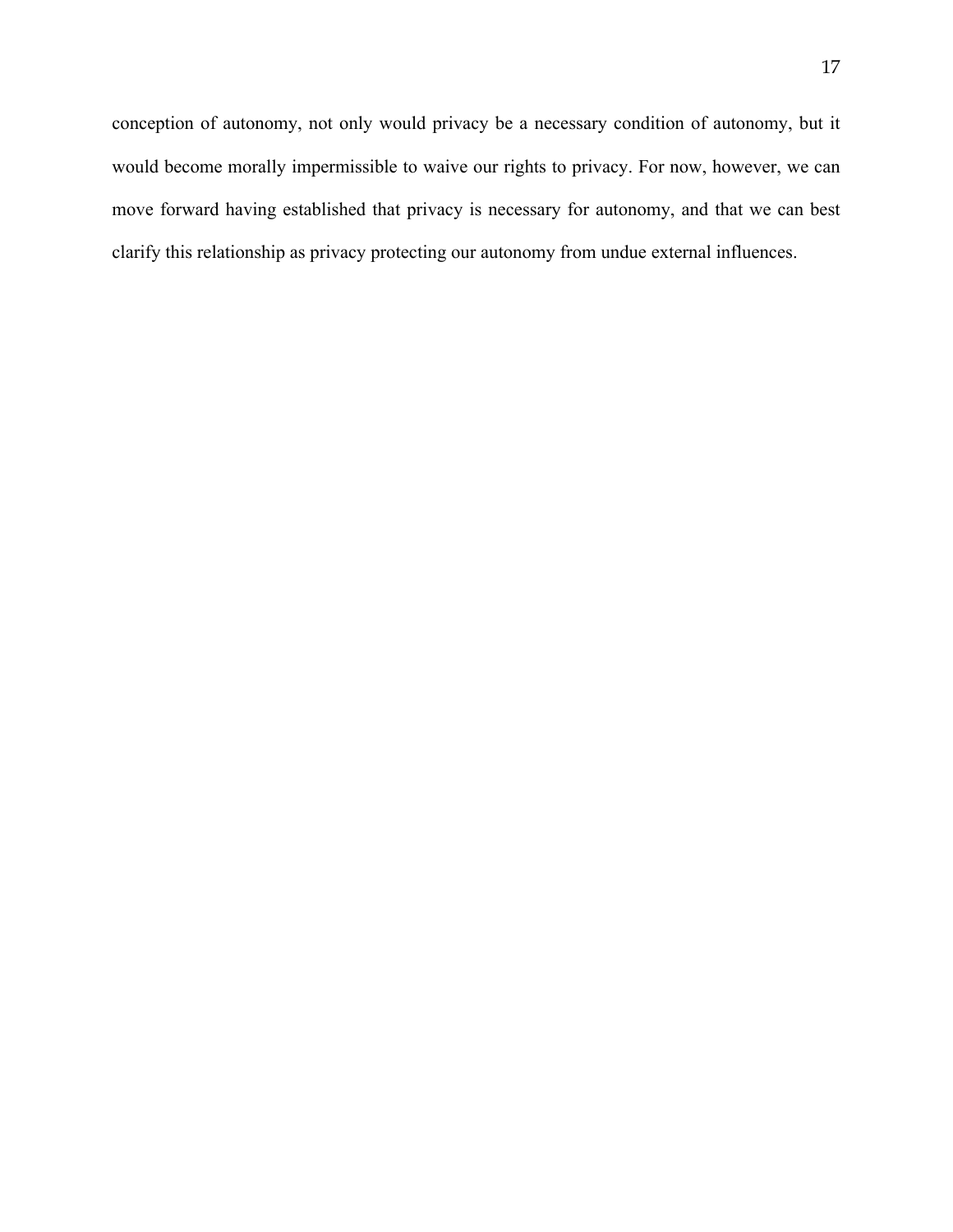## Part II: Modern Personhood

#### **A LIFE WORTH CHOOSING**

One of the earliest and most influential concepts in moral philosophy is what Socrates called the "good life": the kind of life that is most worthy of a human being, the kind of life worth choosing from among all the different ways we might live (Vallor 2016, 2). For example, most would agree that a life full of fear and isolation is fundamentally less worth choosing over a life full of peace and friendship. Such a life might still have value, but since there are much better alternatives, that life would not be a life worth choosing.

In our modern age, the life worth choosing is a life of modern personhood. By modern personhood, I mean the sort of autonomous state achieved through certain standards of living our society appears to uphold as ideal. Employment, education, healthcare—these are so essential to the modern citizen that many characterize having adequate access to them as a human rights issue. I define these goods which modern citizens can reasonably expect to enjoy (and that they require to fulfill their modern personhood) as the goods of modern life. We send our children to school not because we demand them to choose this life, but because we view the goods of modern life as being so valuable that they at least have the right to initially enjoy them. Furthermore, because the goods of modern life are necessary to compete and thrive in our pursuit of modern personhood, we want to make sure our children start out with access to these goods.

My conception of modern personhood and the goods of modern life comes from the fact that there are certain basic needs human beings have in order to live a good life. These needs have been filled in many different ways throughout history, but in our modern world these needs are increasingly filled or facilitated by modern technological goods and services. The overwhelming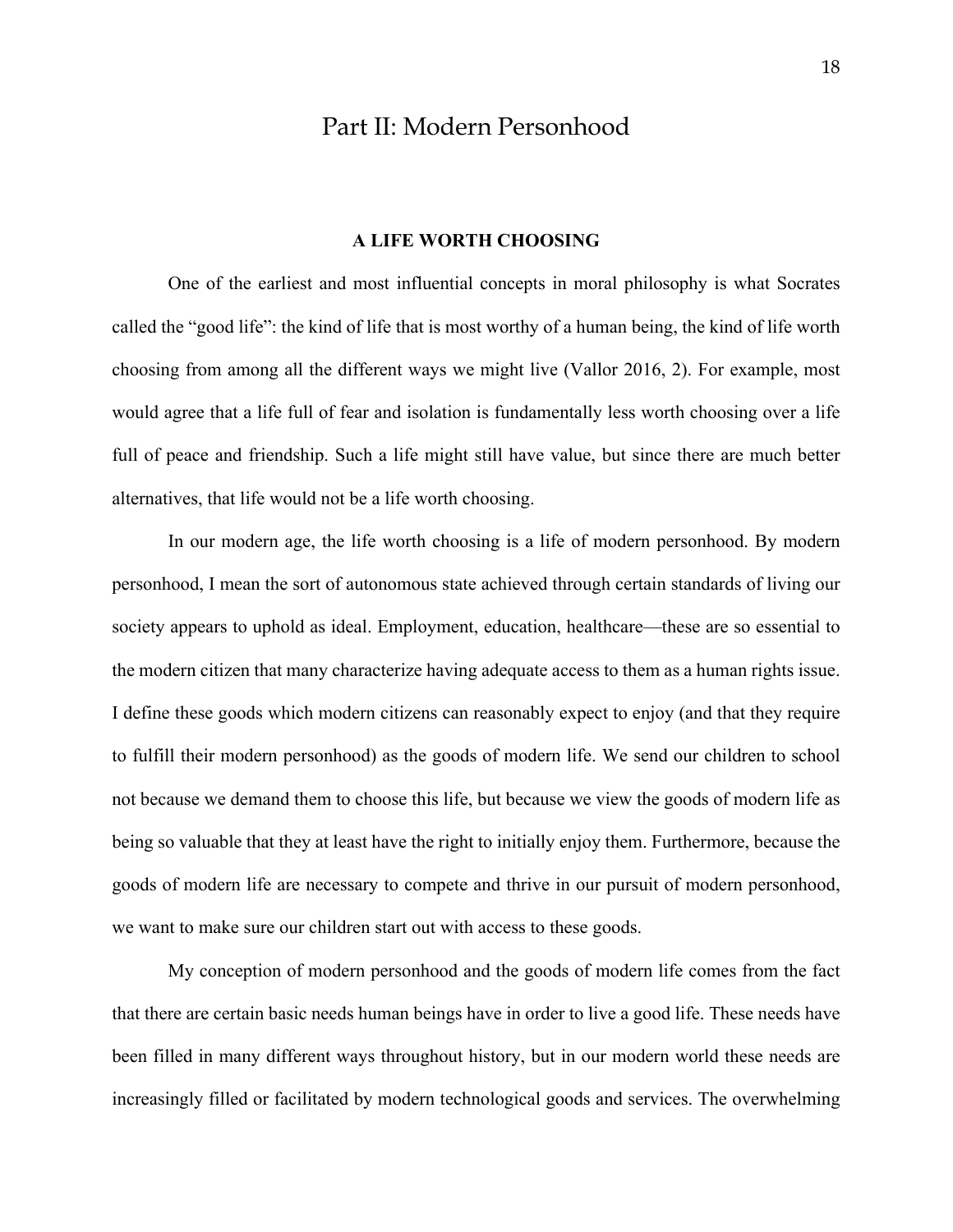majority of U.S. employers now pay employees via direct deposit instead of cash or check meaning you'll need a bank account, as well as an email and phone number to access that account. Using the internet has replaced using books from the library as the primary means of research for students, while health professionals now store our health records in databases instead of filing cabinets. Upcoming musicians can't afford to ignore streaming services or podcasting, while many artists rely on crowd-funding through sites like Patreon. If you want to stay in touch with friends or loved ones during the rolling lockdowns of the coronavirus pandemic, then you might rely on Zoom—a video communication software program that many schools, business, and governmental agencies used to continue functioning during lockdowns. Or perhaps you're among the 85% of U.S. adults who rely on their smartphone<sup>6</sup>—a device so integral to the daily lives of many that nearly half of adults reported that they "couldn't live without" them.<sup>7</sup>

To further clarify how we use modern technological goods and services to fulfill our modern personhood, I will explain how we rely on social media to fulfill our need for social connection in our modern time. Social media are interactive forms of media on the internet through which users publish and exchange content. Perhaps one of the most well-known goods of modern life is the degree to which we are now able to connect to one another across the globe through social media. Social media has revolutionized the way we organize, communicate, and express ourselves in modern life—so much so that "increasingly, no young person who wants a social life can afford not to be active" on social media (Zuboff 2019, 446). With approximately 72% of Americans using Facebook, Twitter, Instagram, or Snapchat, social media has become a vital tool for political engagement.<sup>8</sup> LinkedIn promises connections and opportunities professionals can't

<sup>6</sup> *Pew Research Center* 2021, "Mobile Fact Sheet"

<sup>7</sup> Anderson 2015, "6 facts about Americans and their smartphones"

<sup>8</sup> *Pew Research Center* 2021, "Social Media Fact Sheet"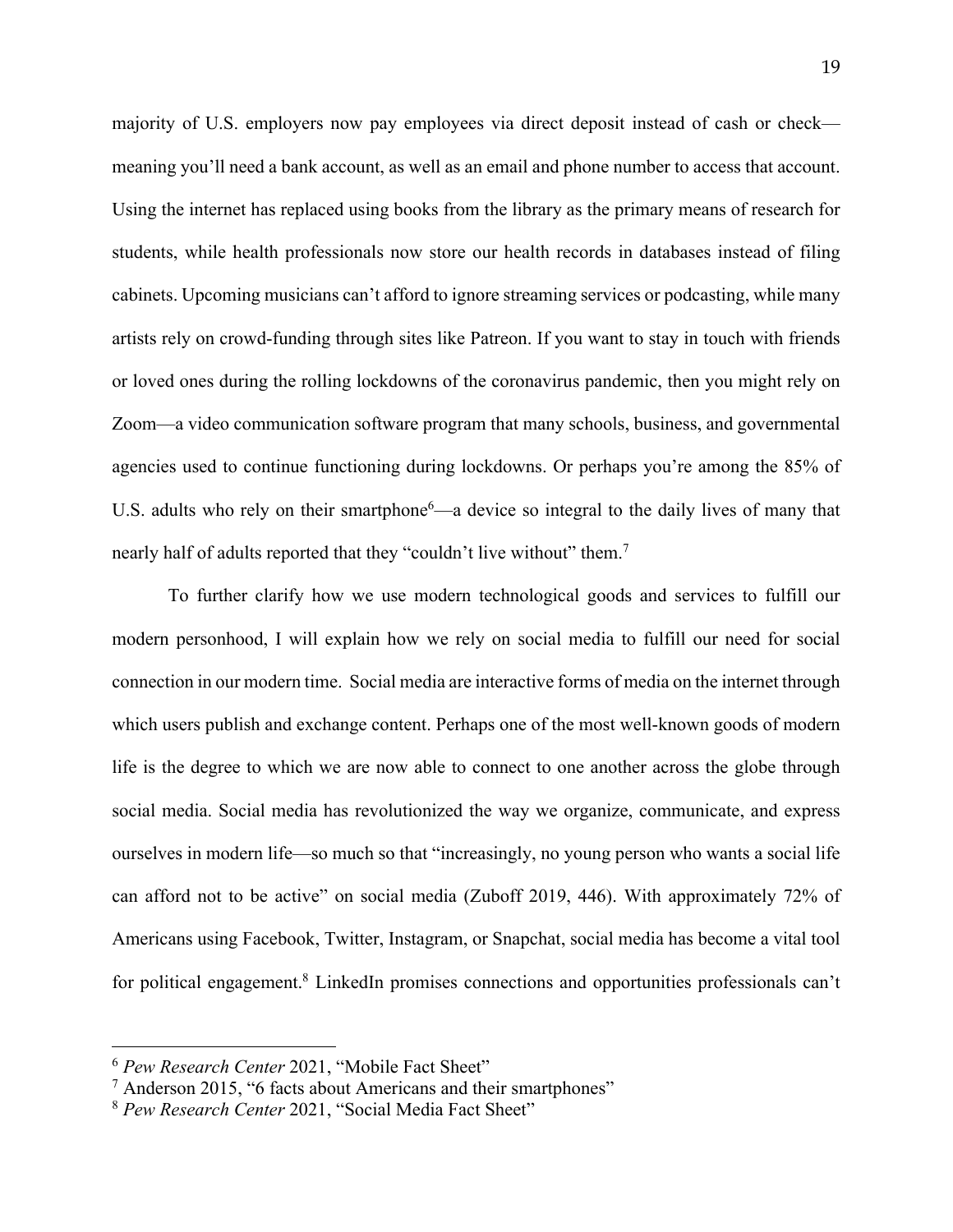afford to miss, while Tinder and Hinge are among various dating apps people use to find romantic relationships.

Grindr is a particularly interesting example. While gay men have always used subtle visual codes to identify each other in heteronormative cultures, the launch of Grindr in 2009 slowly pushed this identification online. Grindr is the largest geosocial app for queer folk, with almost four million daily active users worldwide (Tankovska 2021, para. 1). Regardless of whether Grindr acts as a positive force or a toxic<sup>9</sup> force in the lives of its users, its impact on gay culture and what it means to be a modern gay man is indisputable. For many gay men who want to meet other gay men for a date or casual sex, they need to be on Grindr. In homophobic regions in the US and abroad (such as countries like Jamaica and Uganda where homosexuality is illegal, or countries lacking LGBTQ+ protections like Russia and China), Grindr can function as the only safe and viable means for a gay man to communicate or arrange to meet other gay men. Others need Grindr because modern culture exerts intense pressure for them to have a presence on this app. Anecdotes about gay men scrolling on Grindr while at a dance club or on a date abound, but a better way to understand what's going on here is to think of Grindr as a vital tool that gay men require to compete and thrive in the economy of love—especially when they live in an area that's hostile to this type of love. To not participate in this app becomes a form of self-imposed celibacy. To be offline is to become invisible. Simply put, if you're gay and not on Grindr, you might hardly feel gay at all.

 $9$  For all of Grindr's benefits, Grindr is commodifying. You package yourself. You parse every bit of your flesh into digits, you brand yourself with labels called tribes. Though Grindr eventually launched a campaign called "Kindr" to quell the rampant racism, transphobia, fat-shaming, and bullying on the app, research continues to show that Grindr negatively impacts the mental health of its users, with common ailments being addiction, depression, and (ironically) isolation (Bloodworth 2018, para. 9).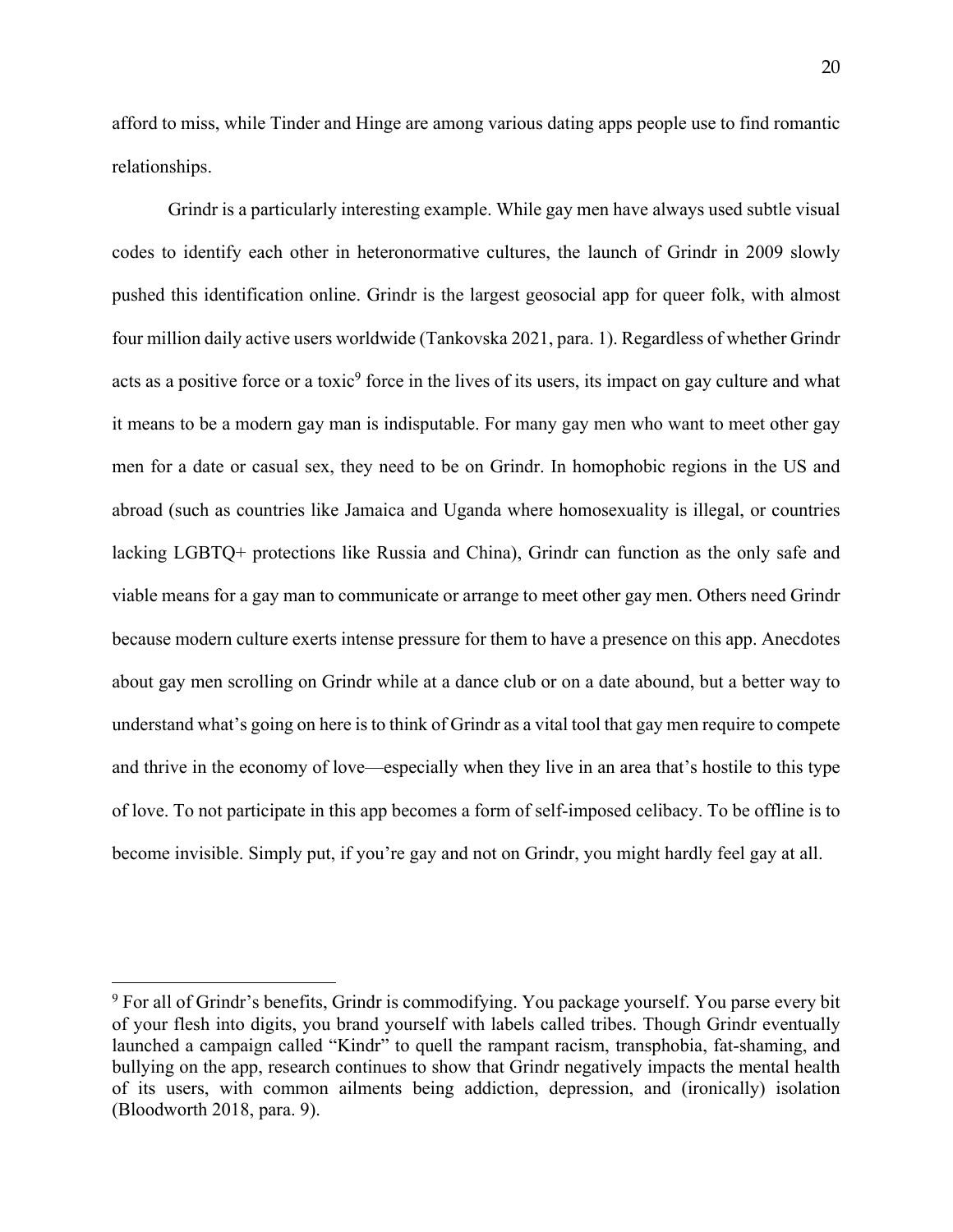My point in detailing the example of Grindr is to demonstrate how deep our dependency on social media for our basic need of social connection has become. Again, this isn't to say there aren't other ways to fulfill this need, but in our modern age social media is increasingly becoming a necessary way we do so. Depending on your identity, this need might run even deeper.<sup>10</sup> Aside from family and friends, our jobs might require us to use social media, in addition to certain schooling courses that require students to use social media (even if for just a project). Furthermore, the modern life our society appears to promote certainly includes the connection only social media can bring, whether that's being able to livestream a revolution or videocall a loved one on their deathbed.11

We use such modern technological goods and services to access the goods of modern life. Just as enjoying the goods of modern life in 1950s America entailed owning your own home and driving your own car, enjoying the goods of modern life today entails having access to social media. As one of the goods of modern life, social media helps us fulfill our modern personhood. Simply put, living a modern life as a modern person means accessing certain technological goods and services which enable or facilitate our modern existence. If we want to flourish in modern life, then we need the tools that help us do so. And though not everyone chooses this life worth choosing, the investment we put into our children (public schooling, children's health insurance programs) seems to suggest we at the very least want to enable our children to pursue this life.

 $10$  If identities have different degrees of reliance on technological goods and services, then some identities might be even more vulnerable to the coercive nature of our current social contract than others. While my Grindr example focuses on those identifying as gay men, other identities should also be analyzed in this way. Investigating how our modern technological goods and services might prevent marginalized peoples from meaningfully performing or developing their identities would be an extremely insightful project—but for now I will only note that such a threat of identity denial certainly warrants deeper analysis.

 $11$  Many did just this over the last year, as the coronavirus pandemic forced people to say their final goodbyes over videocalls due to quarantine.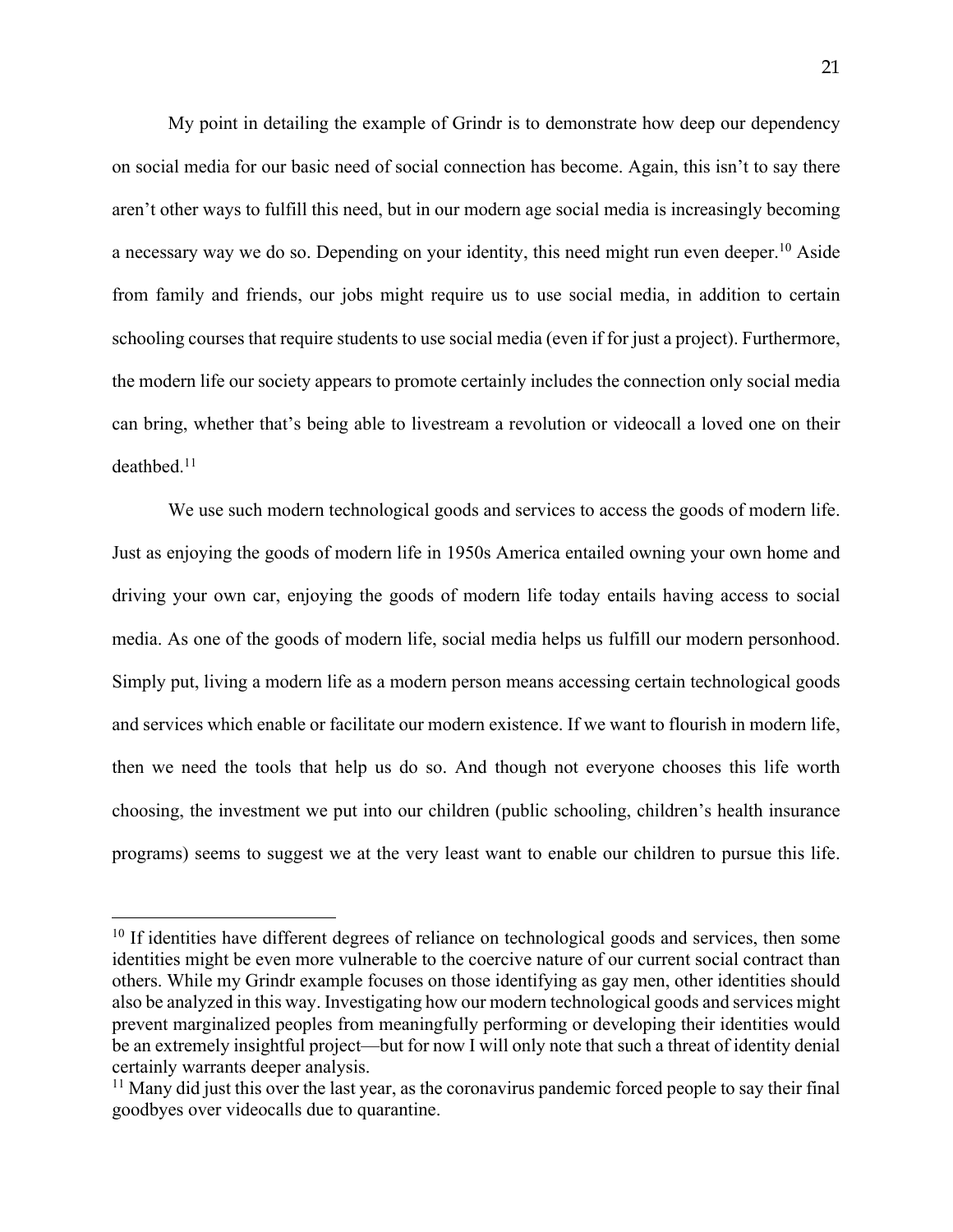And if that is the case, then we also must acknowledge that individuals require access to modern technological goods and services in this pursuit.

#### **EUDAIMONIC & TECHNOMORAL VIRTUE ETHICS**

Ethics can be broadly understood as reflective inquiry into the good life—the life worth choosing. Virtue ethics focuses on the role moral virtues play in achieving this good life. Moral virtues are the states or stable dispositions of a person's character, such as honesty or patience. According to virtue ethics, moral virtues should be actively cultivated and properly integrated through correct actions and practices, as they lead to deliberate, effective, and reasoned choices of the good. Reasoning is central to virtue ethics (holding that agents should always assess the context of a situation before expressing their virtues), but an agent's emotions, habits, and desires are just as important. In other words, a virtuous person not only thinks and acts appropriately, but also feels and wants appropriately. While Aristotle's *Nicomachean Ethics* is the most influential account of virtue in Western philosophy, other works from East and Southeast Asia also helped establish the field of virtue ethics. In ancient China, Kongzi (Latinized as Confucius) originated the moral philosophy known as Ruism, while on the Indian subcontinent Nepal-born Siddhārtha Gautama founded the religious and philosophical practice of Buddhism.

In assessing our technosocial contract I will be adopting eudaimonic virtue ethics as conceived by Lorraine Besser-Jones, with additional consideration to the technomoral virtue ethics as conceived by Shannon Vallor. I believe these moral frameworks are logically compelling and well-suited for this project. Eudaimonic virtue ethics reframes morality around our psychological well-being, while technomoral virtue ethics draws from Aristotelian, Confucian, and Buddhist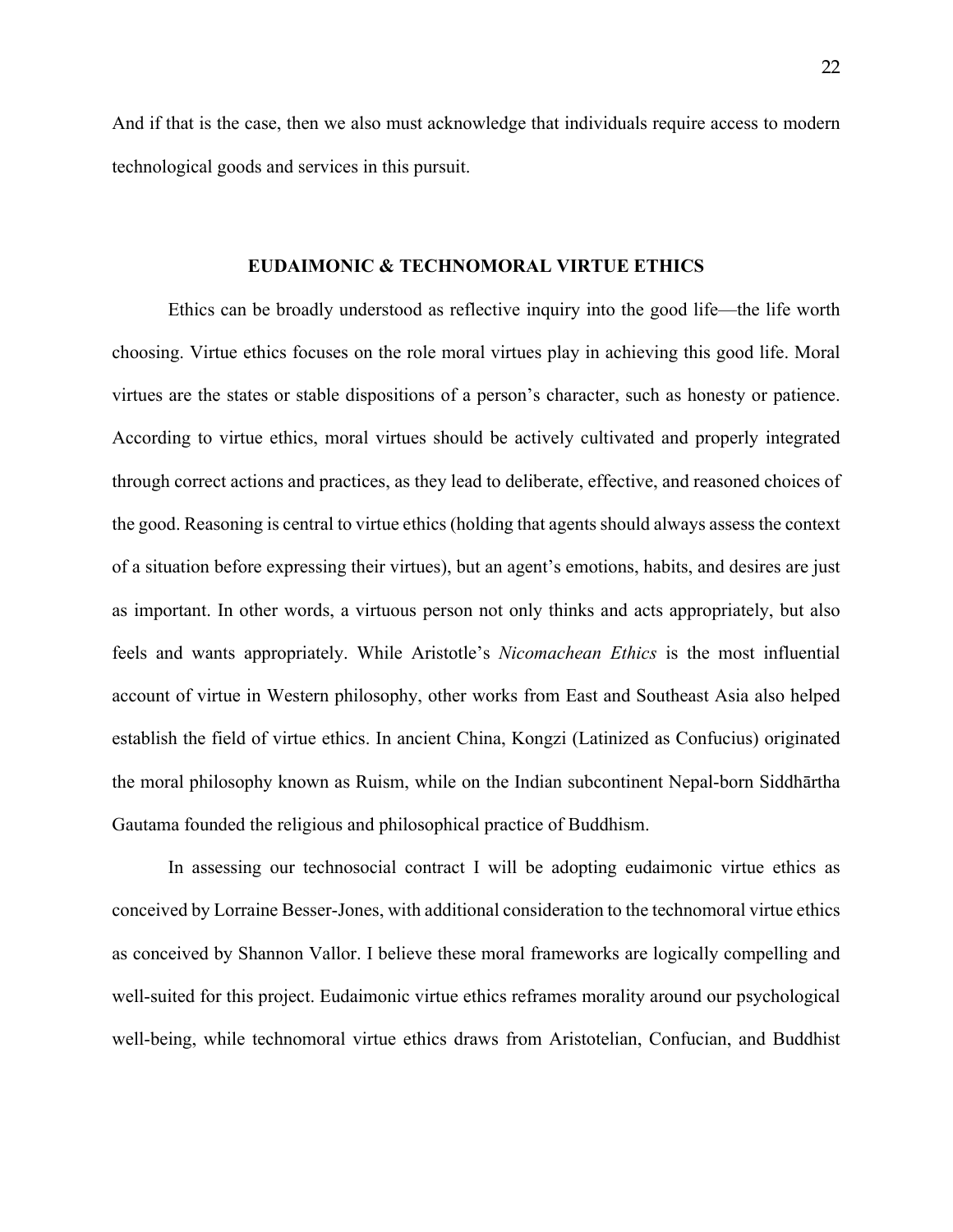virtues to refocus morality on what is most likely to increase our chances of flourishing in our global technosocial conditions.

Besser-Jones advocates for our virtue ethics to be guided by the psychological conception of eudaimonic well-being, rather than the Aristotelian concept of eudaimonia. Thinking of virtue in instrumental terms, she restructures virtues in service of our innate psychological needs. She does this because empirical evidence shows that our innate psychological needs are just as vital for our psychological health as innate biological needs are vital for biological health, with researchers noting that "individuals cannot thrive without satisfying [innate psychological needs] any more than people can thrive with water but not food" (Besser-Jones 2017, 14). She also details how empirical research stresses that innate psychological needs are important and impactful for individuals regardless if they're conscious of them or not—what counts is having experiences which satisfy those needs. She identifies three innate psychological needs to model her virtues on: competence, relatedness, and autonomy.

Besser-Jones defines autonomy through her psychological conception of autonomy: the need to experience ourselves as the origin of our own behavior, to engage in activities we perceive to be our own and endorsed as our own. In other words, to experience ourselves as the source of the things we do. One of three good psychological states her virtues strive for is the development of certain cognitive structures that operate both as a regulatory feedback mechanism and as an aid to the actual implementation of individual goals—an important state for maintaining our autonomy. She argues that autonomous motivation (when agents perceive their goals as autonomously legislated) is much more productive than controlled motivation, where goals are imposed upon them (Besser-Jones 2017, 137). For this and many other reasons does Besser-Jones argue that acting virtuously entails acting in ways which foster our autonomy.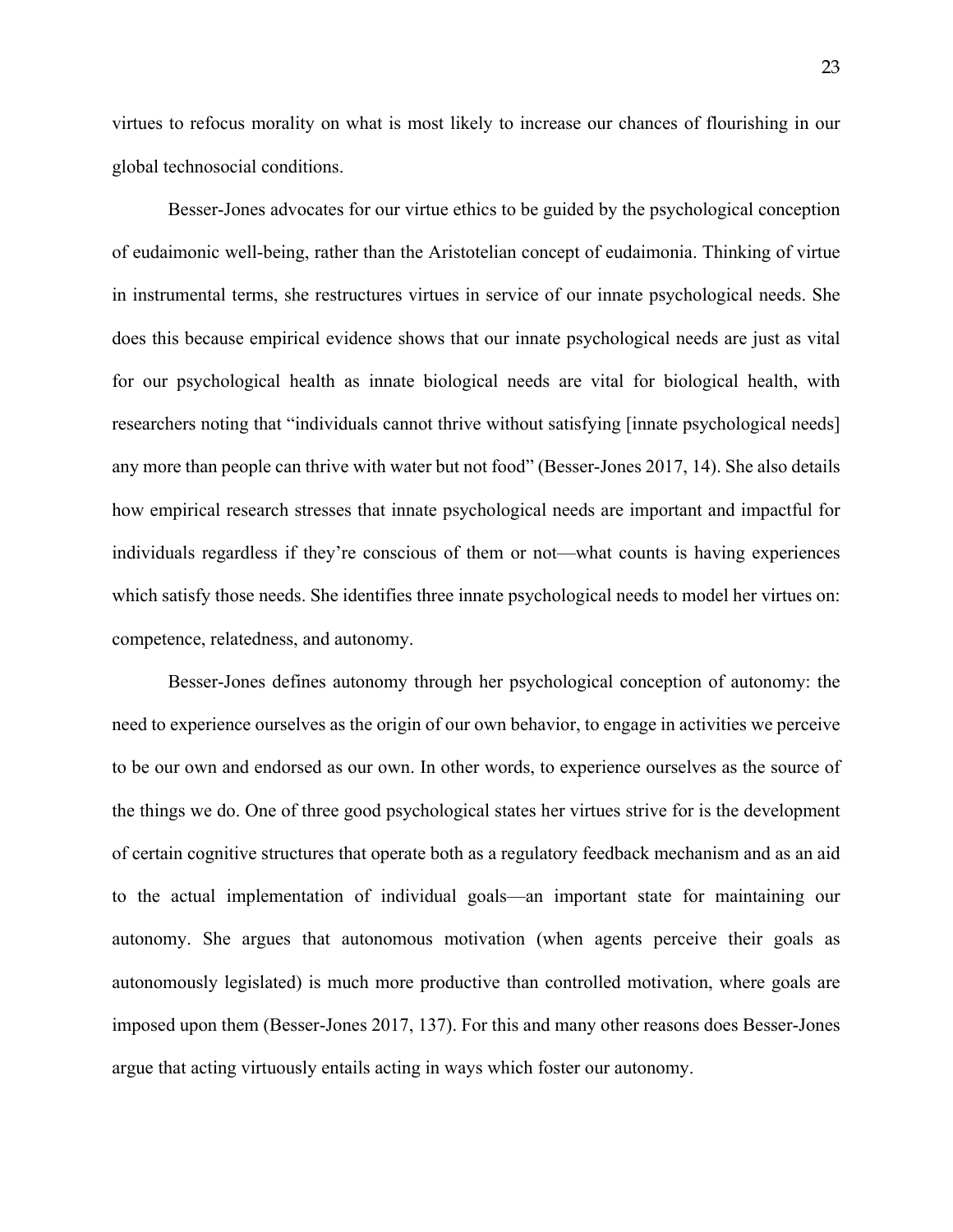Another core commitment Besser-Jones adheres to during her work *Eudaimonic Ethics* is psychological realism. Psychological realism holds that moral theorizing ought to be conducted with a psychologically realistic picture of human nature. In this project, I too will adopt this commitment. If we're trying to figure out whether or not our technosocial contract is justified, we should stay mindful of how we can realistically expect people to react to this contract—specifically on their psychological reaction to the two choices our technosocial contract presents us: to enjoy modern personhood at the cost of your privacy or to not enjoy modern personhood at all.

I would also like to consider technomoral virtue ethics in my analysis of our technosocial contract. In her book *Technology and the Virtues*, Vallor admits that many contemporary scholars argue that Confucianism and Buddhism don't share any robust conceptual core with Aristotelian virtue ethics, but she counters that there are convincing arguments for why these three traditions do indeed share a conceptual core. One strategy she details is comparative philosopher Bryan Van Norden's thin/thick distinction for moral concepts. Thin concepts only give the essential structure of an idea, whereas thick concepts flesh out that idea in greater detail. Using this framework, Norden identifies at least four thin commitments shared by virtue ethics traditions, which Vallor summarizes as 1) a conception of the 'highest human good' or 'human flourishing', 2) a conception of moral virtues as cultivated states of character manifested by exemplary persons, 3) a conception of the practical path of moral self-cultivation, and 4) a conception of what human beings are generally like (Vallor 2016, 44). This is important because it allows a virtue ethic that is pluralistic (open to more than one mode of expression of human flourishing) and malleable (adapted to the needs of the present human condition and environment). Vallor also cites philosopher Alasdair MacIntyre in defense of virtue ethics. Although MacIntyre rejects the notion of extracting a single list of universal moral virtues from these diverse traditions, he believes they do share a conceptual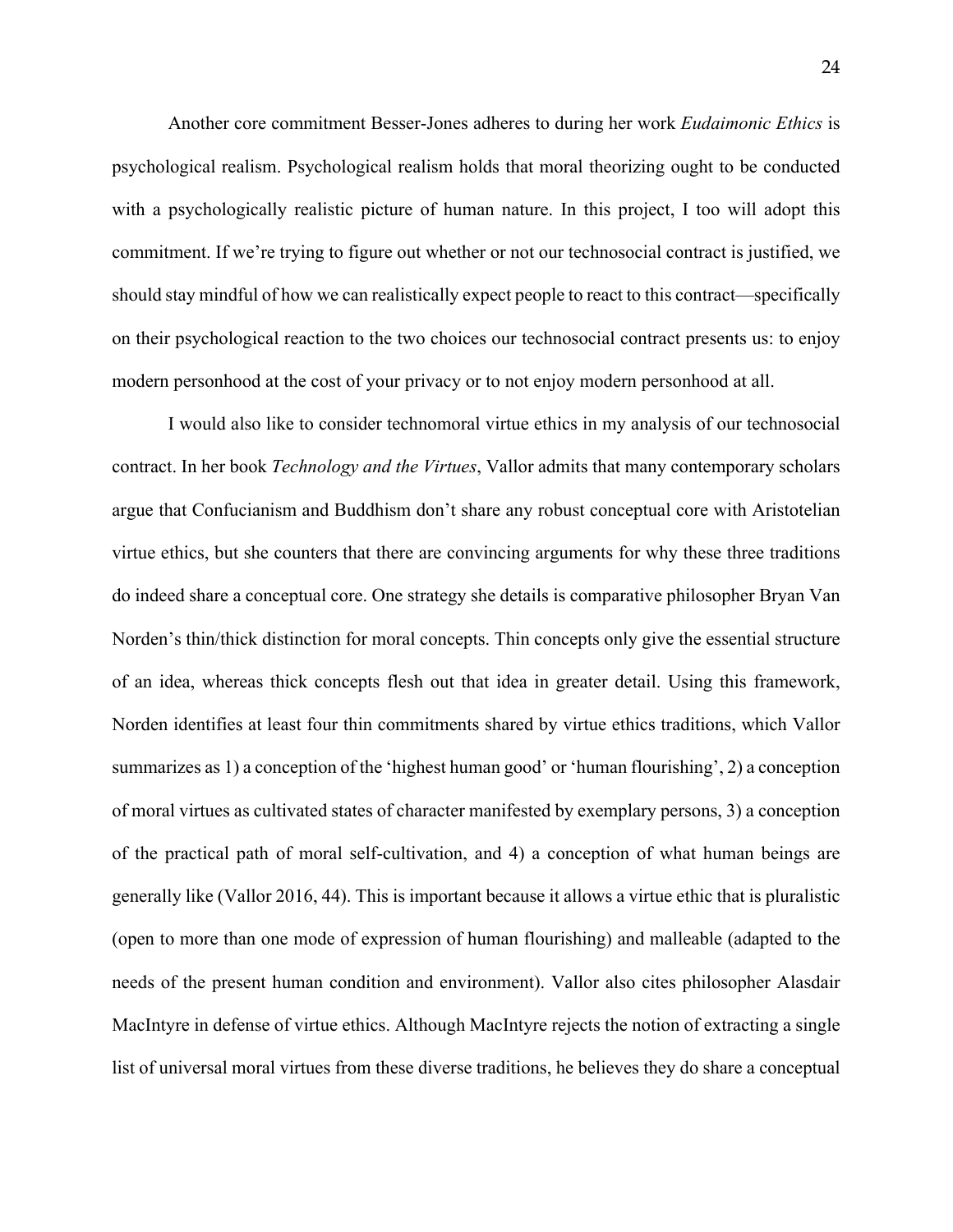core. He argues a given reference to a virtue is only meaningful 1) within the context of a recognized human practice dedicated to securing moral goods internal to that practice, 2) where that practice is embedded in a coherent narrative concerning a whole human life, and 3) where that life is itself understood as participating in a shared moral tradition of seeking the highest good for a human being (Vallor 2016, 45).

While virtue ethics has fallen out of popularity over the centuries, Vallor makes a compelling case for why we should revisit them. She argues that "any contemporary theory of ethics—that is, a theory of what counts as a good life for human beings—must include an explicit conception of how to live well with technologies" (Vallor 2016, 3). Our moral practices have always been impacted by our technologies because our technologies alter our thoughts, behaviors, and judgement. Through technology, new possibilities for human action are born, while others are disabled or withheld—introducing new and complicated questions of morality. Vallor offers the example of how the introduction of bows and arrows gave humans the ability to kill more efficiently from farther away, therefore introducing new moral dilemmas of whether or not it was right or wrong for them to do so given a particular situation. Now with nuclear bombs, you can now instantly obliterate entire countries with relative ease. With genetic modification, you can alter your child before it's born. Vaccines save lives, but should they be mandatory? Automation makes production cheaper for businesses and prices cheaper for customers, but how do we choose who gets to be replaced by a machine and who doesn't? Again and again, we've seen new technologies give rise to new complications for those wishing to simply live a full and happy human life. This suggests that technology should indeed be explicitly addressed by modern ethics.

And though technology has always complicated morality, there is something truly new and unique about the power of modern technology. Vallor notes how never before has our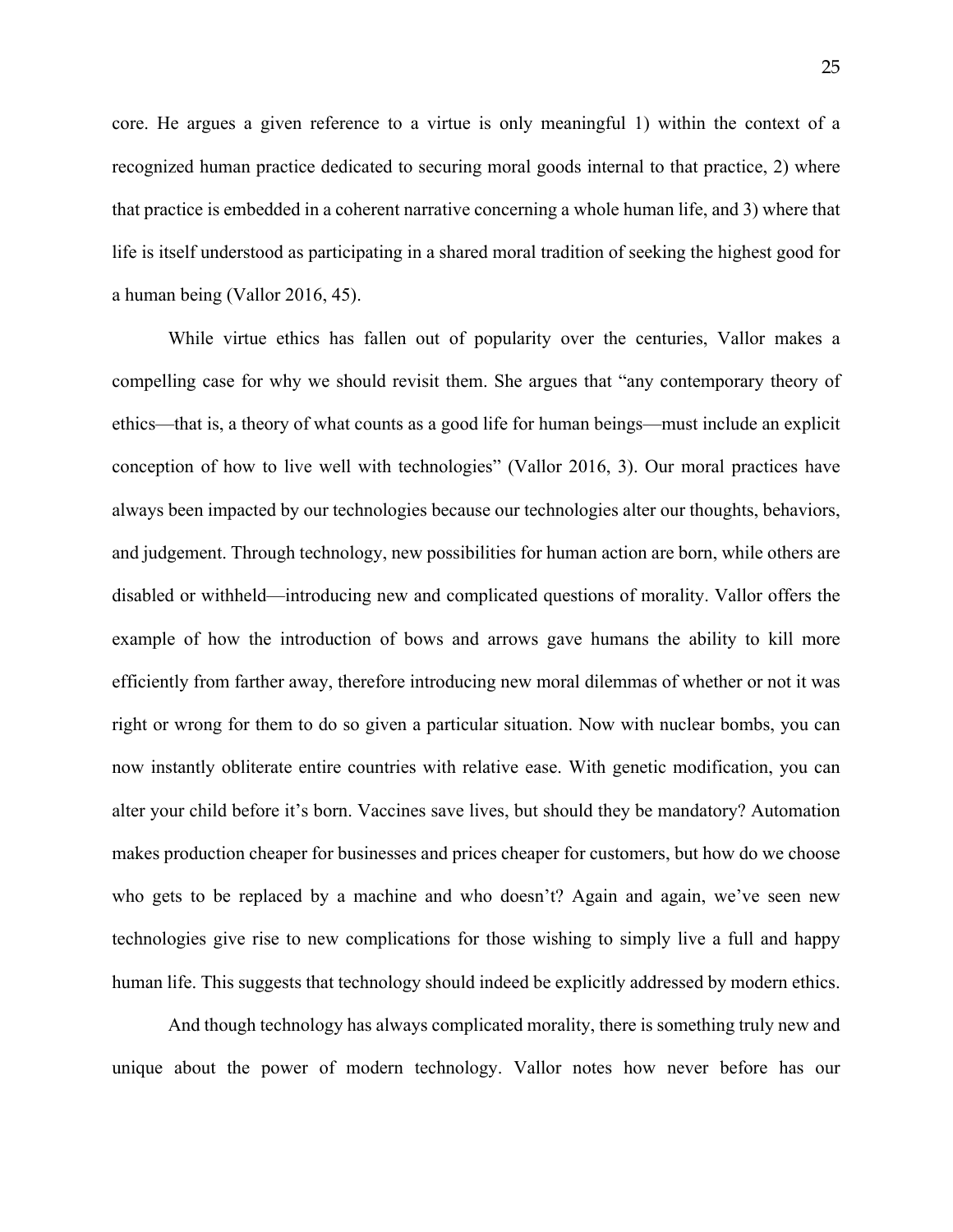technological activity modified the very planetary conditions which makes life possible. This leads Vallor to argue that decisions in the 21<sup>st</sup> century about how to live well are not just moral decisions, but technomoral choices, "for they depend on the evolving affordances of the technological systems that we rely upon to support and mediate our lives in ways and to degrees never before witnessed" (Vallor 2016, 2). Our collective moral choices in technological contexts affect the wellbeing of other species, people across the globe, and generations not yet born. And it's increasingly unclear how much the future moral labor of our species will be performed by human individuals. For example, driverless cars make ethical choices during emergencies, while advanced AIalgorithms sort us as hireable or unhireable.

For Vallor, such a technological landscape complicates our ability to achieve the good life. Part of this is due to our acute technosocial opacity—what Vallor calls the paralyzing blindness created when one tries to account for all the complicated and diverging ways modern technology impacts our moral choices. This is precisely why Vallor argues virtue ethics are better positioned to address this dilemma. She argues the fixed rules and principles of other moral frameworks such as utilitarianism or Immanuel Kant's categorical imperative can't keep pace with all the uncertain paths of technosocial development we've witnessed and will continue to witness (Vallor 2016, 7). Virtue ethics, however, is malleable—in fact, an important feature of Vallor's proposed technomoral virtues is that they explicitly remain adjustable to our ever-shifting technological landscape.

Given this landscape, she frames her technomoral virtues around increasing our chances of flourishing in our global technosocial conditions. She identifies twelve virtues that do: honesty, self-control, humility, justice, courage, empathy, care, civility, flexibility, perspective, magnanimity, and technomoral wisdom. According to Vallor, our modern technological goods and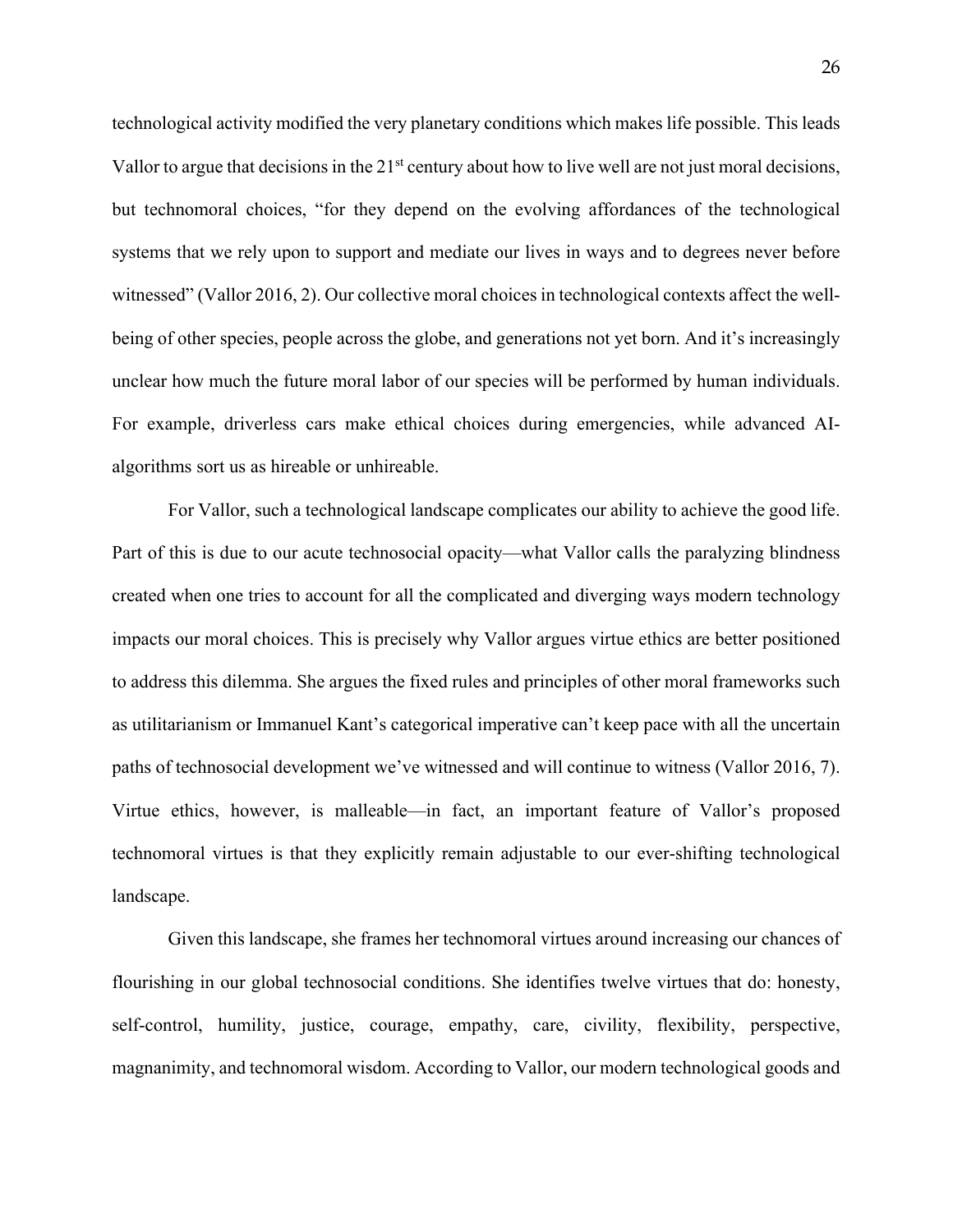services have complicated our cultivation for each of these. Though I will be elaborating on this more later, what's important to note here is that her virtue ethic system presupposes the necessary, unavoidable role technology plays in our lives, as well as the complications they impose. This is not to say that modern technological goods and services—nor the goods of modern personhood which require us to access them—are incompatible with these virtues. The whole point of Vallor's project is to clarify how we *should* be using modern technological goods and services to cultivate these virtues. For example, technomoral wisdom is the most important of Vallor's technomoral virtues. Technomoral wisdom refers to the general condition of well-cultivated and integrated moral expertise that expresses all other virtues of character that we need in order to live well with emerging technologies. In order to cultivate technomoral wisdom, one would clearly need access to the emerging technologies they're supposed to using virtuously (i.e. practicing technomoral wisdom). While certain goods of modern personhood such as social media might sometimes conflict with cultivating technomoral wisdom, this doesn't mean social media is incompatible with our virtues: it just means we should 1) continue cultivating technomoral wisdom so we can make ourselves aware of how to use such goods without going against our virtues and 2) look into changing how we regulate or design our modern technological goods and services so that they better reflect our virtues.

#### **CULTIVATING VIRTUES THROUGH THE GOODS OF MODERN LIFE**

From healthcare to education, from social media to employment—the goods of modern life are those goods and services which modern citizens are expected to benefit from. When we use these goods and services, they help us fulfill our modern personhood, help us function as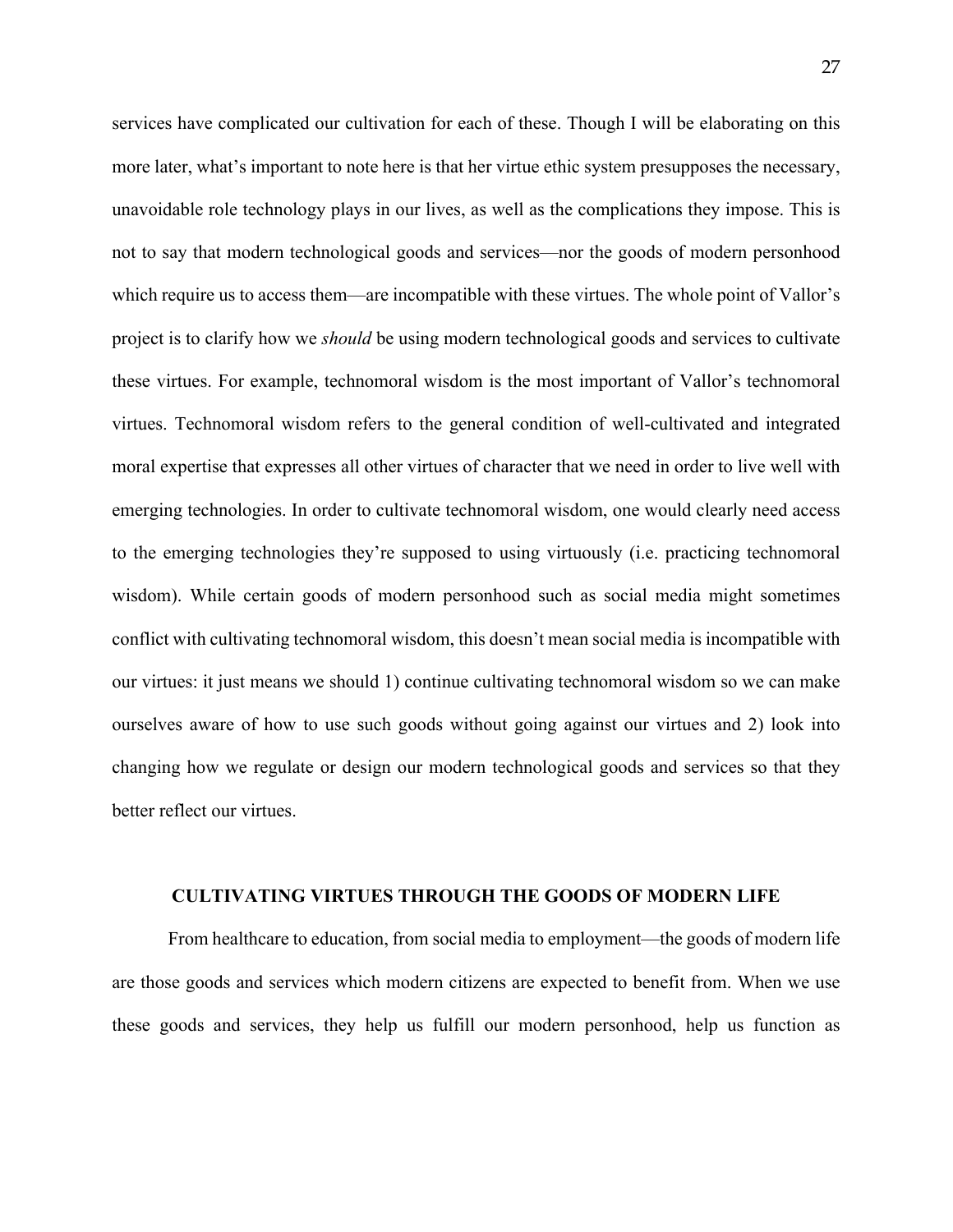autonomous individuals in our modern era. And according to eudaimonic and technomoral virtue ethics, access to the goods of modern life is an important part of cultivating our virtues.

Under eudaimonic virtue ethics, living virtuously means respecting and fulfilling our innate psychological needs: autonomy, competency, and relatedness. In our modern era, each of these are virtues are often fulfilled through the goods of modern life—which are increasingly facilitated through modern technological goods and services. Similar to how modern technological goods and services enable us to enjoy the goods of modern life, so do the goods of modern life enable us to fulfill our virtue of autonomy. Having good health thanks to adequate health care, gaining knowledge and skills through education, earning a living wage through employment—all of these goods grant more agency to the individual enjoying them. By this, I mean that an individual is generally able to live much more autonomously when they're enjoying these goods. Likewise, the virtue of relatedness (experiencing connections with others) is benefited by goods such as social media, and the virtue of competence (exercising one's skills in a way that contributes to one's society) is benefitted by goods such as the internet. That's not to say that there aren't other ways to fulfill these virtues, but that such goods of modern life are increasingly if not already the primary ways we do so.

Under technomoral virtue ethics, living virtuously means living in a way most likely to increase our chances of flourishing in our global technosocial conditions. It is worth noting that technomoral virtue ethics presupposes that we as modern humans will necessarily be engaging with modern technological goods and services, and that we therefore will need to cultivate our virtues partially through modern technological goods and services. But I argue that the goods of life themselves also help us cultivate these virtues. After all, the whole point of Vallor's project is to articulate the proper way to use technology in order to cultivate technomoral virtues. Consider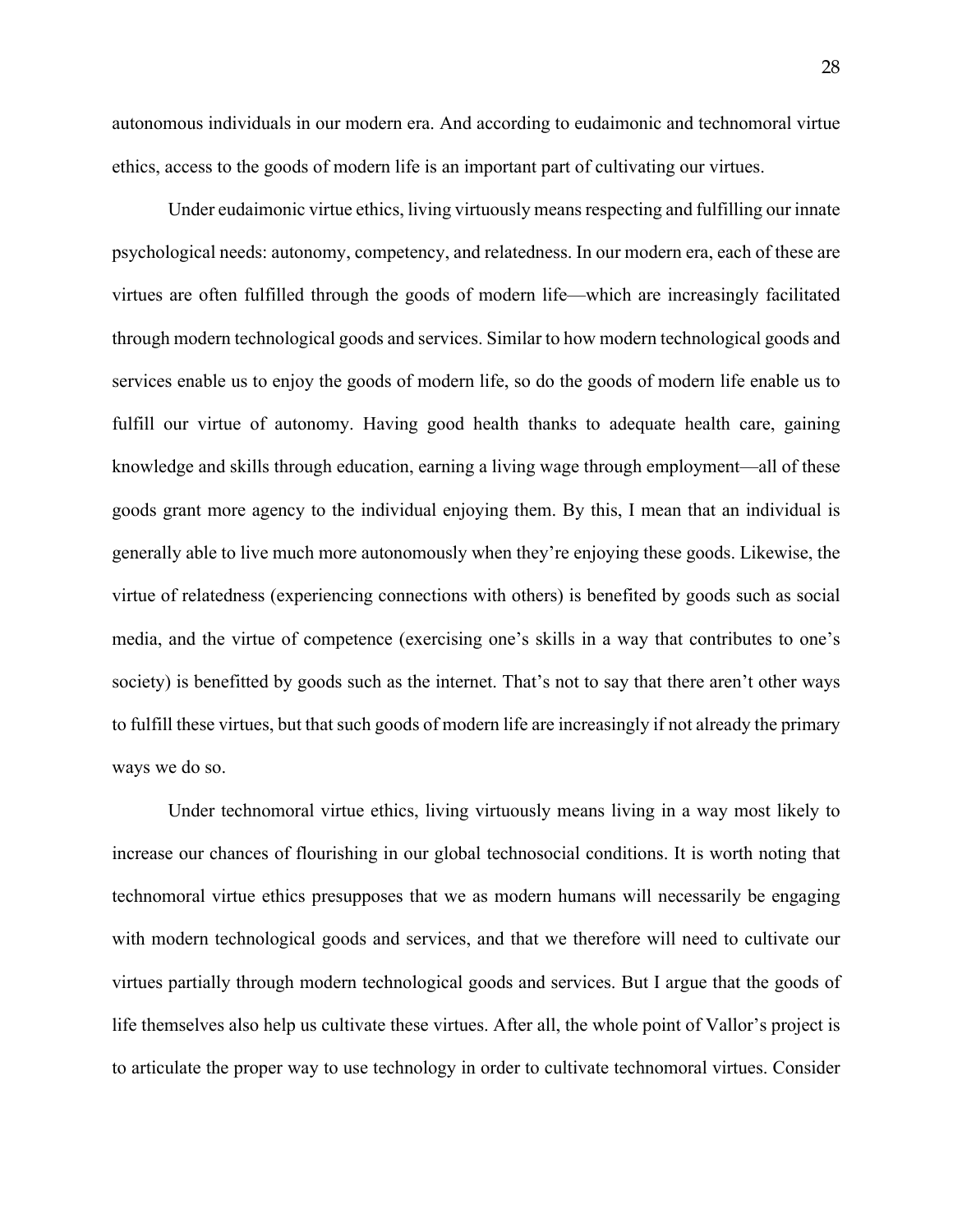again the case of Grindr. It might seem odd to claim that accessing Grindr constitutes living virtuously. Indeed, there might be conflict between the life we have through Grindr and living a virtuous life—but again, that's Vallor point: there are myriad ways modern technological goods and services complicate our ability to live virtuously. We might use Grindr in the wrong sort of way, but that doesn't mean that this tool couldn't be used in a way to cultivate our technomoral virtues. As Vallor writes, "Why not demand useful tools that do not debilitate us?" (Vallor 2016, 169). In other words, modern technological goods and services have positive effects and negative effects on our ability to live virtuously—why deprive ourselves of the positives if can work on removing the negatives? In this example, it's not that gay men require Grindr to be virtuous, but it could very well be the case that they require something to fill the role of Grindr (perhaps another dating app) in order to live virtuously. After all, it seems unsatisfying to try and develop the virtue of care—defined by Vallor as "a skillful, attentive, responsible, and emotionally responsive disposition to personally meet the needs of those with whom we share our technosocial environment"—if you're not even allowed to pursue a meaningful romantic relationship, let alone communicate with someone of your own sexual identity.

Considering the role of goods of modern life serve in our cultivation of eudaimonic and technomoral virtues, it would seem morally impermissible to decline the goods of modern life. This is because total withdrawal from modern technological goods and services is incompatible with cultivating our virtues, in the sense that to go without such tools is to needlessly obstruct our ability to live virtuously. Specifically, because modern society requires us to use modern technological goods and services to participate in various facets of society, clicking disagree would severely hinder our ability to function autonomously. By this, I mean opting out of modern technological goods and services would effectively restrict our freedom to the point of hindering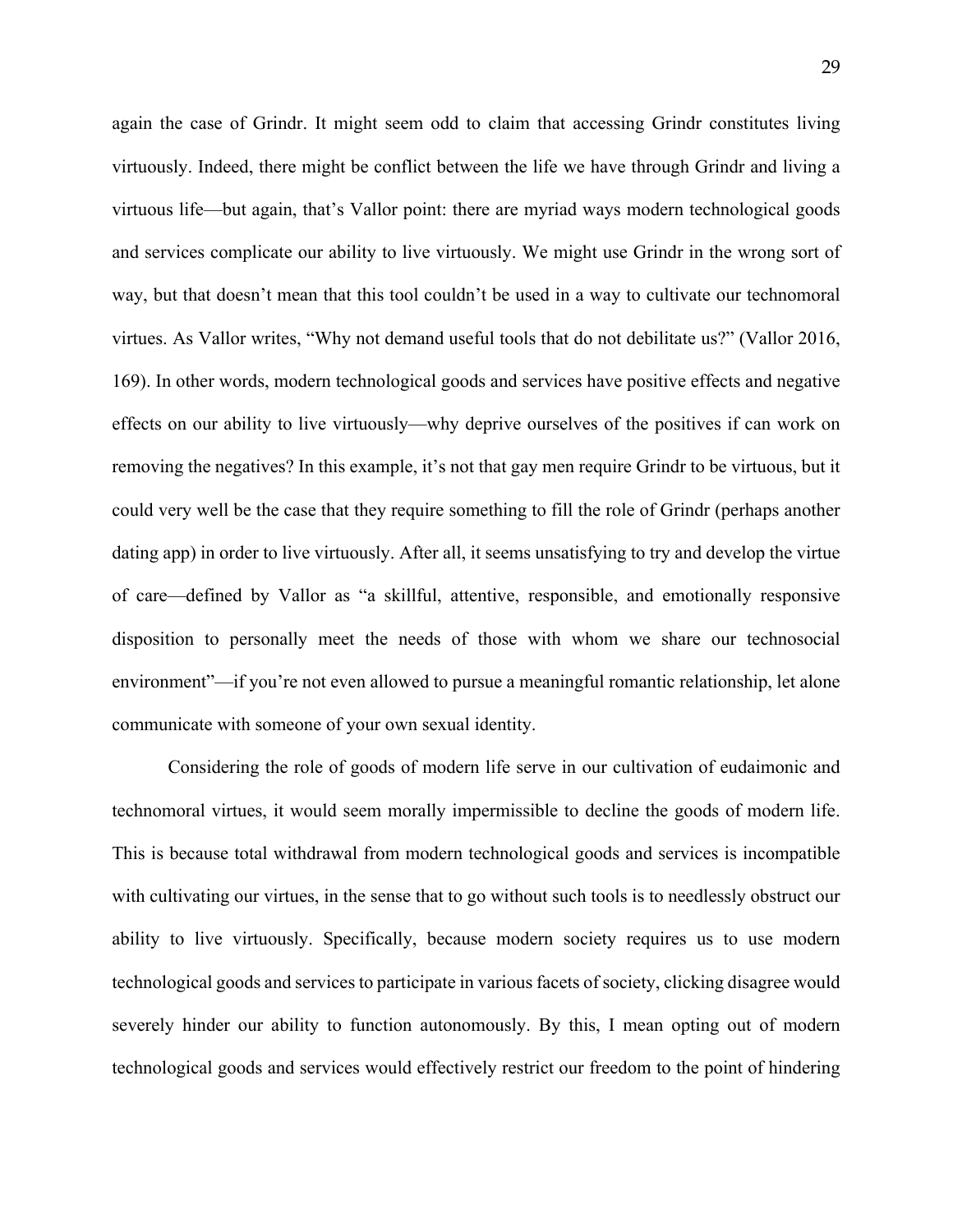our ability to experience ourselves as the source of the things we do. After all, it's difficult to feel like the source of the things you do if the vast majority of the things you'd want to do in modern society is locked away from you. To be denied the goods of modern life (to lose access to modern technological goods and services) is to then deny modern personhood. Aside from the material loss of modern personhood (the myriad benefits spawning from goods such as but not limited to healthcare, education, and social media), when one considers how Vallor's technomoral virtue ethics hinges on the fact that humanity's modern technology is so impactful that we must reorient our entire ethics in reckoning of this technology, then surely to be denied to partake in said technology is to be denied being treated as human, as autonomous, as a modern individual of equal moral consideration.

Losing the ability to cultivate our eudaimonic and technomoral virtues becomes a violation of one's rights because denying these virtues entails denying the fulfillment of basic human needs—needs that we increasingly fulfill through modern technological goods and services. By cultivating eudaimonic and technomoral virtues through these goods and services, we fulfill our modern personhood and enjoy goods we as modern citizens know ourselves worthy of enjoying, such as education, healthcare, and social media. Recalling the example of Grindr, to deny a queer individual access to this service might constitute denying them the only safe way to love and therefore fulfill their authentic selves. And keeping to our commitment to psychological realism, it would be psychologically unrealistic for your average queer person to view the expulsion from modern personhood (including such a service as Grindr) as anything but a harm, and for most a particularly unbearable one at that.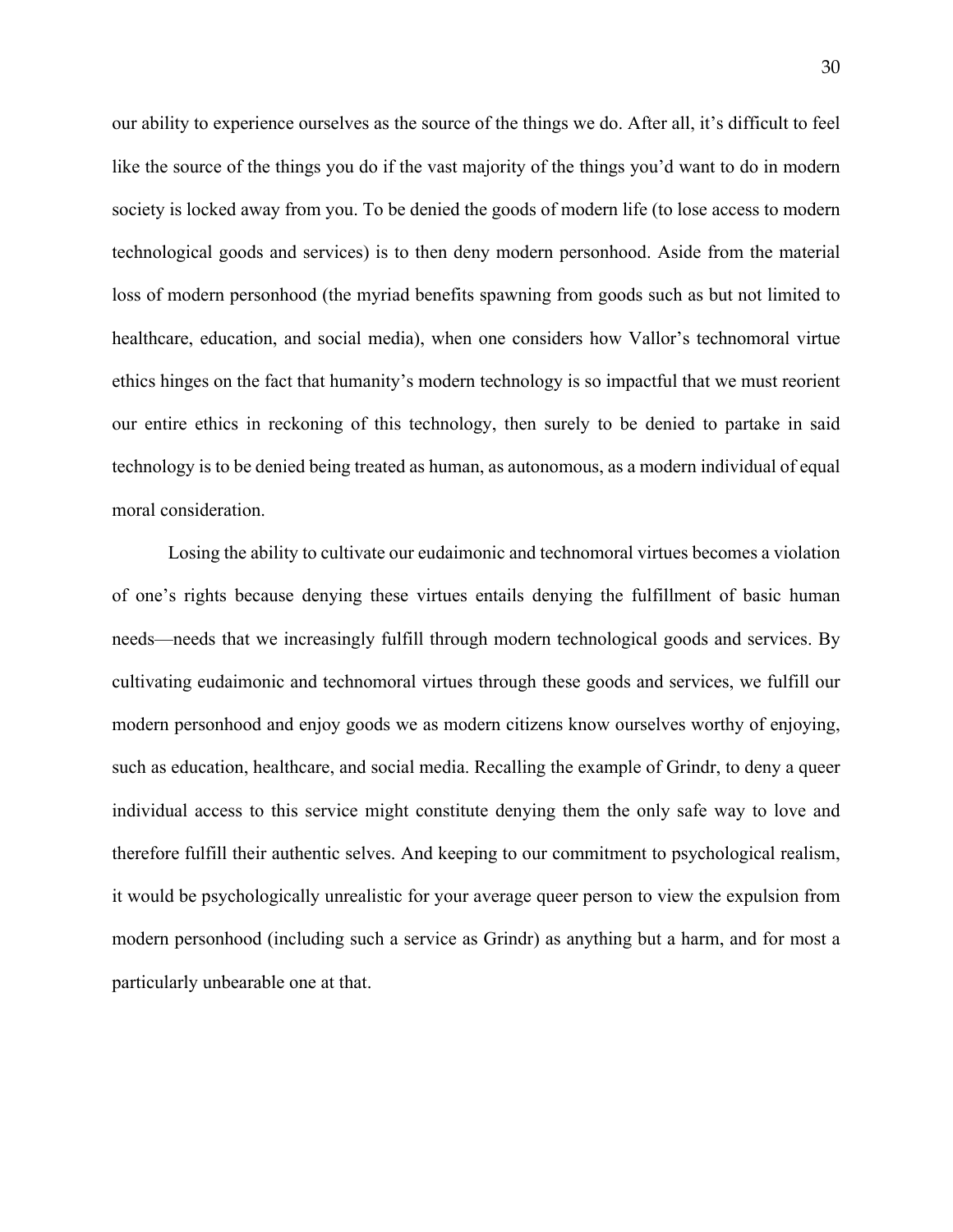### Part III: Instrumentarianism

#### **SURVIELLANCE CAPITALISM & ITS HARMS**

Modern technological goods and services operate under an exploitative, harmful economic order best understood as surveillance capitalism. This system profoundly diminishes our privacy, allowing others access to our autonomy through instrumentarianism. While many harms of surveillance capitalism are generally known by the public and discussed by scholars across disciplines, they haven't necessarily discussed these harms in relation to our autonomy. But because instrumentarian tools modify our thoughts and behaviors (often without our awareness), we need to. I argue that it is through these tools that our mental wilds are cut away and our autonomy becomes vulnerable. This directly contradicts eudaimonic and technomoral virtue ethics. Having our autonomy disrupted and made vulnerable in such a way is to endure an intolerable harm.

Zuboff provides eight definitions for surveillance capitalism. For the purposes of investigating our technosocial contract, I've merged five of them together to provide a basic definition of surveillance capitalism:

As the foundational framework of a surveillance economy, surveillance capitalism is the new economic order that claims human experience as free raw material for hidden commercial practices of extraction, prediction, and sales. This parasitic economic logic subordinates the productions of goods and services in favor of a new global architecture of behavior modification: this is the origin of instrumentarianism.

Surveillance can be broadly understood as close and sustained observation over someone or something. This process involves a transfer of information, where the person or thing surveilling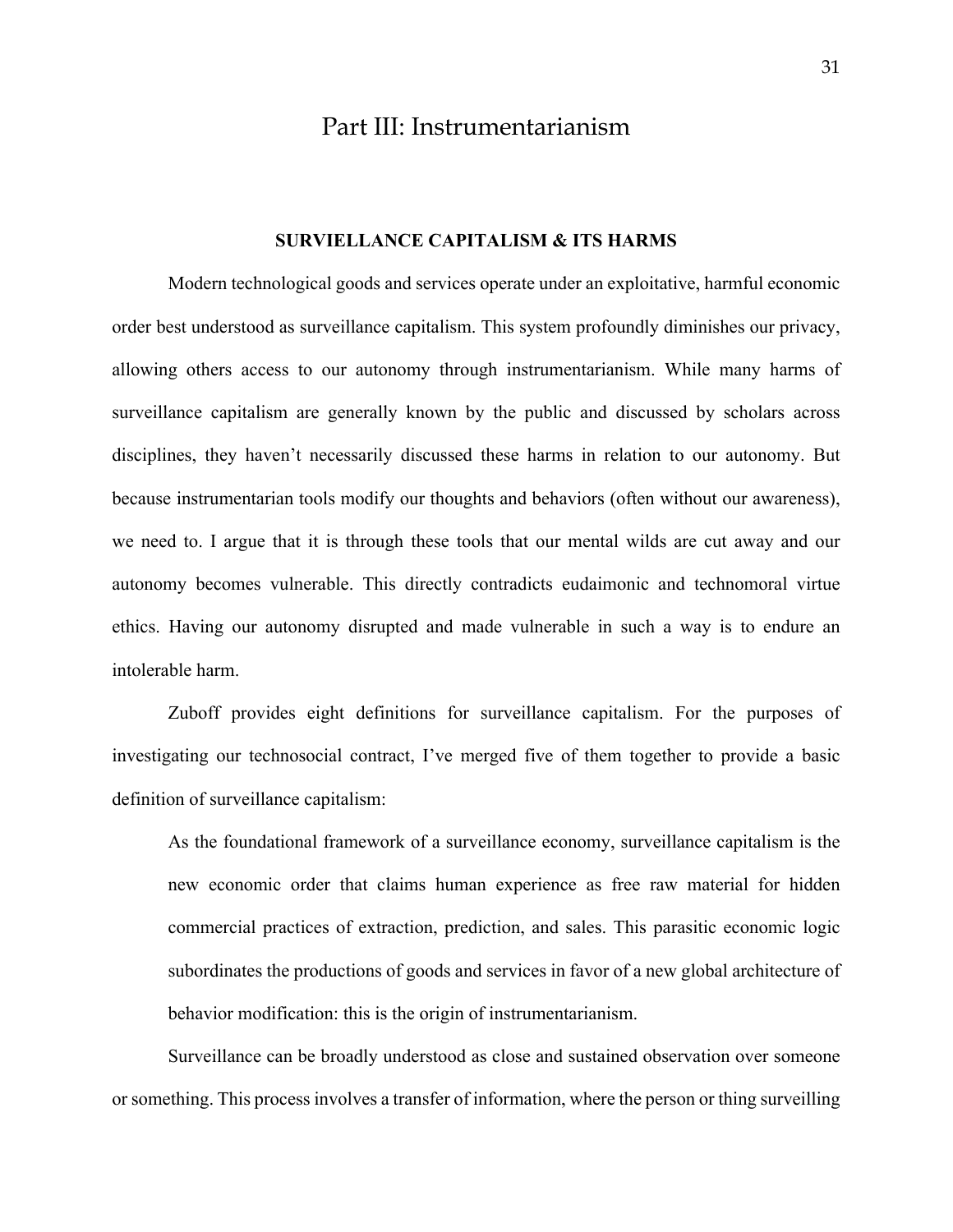learns information about the person or thing surveilled—in other words, on information going out. One of the most well-known examples of surveillance technology is the panopticon. Originally conceived by Jeremy Bentham, the panopticon was an architectural design for prison: from the view of a single tower, guards could peer into each prisoner's cell. As a prisoner this meant you could be watched at any moment, but you never knew when. Bentham originally designed the panopticon as a tool for moral improvement—but Michel Foucault argues in his book *Discipline & Punish: The Birth of the Prison* that the panopticon also functions as a tool of social control: a subtle, persuasive, and coercive technology of people which we would now refer to as behavior modification technology.

Surveillance technologies have advanced far beyond the sort of surveillance described by the panopticon. This is because various technological innovations have made it possible to extract more information through surveillance than ever before. These developments are generally understood in three ways: 1) as powerful improvements in existing technologies<sup>12</sup> which therefore improve the quality of information extracted, 2) as the massive expansion of digital technologies<sup>13</sup> across the globe through which surveillance technologies may be applied, and 3) as developments in the ability store and process extracted information. This includes our increasingly powerful and opaque tools of analysis. These third type of innovations are the technologies that I and others refer to when we talk about others knowing more about us than we know ourselves. This usually involves analyzing metadata—data about data sets. For example, modeling involves the analysis

<sup>&</sup>lt;sup>12</sup> For example, advances in digital photography make it possible to read and even clone fingerprints from photos only showing parts of someone's hands (Wood 2018, para. 21).

<sup>&</sup>lt;sup>13</sup> Such technologies are becoming increasingly invisible in the world around us. As Google CEO Eric Schmidt acknowledges, the most profound technologies are those that disappear—that weave themselves into the fabric of everyday life so they are indistinguishable from it, allowing devices like computers to vanish into the background (Zuboff 2019, 98).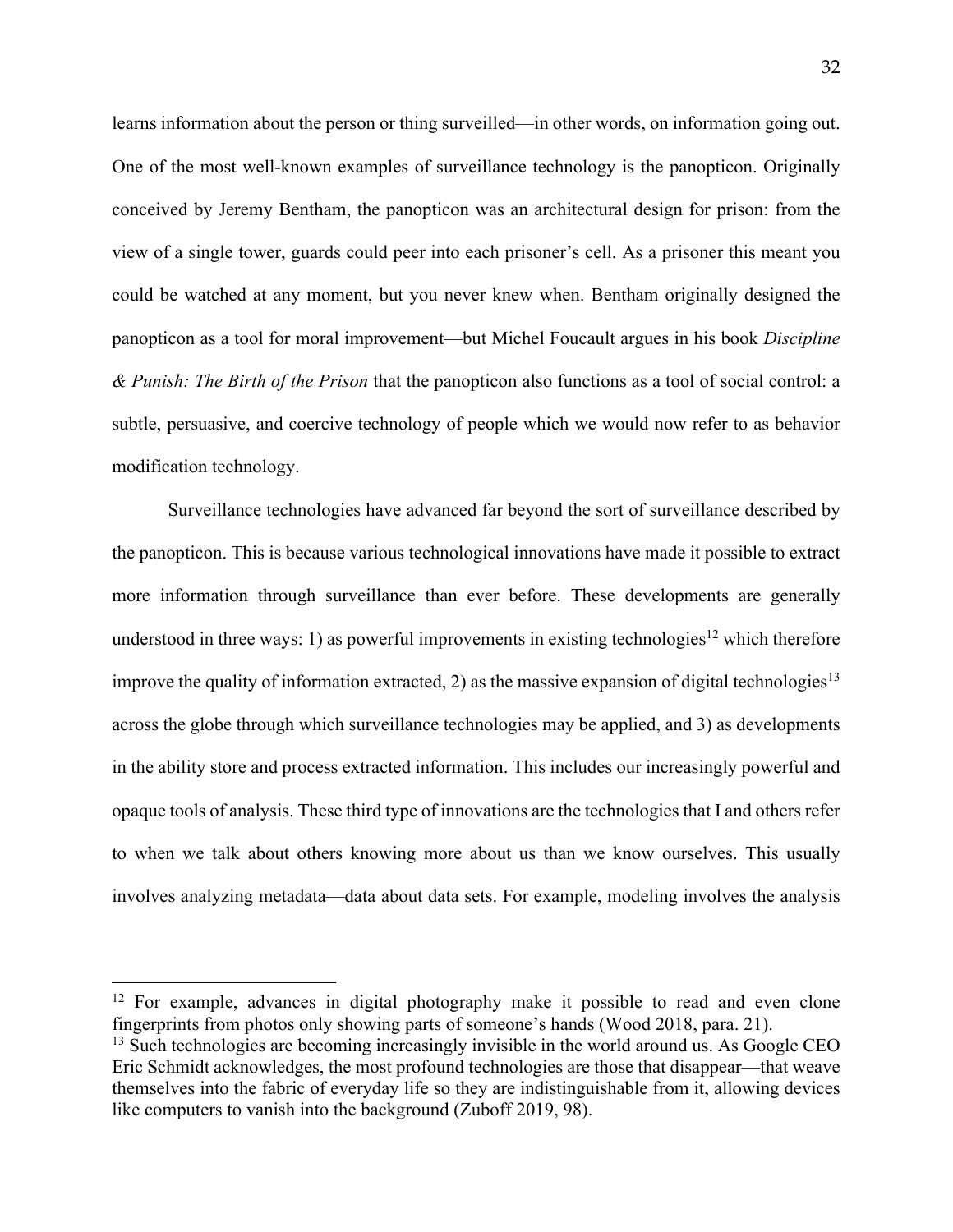of aggregated data sets and generates information about people beyond what is given in the induvial data sets. "Likes" on Facebook are sufficient to accurately predict sexual orientation, ethnicity, religious and political views, personality traits, intelligence, happiness, use of addictive substances, parental separation, age, and gender—a stunning tool that is able to identify psychological traits "as accurately as a psychologist administering a standardized, validated instrument" (Tufekci 2014, para. 35). Meanwhile, researchers using facial recognition technology concluded that deep neural networks could detect sexual orientation from faces with around 80% accuracy—besting the judgement of humans (Wang and Kosinski 2017, 2).<sup>14</sup> And thanks to advances in DNA analysis and popular commercial practices that collect biometric information, individuals disclosing their genetic information also disclose the genetic data of their family members, past and present. This is particularly worrying as it is not only impossible for those not yet born to consent to their genetic data being extracted, but it could be potentially damaging for such information to be known by potential employers or others who might use this information against them.

The introduction of instrumentarian tools further encouraged developments of this third type, with new methods such as affective computing, emotion analytics, and sentiment analysis being created to render both our conscious and unconscious emotion as observable behavior. Affective computing refers to systems and devices that recognize, interpret, process, and simulate human affects. Emotion and sentiment analytics use data about a person's verbal or nonverbal communication to learn their mood or attitude. All three entail sensitive information and personal

 $14$  This technology poses a massive and immediate threat to queer individuals across the globe, specifically in areas where being queer is outlawed and punishable by death.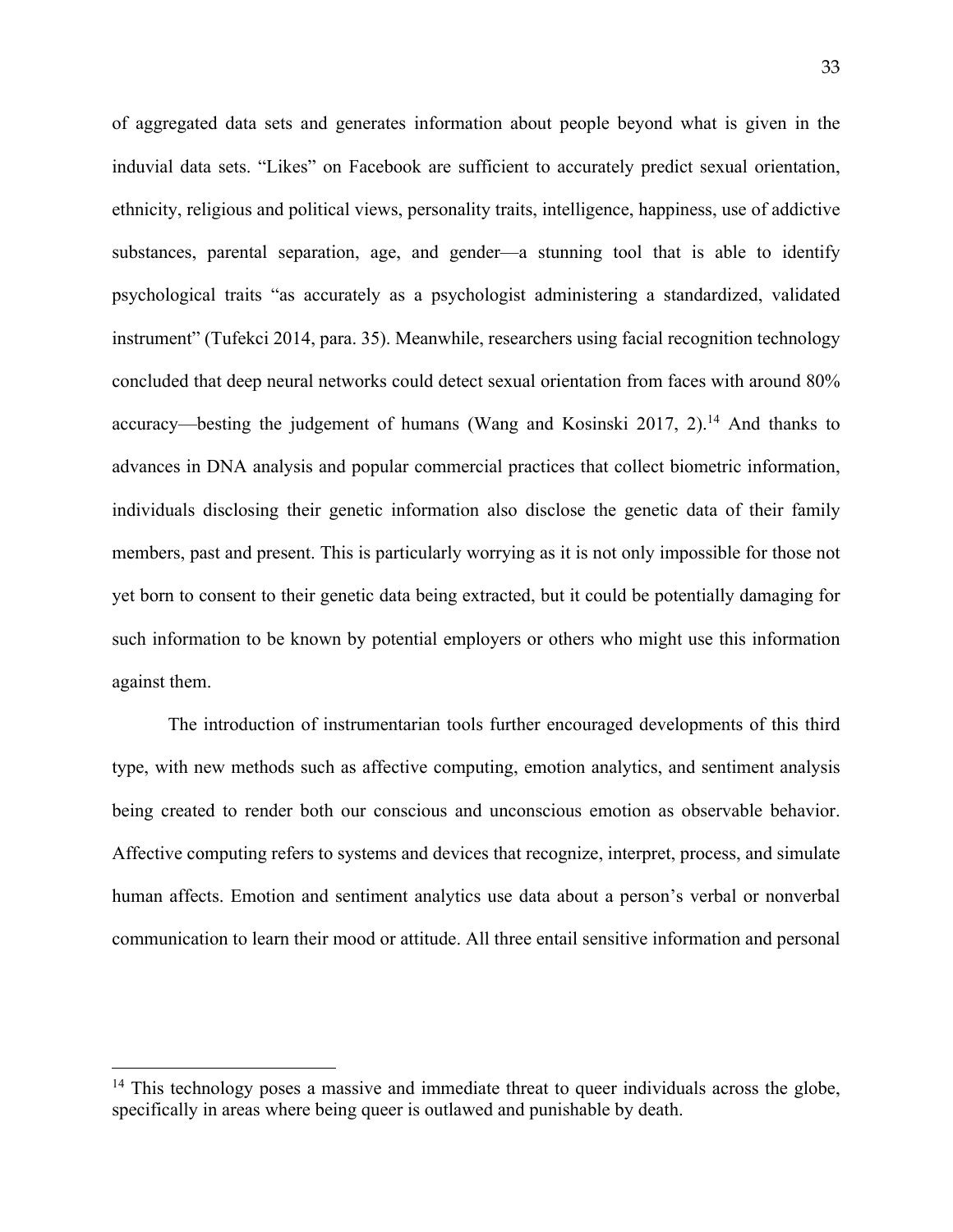data one otherwise might not broadcast being derived from seemingly innocuous bits of data, such as but not limited to tweets, selfies, and the tone of our voice.

In America, concerns over surveillance are traditionally concerns over government surveillance. An interesting contrast can be found in China. While the Chinese government controls its surveillance technologies and instrumentarian tools, corporations are the ones who control these in America and in much of the Western world. This doesn't mean American citizens are any better off when it comes this imbalance of power, as Zuboff writes: "No other time in history have private corporations of unprecedented wealth and power enjoyed the free exercise of economies of action supported by a pervasive global architecture of ubiquitous computational knowledge and control constructed and maintained by the advanced scientific know-how that money can buy" (Zuboff 2019, 308). The degree to which corporations surveil us has only recently breached public awareness. Zuboff credits the dawn of surveillance capitalism to America's reaction to the terrorist attacks of 9/11 and the neoliberal policies advanced between Google and intelligence agencies.15 Specifically, she pinpoints Google's invention of targeted advertising for not only paving the way to Google's financial success and current technological dominance, but as the origin point for the economic imperative that our personal data be rendered as raw material for hidden practices of prediction, sales, and influence. These events created a doctrine she calls surveillance exceptionalism, which can roughly be understood as the political belief that surveillance for the sake of safety is not only acceptable, but the correct thing to do in response to

<sup>&</sup>lt;sup>15</sup> Following the events of 9/11 politicians quickly passed the Patriot Act, which among other things diluted judicial oversight in invading the privacy of civilians. Additionally, the US government went on to advocate for the intentional inclusion of exploits into American technology and infrastructure, just for the sake of surveillance—despite the fact these exploits could also be used by hackers or other nefarious actors (Snowden 2019, 194). In fact, CIA Director Hayden admitted that during the years following 9/11 America could be fairly charged with the militarization of the world wide web (Zuboff 2019, 114).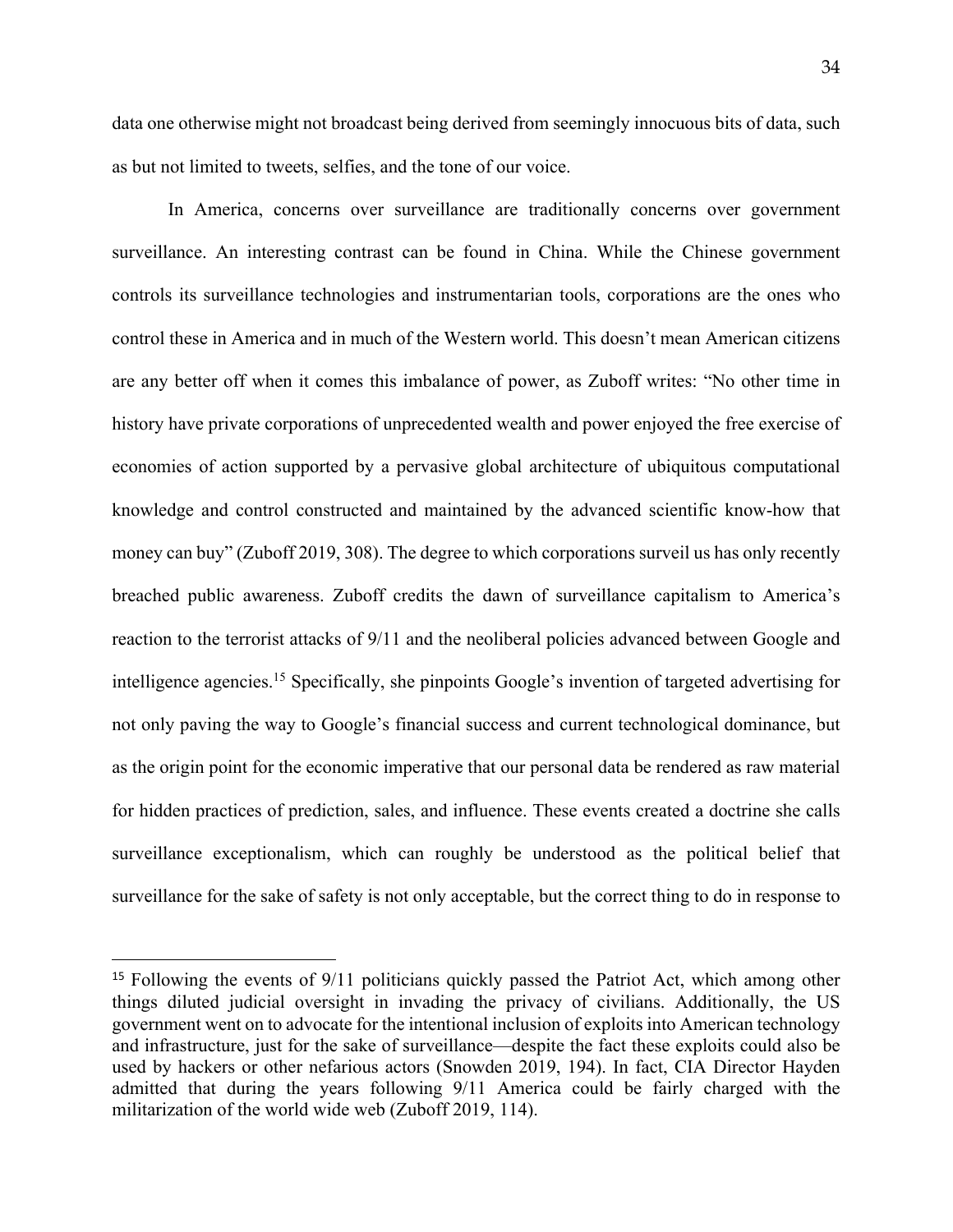threats such as terrorism. What followed was a mutually beneficial arrangement: user data gave corporations vast profits, and the government could pilfer this data for free. This collaboration between Google and the NSA was unprecedented. As time went on, the gap between privacy protections against surveillance by the governmental and privacy protections against surveillance by corporations only widened. Surveillance capitalists (those profiting off the sale of our extracted information or by selling access to us through instrumentarian tools) engineered sophisticated multi-state-level lobbying campaigns to fight back against any proposed legislation that would augment our privacy or curtail their behavioral data surplus operations.

All of these converging technological developments that constitute surveillance capitalism and its new instrumentarian power warrant more examination than I will pursue for my analysis of our technosocial contract, but here I shall briefly clarify the general process of how surveillance capitalism operates:

- 1) When we engage with modern technological goods and services, our human experiences are claimed as free raw material by corporations. By human experiences, I'm referring to the personal data created when we interact with these technologies, such as one's location, the contents of an email or text, or audio and visual recordings both passively and actively collected by our devices. Various converging technological innovations have amplified the quantity and quality of information that can be extracted from this material. More surveillance means more data, and more data means more material—this created the extraction imperative, which holds that raw-material supplies must be procured at an ever-expanding scale.
- 2) These materials are fed through machine intelligence technologies which translate into behavioral data surplus. Such technologies are currently kept as corporate trade secrets.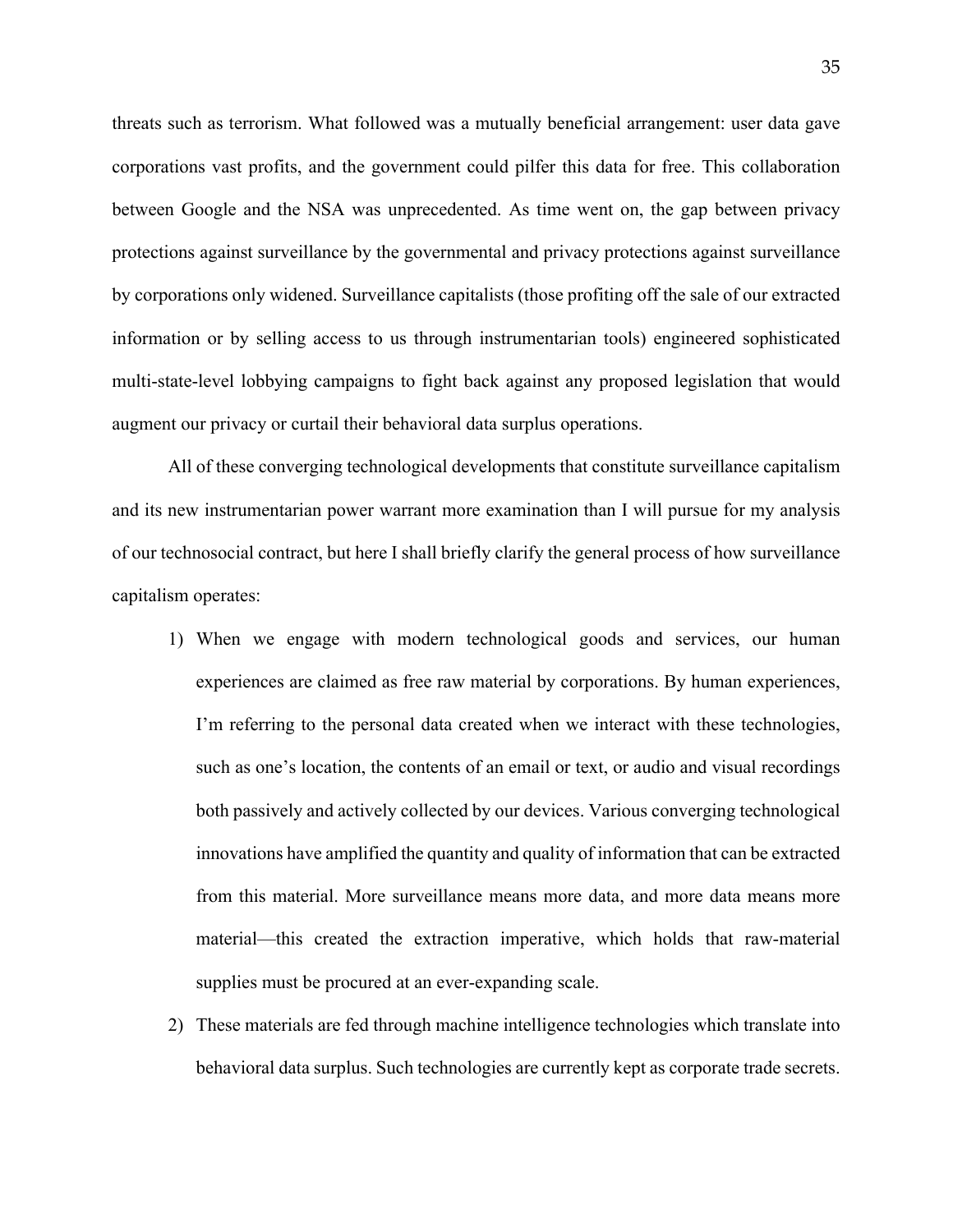Behavioral data surplus refers to information not related to the use of a product or service that is then used to predict the future behavior of the person this data is extracted from. Corporations use this data to improve their tools of instrumentarianism—such as Facebook using this data to train their facial recognition technology and Google using this data to train their  $AI<sup>16</sup>$ . These instrumentarian tools are also kept as corporate trade secrets by tech companies. Additionally, they use this behavioral surplus data to produce prediction products designed to forecast what we will feel, think, and do in the future, and then sell these prediction products to advertisers and other interested third parties on behavioral future markets. Under surveillance capitalism, selling these prediction products (aided by instrumentarian tools) is far more lucrative than selling goods or services to customers.

3) Better predictions mean more profits—this created the prediction imperative, the realization that the best way to predict an outcome was to guarantee that outcome. This led to aggressive economies of scope and action. Economies of scope refers to operations pushing beyond the virtual world in order to mine behavioral surplus data from the "real" world (such as devices unnecessarily installed<sup>17</sup> with Wi-Fi and

<sup>&</sup>lt;sup>16</sup> Google's machine intelligence capabilities feed on behavioral surplus, and the more surplus they consume, the more accurate their prediction result. This leads some such as investigative reporter Kevin Kelly to conclude that "it's more likely that Google develops Search as a means of continuously training its evolving AI capabilities" (Zuboff 2019, 95).

 $17$  Devices like smartphones, smart TVs, smart fridges—the use of "smart" here is just one example in a long history of corporations attempting to rebrand surveillance in a positive light. Addiction to screens is labelled "user engagement" while techniques designed to tamper with your unique mind is called "personalization"—as Véliz writes: "Tech has gone so far in seducing us through words that it has even sequestered the language of nature … you used to be able to taste the sweetness of an apple, listen to bird tweet at sunrise, wade your feet into a stream, and find shapes in the clouds passing by … now these words are mostly used to describe things that are the opposite of nature" (Véliz 2020, 64).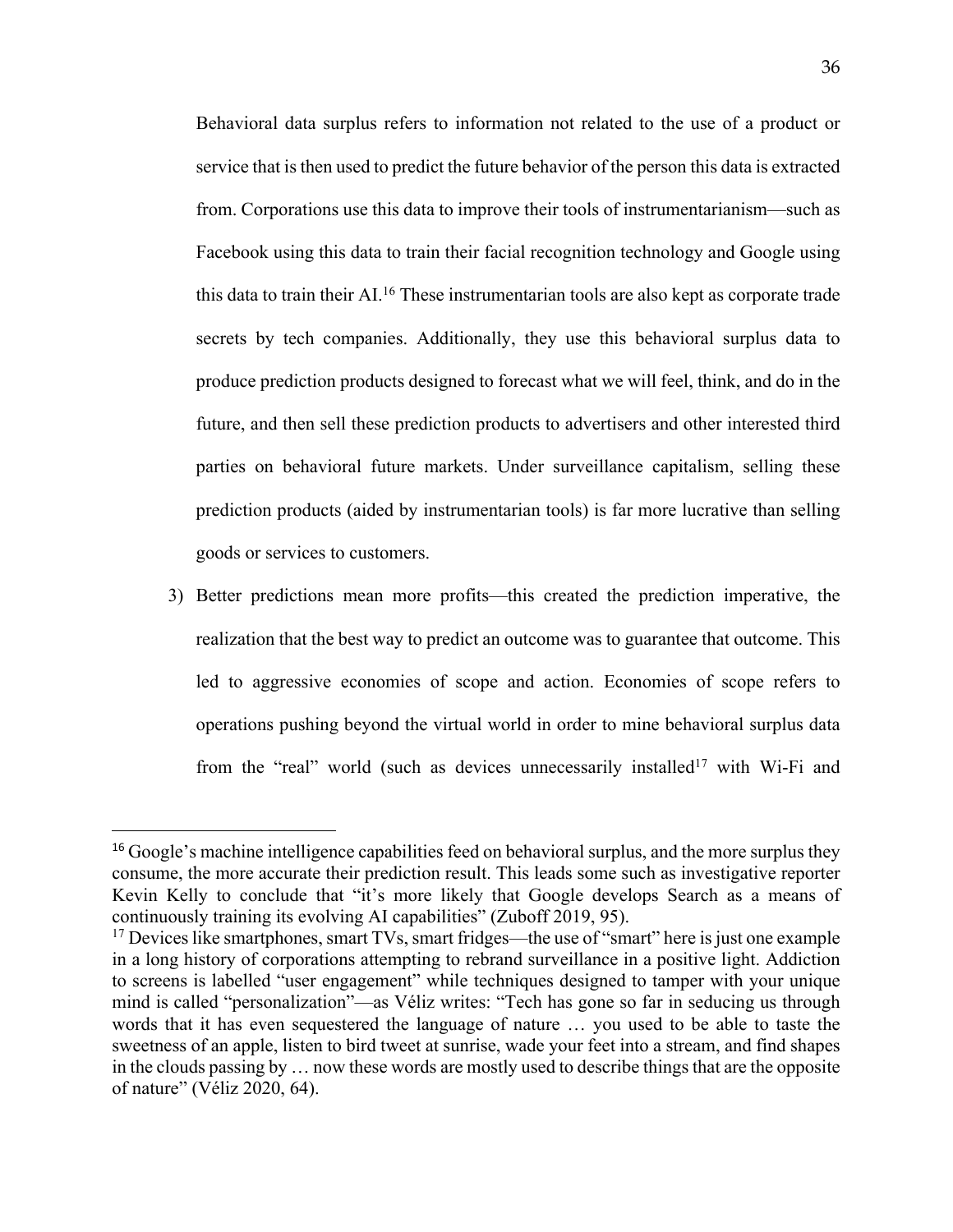analytics focused on uncovering intimate patterns of the self). In other words, this imperative creates an economic logic to maximize the territory (physical or mental) which can be surveilled. Economies of action refers to the tools of instrumentarianism: technologies designed to intervene and shape our behavior in order to better their own predictions. In other words, this imperative creates an economic logic which views autonomy (protected by our privacy) as a threat to profits.<sup>18</sup> For surveillance capitalism, our ability to resist its undue influence is unacceptable.

But before I elaborate further on the tools of instrumentarianism and how this threatens our autonomy, I want to describe some of the general harms produced by surveillance capitalism.

It's first worth clarifying how surveillance technologies functioning under surveillance capitalism generally harm our privacy and autonomy. For example, one might wonder how surveillance technologies could impact our autonomy if we're unaware we're being surveilled and therefore unaware our privacy is being invaded. The reason why our autonomy is still diminished in such a case is because surveillance involves a transfer of information: the observer learns something about the observed. Even in the case where the observed is a person walking down the street and the observer is a security camera, the security camera receives information about the person walking by—the person's privacy is reduced as the security camera records information about them, information which can then be used to exert undue influence over their autonomy. In

<sup>&</sup>lt;sup>18</sup>Although surveillance capitalists often claim objectivity and neutrality when using tools of instrumentarianism, research shows that manipulations to algorithms by Facebook and Google continue to reflect corporate commercial objectives—as legal scholar Frank Pasquale describes it: "The power to include, exclude, and rank is the power to ensure which public impressions become permanent and which remain fleeting … They help create the world they claim to merely 'show' us" (Pasquale 2015, 60).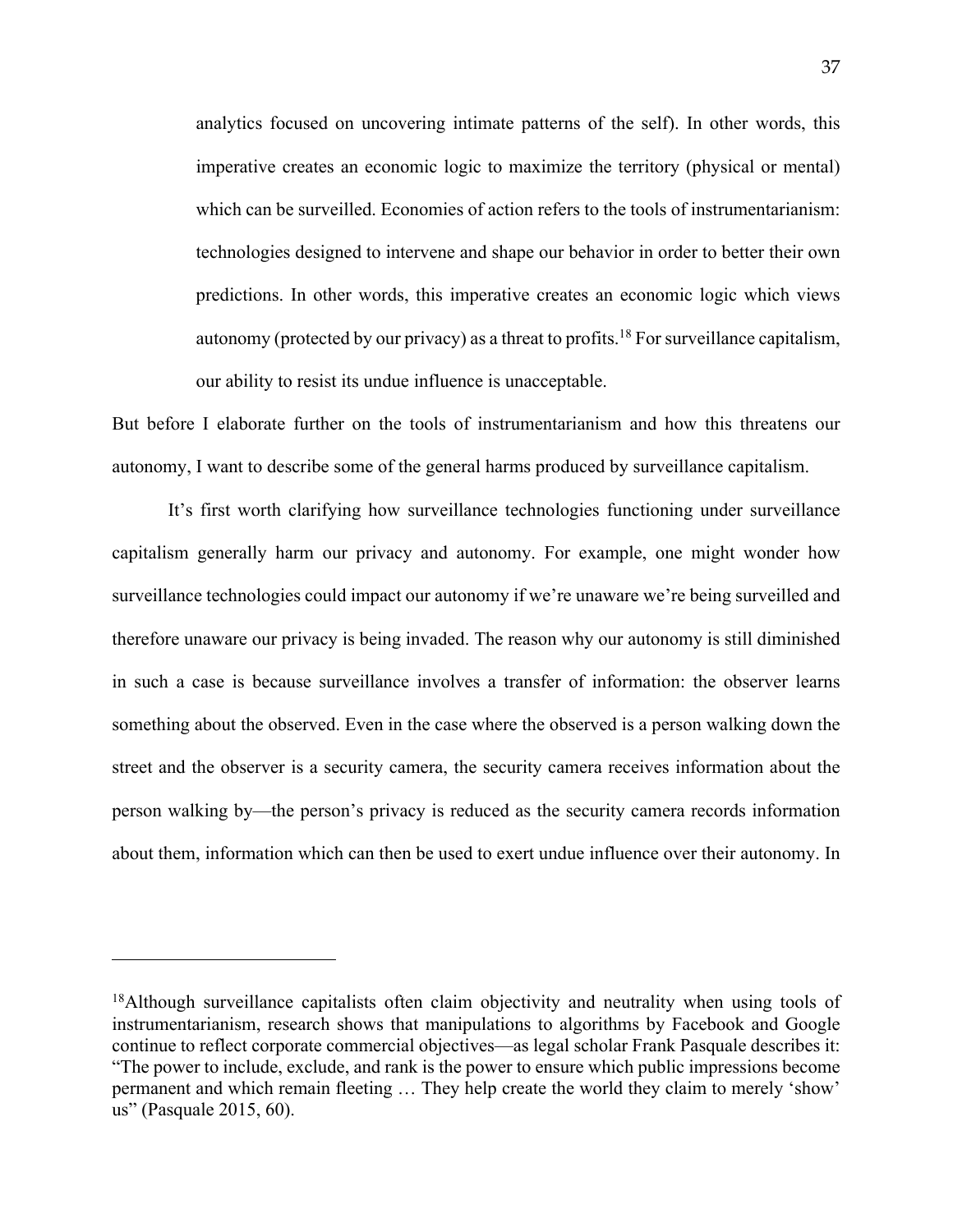other words, surveillance technologies inevitably impact our autonomy because privacy is a necessary condition for autonomy.

Another important clarification regarding surveillance capitalism and its general harms to our privacy and autonomy is how the attainment of data farmed from an open source or public venue can still constitute an invasion of privacy and threat to autonomy. Reconsider the security camera and the person walking down the street—at first glance, it might seem unreasonable to claim that the security camera is invading the person's privacy since the person is out in public. One might argue that personal data collected in such spaces isn't problematic because this data appears to be freely given, and there is also a limit to how much personal data can be expected to remain private when participating in such spaces.

Yet there are many ways surveillance capitalism complicates this scenario. It should be recalled that the surveillance technologies deployed across our public venues are now capable of extracting information which we justifiably expect to remain private, even in public venues. For example, if the security camera in this scenario is equipped with the appropriate AI-facial recognition software, then the security camera could determine the sexuality of the person walking down the street. Although there are many ways for someone's sexuality to become known, merely showing one's face in public shouldn't be one of them; security cameras learning the sexualities of passersby would appear to constitute an invasion of privacy.

Furthermore, considering our new definition of privacy—privacy as protection from external influences—then the collection of personal data from open sources qualifies as a problematic breach of privacy. The tools of instrumentarianism which allow others to access our autonomy directly relies on our personal data, including personal data available through open sources. We might not object to someone googling their classmate to learn what they can about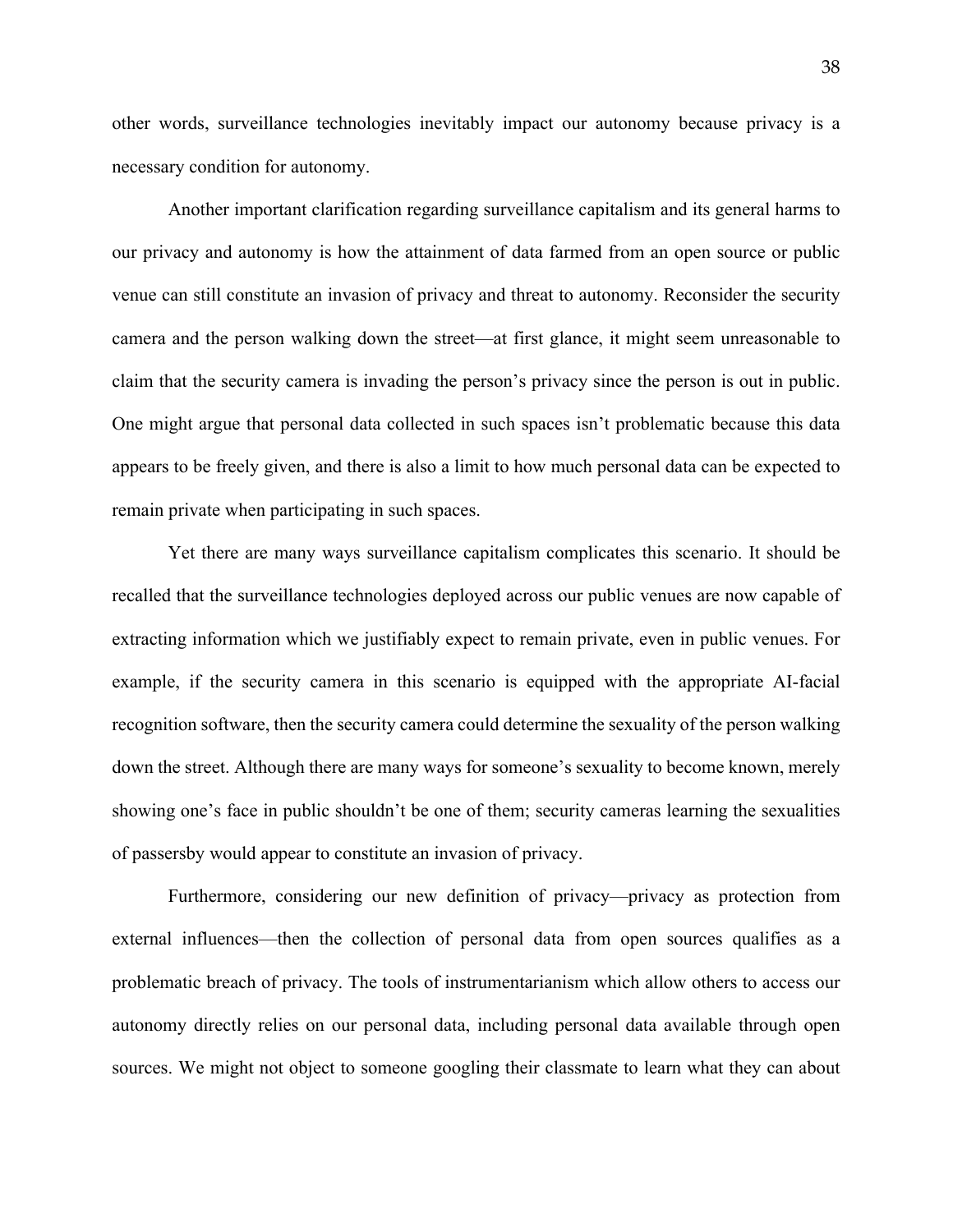them, but we would object to someone surveilling their classmate to the degree our modern technological goods and services surveil us. Recall how recent technological innovations have created the ability to extract new information by analyzing metadata. If someone was using these tools of analysis to extract new and profound personal data from existing personal data about their classmate online, then (thanks to the tools of instrumentarianism) they're also extracting the resources to exert undue influence over them. Because instrumentarianism grants others access to our autonomy—and because this access is achieved through the loss of our privacy—then the attainment of such data remains problematic, even when this data originally derives from an open source.

There are many harms to such a system, but there are two ways surveillance capitalism proves exploitative that I wish to highlight. The first way surveillance capitalism appears exploitative to potentially intolerable degrees is what Zuboff refers to as the unauthorized privatization of the division of learning. She argues that surveillance capitalism shifted the ordering principle of the workplace from a division of labor to a division of learning—we conquer new intellectual skills and learn to thrive in our information-rich environments, but there's deep conflicts of knowledge, authority, and power (Zuboff 2019, 180). One way to understand these conflicts is through problem of two texts. There are the public facing texts (our screens) which we're the authors and readers of, and then there's the shadow text (what's behind our screens)—a burgeoning accumulation of behavioral surplus and its analyses which says more about us than we know about ourselves. This shadow text automatically feeds on our experience as we engage in the normal and necessary routines of social participation. This a severe asymmetry in knowledge after all, those who are surveilled (customers, citizens, students and teachers, employees) are excluded from the opportunity to benefit from the knowledge found in this shadow text and lack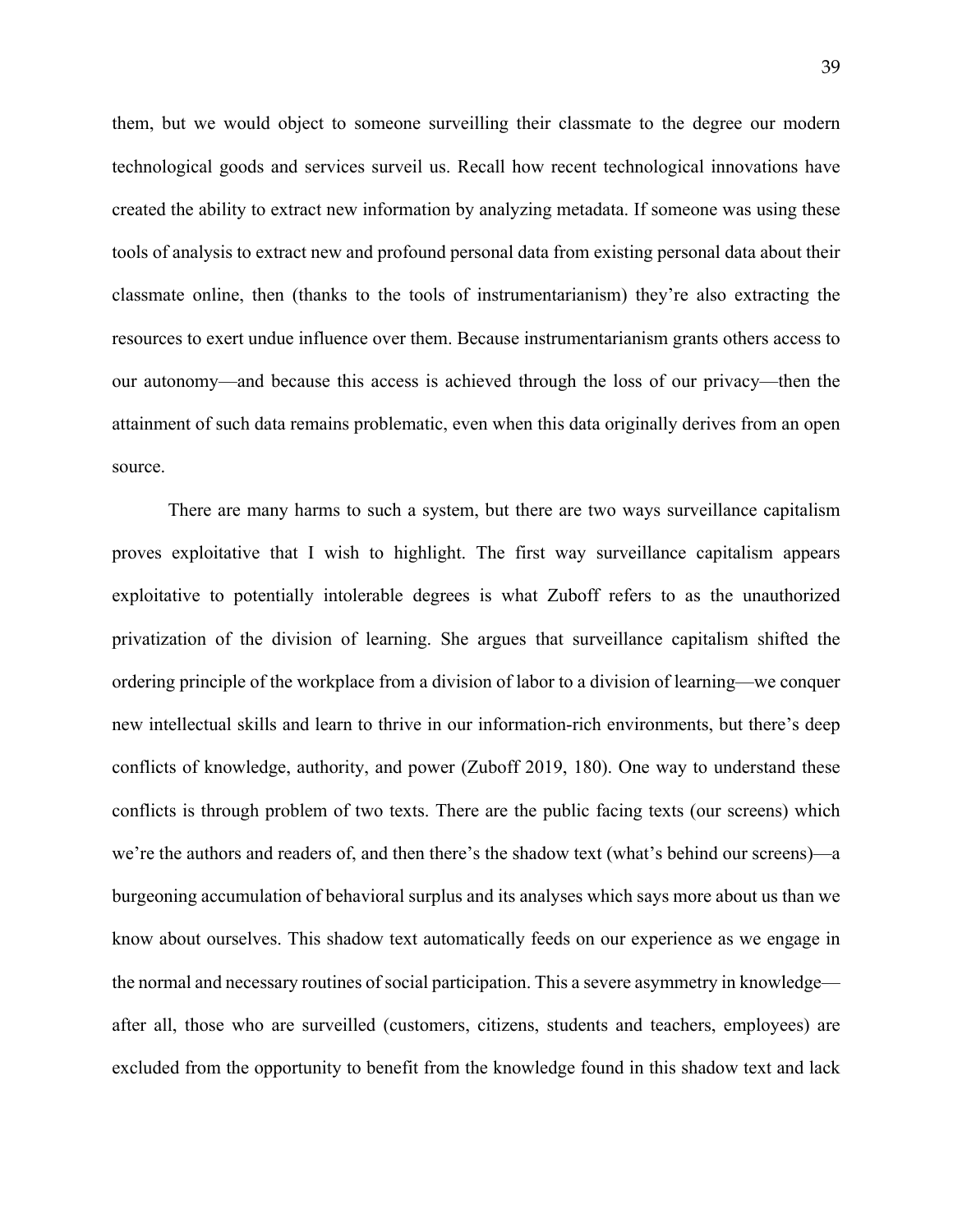any means within this distribution of learning to challenge this asymmetry. Another way to understand this asymmetry of knowledge is to understand that knowledge is a form of power. Other philosophers have discussed surveillance capitalism in these terms—the thesis of Véliz's book is that privacy functions as a form of power, and that the ability to forecast and influence people based off their personal data is "the quintessential kind of power" in the digital age (Véliz 2020, 53). Drawing from Michel Foucault's theories on how there is power in knowing and knowledge in power<sup>19</sup>, Véliz points out that power constructs human subjects, saying: "The more someone knows about us, the more they anticipate our every move, as well as influence us … power generates certain mentalities, it transforms sensitives, it brings about ways of being in the world" (Véliz 2020, 52). And if knowledge (and privacy) is power, then surveillance capitalists are extracting the most potent and distilled form of this power: intimate knowledge about yourself that you yourself are unaware of. For example, if you're uncertain about your religious beliefs, sexual orientation, or political leaning—chances are your consumer profile is certain. And while it might be fine for more to be known about you than you know about yourself, it doesn't seem fine for corporations to hunt, extract, and commodify this information—let alone immediately weaponize it against you by trying to exert undue influence over you through tools of instrumentarianism. The fact that surveillance capitalism forces us to relinquish such power in order to access the goods and services we need just to function as modern citizens is exploitative to a degree we can justifiably view as unacceptable.

<sup>&</sup>lt;sup>19</sup> Indeed, according to Foucault, "We must cease once and for all to describe the effects of power in negative terms: it 'excludes', it 'represses', it 'censors', it 'abstracts', it 'masks', it 'conceals'. In fact, power produces; it produces reality; it produces domains of objects and rituals of truth. The individual and the knowledge that may be gained of him belong to this production" (Foucault 1995, 194).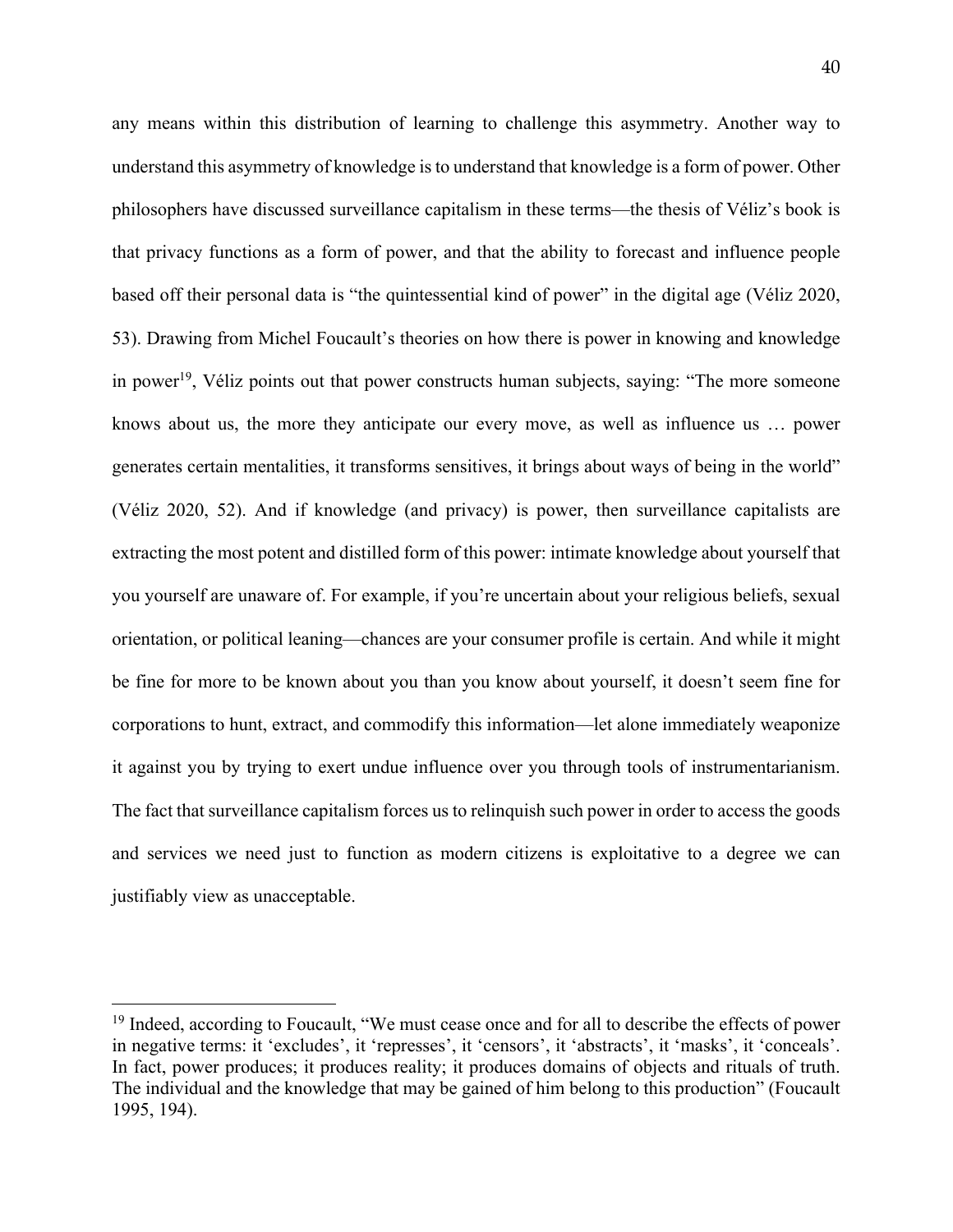The other way surveillance capitalism is exploitative that I want to highlight is how this system amounts to outright theft. This theft can be thought of as digital dispossession, the seizure of our human experience as material for surveillance capitalism's market mechanisms—Zuboff credits this original act of seizure as the originating point for surveillance capitalism (Zuboff 2019, 99). What results is a profound disruption in the historical consumer and product dynamic. Because corporations make more money selling access to us, it is more accurate to refer to advertisers and other actors purchasing this access as the actual customers, while we are more like something farmed. The 'product' of value in this exchange is the behavioral data surplus that is ripped from our lives. As Zuboff phrases it, "You are not the product, you are the abandoned carcass" (Zuboff 2019, 377). Furthermore, this has severe repercussions for society as we know it. Whereas before capitalism's cycle of supply and demand catered to the genuine needs of populations and societies and enabled the fruitful expansion of market democracy, surveillance capitalism no longer has any direct connection or interest in the needs of populations, societies, or states. This shift is extremely worrying and underscores the degree to which surveillance capitalism has rewritten the rules of our society.

Of the many harms surveillance capitalism produces, there are myriad material harms we endure through our diminished privacy. By material harms, I refer to harms which seem unobjectively harmful to an individual's ability to function in modern society. For example, in her book *Weapons of Math Destruction*, Cathy O'Neil details the proliferation of problematic mathematical machine-powered models which increasingly manage our lives. These predictive models often encode human prejudice, misunderstanding, and bias into their software (O'Neil 2016, 3). They also require our privacy (our personal data) to function, and are everywhere in fields such as human resources, healthcare, and banking. These digital models produce tangible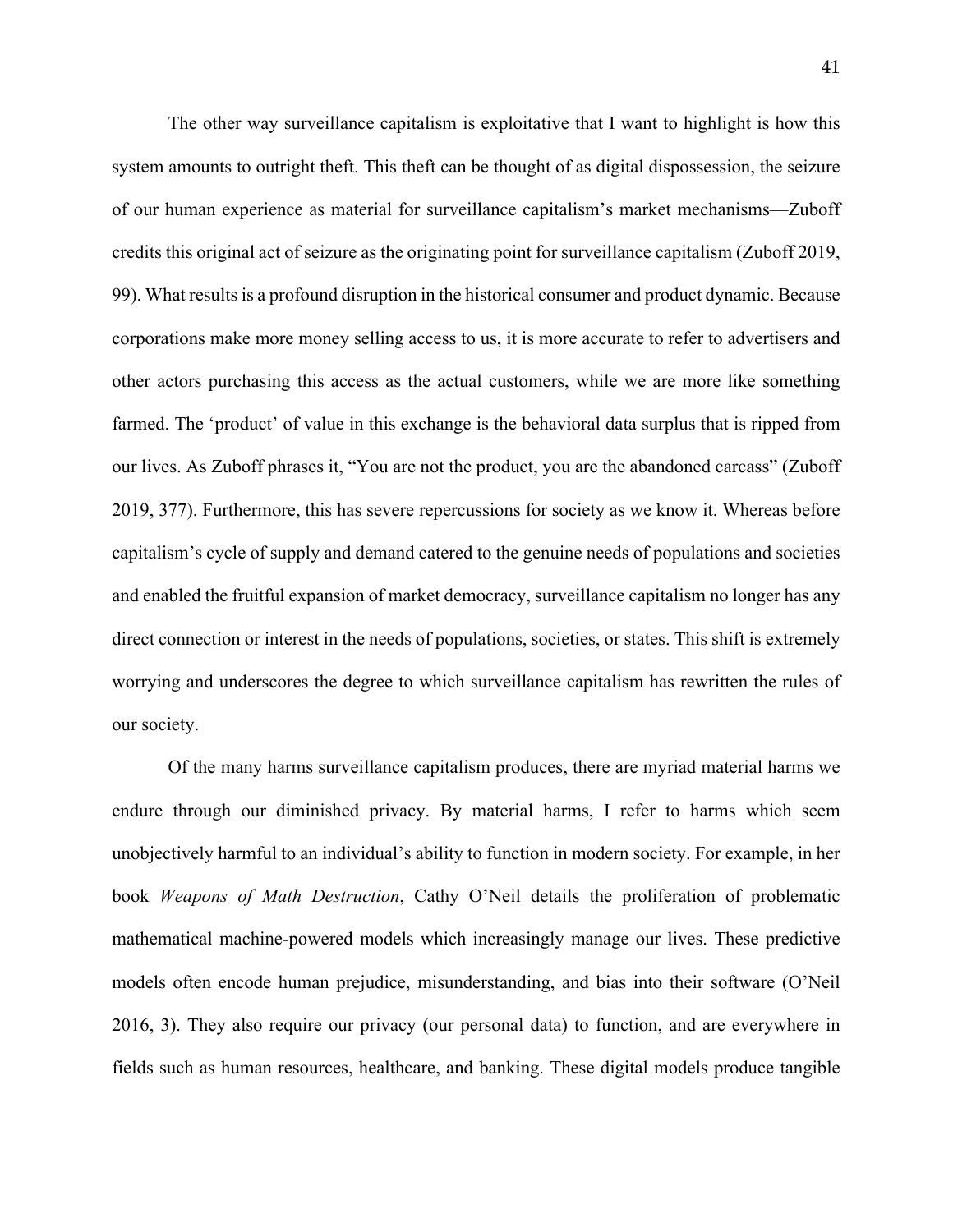harms. For example, a growing number of employers use wellness programs to surveil employees via health devices such as Fitbits and Apple Watches. After processing their personal data, an employee's health insurance premium goes up or down (O'Neil 2016, 175). Similarly, it is common practice for employers to demand a potential employee's credit card data before hiring them. This is thought to weed out individuals who are unscrupulous or untrustworthy—but this also acts as a dangerous poverty cycle (O'Neill 2016, 148). After all, how can one climb out of debt if they can't earn the funds to do so? In other cases, an employer may not hire you because their models have discovered you have a mental illness based on how you answered their survey (O'Neil 2016, 106).<sup>20</sup> Meanwhile, these models help ads pinpoint people in great need to sell them false or overpriced promises. For example, in training materials for recruiters at Vatterott College, they were explicit about preying upon those in pain, with one slide depicting "an image of a dentist bearing down on a patient in agony, with the words: Find Out Where Their Pain Is" (O'Neill 2016, 73). The point of this message and image (and the whole presentation) was to emphasize how recruiters need to find prospective students' psychological vulnerabilities (their "pain") in order to better lure them into attending Vatterott College.

Another material harm worth noting is the perpetuation of inequality. As previous mentioned, some of these new technologies unintentionally encode human prejudice, misunderstanding, and bias into their software systems. One way this manifests is through predictive policing. Through predictive policing, officers use surveillance and data-mining tools to predict and preempt criminal activity. This is especially worrying, as racial bias within the

<sup>&</sup>lt;sup>20</sup> As O'Neil writes: "Consider the feedback loop that the Kronos personality test engenders ... red-lighting people with certain mental health issues prevents them from having a normal job and leading a normal life, further isolating them ... this is exactly what the Americans with Disabilities Act is supposed to prevent" (O'Neil 2016, 112).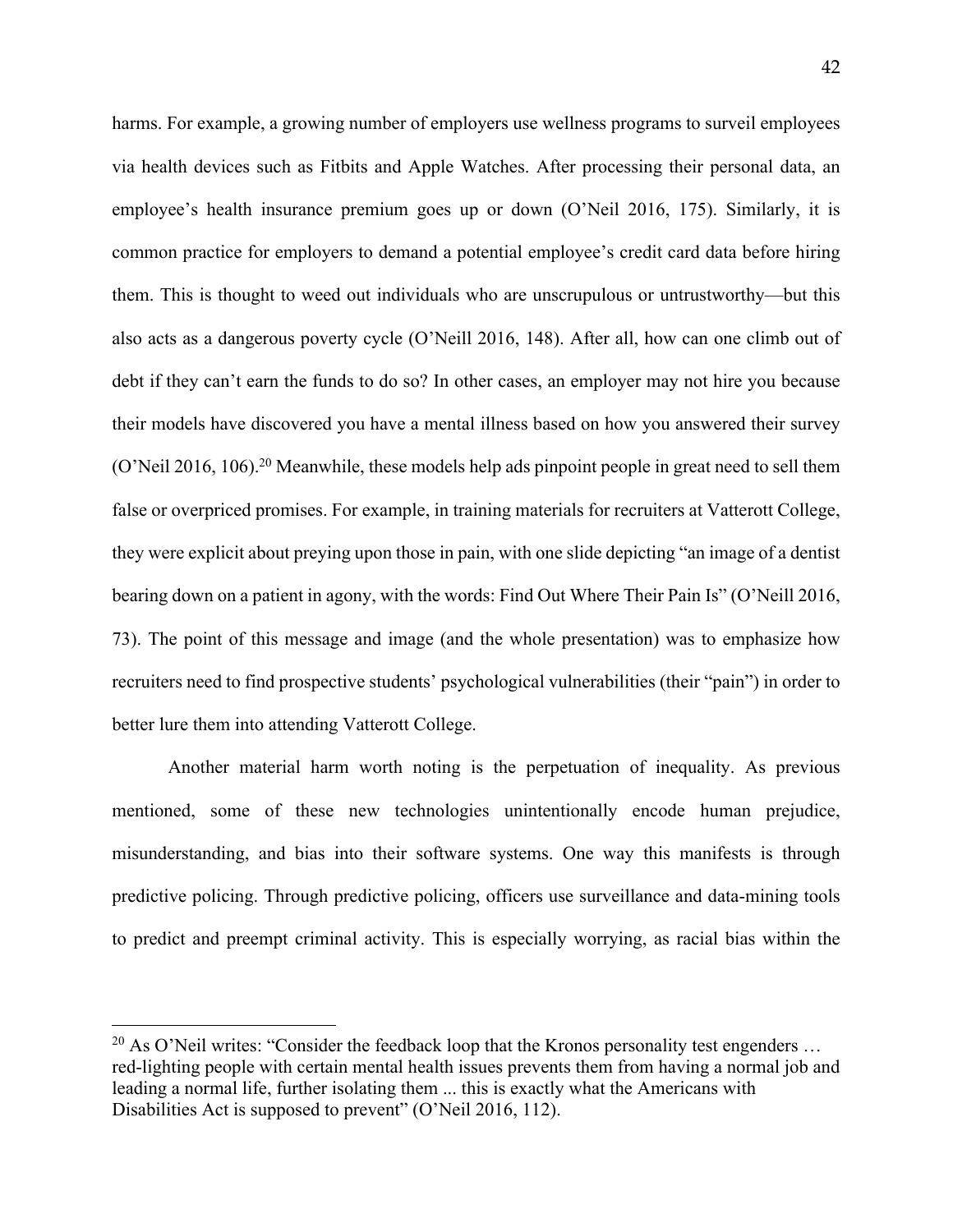American criminal justice system is a well-known problem. In fact, Simone Browne argues in her book *Dark Matters* that surveillance has always been used to reinforce racial hierarchies in the US by regulating blackness. Considering how developing technologies continue to be racially designed we are right to worry about tactics such as preemptive policing.<sup>21</sup> Also referred to as "predictive policing", this practice involves advanced algorithms trying to predict potential crimes, victims, and offenders based on previous data. In theory this enhances public safety, but in effect this reinforces institutional biases. This is partially due to biased data being fed into these algorithms which then produces biased outcomes. According to various studies, such predictive policing systems exacerbate racial discrimination in our criminal justice system (Crawford et al 2019, 193).

We are also right to worry about how our modern technological goods and services disproportionately levy harms against minority identities, and how at the very least surveillance capitalism provides tools ripe to exploit and harm minority identities. Another way to understand the fundamental inequality imposed by this system is through how personal data operates. In fact, this leads Véliz to view privacy as justice's blindfold: that which blinds the system to ensure we are all treated equally. As she writes:

The very essence of the personal data economy is that we are all treated differently, according to our data. It is because we are treated differently that algorithms end up being sexist and racist … it is because we are treated differently on account of our data that

<sup>&</sup>lt;sup>21</sup>As Snowden quips: "No policing algorithm would ever be programmed, even if it could be, toward leniency or forgiveness …. A world in which every law is always enforced would be a world in which everyone was criminal," (Snowden 2019, 197). I agree with Snowden in that, in addition to the problematic convergence of racist policing practices and powerful surveillance technologies, there seems something fundamentally intolerable about every law being automatically enforced. It could be said that there is a certain beauty in slight, non-harming acts of deviancy—perhaps a flash of wild.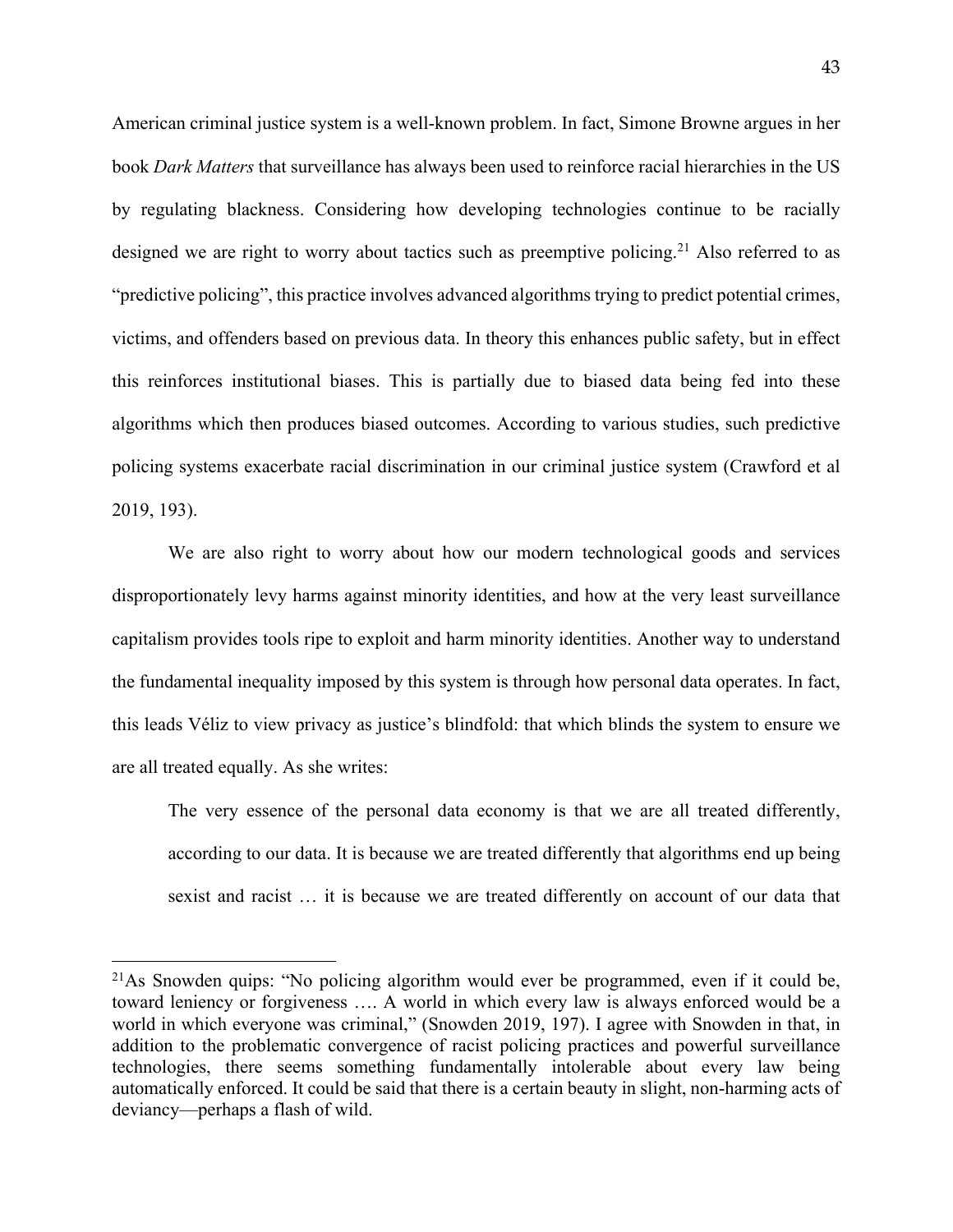different people get to pay different prices for the same product without knowing they might be paying more than others. It is because we are treated differently that we get to see different content, which further amplifies our differences—a vicious cycle of otherness and inequality. No matter who you are, you should have the same access to information and opportunities (p. 86).

Véliz goes on to argue that personal data is so toxic that we should ban the trade in it altogether, just as we ban other trades (the buying and selling of people, votes, organs, etc.) we deem too harmful to be legal. Indeed, there does seem to be certain types of knowledge that we would find inherently wrong for someone to profit off of; it strikes us as gross and unethical for someone to profit off the knowledge that someone's loved one just died in a car accident. She makes a convincing case for this in her book, but for the purposes of investigating our technosocial contract we can for now just acknowledge that surveillance capitalism perpetuates discrimination and inequality in a way we have good reason to worry about.

Another worry many have with surveillance capitalism is its apparent threat to democracy. This is traditionally understood in two ways: 1) destabilizing the autonomy of citizens and 2) further bolstering corporation's power over democratic governments. As previously discussed, privacy is necessary for autonomy. Autonomy is widely accepted as a necessary component to democracy: any self-governing polity depends on individuals having autonomy, otherwise it's not meaningfully self-governed. This has led philosophers such Dorota Mokrosinska to argue that privacy serves as a social good: we are collectively interested in each other's privacy just as we are collectively interested in each other's autonomy. A good example of this is psycho-political metamorphosis. This is the term for Jeffrey Reiman gives for how our modern technological infrastructure problematizes our political autonomy: when we're surveilled like this, this stunts not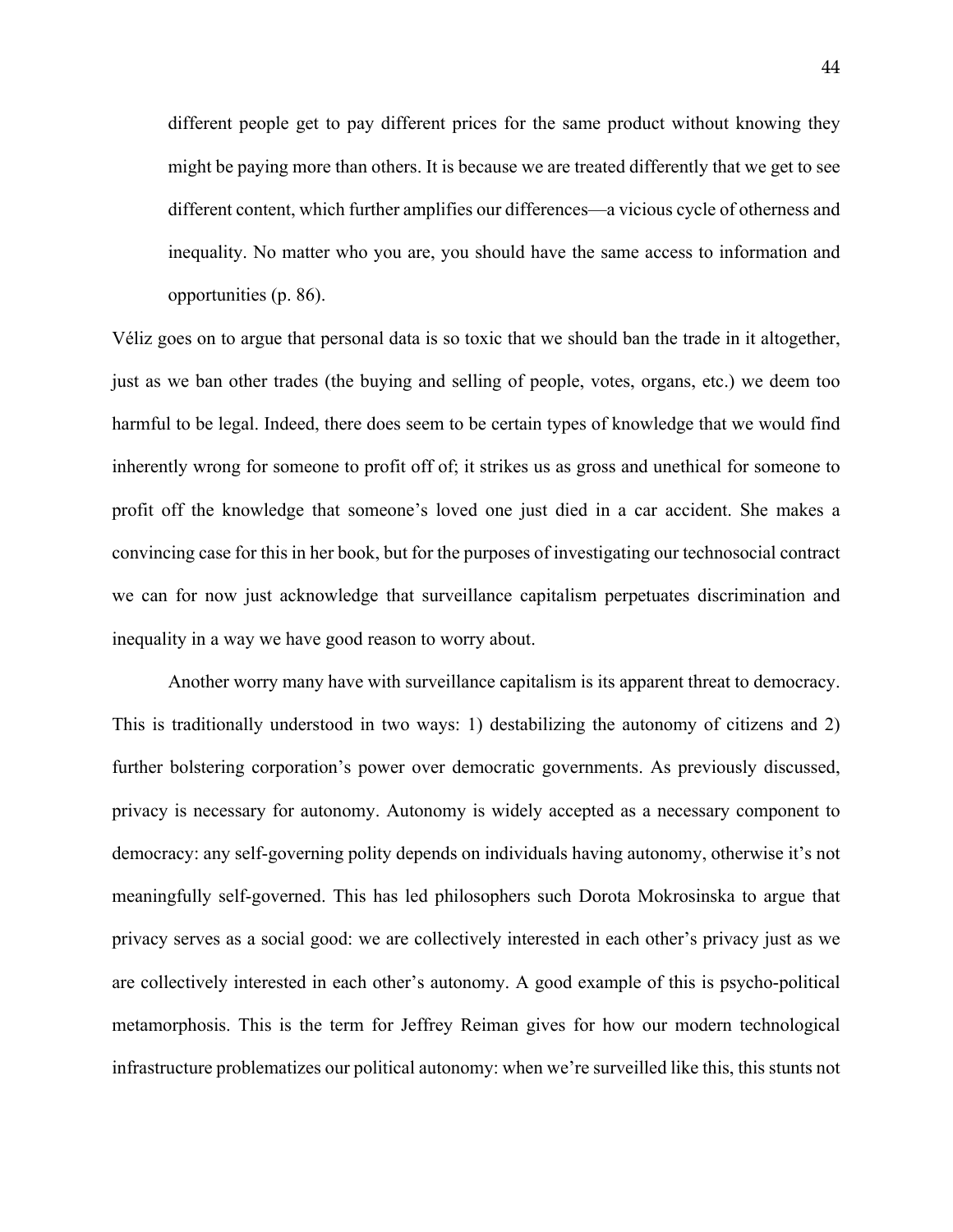only our actions but how we reason, pushing us towards conventionally or a "happy medium" rather than thoughts that go against acceptable political thinking (Nissenbaum 2010, 76). Reiman regards our modern technological infrastructure as an informational panopticon. He reimagines Bentham's panoptic prison as a fishbowl, where people are visible from a single point. He argues this produces risks of extrinsic and intrinsic losses of freedom, as well as risks to our political autonomy. Consider self-censorship. Self-censorship isn't inherently bad, but it's worrying when people self-censor in ways that damage their autonomy. As Véliz writes, "When you don't search for a term for fear of how others might use that information about you, your autonomy and freedom are being limited" (Véliz 2020, 72). We might not care if the term being searched is something we wouldn't want someone searching in the first place, such as child pornography. But when googling becomes a means to form identity—perhaps a user is researching about different sexualities, political views, or religious convictions—then we do care if someone can search these terms without the looming threat of negative repercussions preventing them from doing so. Especially if they're googling alternative political thinking.

Furthermore, because instrumentarianism uses our diminished privacy to disrupt our autonomy, we have reason to worry that instrumentarian tools could be used to influence people to vote not because of their deepest convictions but because these tools manipulated their perceptions and beliefs. Political campaigns have always targeted key voters and tried to persuade them to their side, just as politicians have always presented themselves differently depending on who they're speaking to.<sup>22</sup> What is new and concerning about these tactics now is that our modern technological infrastructure might push these practices too far. For example, an important feature

<sup>&</sup>lt;sup>22</sup> Common and often humorous examples of this are when politicians adopt different accents depending on which region of the country they're visiting.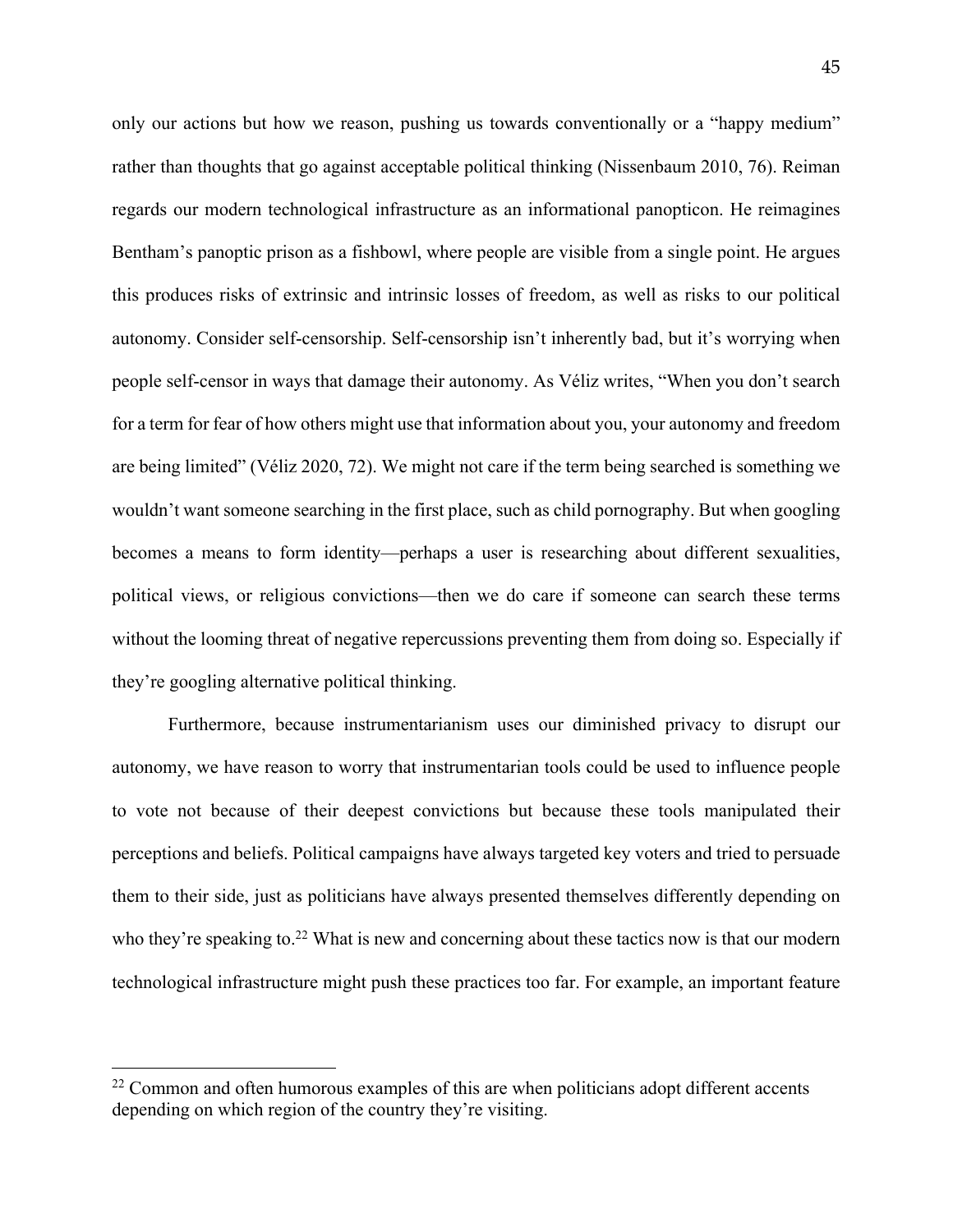of democracy is the ability for two opposing sides to agree on a basic set of facts that they can debate from. When political messaging and campaigns use tools of instrumentarianism, they are violating the spirit of our democracy: we want politicians portraying the same thing to all prospective voters, because this not only helps promote coherent debates between those of opposing sides, but it helps hold politicians accountable. The worry here is that surveillance capitalism will continue to worsen the inability for two opposing sides to share a common reality, and that instrumentarian tools could potentially manipulate a voter's views of a politician such that they are voting for or against someone based on a totally inaccurate understanding of them. Again, this isn't necessarily new, but what is new is the degree to which instrumentarian tools perfect this practice. In other words, we accept that a certain amount of persuasion is okay for politicians to engage in, but instrumentarianism might push this persuasion into outright manipulation.

The other way surveillance capitalism threatens democracy is through worsening the evergrowing imbalance between governmental and corporate power. According to Zuboff, surveillance capitalism rose to dominance in the US during conditions of relative lawlessness—meaning little to no regulation existed to curtail corporate practices such as claiming our human experience as free raw material for commercial ends or implementing tools of instrumentarianism throughout our digital economy. Furthermore, the organic reciprocity that exists in relationships between people as either consumers or employees is lost in this exchange; again, we are more like something harvested from. This is simply not the sort of relationship we want between the union of market capitalism and democracy because this prioritizes the needs of advertisers and other third-party actors (the actual customers in this exchange) over the needs of citizens (those harvested from). It is worth noting that in 2016 almost half of all donations to both political parties (\$176 million) came from a small group of wealthy individuals and their corporations (Zuboff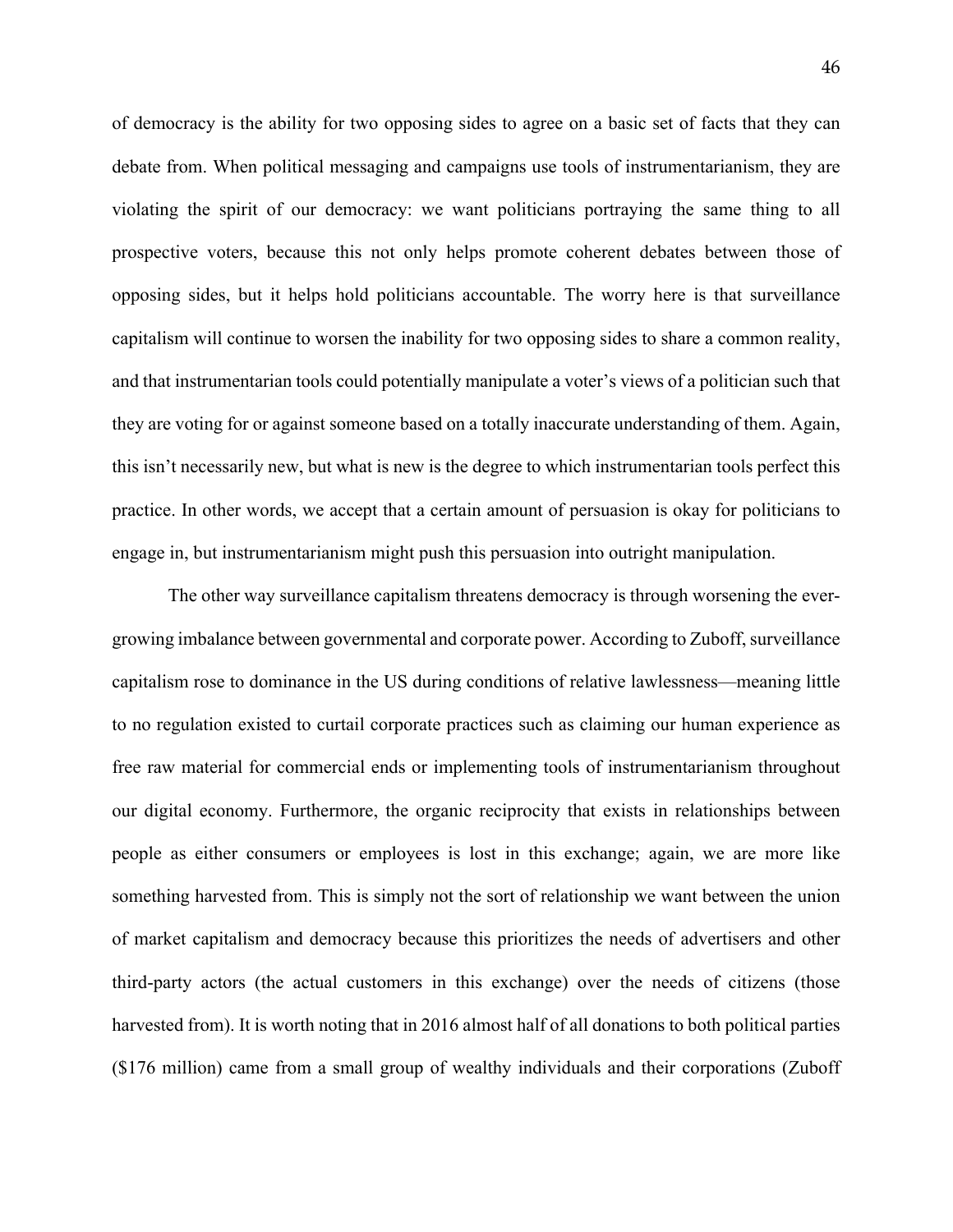2019, 43). Google and other surveillance capitalist corporations like Facebook lead aggressive lobbying campaigns against any efforts to regulate their practices or diminish their access to our personal data. Then add to this the fact that surveillance capitalists control the accumulation and processing of information about our behavior—and that we remain in the dark about the processes through which they understand our behavior as well as the exact knowledge gained in doing so then we have good reason to worry that surveillance capitalism will only bolster corporate power over governments.

As Véliz puts it, "Having one of the most powerful corporations in the world know so much about us and allowing it to show us messages that can influence our voting behavior during elections is insane" (Véliz 2020, 105). It is insane because the rule of law cannot rely on good faith alone. We currently lack meaningful checks and balances against corporations doing the sorts of things we don't want them to do (such as deploying instrumentarian tools to manipulate voting outcomes). Our autonomy, as well as our democracy, should not be something we can only just trust that corporations will protect and not exploit.<sup>23</sup> We don't want corporations monopolizing public utilities like water and electricity—the same can be said for social media and other modern technological goods and services. We don't want corporations monopolizing our means of social connection. Currently, corporations monopolize what is becoming an increasingly popular language: emojis. Emojis (short for emoticon) are visual representations of emotions, objects, or symbols used across digital mediums. Not only are they extremely popular (now even appearing in news headlines and political announcements) but some have speculated whether a future global language would come from emojis: many "words" such as a smiley face have multi-lingual aspects

<sup>&</sup>lt;sup>23</sup> Indeed, if corporations' handling of our natural wilds is any indication, then we have good reason to believe they will not only fail to protect our mental wilds but actively cause their destruction.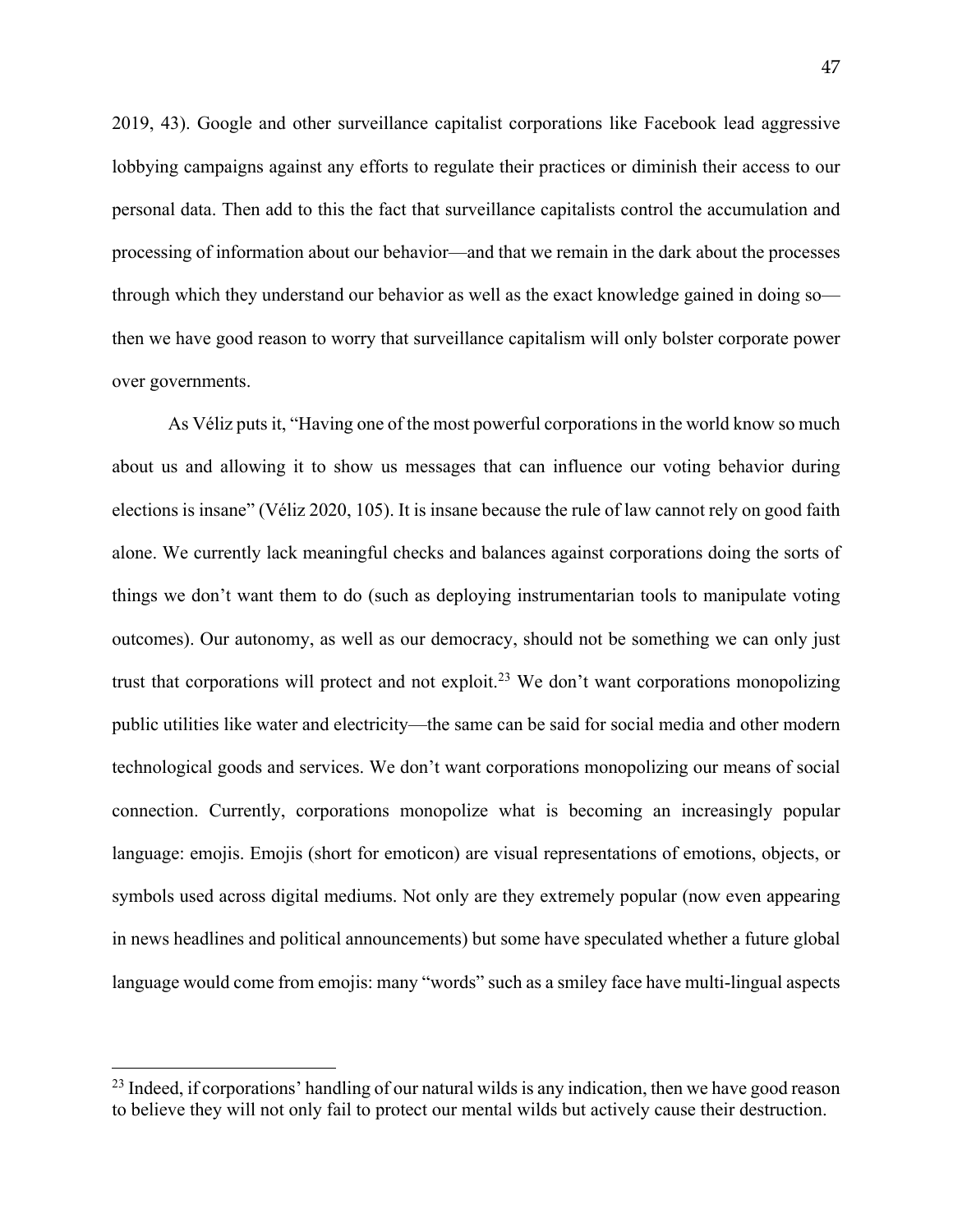to them, rendering them comprehensible across languages. So far, the Oxford Dictionary named the "Face with Tears of Joy" emoji as the Word of the Year for 2015, while some studies estimate that more than 90% of users social networking communicate with emojis (Zareen et al 2016, 257). If emojis continue to grow in popularity or do indeed become a useful global language, then we should worry about corporations retaining complete control over this language; a language is something we shouldn't want corporations monopolizing. Whereas before words were something defined and revised by people over time, now it is corporations who we rely on to define and revise this language. We have no means to tweak emojis, let alone upload our own to use. If a government prevented citizens from revising, creating, or using words of their own design in this way, we would call this government totalitarian. Likewise, we should regard corporations monopolizing an entire branch of language with equal scrutiny.

The final harm I want to touch upon is the profound impact modern technological goods and services appear to have on our mental health—notably on the mental health of younger generations. First and foremost, it's worth recalling a major point in eudaimonic ethics: that our innate psychological needs are as vital to our psychological health as our biological needs are vital to our biological health. Autonomy is one of our most important psychological needs. Because interacting with modern technological goods and services necessarily diminishes our privacy and features instrumentarian tools that use this decline in our privacy to disrupt our autonomy, it is perhaps understandable why we're seeing such poor mental health from those that interact with modern technological goods and services the most. Especially if we recall how Besser-Jones stresses that empirical research shows that matters is if we're having autonomous experiences or not, regardless of if we're conscious of having them or not. In this sense, we could be thinking we're acting autonomously when engaging with a specific instrumentarian tool, but if we're not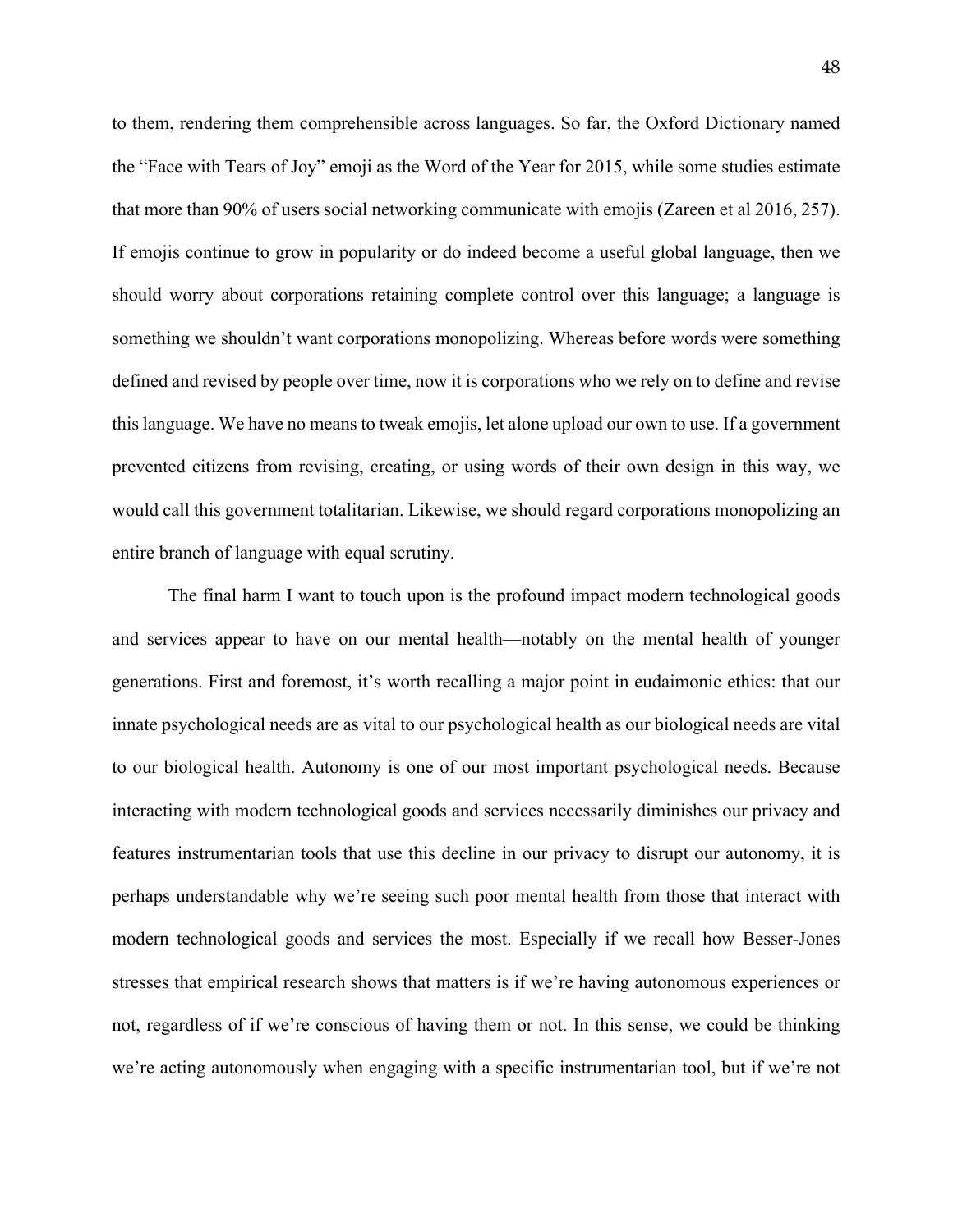actually functioning autonomously enough in this exchange, then we won't actually be fulfilling our psychological need for autonomy.

A good example of such a tool are smartphones. 95% of Generation Z use smartphones, and a similar amount use social media (Watson 2018, para. 2). For better or worse, smartphones are iconic of not only our modern age but also of millennials and Gen Z: they use them the most, and they are the first generations who used them during their formative years of childhood, adolescence, and young adulthood. They are also unquestionably one of the most powerful vehicles for instrumentarianism in our modern age: as digital signals monitor and track our daily activities, a company may gradually "master the schedule of reinforcements—rewards, recognition, or praise that can reliably produce the specific user behaviors that the company selects for dominance" (Zuboff 2019, 295).

Young people are especially vulnerable to instrumentarian tools on social media. This is because young people are still going through the developmental processes that build individual identity and personal autonomy. In one international study of media use by youth that spanned ten countries and five continents, participants were asked to abstain from all digital media for only twenty-four hours—what emerged was "a planet-wide gnashing of teeth and tearing of flesh that even the study's directors found disquieting" (Zuboff 2019, 445). Specifically, researchers found that participants experienced a range of emotional distress summarized into six categories: addiction, failure to unplug, boredom, confusion, distress, and isolation. Sudden disconnection from social media had produced the kinds of cravings, depression, and anxiety which are characteristic of clinically diagnosed addictions. Scholars such as Zuboff, Vallor, and Véliz argue that addiction is a core design of apps. CEOs have admitted as much. As Suhail Doshi of Mixpanel (an analytics firm that sells tools for measuring user interactions to developers) wrote in a post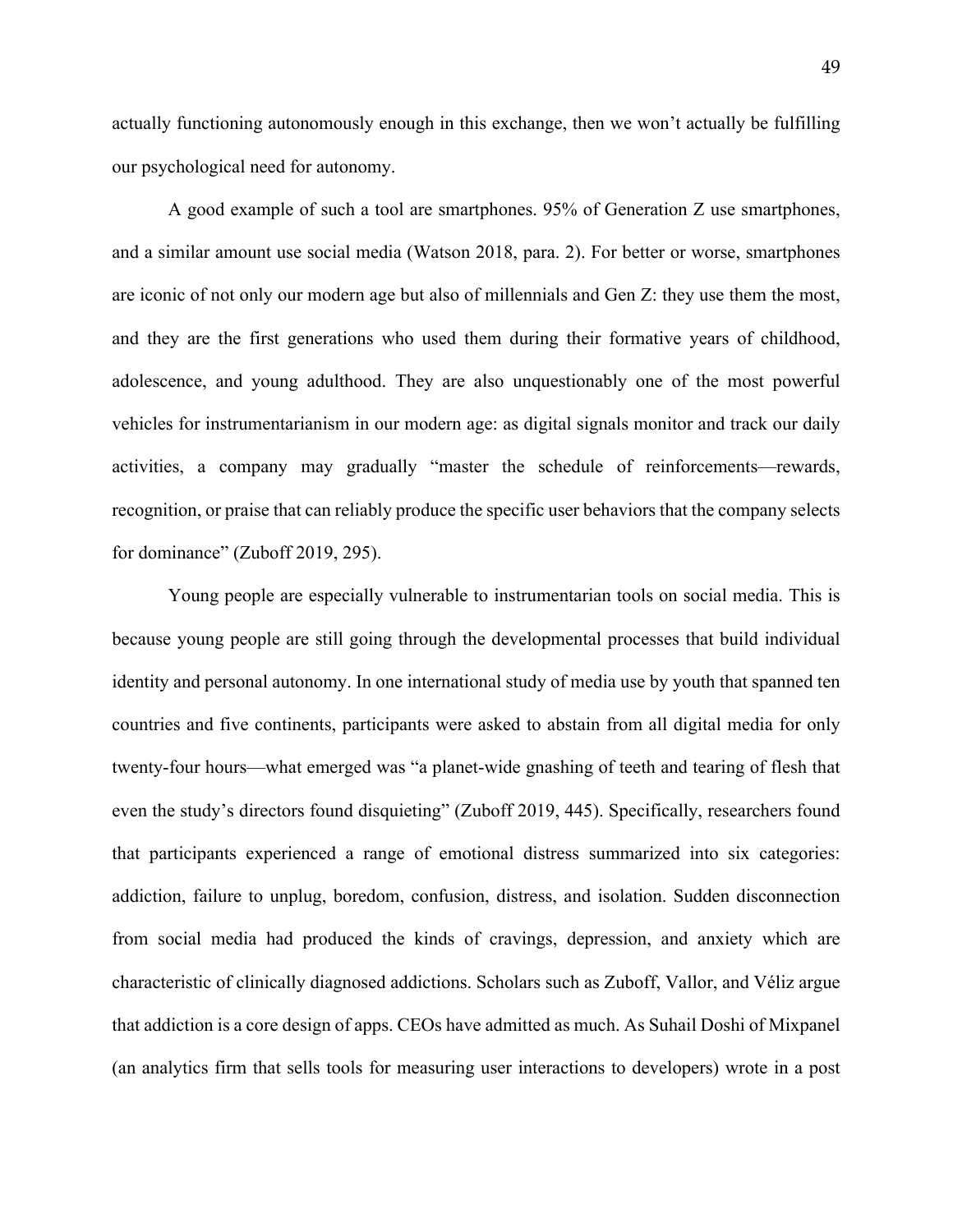titled "Mixpanel: How Addictive is Your App?": "Social apps have a stable, consistent and thoroughly addicted user base, with 50 percent of people engaging with social networks for more than five hours a day, and even a small percentage logging time during every waking hour," (Doshi 2014, para. 3). Again, this is especially troubling for young people, who are still developing their capacities for self-control. <sup>24</sup> Furthermore, social media relies heavily on constant comparisons, with users often judging themselves against idealized versions of the lives and bodies of others. This leads people to know themselves from 'the outside looking in'—to understand themselves in virtue of how others see them. The more the need for the 'others' is fed, the less one is able to negotiate the work of self-construction—this failure to attain positive equilibrium between inner and outer life is so devastating that psychologists Daniel Lapsley and Ryan Woodbury argue it is 'at the heart' of most adult personality disorders (Woodbury et al 2016, 152). This cycle of comparison and obsessing over perfection is part of the magnetic pull that social media exerts on young people, which drives them toward more automatic and less voluntary behavior, and "for too many, that behavior shades into the territory of genuine compulsion" (Zuboff 2019, 449). In particular, Zuboff credits Facebook for excelling in this strategy, writing:

> Facebook is the crucible of this new dark science. It aims to perfect the relentless stimulation of social comparison in which natural empathy is manipulated and instrumentalized to modify behavior toward others' ends. This synthetic hive is a devilish pact for a young person. In terms of sheer everyday effectiveness—contact,

<sup>&</sup>lt;sup>24</sup> The addictive power smartphones hold over us is a subject depicted by many artists and storytellers—as one song goes: "I try to pull the curtains back / Turn you off, but can't detach / When all I want and all I know / Is time spent looking at my phone" (Goldwasser and VanWyngarden, 2018, track 5). It is also interesting to note that the creator of popular sci-fi horror Netflix series *Black Mirror* named his show after what screens look like when they're turned off (Rowney 2018, para. 6).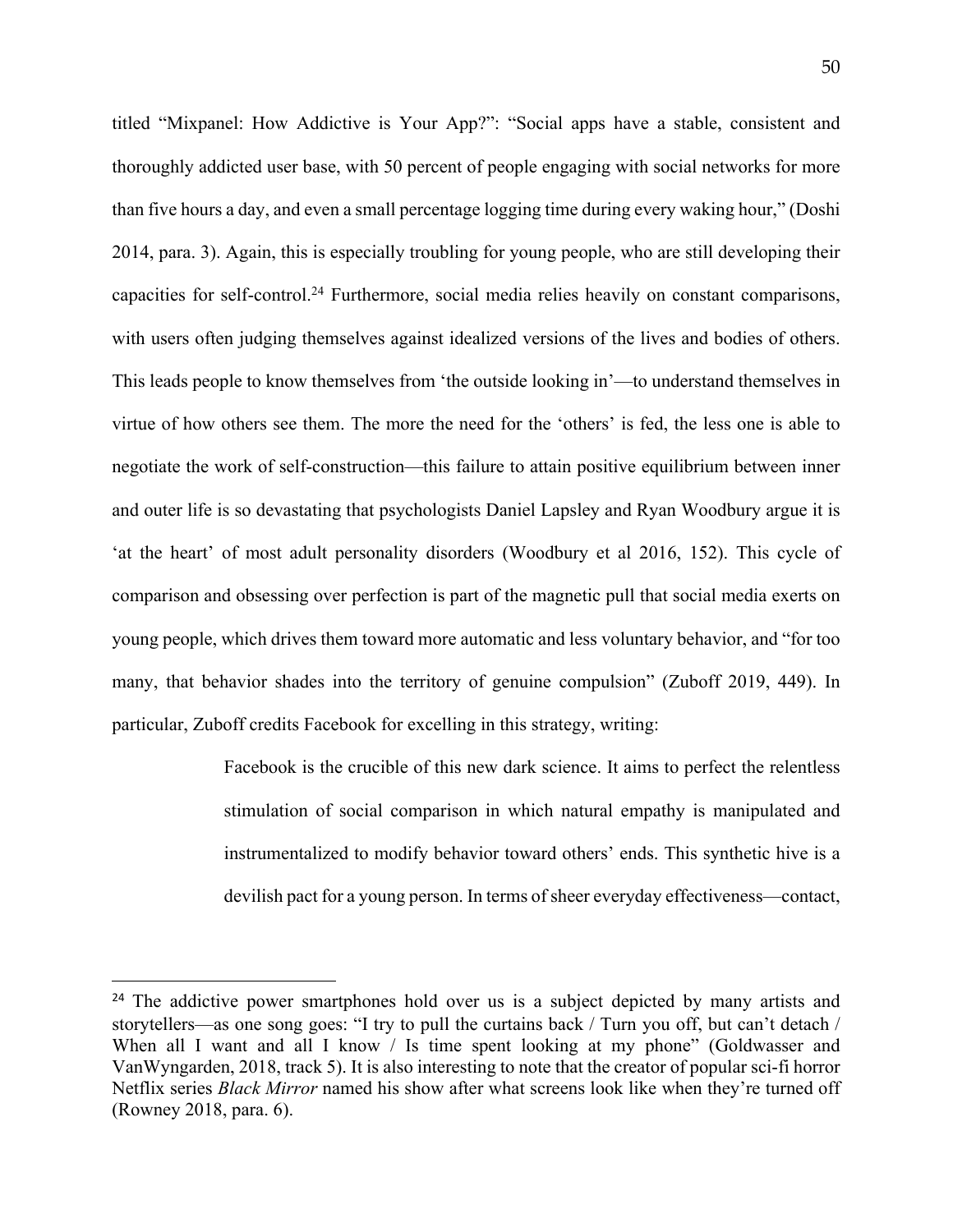logistics, transactions, communications—turn away, and you are lost. And if you simply crave the fusion juice that is proof of life at a certain age and stage—turn away, and you are extinguished (p. 468).

Only time will tell the full effects of generations growing up in such digital environments<sup>25</sup>—but for now, there appears to be real and tangible harms to our mental health when we engage with modern technological goods and services such as social media.

All these are serious harms worthy of more attention than they are given. Yet we endure these and much more when we use modern technological goods and services to access our modern personhood. For when we click agree, we're entering an exploitative system best described as surveillance capitalism, and are harmed by doing so. These harms directly inhibit our ability to enjoy modern lives—whether if it's being flagged by a racist algorithm or being denied a job because your credit score is too low. And especially during our hyper-connected modernity, where our personal data is being used to try to influence us on every screen we look at, never before have we needed to rely on our autonomy to defend against being manipulated for others' ends.

### **INSTRUMENTARIANISM & IT'S TOOLS**

To enjoy our modern personhood, we are increasingly required to use modern technological goods and services. When we do so, corporations sell access to our autonomy to advertisers and other interested third parties. They do this through a new form of power Zuboff calls instrumentarianism—the power to *know* and *shape* human behavior toward other's ends.

<sup>&</sup>lt;sup>25</sup> Zuboff repeatedly refers to growing up in such environments as growing up in a 'machine hive'—the term 'hive' here draws echoes to Reiman's 'fishbowl' informational panopticon. Indeed, playing with this these terms further, one might come to understand social media as a sort of pleasurable prison for young people—a hive, sweet and alluring, but inevitably unfulfilling. After all, only one bee has true autonomy: the queen, who orchestrates the rest of her subjects.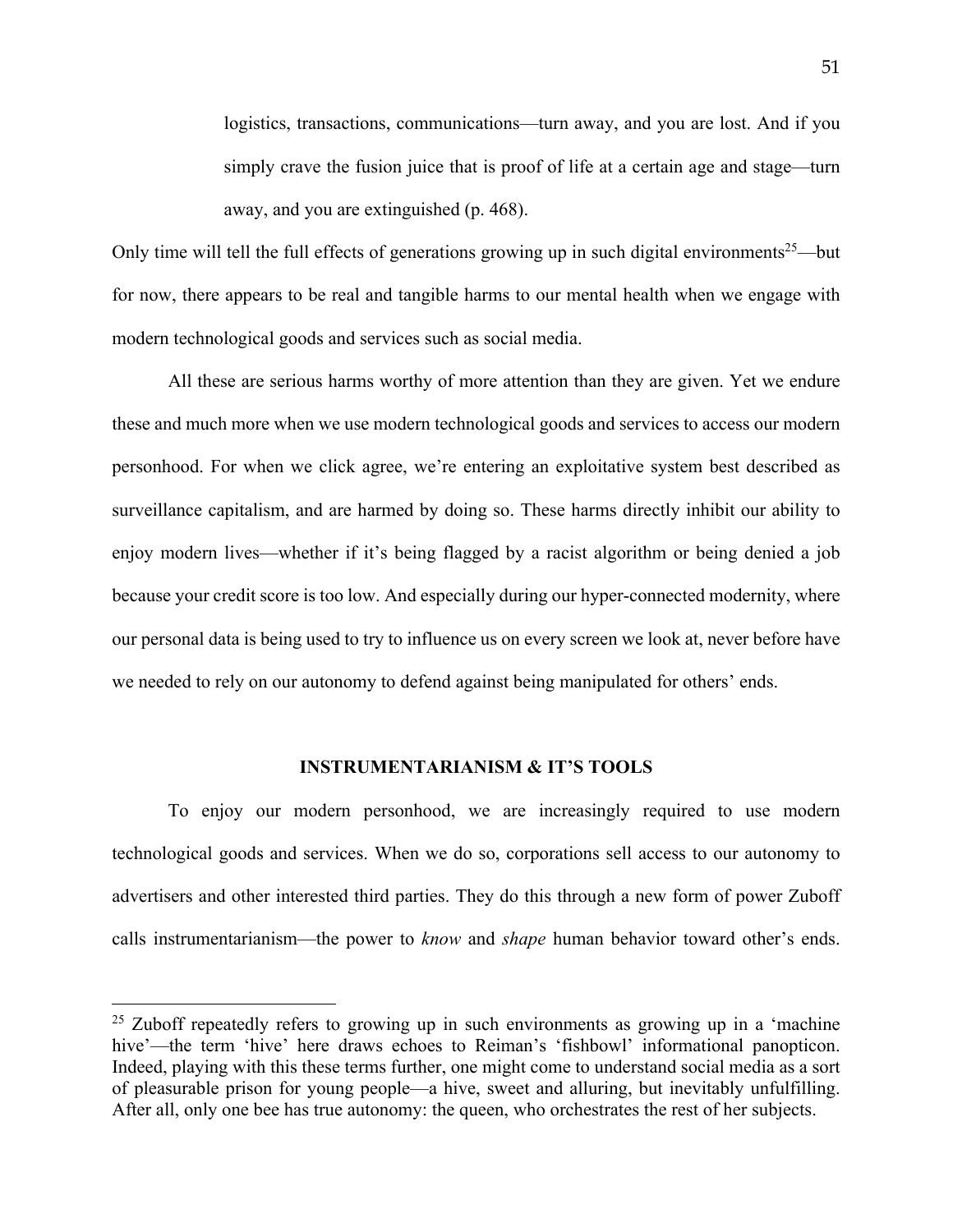Although the phrase "instrumentarianism" is referencing the instrumentation and instrumentalization of behavior for the purposes of modification, prediction, monetization, and control, Zuboff also thought of this phrase in the form of puppetry, writing: "In this formulation, 'instrumentation' refers to the puppet: the ubiquitous connected material architecture of sensate computation that renders, interprets, and actuates human experience" (Zuboff 2019, 376). In our modern technological infrastructure, the *knowing* component to this power refers to how corporations surveil us, while the *shaping* component to this power refers to how corporations use tools of instrumentarianism if exert undue influence over us. Converging technological innovations have dramatically increased what all can be *known* from the information extracted through surveillance, while developments in behavior modification technologies have dramatically increased the effectiveness of behaviors being *shaped*. The existing tools of instrumentarianism appear to be successful enough to at the very least be problematic, and without any regulation on these tools or the power behind them we have good reason to worry about how these tools will develop in the near future.

The tools of instrumentarianism exist through the ubiquitous digital apparatus supporting our modern technological goods and services. Through this apparatus, instrumentarian tools render, monitor, compute, and modify our behavior. Current tools of instrumentarianism include tuning, herding, and conditioning. Tuning is when micro-interventions occur to one's choice architecture: the ways in which situations are already structured to channel attention and shape behavior. A classic example are social media feeds, where corporations decide what posts are prioritized, which photos are highlighted and which news articles you'll encounter while scrolling. Also called nudging, tuning often operates outside of our awareness. Herding involves controlling key elements in a person's immediate context. Under surveillance capitalism, this could look like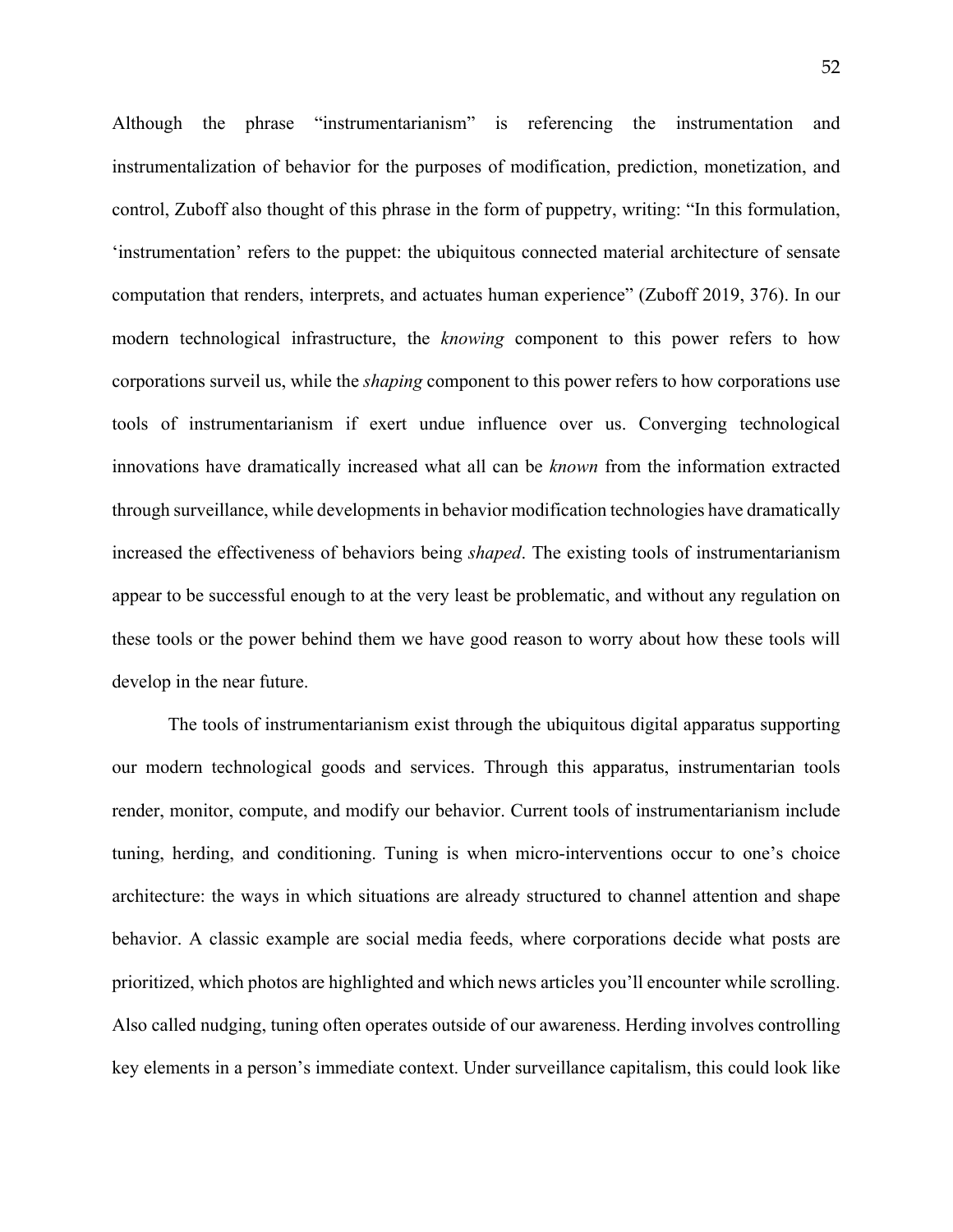a car manufacturer shutting down a driver's car remotely because the driver's late on their car insurance payments. This foreclose of action alternative moves behavior along heightened probability akin to certainty: the driver must drive, after all. Conditioning is the process through which specific behavior is shaped with the application of negative and positive reinforcements. As previously mentioned, smartphones appear to be the primary vehicle for this sort of instrumentarian tool. All three of these tools existed before surveillance capitalism, but what makes these tools so powerful now is the degree to which they're able to *know* our behavior due to our diminished privacy through surveillance technologies, and the degree to which they're able to *shape* our behavior due to both how saturated our digital economy is with these tools and our dependency on modern technological goods and services which force us to interact with these tools on a daily basis. As one of the senior software engineers Zuboff interviewed describes it: "It's no longer about ubiquitous computing, now the real aim is ubiquitous intervention, action, and control … the real power is that now you can modify real-time actions in the real world … real-time analytics translate into real-time action" (Zuboff 2019, 292).

How effective are our current tools of instrumentarianism? Enough to warrant serious concern. Thus far, they've been effective enough to convince advertisers to spend millions upon millions of dollars for them. So effective, in fact, that these revenues made corporations like Google and Facebook some of the most powerful corporations in the world. Digital nudging for the sake of commercial interests appears to be effective at complicating at least some amount of customer autonomy: as one chief data scientist for a drugstore chain put it: "You can make people do things with this technology … even if it's just 5% of people, you've made 5% percent of people do an action they otherwise wouldn't have done, so to some extent there is an element of the user's loss of self-control" (Zuboff 2019, 294). And in 2012, Facebook released results from an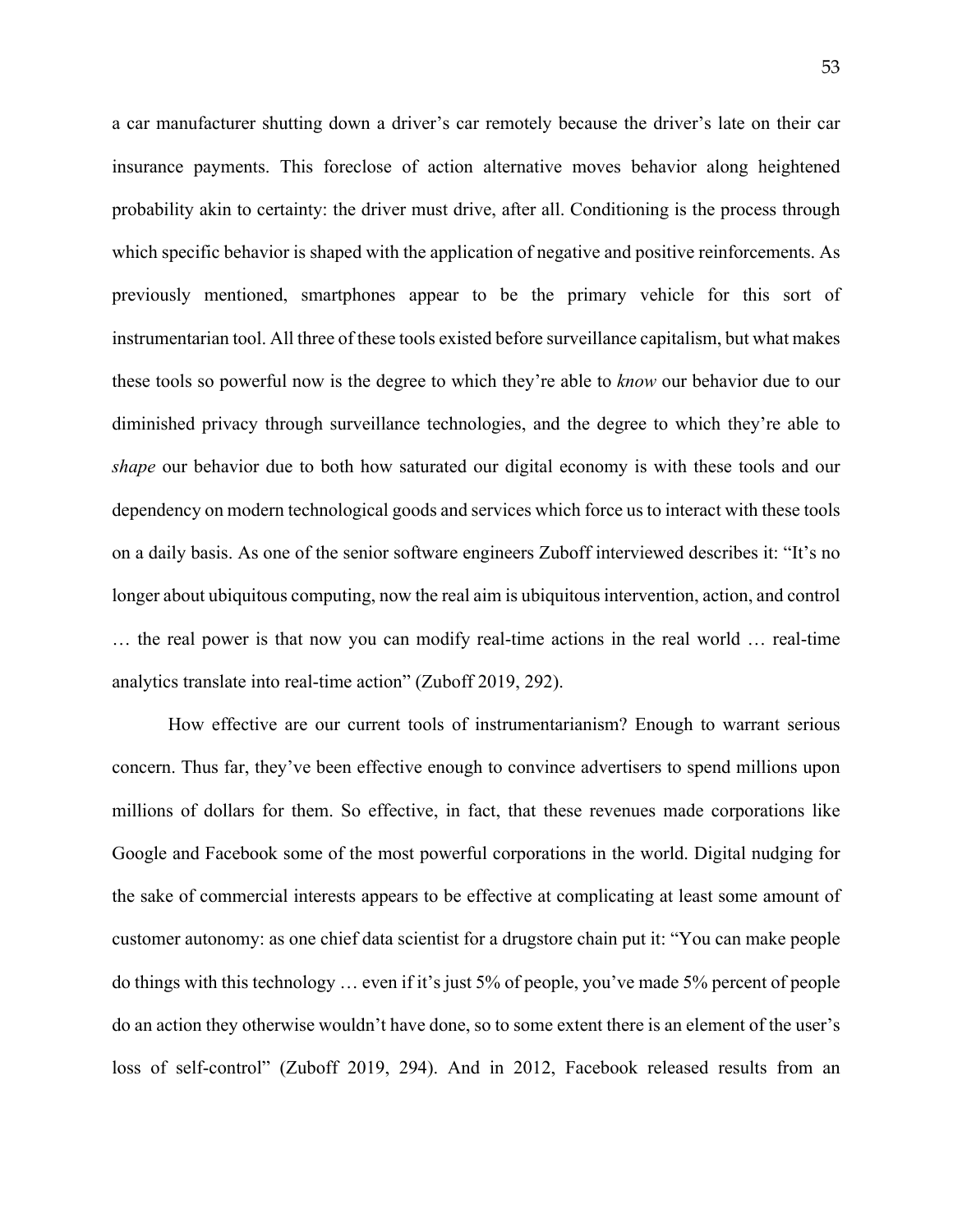experiment their users to see how effective tuning could be at increasing voter turnout. They concluded that social messaging was indeed an effective means of tuning behavior at scale because "it directly influenced political self-expression, information seeking, and real-world voting behavior of millions of people"—specifically, they calculated that their manipulated social messages sent 60,000 additional voters to the polls in the 2010 midterm election, as well as another 280,000 who cast votes as a result of the "social contagion" effect produced by the tools of instrumentarianism (Zuboff 2019, 299). In the wake of these results, Jonathan Zittrain acknowledged that it's now possible to imagine Facebook quietly engineering<sup>26</sup> an election, using means that its users could neither detect nor control (Zuboff 2019, 300). The "social contagion" effect from this study echoes another experiment Facebook conducted on its users. By manipulating the extent to which people were exposed to certain emotional expressions in their news feed, researchers concluded that emotional states can be transferred to others via emotional contagion, leading people to experience the same emotions without their awareness (Zuboff 2019, 302). It is worth noting that these sorts of experiments are a huge problem: because it is a corporation, Facebook avoids legal standards that academic or governmental researchers are held too. This is what allowed Facebook to experiment on the psychologies of approximately 61 million people without their consent. Add to this that what's being experimented on is voter turnout and user emotions, and these experiments appear profoundly unethical. Part of what allows Facebook such effective emotional manipulation is how much they know about us: an internal document acquired by the Australian press in May 2017 revealed that Facebook was able to target the precise

 $26$  It is worth noting that corporations are not the only actors manufacturing reality through modern technological goods and services. There have been multiple instances of fake accounts organizing real-world events such as protests and counter protests. In May of 2017, Facebook had to remove roughly 30 real-world events that were organized in this way (Frenkel 2018, para. 7).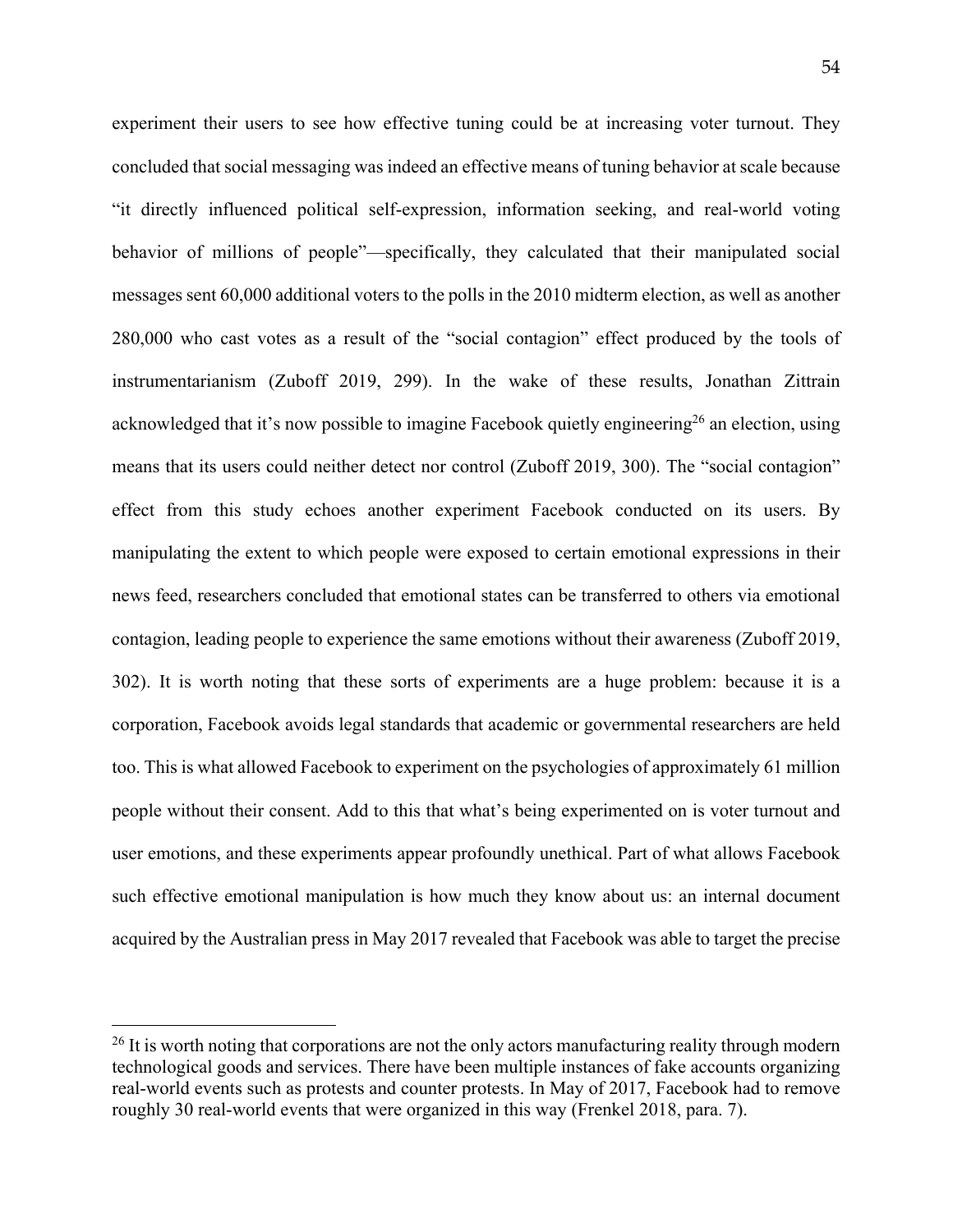moment when users felt nervous, stressed, defeated, silly, or useless—a good thing for Facebook to know, as it is in these moments that we're much more vulnerable to Facebook's tools of instrumentarianism (Zuboff 2019, 304).

A key element to Facebook and other corporations' implementation of instrumentarian tools like tuning, herding, and conditioning is the fact that so much of this process takes place without our awareness. This is because awareness is linked to our autonomy; there is no autonomous judgement without awareness because awareness is a necessary condition for the motivation of cognitive and existential resources, according to theorists Dylan Wagner and Tod Heatherton. They argue that the primary purpose of self-awareness is to enable self-regulation (Zuboff 2019, 307). Regulating our thoughts, emotions, and desires is key to human autonomy. Others, such as researchers at Cambridge University, argue that the single most important determinant of one's ability to resist persuasion is the ability to premeditate, to self-regulate and chart one's own course (Zuboff 2019, 307). This ability conflicts with the goals of surveillance capitalism and its tools of instrumentarianism. Simply put, the more autonomous we are the more we are able to resist the practices which make surveillance capitalists' corporations so rich.

It remains to be seen how instrumentarian tools will develop in the future. Currently, little to no regulation exists to curtail how these technologies are developed or deployed. Corporations have proven quite effective at lobbying against such legislation, just as they have proven quite effective at labeling how exactly these technologies work and all that they're able to know and shape as patentable trade secrets. If surveillance capitalism is logically compelled to diminish our privacy as much as possible so as to effectively deploy, develop, and perfect tools of instrumentarianism—and there appears to be no meaningful way to hinder them—then we have no reason to think the progression of these tools will stop. And because we as customers are less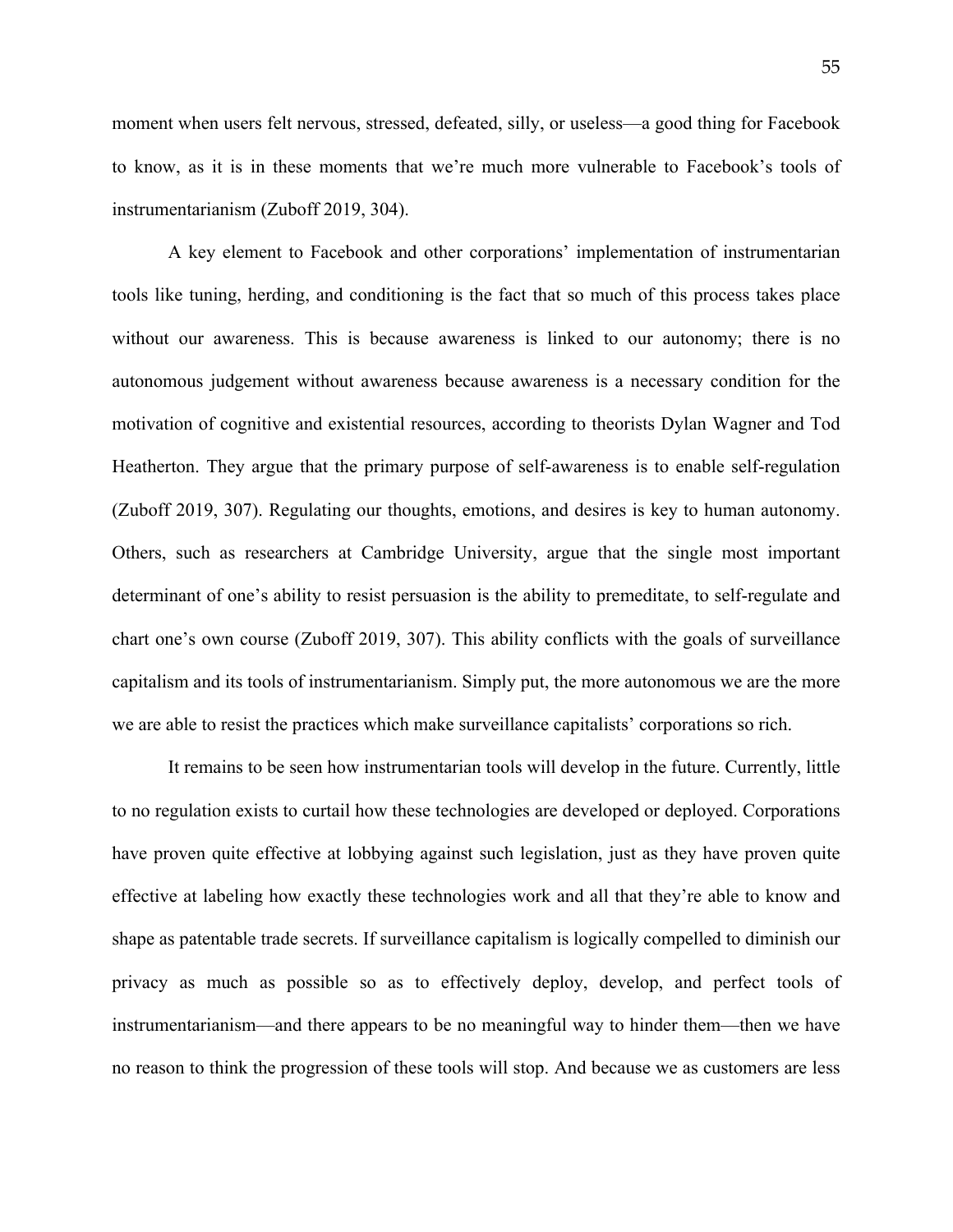valuable than others' predictions about our future behavior, corporations are financially compelled to pursue these tools in order to produce predictions as accurate as possible—thereby making them financially compelled to control us as much as possible to realize their own predictions. Baked into the logic of surveillance capitalists is their alleged right to modify others' behavior for profit according to methods that bypass human awareness, individual decision rights, and the entire complex of self-regulatory processes that we can otherwise understand as our autonomy, our experiencing ourselves as the source of the things we do. So far, this declaration has gone unchallenged. Rosalind Picard says the goal of emotion analytics is to render both conscious and unconscious emotion as observable behavior for coding and calculation (Zuboff 2019, 285). Considering how facial recognition software is now capable of detecting one's sexuality, this goal seems plausible.

All of this seems to suggest an extremely worrying future, especially in regard to how surveillance capitalism has restructured our society (i.e. division of learning, the disruption of traditional consumer-product dynamics). Political theorist Hannah Arendt predicted this future decades ago when we began conceiving of our thoughts and our brain as electronic instruments. According to Arendt, the problem with the theories of behaviorism which support these tools isn't that they're wrong, but they could become true, that they are actually the best possible way of conceptualizing of certain obvious trends in modern society. She arguesthat it's "quite conceivable that the modern age—which began with such an unprecedented and promising outburst of human activity—may end in the deadliest, most sterile passivity history has ever known" (Zuboff 2019, 382). Simply put, the worry here is that the tools of instrumentarianism could lead to the automation of the self as a necessary condition of the automation of society—all for the sake of others' profits. The worry here is that these tools will continue to cut away at our mental wilds to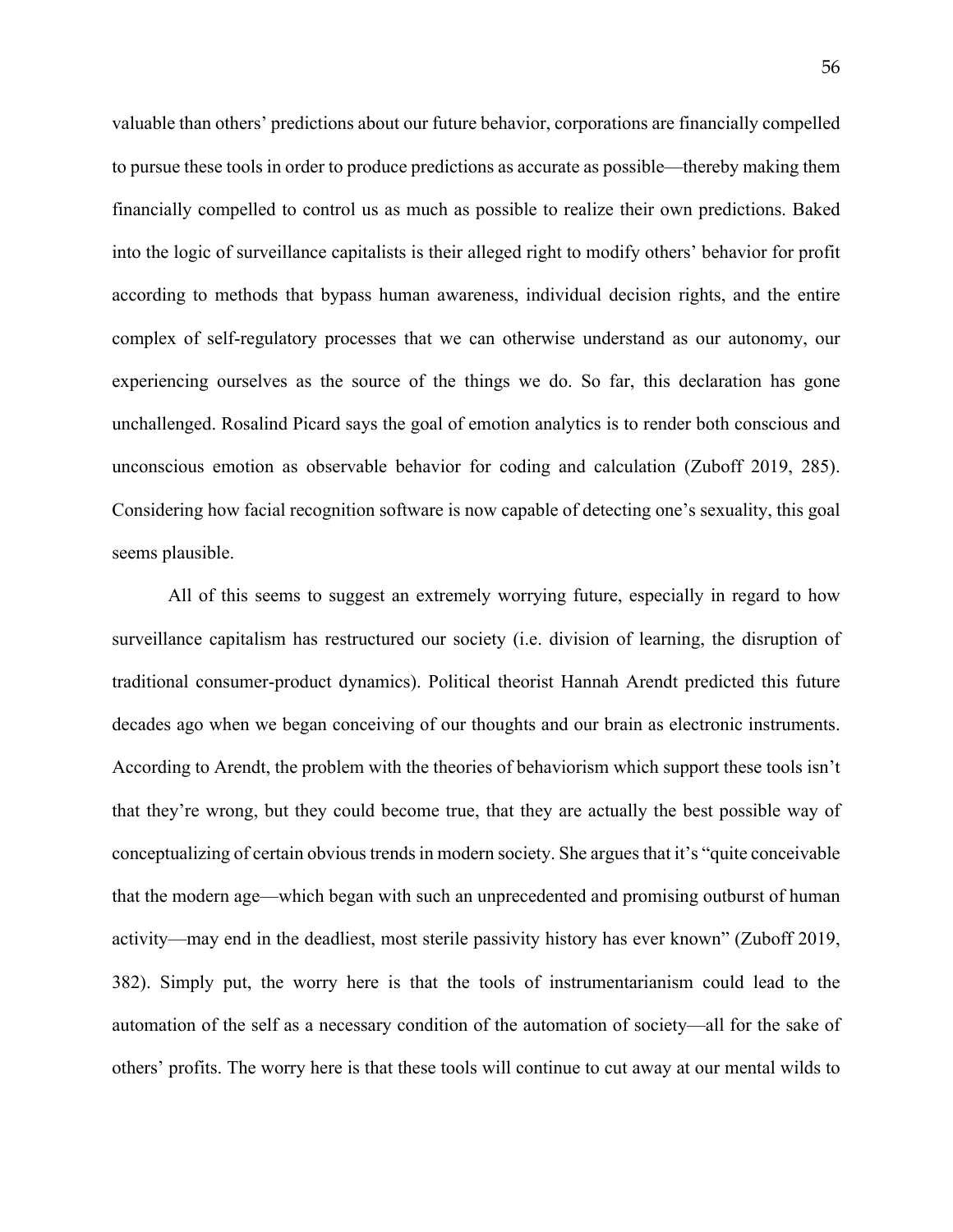the point where our autonomy cannot be sustained—at the very least, in the meaningful sort way which allows the sort of autonomy we would classify as human.

### **THE INTOLERABLE THREAT OF INSTRUMENTARIANISM**

The degree to which surveillance capitalism diminishes our privacy is alone problematic for our autonomy. The harms this system produces—from damaging the mental health of younger generations to privatizing the division of learning in our society, from perpetuating discrimination and inequality to bolstering corporate power over democratic governments—are unacceptable. Now with the tools of instrumentarianism, corporations sell access to our autonomy. These tools currently complicate our autonomy in problematic ways, but the potential threat that future instrumentarian tools pose to our autonomy is too dangerous to ignore. To have our autonomy disrupted and made vulnerable in such a way is to endure an intolerable harm.

Recall earlier commentary on how instrumentarian tools can make roughly 5% of people do an action they otherwise wouldn't have done. Perhaps it is the case that we might be okay with these tools making people buy things they wouldn't have otherwise bought. This is essentially the goal of advertising, after all. Yet would we be okay with 5% percent of people voting for a candidate they otherwise wouldn't have voted for if these tools weren't implemented? 5% is more than enough to sway elections. Would we feel better about these tools if only 1% of people had their beliefs manipulated, were made to believe something false about the world that influenced they way they feel and live? What if instrumentarian tools were successfully deployed to make only a handful of people fall into suicidal depression or only a handful of people violently hateful towards a certain race? I don't think we'd be okay with this. We accept that ads might alter our behavior—*to a point*. The difference between instrumentarian tools and traditional advertising is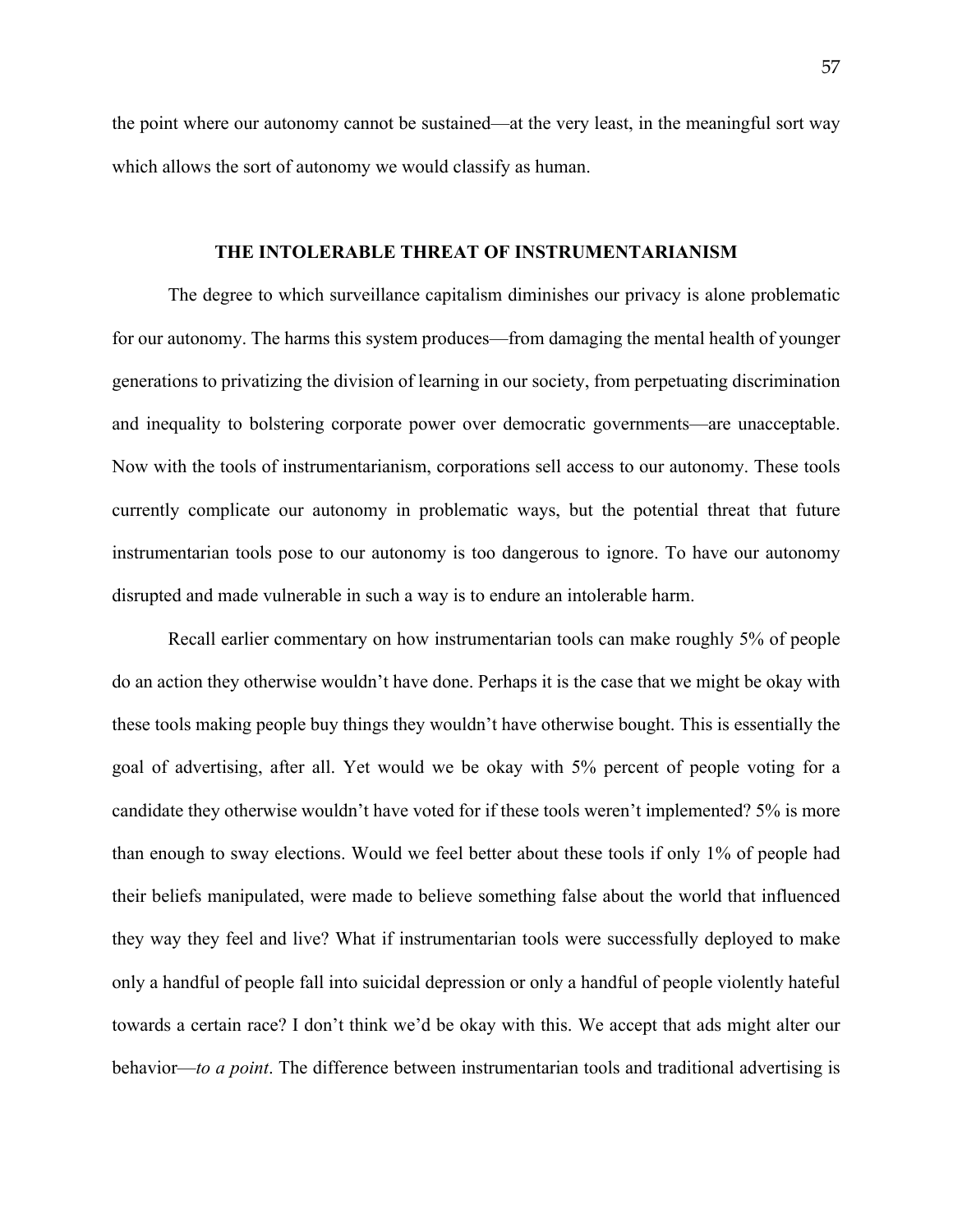that instrumentarianism is not mere persuasion. These tools are powered by a profound seizure of our privacy, and they access our autonomy in a way traditional advertising does not. Recall earlier commentary on how recent technological innovations grant instrumentarian tools the power to know others more than they know themselves. The worry here is that instrumentarian tools push something like targeted advertising into targeted manipulation: by leveraging intimate details about ourselves we might not even know, instrumentarian tools allow others to exert this influence in getting us to act, think, or desire in ways we otherwise wouldn't have. Furthermore, instrumentarian tools operate without our awareness, while advertisements are legally required to label themselves as ads. Advertisers would very much like not to label their ads as ads, because when we know an ad is an ad it is less effective at persuading us. We've long acknowledged it is in the public interest to regulate advertising—we've yet to do the same for the surveillance technologies and tools of instrumentarianism which govern our modern technological goods and services. And even if it was the case that these tools were just the future of advertising, the nature of how they operate (that they our powered by our severely diminished privacy, that they directly seek to disrupt our autonomy) makes them morally unacceptable under eudaimonic and technomoral virtues ethics.

Both eudaimonic and technomoral virtue ethics stress the role our autonomy plays in our ability to act and live well. After all, an important part of any virtue ethics is our ability to cultivate virtues: this process cannot be automatic, but a form of conscious deliberation through which we meaningfully choose the good life. By diminishing our privacy, surveillance technologies cut away this space for free moral and cultural play, where we come to hone our virtues because we correctly choose to, not because we're coerced to. As Vallor herself asks: "If surveillance and nudging technologies are marketed and embraced as yet one more social license to relinquish [the struggle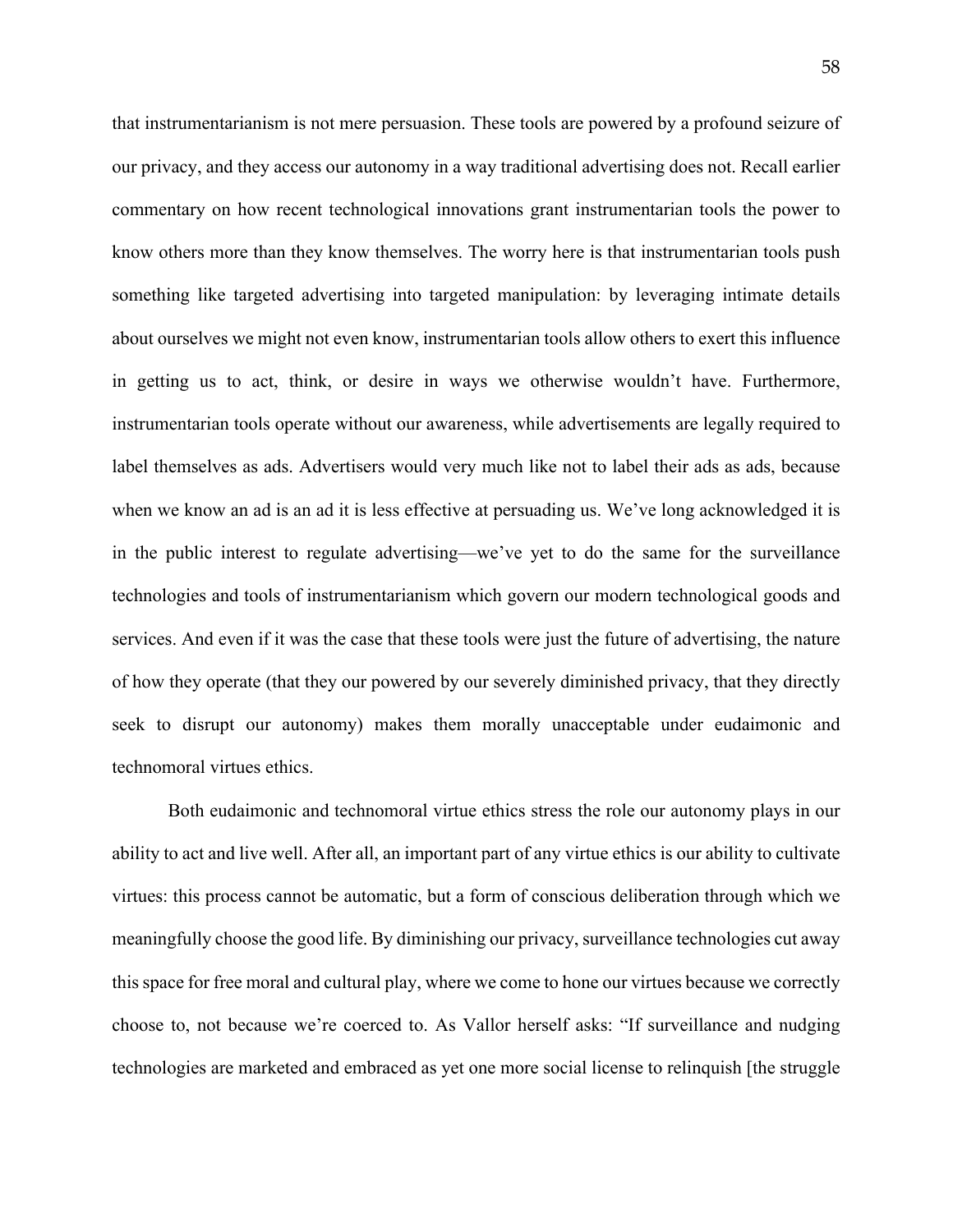for humans to exercise their moral agency], so that our moral lives may quietly and seamlessly mold into the shapes programmed by Silicon Valley software engineers and technocrats … will we become more or less like the human beings we wish to be?" (Vallor 2016, 204). Furthermore, instrumentarianism completely disregards the role for human autonomy—something that is even more offensive under eudaimonic ethics, as our autonomy is one of our deepest psychological needs. Additionally, it's worth mentioning that surveillance capitalism and its tools of instrumentarianism are also completely unacceptable under Kantian morality, as they make customers and users no longer ends in themselves but rather as means to others' ends. In this new economic order, autonomous thought and moral judgement are unpredictable influences that compete with the influences that instrumentarianism seeks to impose, and therefore must be extinguished.

Because our modern technological goods and services are governed by this logic, using them appears to complicate the cultivation of nearly all technomoral and eudaimonic virtues. As previously stated, cultivating the eudaimonic virtue of autonomy conflicts with instrumentarian tools. But relatedness is also threatened—after all, one of the more surprising effects of social media has been how it increases rates of depression and loneliness (Primack et al 2017, para. 5). Competence can also be understood as under threat given the privatization of the division of learning in society. The sheer amount of knowledge locked away from us—both the knowledge about ourselves as well as the knowledge of how these technologies operate—hinders our ability to hone our skills in a way that makes contributions to our physical and social environment. Meanwhile, the technomoral virtue of self-control is threatened by how advanced techniques in software design magnify the addictive qualities of apps. The technomoral virtue of honesty is complicated by information and communication technologies that continue to aid and abet the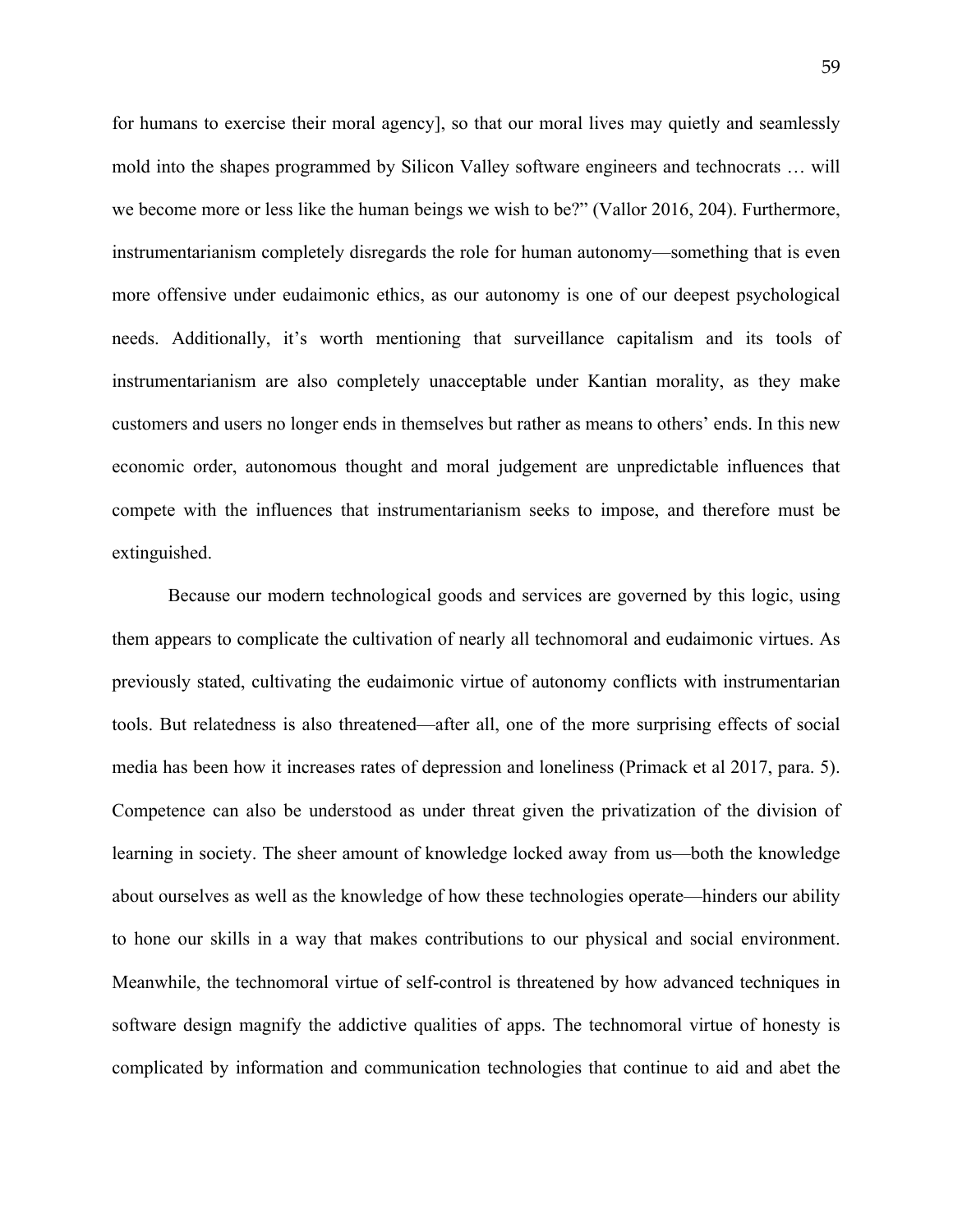distortion of truth, and the technomoral virtue of justice is complicated by the fact that modern technological goods and services perpetuate discrimination and inequality. More arguments can be made for each virtue, but I believe for now it is clear that the instrumentarian tools saturating our modern technological goods and services hinder our capacity to live virtuously under technomoral and eudaimonic virtue ethics.

Still, this is not to say that our modern technological goods and services themselves are incompatible with living and acting virtuously. There is nothing about these goods and services which requires our diminished privacy and threatened autonomy. We need not sacrifice our right to privacy just to access our other rights. Our technology doesn't have to be designed to expose our autonomy. For Vallor, behavior modification technologies are outright unacceptable because automating our moral agency is unacceptable. But Besser-Jones counters that automatic behavior is not mindless behavior simply because it occurs outside of our conscious awareness, because it does not entail that the behavior does not still reflect an agent's beliefs about how and why they ought to treat others well. In other words, automaticity can be a force of good, and we must only better understand it so we may use it to our advantage (in this case, in our pursuit of acting well, in pursuit of the good life). I find both views compelling: there does seem to be something profoundly dissatisfying about automating away our moral agency even if doing so helps us cultivate our virtues, but there does seem to be room for at least some of these technologies to be permissible so long as we are the ones controlling them. For example, such tools would no longer exert the power of instrumentarianism, because instead of *someone else* knowing and shaping our behavior toward *their ends*, these tools would instead allow *us*to know and shape our own behavior for *our own ends*. I don't believe we need to resolve this tension between these two ethics systems, however; even though they disagree on the potential for these tools to act in service of cultivating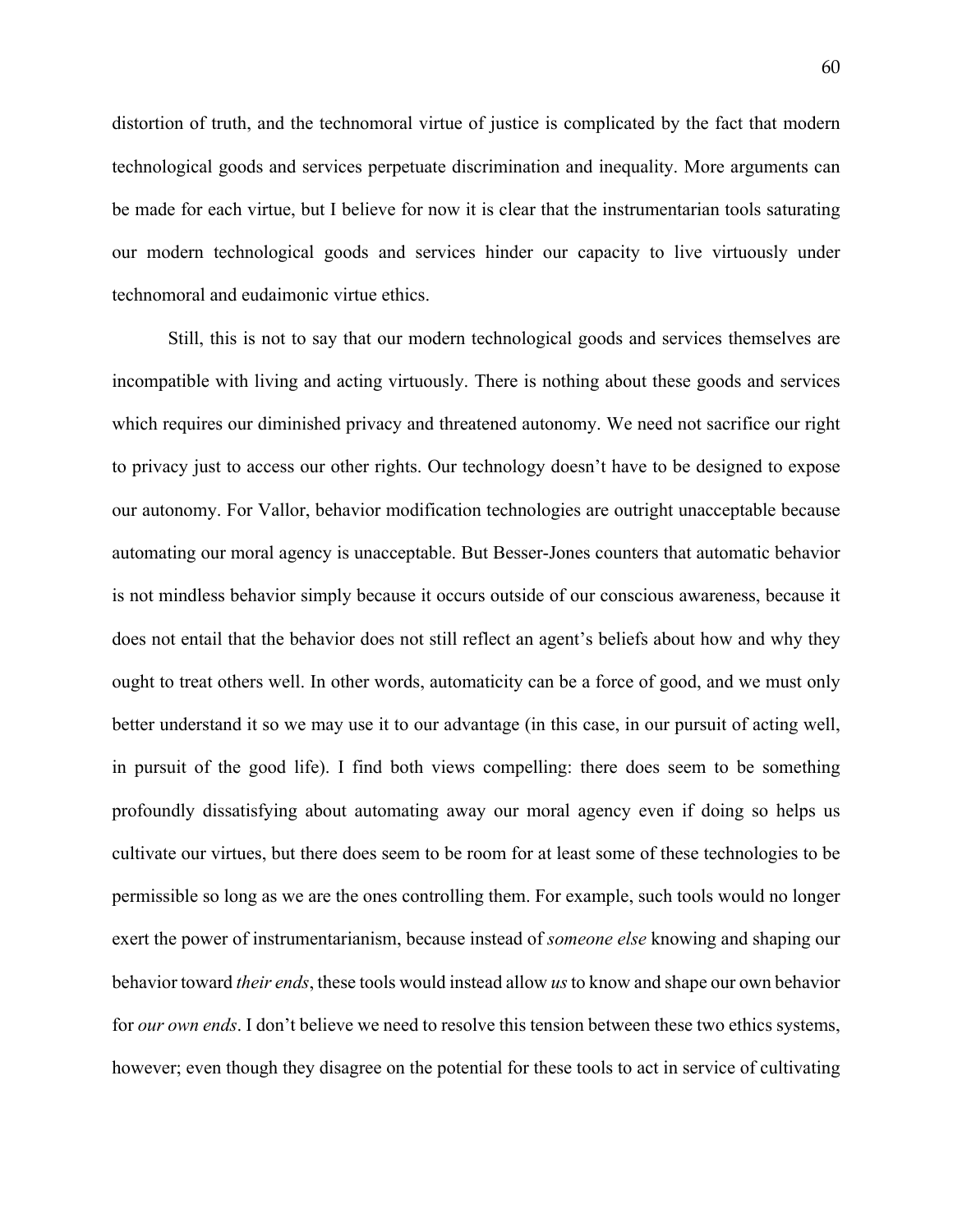our virtues, they both vehemently agree that these tools in their current use are immoral and incompatible with our virtues.

Furthermore, even if these tools in their current form weren't problematic enough to conflict with eudaimonic and technomoral virtue ethics, we have good reason to fear what future versions of these tools might imply. If instrumentarian tools are perfected and remain unregulated, then our autonomy does indeed appear to be in great danger. This is the conclusion of Zuboff, who warns that "just as industrial civilization flourished at the expense of nature and now threatens to cost us the Earth, an information civilization shaped by surveillance capitalism and its new instrumentarian power will thrive at the expense of human nature and will threaten to cost us our humanity" (Zuboff 2019, 12). Here, humanity refers not only to our autonomy engendered through our privacy, but the values and morals we as a species uphold for ourselves. Historian Yuval Noah Harari also imagines what our increasingly tech-dependent future has in store, specifically for the growing disparity between those wealthy enough to benefit from emerging behavior-modifying technologies and those poor and completely unprepared for such invasions and manipulative methods. In fact, many scholars warn of the growing gap between the wealthy and the poor, of how the rich continue to have access to beneficial technologies long before they trickle down to the middle and lower classes. This is typically understood as how the quality of life rises: what was a luxury for one generation becomes an expected good for the next. In modern times, we're witnessing a slight inversion of this trend, with "the privileged" being serviced more by people, "the masses by machines" (O'Neil 2016, 8). This is what leads him to claim that the most important fact about living in the  $21^{st}$  century is that we are now hackable animals. "To hack a human being," says Harari, "is to understand what's happening inside you on the level of the body, of the brain,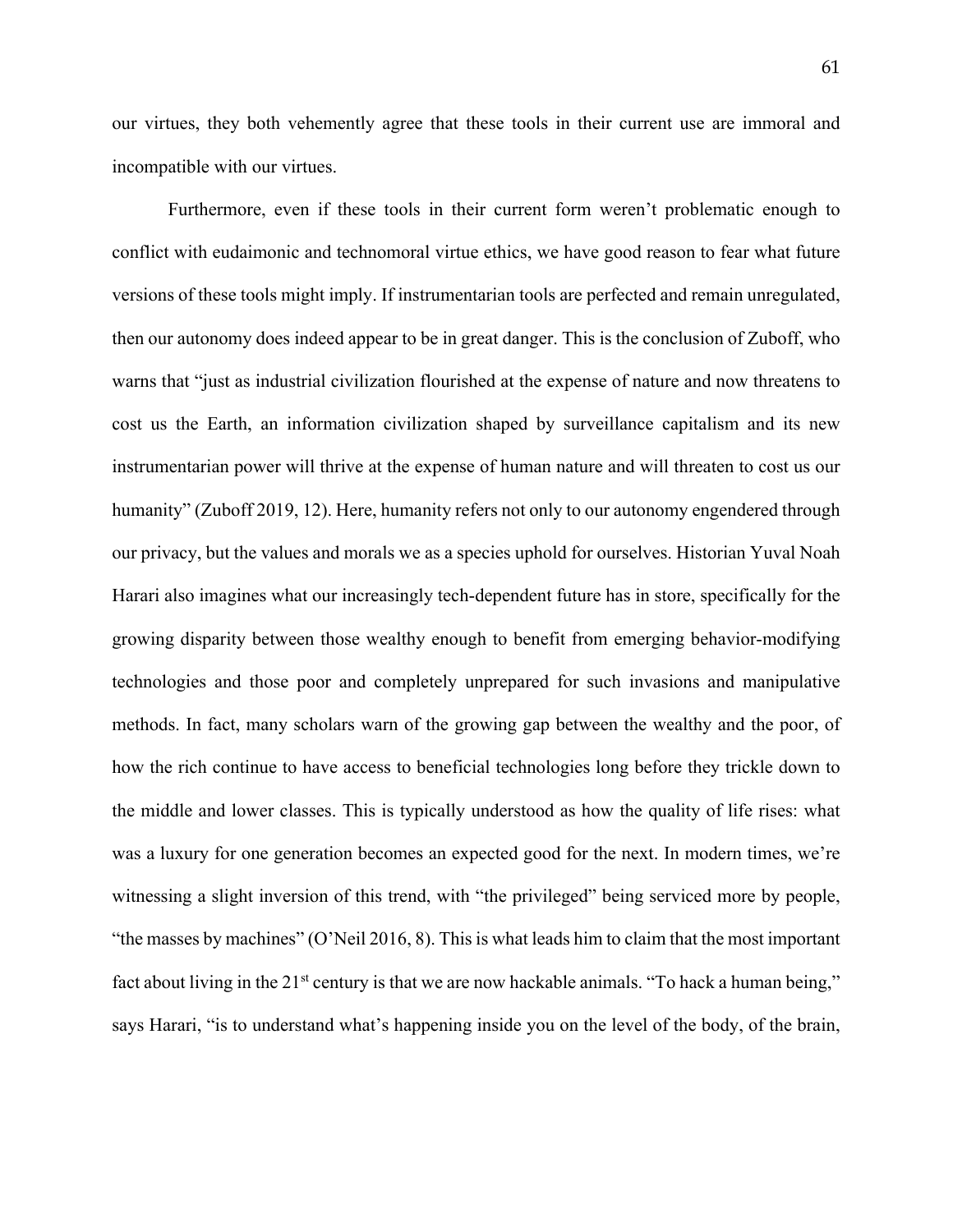of the mind, so that you can predict what people will do … the real key is whether somebody can understand you better than you understand yourself" (Thompson 2018, para. 15).

This is an interesting thought experiment, one of many which could be made when imagining all the ways instrumentarian tools could develop in the future. The potential threat these tools pose to our autonomy should give us great pause in evaluating the morality of our technosocial contract, which appears to offer us our modern personhood in exchange for the potential dismantling of our modern personhood through the elimination of our autonomy. Specifically, this elimination could be realized if instrumentarianism diminishes our autonomy below the threshold that's required for an act, thought, or desire to be considered autonomous. As previously argued, we might not care as much when we lose autonomy while shopping at a store, but we do care if we lose autonomy when it comes to intimate matters of the self. If our autonomy is cancelled regarding acts, thoughts, and desires through which we form our identity, political and religious convictions, or decisions on important life choices, then we fail to experience our authentic selves as the source of the things we do and instrumentarianism proves to be an intolerable threat.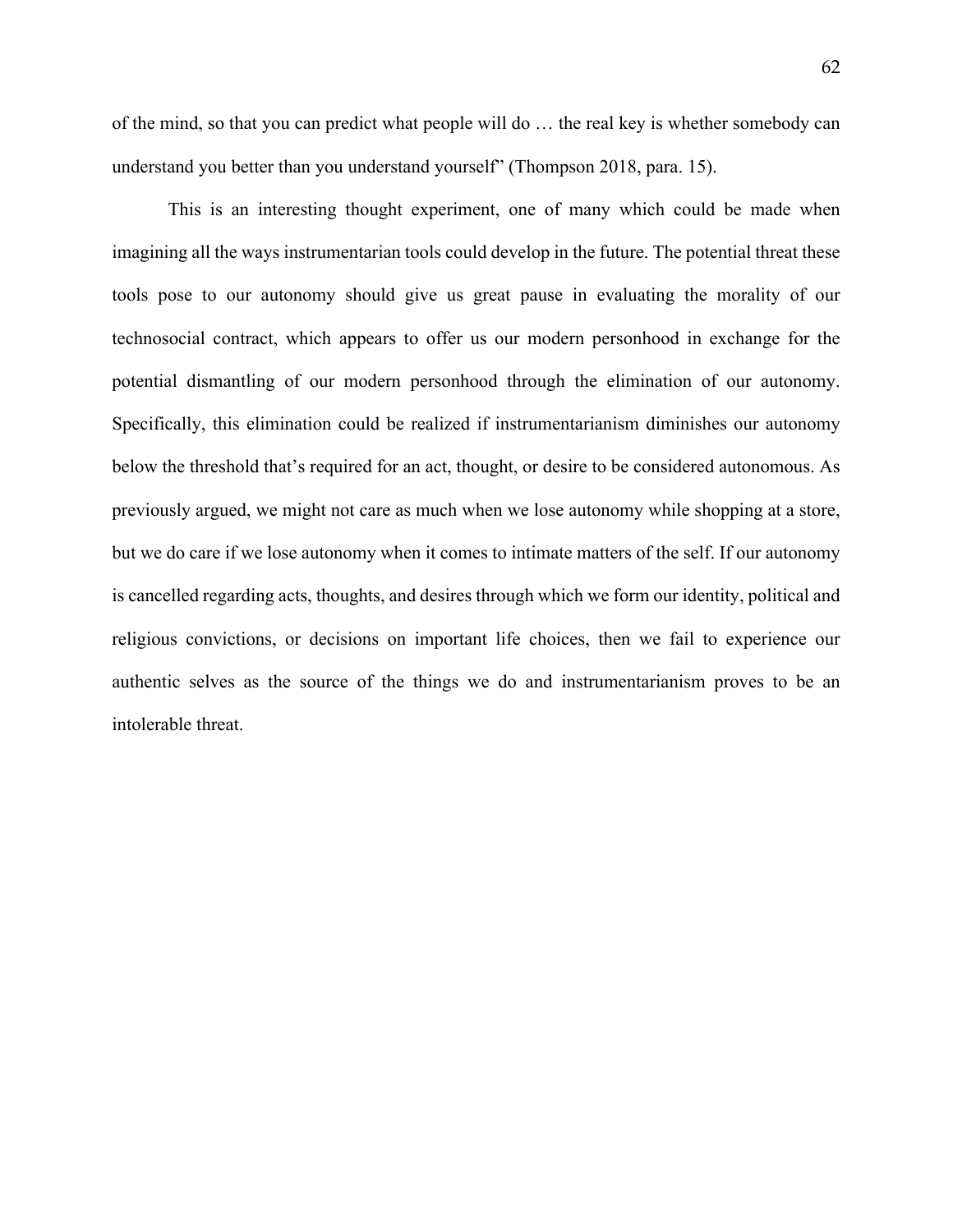# Part IV: Consent & Coercion

## **CURRENT THEORIES ON CONSENT & COERCION**

To assess whether or not our technosocial contract is justified given the context of surveillance capitalism and its tools of instrumentarianism, I will be looking to leading theories on consent and coercion. Consent is important because if enjoying the goods of modern life entails threats to our privacy, those threats become permissible so long as people consent to diminishing their privacy in order to access these goods. It is through consent that this exchange succeeds or fails to be morally transformative.

One of the most influential contemporary scholars on consent is Alan Wertheimer. He argues that consent is best understood as a bilateral transaction between the consenter and the recipient of consent. Consent and consent transactions place importance on the well-being or interests of the agent, as well as the agent's autonomy. In collaboration with Franklin G. Miller, they argue for what they call a fair transaction model for consent transactions:

A is morally permitted to proceed on the basis of a consent transaction if A has treated B fairly and responds in a reasonable manner to B's token or expression of consent or what A reasonably believes is B's token or expression of consent. (p. 81)

Moral transformation refers to the process through which an action becomes morally permissible, whereas without this process it would be morally impermissible to follow through. For consent to be morally transformative, both sides of the transaction must be treated fairly, under the correct conditions. This is what leads them to argue that in most contexts "no means no" whereas there are many contexts where we shouldn't assume "yes means yes"—this is the difference between morally transformative consent and valid consent. They conclude that although morally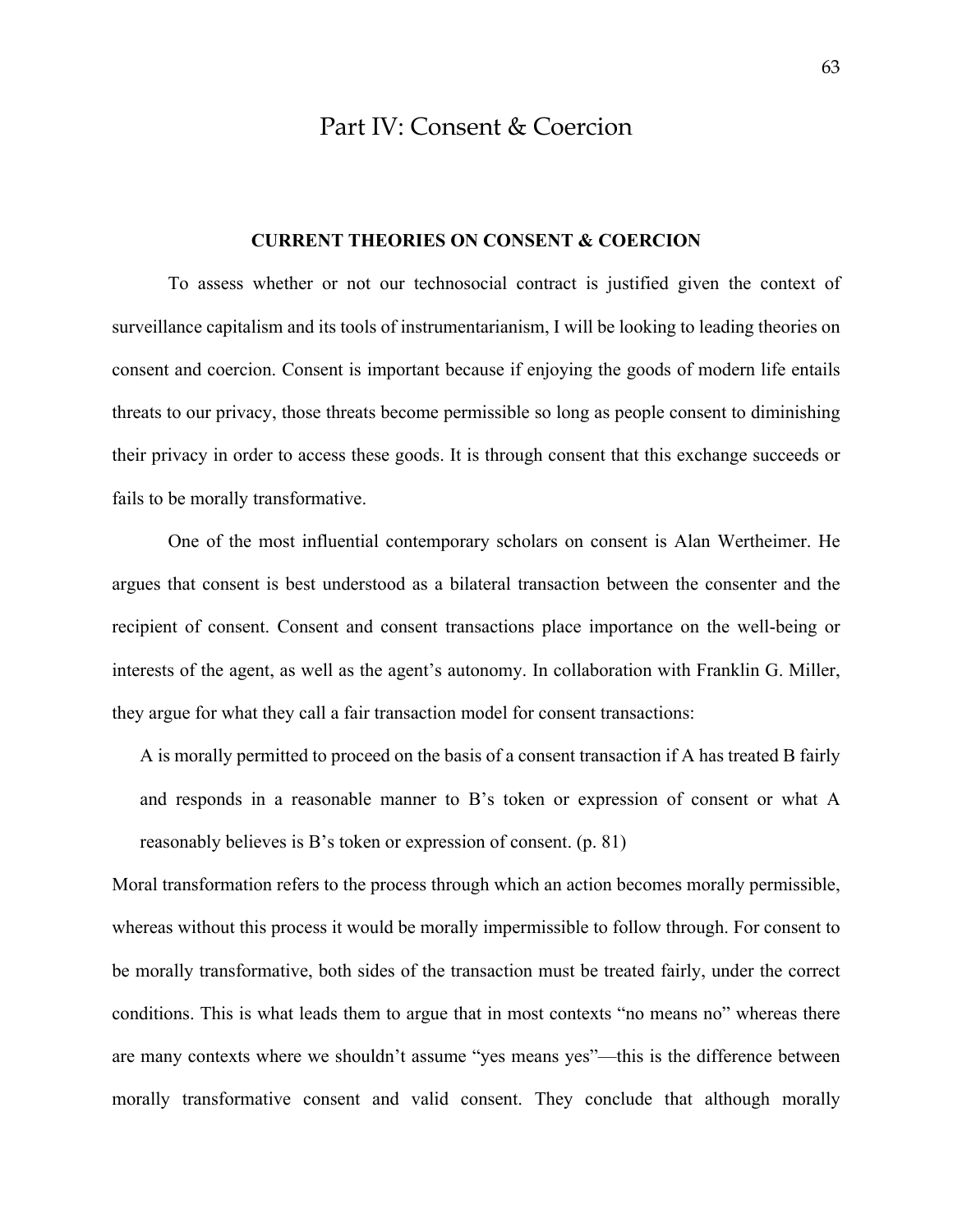transformative consent generally tracks valid consent, this is not always the case, and therefore the presence of valid consent alone is not sufficient for moral transformation. In doing so, they don't mean to suggest other conceptions of consent such as informed consent aren't useful, but that they believe the "deeper ethical truth is that it is moral transformation that matters" (Wertheimer and Miller 2010, 101). Consider two partners about to engage in sexual intercourse where one partner is blackout drunk. The intoxicated partner provides valid consent by vocalizing and affirming their consent to sex, but complications arise as most would agree this consent is not morally transformative: most would agree that this it is not a case of meaningful consent. Wertheimer and Miller argue that the correct conditions for fair treatment on consent transactions are when consent is voluntary, informed, and competent. Whether these conditions are met or not is extremely context dependent; it's impossible for an individual to fulfill these conditions perfectly.

Informed consent is an important branch of consent scholarship. It has been influential in bioethics, but other fields are ripe for its application. As noted previously, the overwhelming majority of individuals do not fully read terms and conditions before agreeing to whatever privacy policy their given technological good or service is requiring them to agree to. Furthermore, even if individuals read through these terms and conditions, it is unclear if they can be truly said to be informed, as most still do not know the depths to which their privacy is diminished, nor how these terms and conditions exploit and harm them and their loved ones—and they certainly aren't aware of the instrumentarian tools deployed against them after clicking agree. This has led many to consider informed consent an important concept to consider when crafting privacy policies.

According to philosophers Tom Beauchamp and Ruth R. Faden, autonomy is important for informed consent. They argue it is in virtue of autonomous authorization that we feel satisfied in an act being one of informed consent. Autonomous authorization occurs when 1) one assumes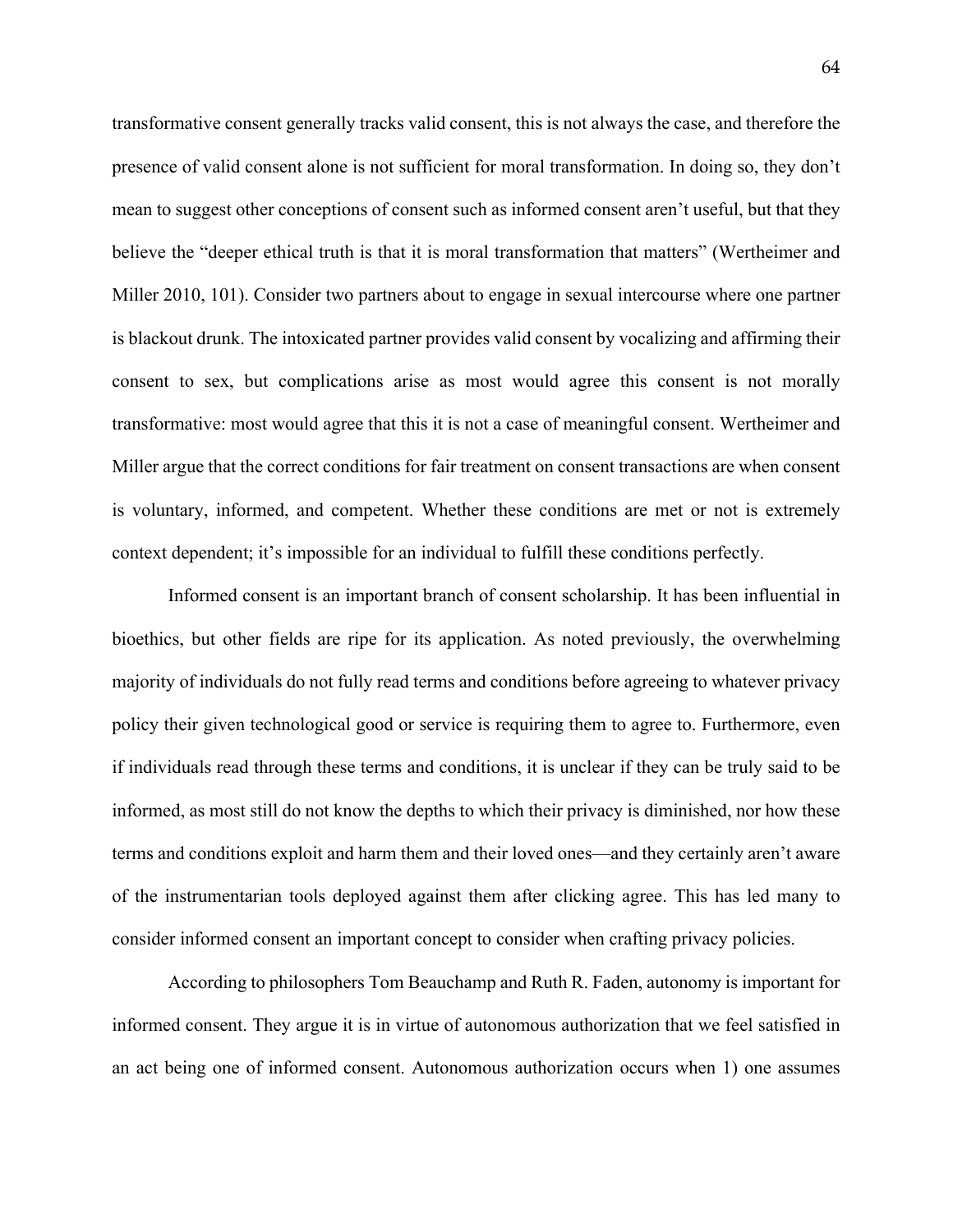responsibility for what one has authorized and transfers to someone else the authority to implement it, and 2) one also understands these features of the act and intends to perform that act (Beauchamp et al 1986, 280). They frame autonomous actions as: "X acts autonomously only if X acts 1) intentionally, 2) with understanding and 3) without controlling influences" (Beauchamp et al 1986, 238). They further qualify that informed consent is an ideal, and that though it's rare for people's actions to ever be fully autonomous, we can still promote a certain threshold of autonomy we want to uphold in our conception of consent. And in order for people to reach this standard, there is a certain level of intentionality, understanding, and privacy (what Beauchamp and Faden refer to as our actions occurring without controlling influences) that must be met.

Coercion is important because as long as scholars across disciplines have defined and revised the concept of coercion, the consensus has been that coercion invalidates consent, that coercion cannot coexist with consent. This is because coercion complicates our autonomy by effectively forcing us to do something we would rather not do but do so anyways because we feel we have no other choice—perhaps because we're threatened or saw no other legitimate alternative. An interesting feature of coercion is the facade of legitimacy: after someone has 'forced' someone else to do something they didn't want to do, the person coerced is thought to have consented—at least, until this 'forcing' is properly recognized. Coercion does not always work like this, but it is worth noting how often coercion does work like this.

Traditional philosophical views hold that threats coerce but offers do not—a stance Wertheimer agrees with, as its consistent with his two-prong theory of coercion. Modeling his theory after an expansive review of US law, he argues that a contract is made under duress only if 1) the consenter has no choice and 2) the propositions in the contract are morally wrong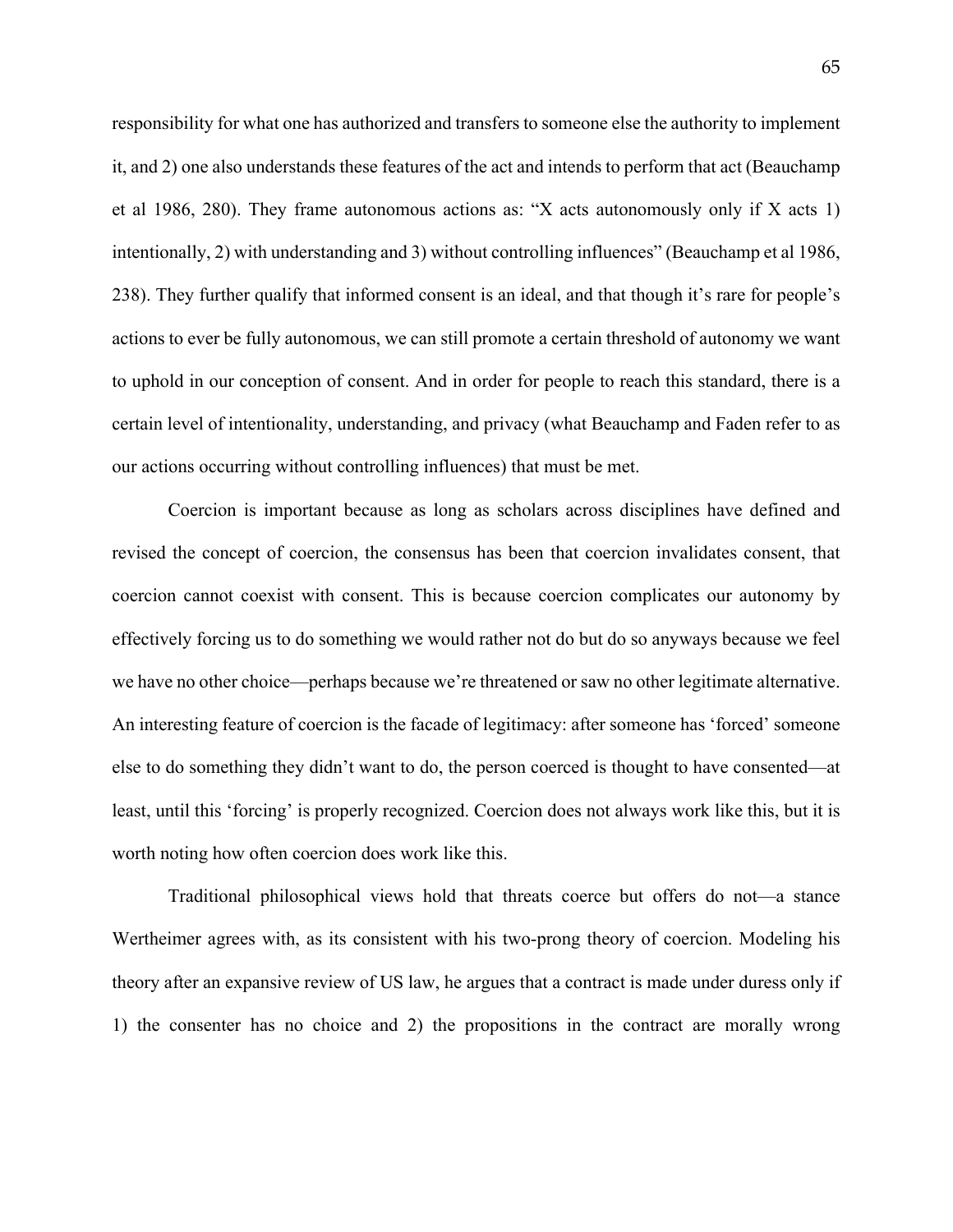(Wertheimer 1987, 40). According to Wertheimer, the distinction which allows threats to coerce but not offers can be summarized as through the following:

A *threatens* B by proposing to make B *worse* off relative to some baseline. More precisely, A makes a threat when, If B does NOT accept A's proposal, B will be worse off than in the relevant baseline position. A makes an offer when, if B dot NOT accept A's proposal, he will be no worse off than in the relevant baseline position (p. 204).

Beauchamp and Faden agree with Wertheimer that threats coerce whereas offers do not. They argue coercion only occurs if 1) the agent of influence intends to influence the other person by presenting a severe threat and 2) if this threat is credible and irresistible (Beauchamp and Faden 1986, 261).

Other scholars have put forth alternative models of coercion which seem applicable in examining our technosocial contract—specifically, that offers can indeed be coercive. David Zimmerman argues that "the intuitive idea underlying coercion is that the person who does the coercing undermines or limits the freedom of the person who is coerced" (Zimmerman 1981, 134). Using a model of coercion set by Michael Garnett, he argues that an offer is coercive only if an individual would prefer to move from the normally expected pre-proposal situation to the proposal situation, but he would strongly prefer even more to move from the actual pre-proposal situation to some alternative pre-proposal situation. Zimmerman uses the example of capitalist wages offers to show how offers may prove coercive. Many scholars have debated whether or not the wage bargain in a capitalist labor market is coercive if the worker is limited to a choice between unpalatable alternatives, such as choosing to either work at a low-paying, miserable job or go starving. According to Zimmerman, a wage offer is coercive if and only if 1) an alternative preproposal situation workers would strongly prefer to the actual one is technologically and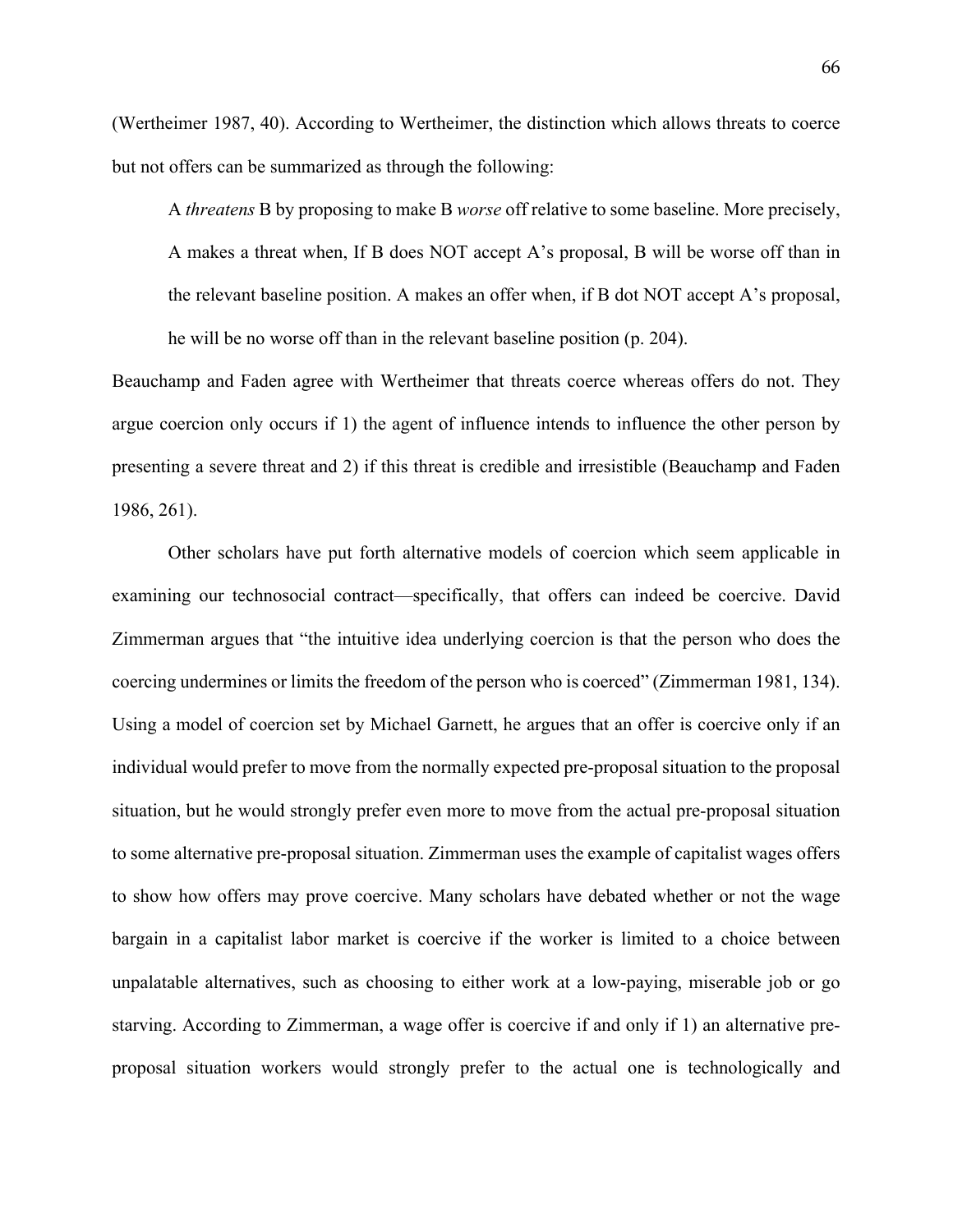economically feasible when the offer is made, and 2) capitalists prevent workers from having at least one of these feasible alternative pre-proposal situations (Zimmerman 1981, 145). Joan McGregor offers another way of understanding coercive offers after examing the marketplace in terms of bargaining power. According to McGregor, offers may coerce when the effect on the individual asking to consent is a choice between evils, the lesser of which is to acquiesce—in other words, threats put the victim in a vulnerable position, but offers find the victim in a vulnerable position, where "the weaker party has no workable alternatives since there is collusion in the industry making actual alternatives an illusion" (McGregor 1988, 45).

Again, the dominant view in current philosophy on consent and coercion is that threats coerce but offers do not. Beauchamp and Faden argue that coercive offers aren't coercive because even if an offer is made in a setting in which it is abnormally attractive, it would be better classified as manipulation or some other sort of wrong. Much of their hesitancy to allow exploitation to qualify as coercion seems to come back to concerns over who caused the miserable state of affairs for the consenter. Other times, they argue that "freedom-enhancing exploitative offers do not coerce" because they expand rather than reduce one's options relative to one's moral baselines (Wertheimer 1987, 233).

### **APPLYING THE CONTEXT OF OUR TECHNOSCIAL CONTRACT**

Although these philosophers disagree on whether or not an offer may be coercive, all agree that whether or not consent has been coerced depends on the specific context of the contract in question. When we consider the context of our technosocial contract—all the harms surveillance capitalism entails, the instrumentarian tools which cut away our mental wilds to access our autonomy—then there does indeed appear to be something problematic about exchanging privacy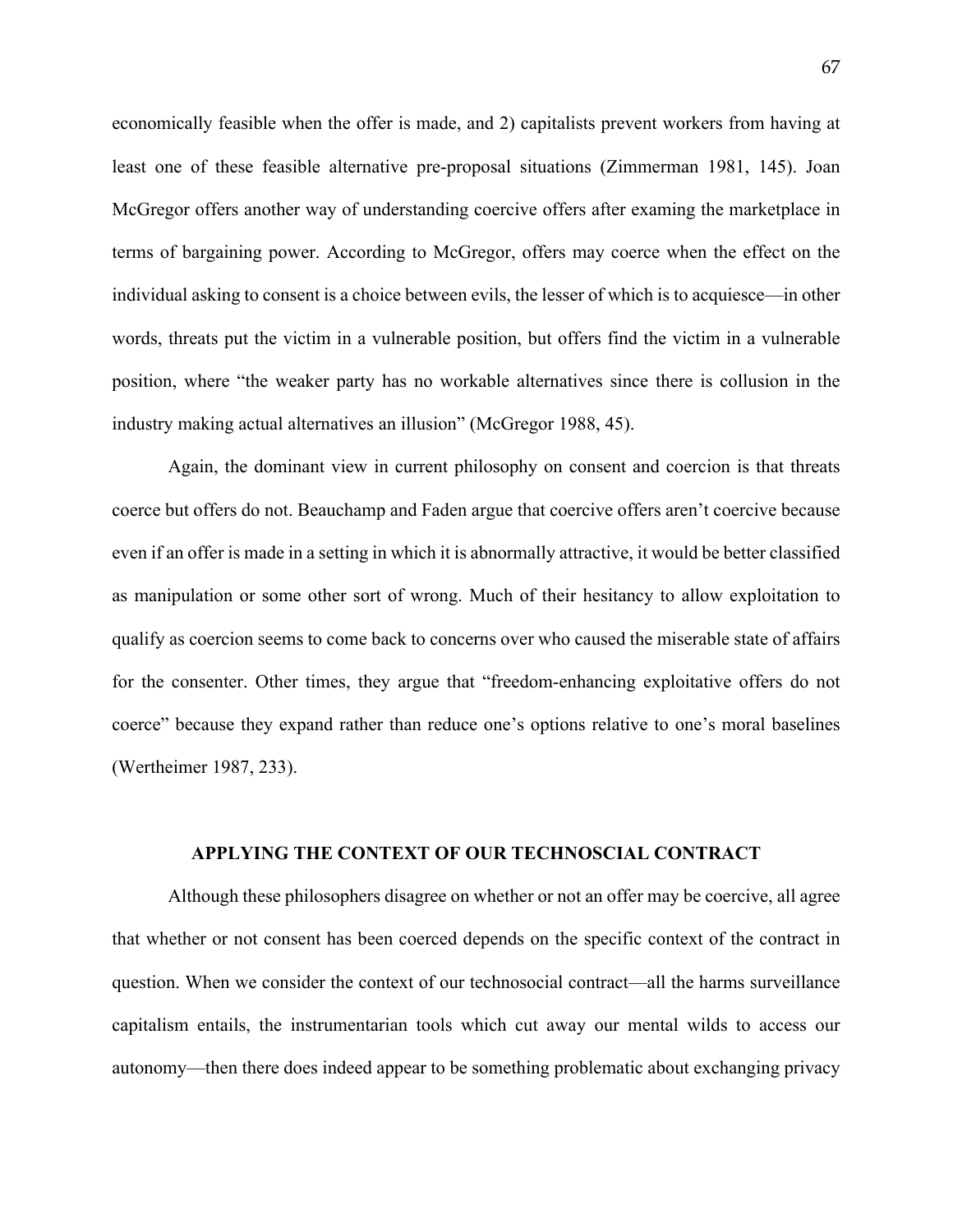for access to modern technological goods and services. If an individual declines to consent, they are denied the means to realize modern personhood and fulfill their autonomy—an unbearable harm. But if an individual accepts, then they're entering an exploitative system of various harms where instrumentarian tools endanger their autonomy. A case could be made that both options are psychologically unrealistic to expect people to choose. But considering how immediate the threat of denied modern personhood is, compared to how delayed the harms from surveillance capitalism might be and how instrumentarian tools often exert undue influence over us without our awareness, then it seems that psychological realism would hold that it is illogical to expect people to choose the immediate and more obvious harm of denied modern personhood. Still, choosing between an unbearable harm and an intolerable harm doesn't seem like much of a choice; this exchange doesn't feel morally transformative.

Although Wertheimer, Miller, Beauchamp, and Faden would say that an offer cannot coerce (and our technosocial contract does indeed appear to be some sort of offer) their theories on consent suggest that there is something about our technosocial contract which fails to yield morally transformative consent. Regarding Wertheimer and Miller's Fair Transaction Model, it seems dubious at best to claim that corporations are treating us fairly. After all, corporations control modern technological goods and services—essentially monopolizing access to the goods of life and our fulfillment of modern personhood. Note here how much control they have over these, too: they choose which content we can access, they control what platforms we use to connect with others, shop, and work. We have no alternatives. Then they outright claim our human experience as free raw material for them to profit off of. They deploy instrumentarian tools (which we often don't even know about) to access our autonomy, exerting undue influence over us in order to alter our behaviors, desires, and emotions in service of their commercial interests. Nothing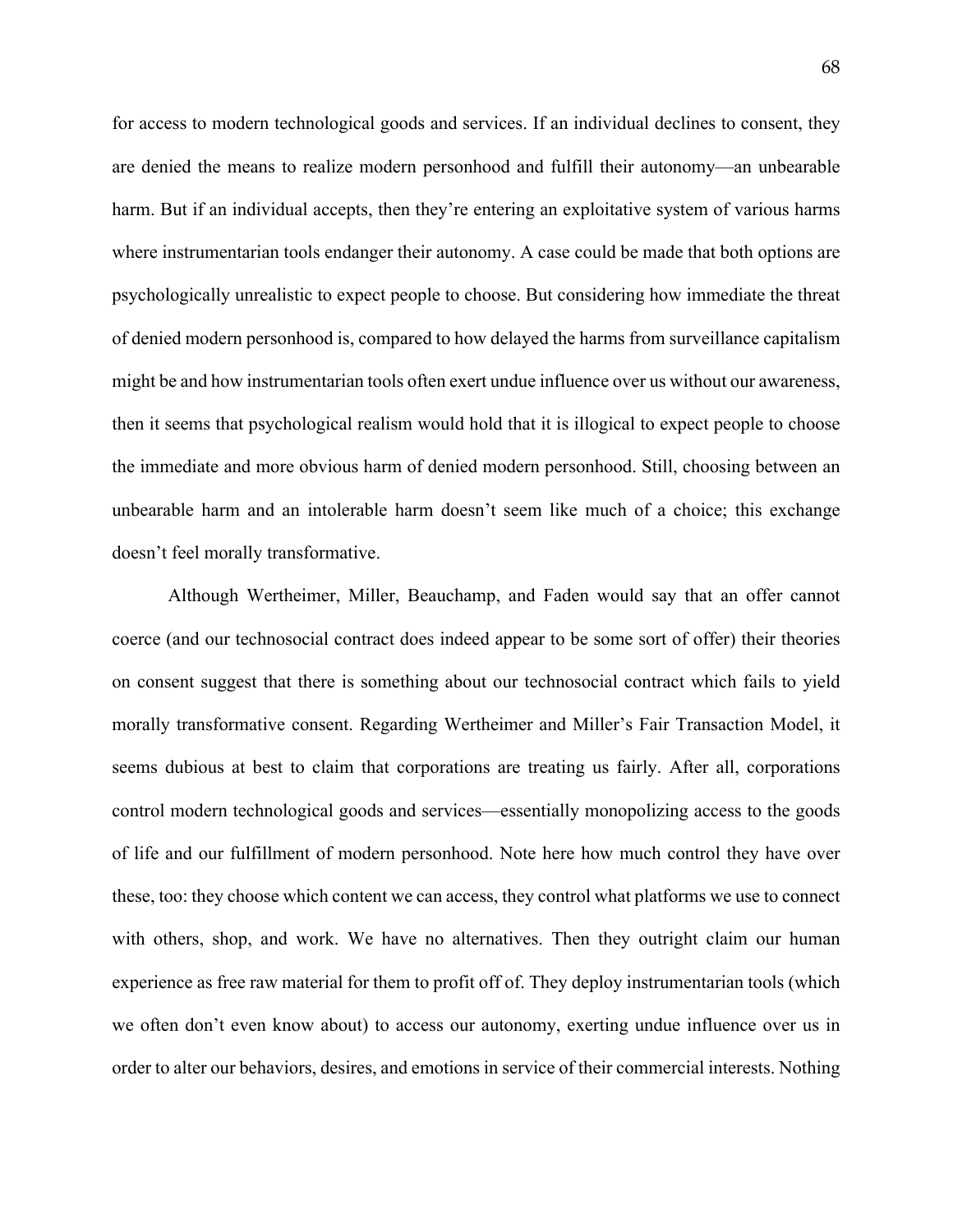about this is fair. Furthermore, surveillance capitalist corporations have a habit of not responding in a reasonable manner to our token of consent—specifically when we decline to give our consent. There have been many cases where corporations find ways to surveil us even if we click disagree a prominent example of this is Facebook, which is able to surveil all web users (including non-Facebook users) through the "Like" button being embedded on sites across the internet (Zuboff 2019, 158). Even if users disable the browser plug-in Google Toolbar, studies have shown that Google continues to surveil them through this plug-in across competing search engines (Zuboff 2019, 131). Meanwhile, when we click disagree we often run the risk of corporations punishing us for doing  $\pi$ <sup>27</sup>: as one illuminating example, Nest is a smart thermostat made by Google. Should a customer refuse to agree to Nest's terms of agreement (consisting of nearly a thousand so-called contracts), the device will not work properly, with consequences ranging from frozen pipes to failed smoke alarms to an easily hackable internal home system (Zuboff 2019, 7). All of this seems to suggest that our technosocial contract should not be considered a fair transaction. Perhaps it yields valid consent by technicality, but it is not morally transformative—which is the sort of consent Wertheimer is concerned with.

Another way our technosocial contract fails at being morally transformative for Wertheimer is through the nature of wrongful proposals. According to Wertheimer, it is wrong to propose to do that which is independently illegal, while it is generally not wrong to propose to exercise a legal right (Wertheimer 1987, 38). According to eudaimonic and technomoral virtues ethics, our technosocial contract is making a proposal that is morally wrong because it directly

 $27$  As seen with Nest, this typically involves corporations rendering devices inoperable—not because devices like vacuums or fridges desperately need to diminish our privacy and render our autonomy exploitable in order to function, but because surveillance capitalist corporations make more money when they do so.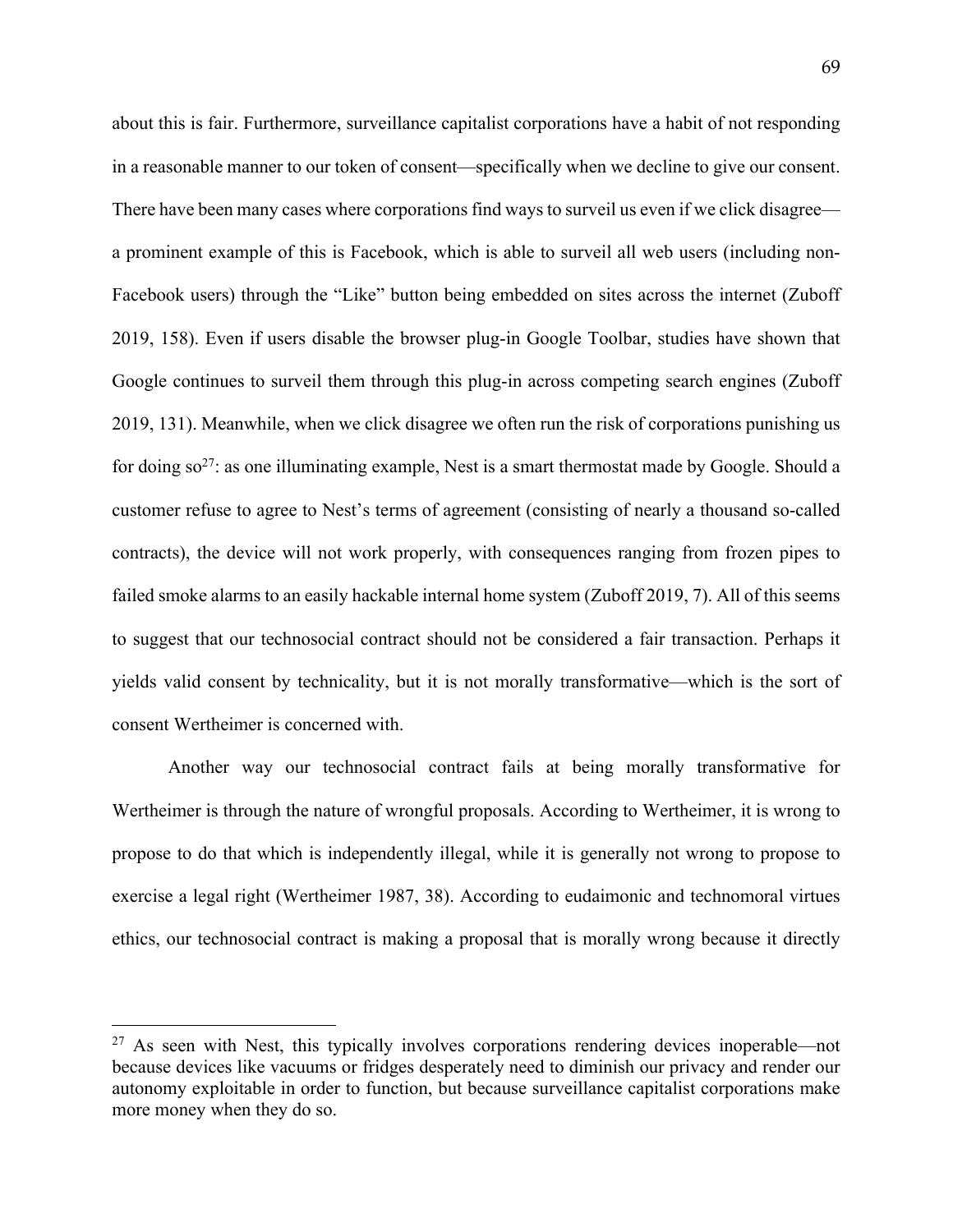conflicts with the cultivation of the virtues we care about. While it is the case that most of what our technosocial contract is imposing is technically legal, it is not clear that what's being imposed stems from corporations' legal rights. It's important to recall that when surveillance capitalism originated with Google, they were breaching into territory that was unregulated and incomprehensible to even those in the tech industry at the time. In fact, investors were initially impressed and mystified at how Google earned so much profits without selling any material assets. Furthermore, regulation on surveillance technologies as well as legislation protecting consumer privacy has been outpaced by the developing technologies within surveillance capitalism, and there's currently no regulation on tools of instrumentarianism. Throughout American history, powerful corporations have used the Constitution to fight off unwanted government regulations.<sup>28</sup> As previously mentioned, Zuboff credits the success of surveillance capitalism to the neoliberal policies that surged in the wake of 9/11. Neoliberalism can be generally understood as the political theory that personal liberty is maximized when government interference in the free market is limited. Often associated with laissez-faire economics, neoliberal policies seek to limit government regulation over corporations as much as possible. According to Zuboff, these policies initiated a "slow and transformative shift tying our social needs inextricably with corporations" (Zuboff 2019, 40). As it stands, however, corporations do not have an explicit legal right to be surveilling us or using instrumentarianism against us. Moreover, we as citizens in a democracy define the rights

<sup>&</sup>lt;sup>28</sup> Although corporations have also used the Constitution to fight off unconstitutional regulations, here I refer to corporate America's history of using the Constitution to fight off regulations they merely don't want but would otherwise be constitutional and beneficial for consumers. One way we see this under surveillance capitalism is through free speech fundamentalism. This concept holds that individuals have an absolute right to free speech. According to Zuboff, surveillance capitalists have deflected scrutiny over their operations by shielding themselves behind the First Amendment—all while their practices are antidemocratic in spirit and in effect hinder an individual's ability to speak freely (Zuboff 2019, 110).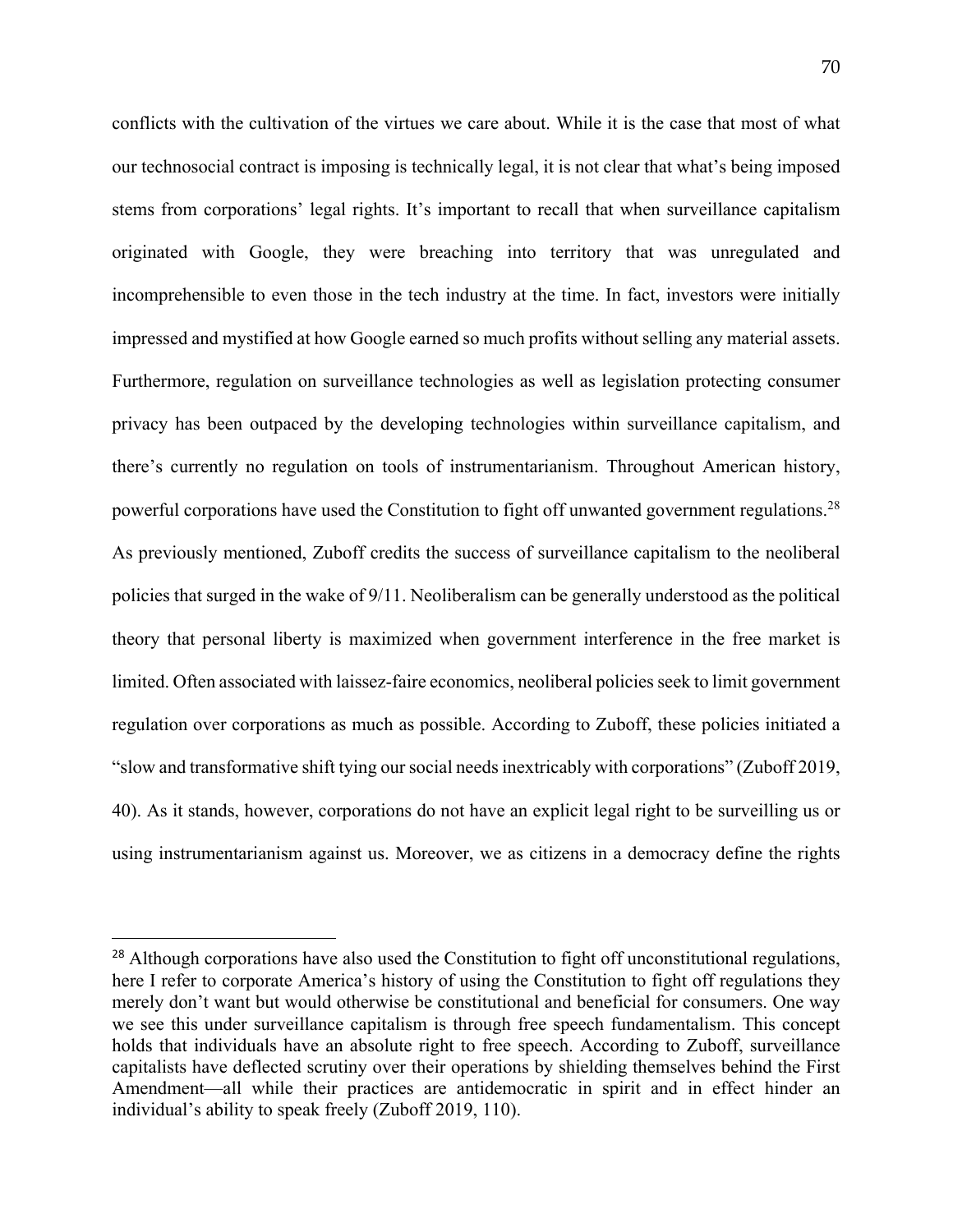corporations are entitled to—not the other way around. What I argue is that our technosocial contract functions as a wrongful proposal under Wertheimer's framework. Just because this proposal isn't illegal doesn't mean it's not wrongful. We have good reason to regard this proposal as morally wrongful, just as we also have good reason to regulate or in some cases outright ban some of the practices that is inside this proposal. Wertheimer himself admits that there are exceptions to his conception of wrongful proposals—I believe we have good reason to consider the context of our technosocial contract as one of them.

It's also worth noting that an important component to Wertheimer's understanding of coercion is how duress can make a proposal qualify as coercive. While the second prong of his theory deals with the wrongfulness of a proposal, the first prong deals with whether an individual had any reasonable or acceptable alternative. In other words, a contract might prove coercive if an individual is under duress and feels they have no choice—Wertheimer believes that some version of this theory provides the best account of coercion in his review of contract law (Wertheimer 1987, 36). As previously outlined throughout this project, the conditions surveillance capitalism imposes upon us could certainly constitute duress. If so, then even if an individual had nothing to do with bringing about this duress, any token of consent exchanged could still fail to be morally transformative.

Likewise, Beauchamp and Faden's conception of informed consent appears wildly incompatible with our technosocial contract. First and foremost, surveillance capitalism's privatization of the division of learning—and the profound asymmetry in knowledge it produces should make us wary of the average individual's ability to understand what exactly is being asked of them in our technosocial contract. And as I've previously explained, converging technological innovations have allowed us to extract more information than ever before. While it could be said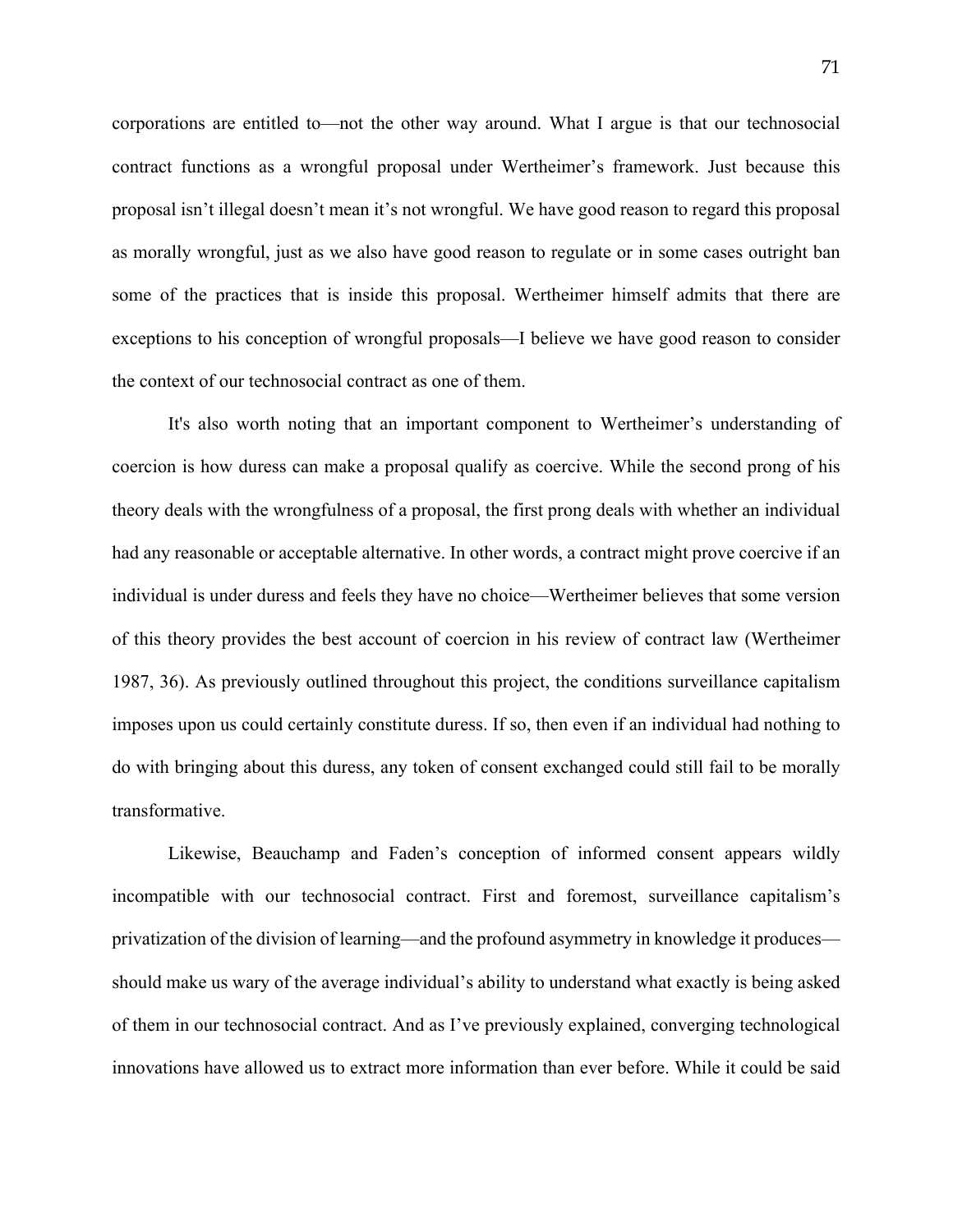an individual acts intentionally, we have good reason to doubt an individual in this scenario could act with understanding—and they're certainly not acting without controlling influences. After all, consenting to this technosocial contract means signing up to be bombarded by instrumentarian tools seeking to control us by exerting undue influence us. Additionally, Beauchamp and Faden base their understanding of autonomy specifically through Kant, and they believe their framework for informed consent is consistent with the Kantian conception of autonomy. As I've argued earlier, our technosocial contract goes against Kant's conception of autonomy to the point that we would be morally required to click disagree. This (as well as previous points) seems to suggest that our technosocial contract is not conducive to autonomous authorization, and therefore not conducive to informed consent.

Given the context of our technosocial contract, it appears that Wertheimer, Miller, Beauchamp, and Faden would indeed find something problematic about this exchange—yet they withhold the term coercion, and argue that offers cannot coerce. But they also do not identify what exactly is wrong about this exchange, just that seems to fail at being morally transformative. Until they address what that problem is, I believe we can move on and consider how our technosocial contract could classify as coercion.

#### **THE LOGIC OF COERCIVE OFFERS**

Before I address how our technosocial contract does indeed appear to act as a coercive offer, I want to revisit Wertheimer's critique of coercive offers as well as what appears to be the most common rebuttal against the existence of coercive offers: that exploitative offers do not coerce so long as they're mutually beneficial or freedom-enhancing.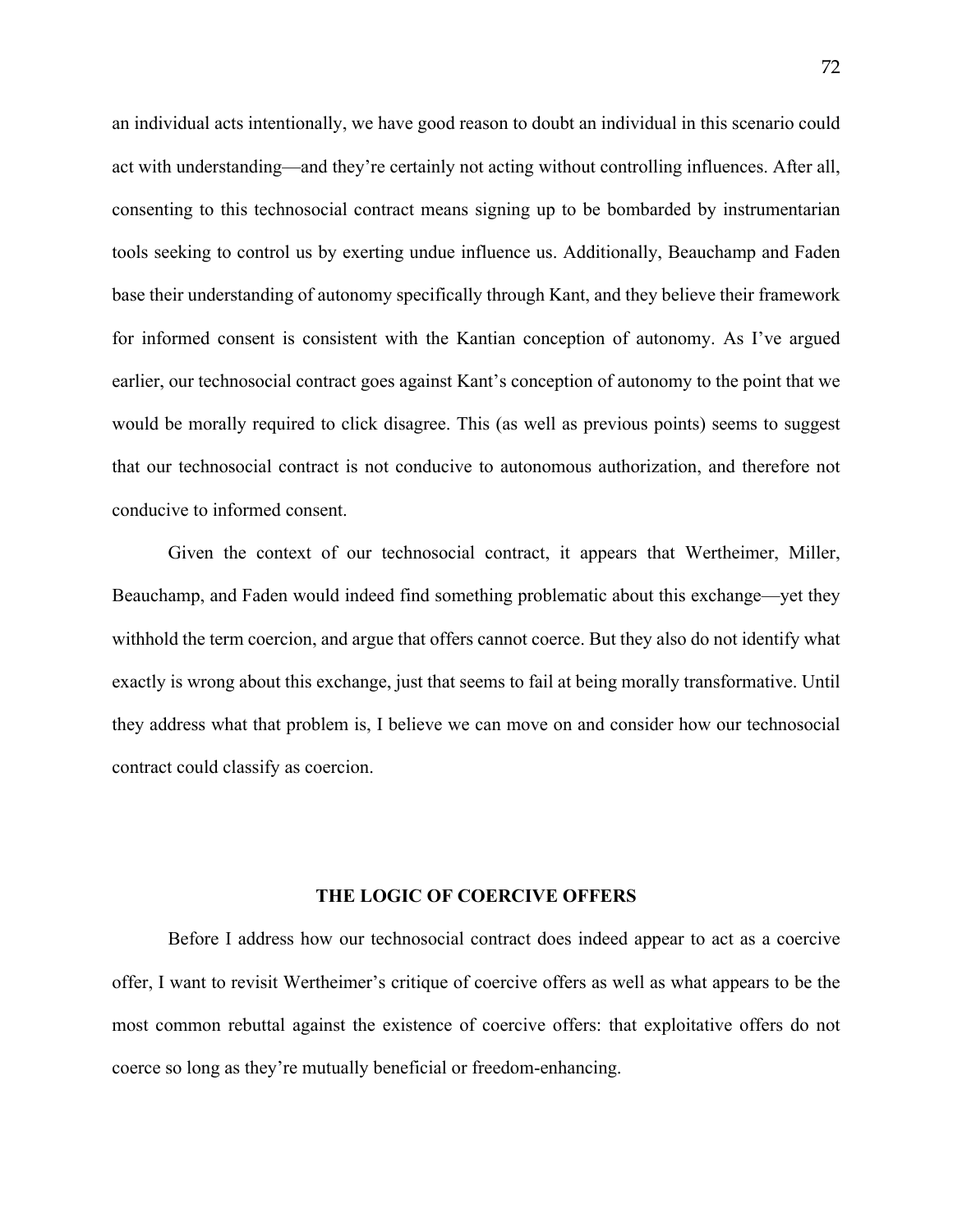According to Wertheimer, threats coerce because they propose to make someone worse off than they would otherwise be, whereas offers do not coerce because if someone declines this proposal than they're no worse off than they were before. Yet it does not logically follow that offers cannot coerce. Let's say I'm on a sinking ship and I do not know how to swim. A lifeboat passes by offering to ferry me to shore, but only in exchange for me and any of my potential heirs to be in service to them forever. If I decline, I'll drown, so of course I "consent" to this exchange. This would be a coercive offer.<sup>29</sup> Wertheimer would agree with this. In other words, this offer functions as both offer and threat—the offer is safe passage home, and the threat is that if I decline this offer then I will drown. In applying this to our technosocial contract, the offer is access to modern technological goods and services at the cost of our privacy and therefore autonomy, and the threat is being denied our modern personhood. We can extrapolate more threats from this exchange—as NSA whistleblower Edward Snowden comments in his memoir aptly titled *Permanent Record*, the unilateral collection of everyone's data carried the tantamount threat that if you ever got out of line, your private life could be used against you. "Imagine it," he writes, "all the secrets big and small that could end your marriage, end your career, poison even your closest relationships, and then leave you broke, friendless, and in prison," (Snowden 2019, 198). Such secrets—from the sequencing of your DNA to swapped nudes with your lover—are now stored by

<sup>&</sup>lt;sup>29</sup> This example and critique of Wertheimer's argument is similar to that of McGregor, who argues that offers may coerce when the effect on the individual asking to consent is a choice between two evils, the lesser of which is to acquiesce. In other words, threats put the victim in a vulnerable position, but offers find the victim in a vulnerable position, where "the weaker party has no workable alternatives since there is collusion in the industry making actual alternatives an illusion" (McGregor 1988, 45). Under surveillance capitalism, there is certainly collusion among corporations to pressure politicians to keep allowing the dominance of surveillance technologies and instrumentarian tools across our modern technological goods and services.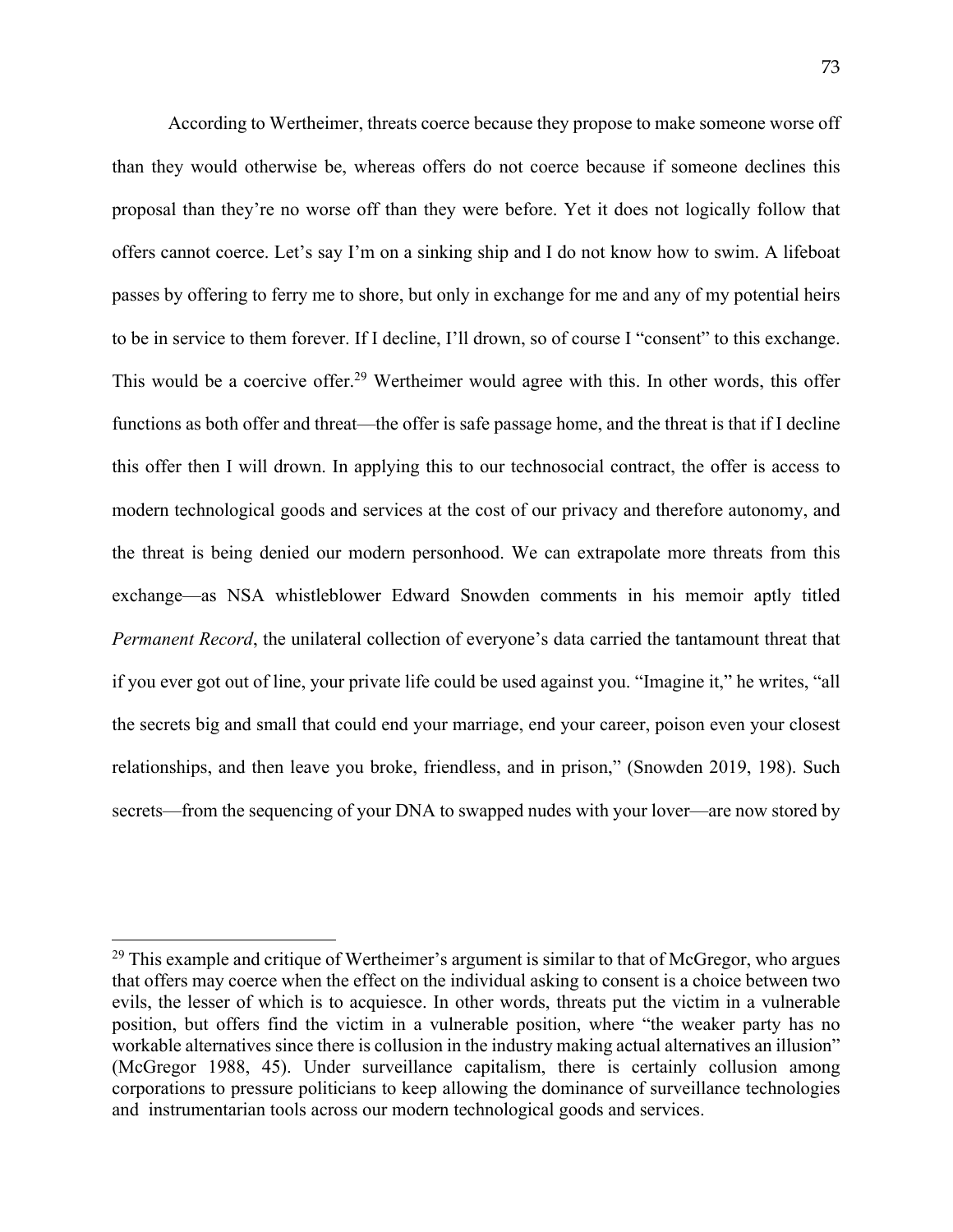corporations, governments, and whoever else came across your personal data at is sold, analyzed, and instrumentalized to modify your behavior.

Reconsider how Wertheimer, Miller, Beauchamp, and Faden are hesitant to allow exploitation like this to qualify as coercion due to concerns over who caused the miserable state of affairs for the consenter. After all, the lifeboat passing by me did not cause my ship to sink, and their offer certainly grants me more freedom than a watery death. Aside from the fact that, again, this offer appears to also be a threat, we should question this notion that mutually beneficial exploitative offers or freedom-enhancing exploitative offers do not coerce. Consider the fight for labor rights in the US: for almost half of this nation's history, child labor appeared to be mutually beneficial and therefore not coercive—yet now we would judge this as abhorrent, coercive, and indefensible. In fact, it could be argued that exploitation is always coercive, so long as it's judged in the right context. Now we appreciate the context of child labor which makes it coercive perhaps in the future we will also appreciate the context which lets us see capitalist wage offers (the main focus of most scholarship for and against coercive offers) as coercive.

What seems to allow exploitative wage offers to be permissible is this notion that employers aren't at fault because they're not the ones who made the employee's conditions so dire. Would we say the same of the employers who used exploitative wage offers to hire children to go work in mines? I don't believe we would. This is because, as Wertheimer notes, we care more about consent being morally transformative than being valid. Exploitative offers might be valid, but they often fail to feel morally transformative—and I argue they feel so because what we care about is that someone is being coerced. Someone or something does indeed have to be coercing in order for someone to be coerced—but they don't necessarily have to be the employer or the person initiating this contract. Again, the lifeboat didn't sink my ship, but I'm nonetheless being coerced.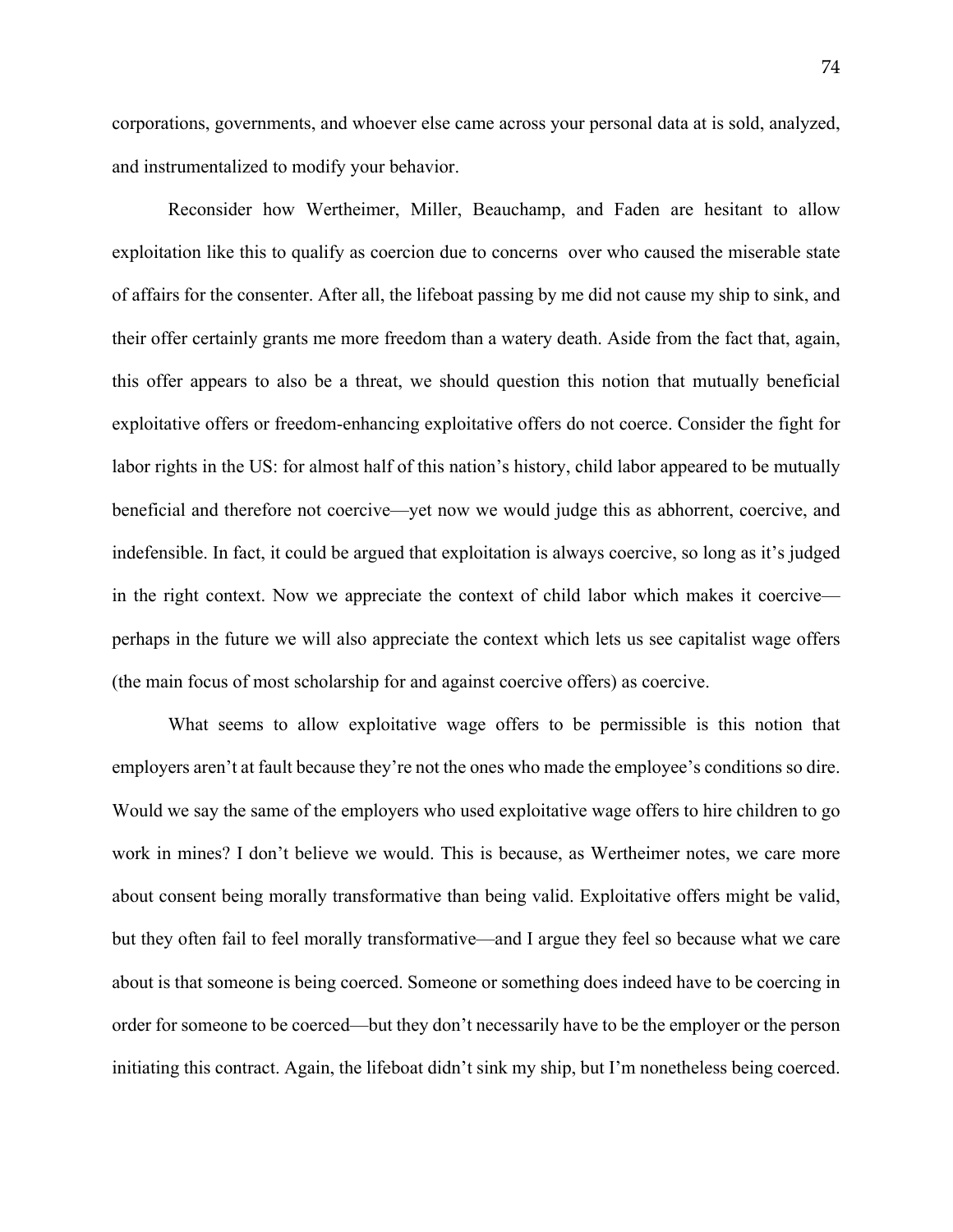And at the very least, I argue that we should resist any calls to allow exploitative offers a free pass just because the exchange appears to be mutually beneficial to us right now.

There are two ways we can understand our technosocial contract as a coercive offer—first, through the inherent coercive nature within this exchange, and secondly, through Zimmerman's examination of capitalist wage offers. There are many coercive elements at play within our technosocial contract, but perhaps the most extraordinary coercive element is the fact that this exchange is asking us to consent to endanger our autonomy. Consider the fact that the whole point of this contract is to excuse the invasion of our privacy by having an individual consent. This seems to imply that this exchange cares a great deal about consent. Yet as previously argued, consent hinges on autonomy—we cannot truly be said to consent if we're not doing so autonomously, or at least to a substantial degree. But if we do consent in this exchange, then we are rendering our autonomy exploitable in profound and potentially devastating ways. We might wonder why then we're being asked to autonomously consent in the first place if this exchange is going to then immediately encourage the targeting of our autonomy—that alone seems to suggest something isn't quite right with this offer.

When we push this further, however, a clear coercive element comes into play. By clicking agree, we are entering a marketplace for others to disrupt our autotomy with instrumentarian tools—and if these tools are successful enough, do indeed diminish our autonomy enough, then this thereby damages our ability to autonomously consent on the next inevitable round of this technosocial contract. In other words, by clicking agree we're agreeing to be subjected to tools of instrumentarianism that directly inhibit our ability to click disagree. If the intuitive idea underlying coercion is that my freedom is being undermined by the person or entity coercing me, then our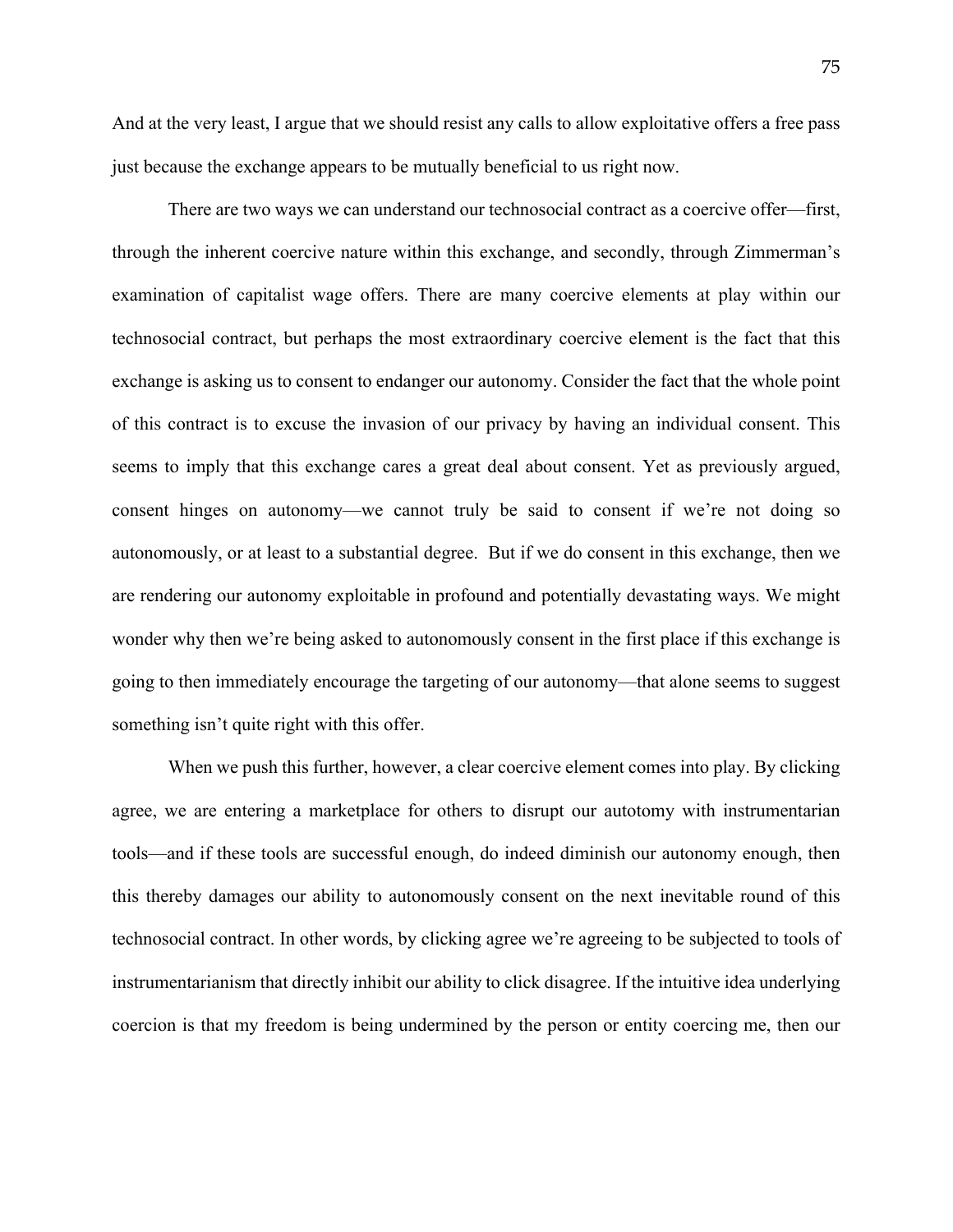technosocial contract seems not only coercive, but hypocritical: it claims to care so much about the thing it seeks to immediately snuff out.

The other way we can understand our technosocial contract as a coercive offer is through Zimmerman's examination of capitalist wage offers. First, it should be acknowledged that typical philosophical framing around coercive offers is of wages: an exchange between an employer and employee. I believe Zimmerman convincingly argues that certain capitalist wage offers might be coercive, but what's perhaps even more important is what happens when we apply his strategy to surveillance capitalist offers. Recall how under surveillance capitalism we are neither workers nor consumers, but terrain to harvest from. This is a transformative shift. Before, monopolies on goods and services disfigured markets by unfairly eliminating competition in order to raise prices at will. Under surveillance capitalism, however, many of the practices defined as monopolistic actually function as means of cornering user-derived raw-material supplies, as Zuboff writes: "There is no monetary price for the user to pay, only an opportunity for the company to extract data…. We are the source of the coveted commodity: our experience is the target of extraction," (Zuboff 2019, 132).

I argue there is something inherently coercive in the offer of modern personhood at the cost of what is essentially an economic mutation of indentured servitude: instead of contracting yourself to work for someone else until a certain amount of time has passed, you're contracting yourself to be harvested for raw material and to be subject to instrumentarian tools of behavior modification just so you may access things like social media, healthcare, and education—and for however as long as you wish to enjoy your modern personhood, you will need to continue being monitored, mined, and unduly influenced.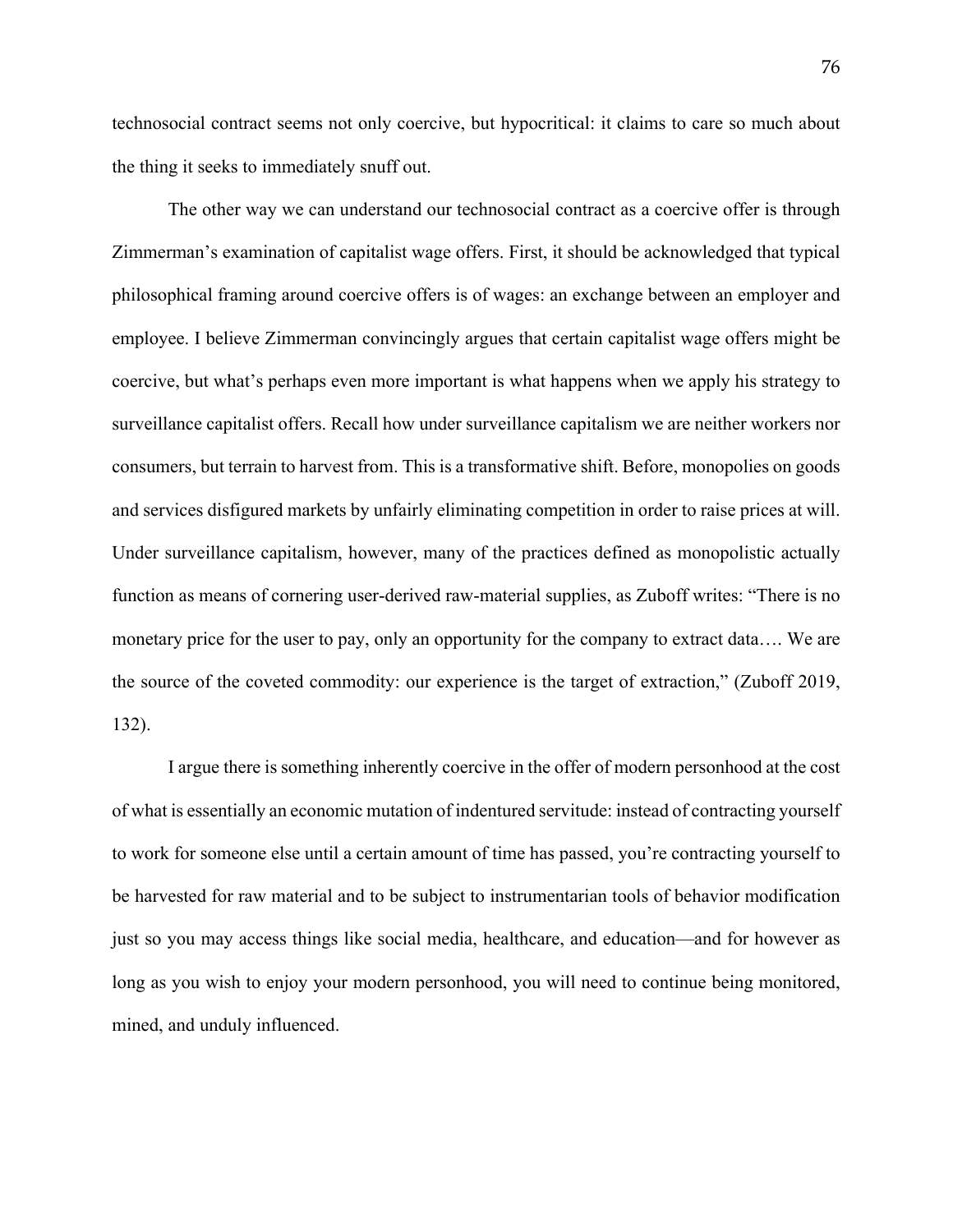Though a wage offer is of a different sort of offer, Zimmerman's model for coercive offers is still informative. Surveillance capitalist offers certainly seem to fit the spirit of his criteria. It is certainly technologically and economically feasible for us to use modern technological goods and services which don't invade our privacy and threaten our autonomy. I believe it is uncontroversial to claim that this is certainly the preferred alternative pre-proposal situation for most modern citizens. And if capitalists could ever have been said to prevent workers from having at least one feasible alternative pre-proposal situation (i.e. access to non-hazardous, not-horribly paying jobs), then surely it can be reasonably claimed that surveillance capitalists actively seek and are extraordinarily successful at preventing modern citizens from accessing technological goods and services which don't exploit and harm them. This is what Zuboff claims through her conception of the new sort of contractual forms emerging in the wake of surveillance capitalism:

The uncontract is a feature of the larger complex that is the means of behavioral modification, and it is therefore an essential modality of surveillance capitalism … it contributes to economies of action by leveraging proprietary behavioral surplus to preempt and foreclose action alternatives, thus replacing the indeterminacy of social processes with the determinism of programmed machine processes … The uncontract is not a space of contractual relations but rather a unilateral execution that makes those relations unnecessary (p. 220).

If surveillance capitalists continue to exert effective influence over an individual's ability to access technological goods and services which don't surveil or deploy instrumentarian tools against them, then it seems as though surveillance capitalism easily fulfills the spirit of Zimmerman's criteria: offers are coercive when an alternative pre-proposal situation is feasible and sufficiently better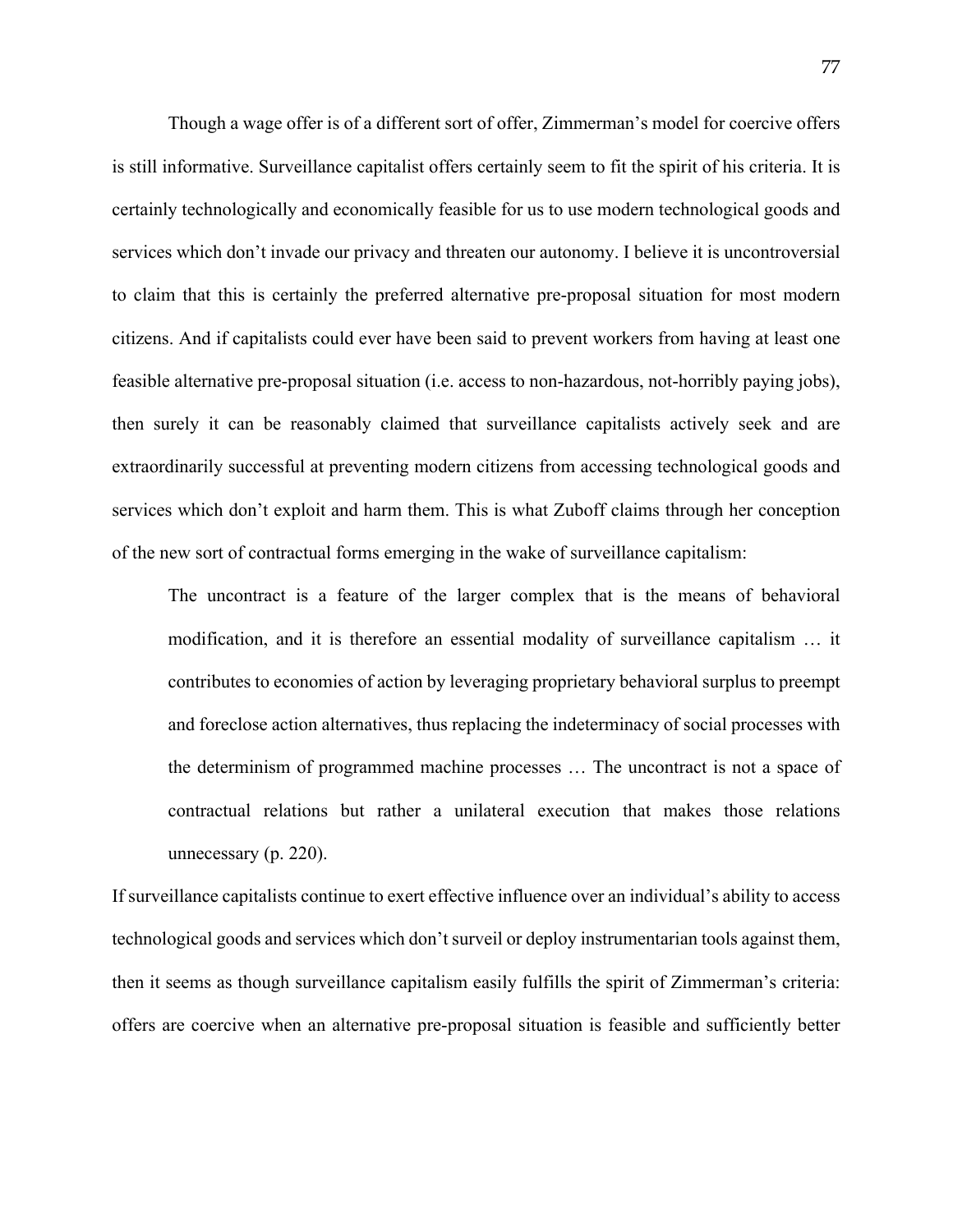than the actual offer which capitalists prevent citizens from having alternative options to (Zimmerman 1981, 140).

All of this seems to suggest that we should consider our technosocial contract to be coercive. Although this exchange doesn't fit the narrow definition of coercion of Wertheimer, Miller, Beauchamp, and Faden, I argue that this is the most appropriate term. Specifically, I believe my previous arguments as well as Zimmerman's examination into exploitative capitalist wages suggest that we have good reason to consider this exchange a coercive offer. Recalling Solove's application of Wittgenstein's family of resemblances to the definition of privacy, we might also want to consider coercion as a cluster-concept—at the very least, we shouldn't be afraid to revise our definition of coercion as new contexts require us to. And while it might be the case that Wertheimer Wertheimer, Miller, Beauchamp, and Faden could argue that this exchange is problematic in ways befitting other terminology, this would become a debate over semantics, not whether or not our technosocial contract is capable of producing meaningful consent.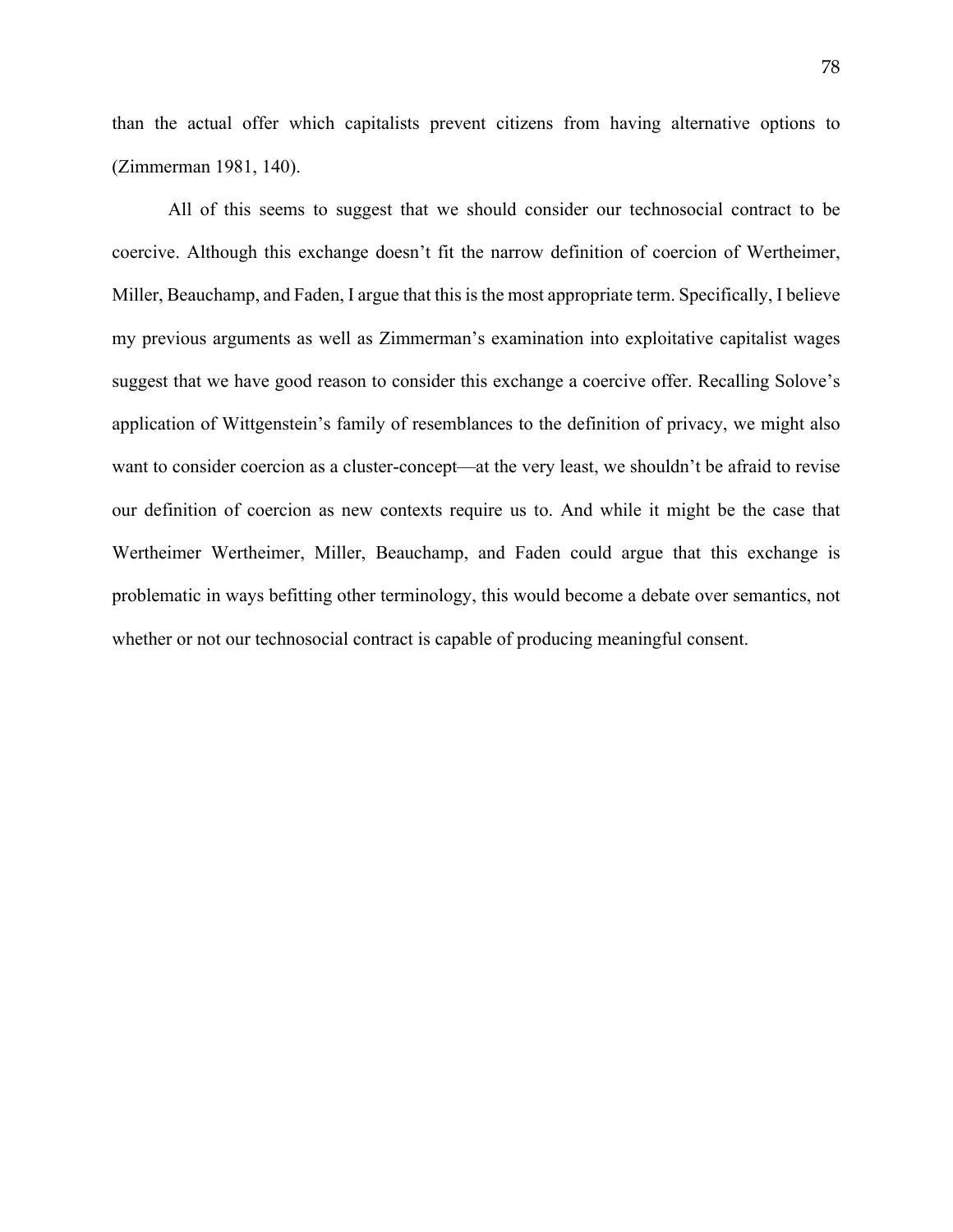# Part V: Conclusion

### **CLOSING ARGUMENTS**

Before I conclude, I will preemptively consider expected arguments against different claims within my overarching thesis. I will begin by examining the GDPR—the toughest privacy security law in the world. The GDPR is the most robust and lauded iteration of our technosocial contract; if I am to argue our current technosocial contract is logically unjustified, then I must also prove the GDPR is equally flawed. The GDPR is aimed at protecting the privacy of citizens in the European Union against data collection and processing. This law does more to address the problems inherent within our technosocial contract than any other laws. Concepts such as the Right to be Forgotten are insightful and indicative of the sort of theorizing we will need to be doing more of in the future.30 I argue, however, that this law still fails to justify the exchange of privacy for accessing modern technological services. All five "strict new rules" defining what constitutes consent do not address the coercive nature of this exchange, which makes it such that actual consent cannot be given from the very "data subjects" this law aims to protect. Additionally, I echo concerns of scholars such as Véliz, in that this legislation does not go nearly as far enough in protecting our privacy in the age of surveillance capitalism. She argues that certain rules in the

<sup>&</sup>lt;sup>30</sup> The right to be forgotten is the right to have private information about a person be removed from internet searches and other directories under certain circumstances. Véliz notes that this concept protects us from being haunted by personal data that is outdated, inaccurate, inadequate, irrelevant, or devoid of purpose, and when there is no public interest (Véliz 2020, 149). Given my conception of the goods of modern personhood, it can be reasonably argued that just as there might be a right to be forgotten online, there should be a right to exist online. With social media becoming even more entrenched in the careers, communities, and interactions which seem to characterize our modern life, the fact that corporations retain the sole power over these platforms is frightening. Perhaps the internet would better be reconceptualized as a public utility and social media as a public platform, wherein proper regulation and protections would be subject to civilian oversight.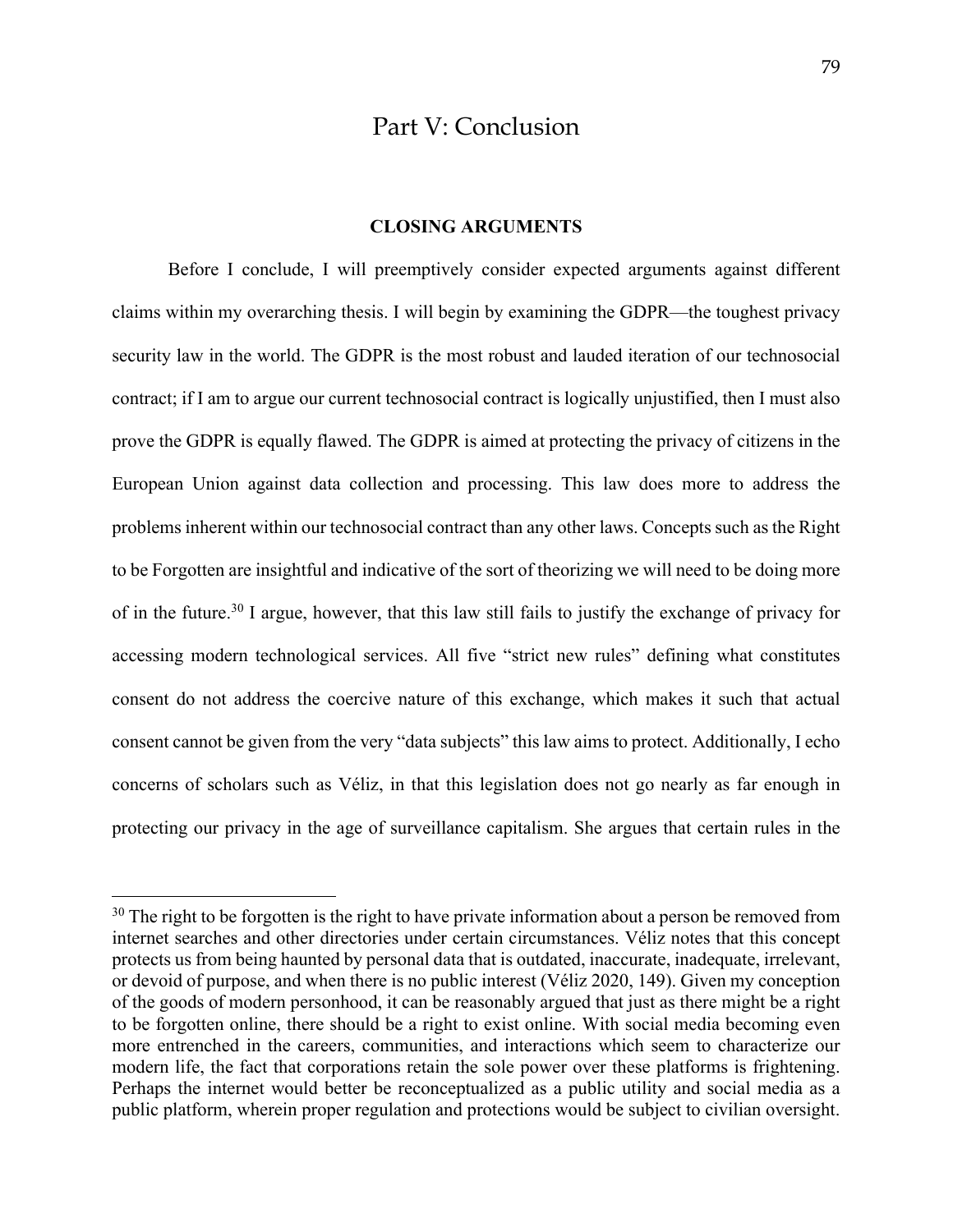GDPR are too broad, such as allowing companies to collect data for 'legitimate interests', and that the GDPR still fails to address the issue of anonymized data that can later be deanonymized (Véliz 2020, 131). Surveillance capitalists will often claim that because data is anonymized, there is no way to track the data back to its user, and therefore there are no privacy issues to be had. But because anonymized data can be later de-anonymized, privacy issues can still emerge. It can also be argued that just because data is completely anonymized this doesn't mean our privacy wasn't violated. Some personal data—such as a final phone call to a loved one on their death bed—seems like the sort of personal data in which it would be immoral to automatically seize such private affairs as raw material for others' profit and aims, even if this data were fully anonymized.

A common critique against any attempts to challenge the technological infostructures shredding our privacy and enabling instrumentarianism can be classified as technofatalism: the belief that technological advancement is inevitable, and that emerging surveillance technologies are a part of this inevitability. Technofatalists believe it is naïve and illogical to fight for regulatory or cultural restraints on surveillance technologies, and that there's no effective steering away from this course (Véliz 2020, 193). There seems to be a consensus among current philosophical literature on privacy and technology that technofatalists are incorrect. It's no coincidence that the most rabid technofatalists are surveillance capitalists—Zuboff argues that big tech hopes we will grow gradually accustomed to accepting conditions we would never have agreed to had they been presented to us upfront from the start. Again, the unique circumstances surrounding our technosocial contract seems to suggest coercion. Furthermore, Zuboff clarifies that surveillance capitalism is not technology: it is a logic that imbues technology and commands it into action. Technofatalism is a simply a classic misdirection to bewilder the public by conflating commercial imperatives and technological necessity. I agree with Zuboff and many other scholars such as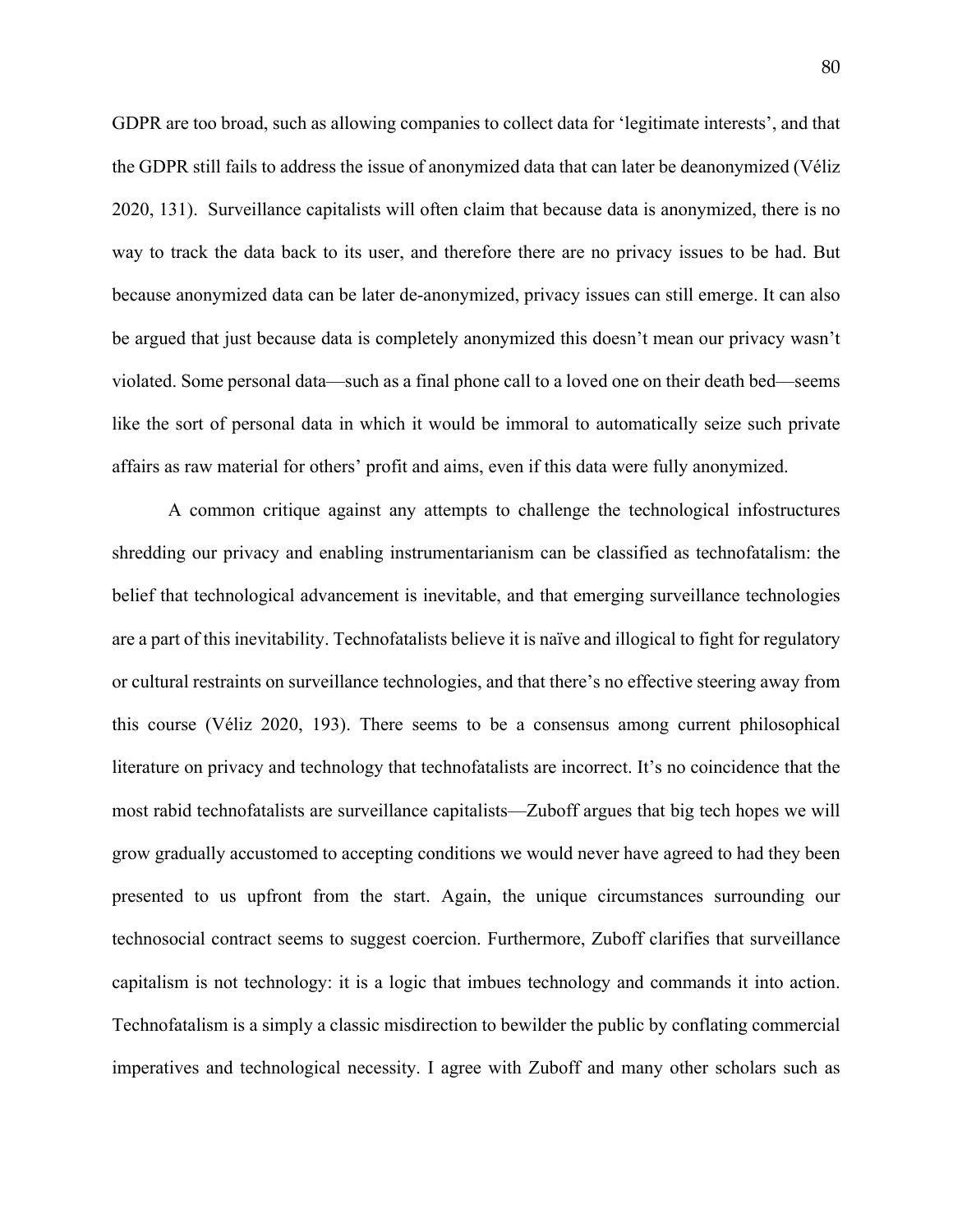Vallor and Véliz that technofatalism is incorrect. Technofatalist critiques of my project can largely be addressed by the previous arguments, but a technofatalist could also claim that it is unrealistic for me to expect the goods of modern life to be so easily accessible without some sort of sacrifice on my part. Yet this too seems surmountable: once again, there is nothing about our modern technological goods and services which requires the economic logic of surveillance capitalism to be structuring this transaction. As Zuboff also argues, surveillance capitalism was invented by a specific group of human beings in a specific time and place—it's not an inherent result of digital technology, nor is it a necessary expression of information capitalism (Zuboff 2019, 85).

It could also be argued that the benefits of surveillance capitalism outweigh the drawbacks. While surveillance technologies and instrumentarian tools have proven to exploit and harm thus far, with proper regulation and civil protections, they could prove to be overwhelming forces of good. A classic proponent of this sort of thinking is behaviorist B. F. Skinner, who believed tools of behavior modification such as conditioning could be used for the greater good. I partially agree with this, as do Vallor and Zuboff: it certainly could be that case that, in certain contexts, surveillance technologies and instrumentarian tools do indeed function as an overwhelming good. Yet we might wonder how the greater good can be determined when surveillance capitalism owns the machines and the means of behavioral modification. As Zuboff writes: "The greater good is someone's good, but it may not be ours," (Zuboff 2019, 432). This is because surveillance capitalism is fundamentally profit driven, specifically driven to extract as much behavioral surplus data as possible while modifying our behavior as discreetly as possible. These conditions do not seem the sort of conditions where the type of well-meaning, overwhelmingly beneficial uses of surveillance technologies and instrumentarian tools can flourish. For example, a traditional technofatalist and pro-surveillance belief is that the more informed a population is, the better off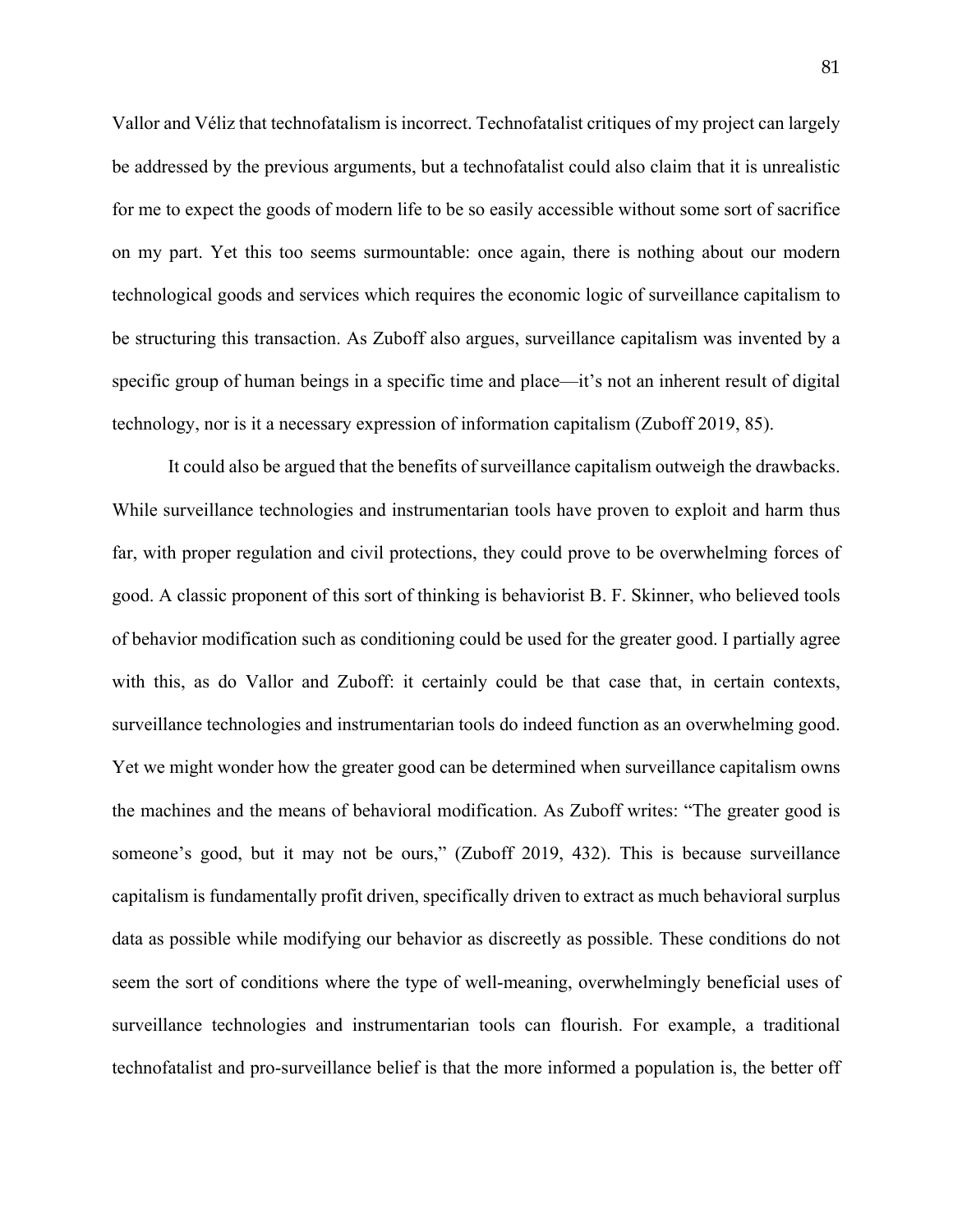they will be. Technology ethicists such as Evan Selinger and Woodrow Hartzog argue, however, that there are many empirical studies which show that people suffering a supply of too much information become more passive, less responsible, overwhelmed, and more likely to fall back on dangerous cognitive biases and shortcuts in ethical judgment (Vallor 2016, 193).

Still, other proponents point to Quantified Self practices as potential ways instrumentarianism ultimely servers the great good. These practices entail using wearable devices to collect personal data about one's own life and health. But the problem is that, right now, the tools of instrumentarianism are not being used to make us better, they're being used to sway our political opinions or sell us products. Most nudging, tuning, and conditioning in surveillance capitalism is not designed around self-betterment but around increasing profits. Vallor makes a compelling case against these practices, citing evidence which shows that they do not fulfill the aims of an examined life needed to cultivate virtue and promote sustained human flourishing (much less their own alleged aims), adding that "the most accurate and comprehensive recording of your past and present states would not constitute an examined life, because a dataset is not a life at all" (Vallor 2016, 202).

Secondly, as things currently stand, surveillance capitalists not only monopolize the power of instrumentarianism and enforce a severe power asymmetry of knowledge, but they also monopolize our access to the goods of modern life. The fact that we cannot do things like learn at school or communicate with a loved one far away without contracting ourselves as terrains to harvested from by one of a handful of all-powerful, all-knowing corporations is a testament to how much control surveillance capitalist exert over our capacity to enjoy modern personhood. Surveillance capitalists are unregulated, highly active in lobbying politicians to prevent regulation and funding academic research to manufacture their legitimacy. They can de-platform presidents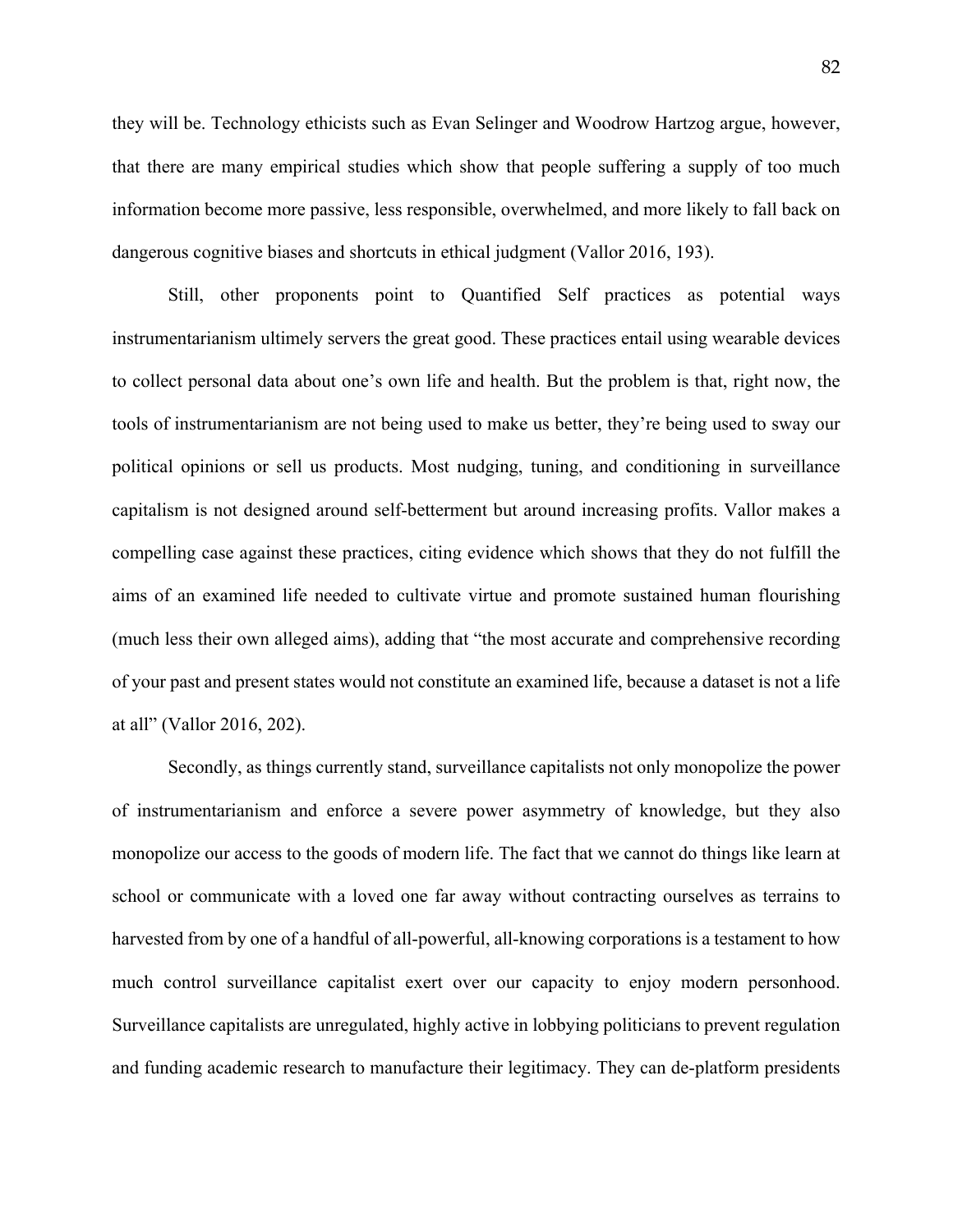and bully countries. Even if surveillance capitalism may sometimes function as an overwhelming force of good, it remains to be seen is it can truly surmount the global sociopolitical threat that corporations wielding instrumentarianism currently pose.

#### **CONCLUSION**

The problem with exchanging privacy for accessing modern technological goods and services is that this exchange is incapable of producing meaningful consent. This is because our technosocial contract can be best understood as a coercive offer, and consent cannot coexist with coercion. Even if we do not want to use the term coercion to describe this exchange, leading theories on consent still view this exchange as failing to be morally transformative—meaning this exchange is still incapable of producing meaningful consent. Our technosocial contract therefore remains unjustified. This is a problem, as courts continue to permit this technosocial contract as legally binding, despite being incapable of producing meaningful consent. One solution could be significant legislation severely restricting or banning practices such as the trade in personal data and the use of instrumentarian tools. Other solutions could include curtailing the use surveillance technologies and behavior modification technologies, and ending practices of default data collection across corporations, institutions, and governments. At the very least, we need further scholarship advising our politicians and judicial officials that there should be a new and justifiable technosocial contract.

The loss of our mental wilds just entails too many harms to ignore. Perpetuating discrimination and inequality, bolstering corporate control over both the goods of modern life and democratic governments, hoarding the tools we need to live virtuously and flourish as human beings—surveillance capitalism and its tools of instrumentarianism now seek to consume our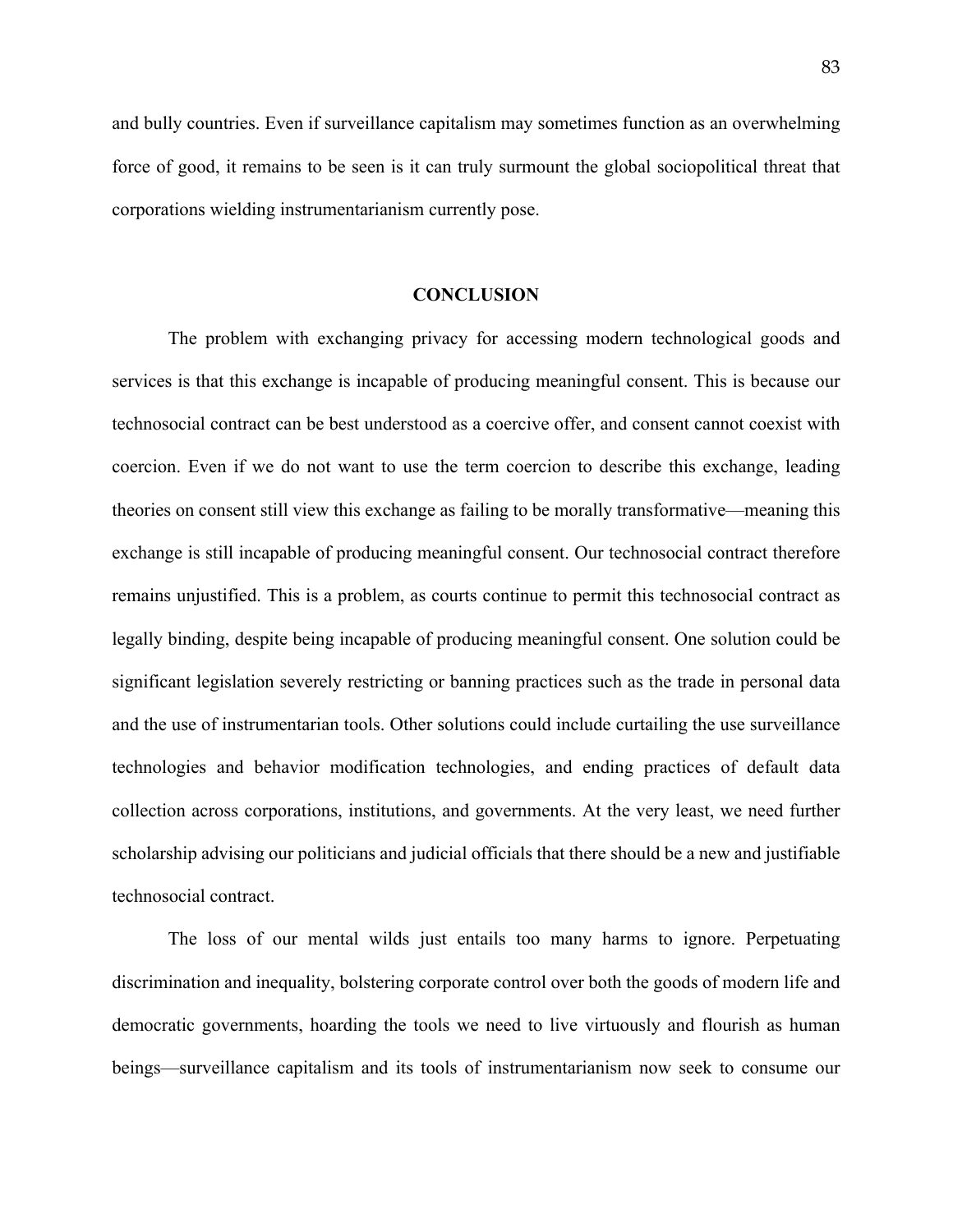mental wilds, byte by byte, with the potential of one day swallowing our autonomy whole. And of all the fallouts from this siege, among the many tragedies is the loss of these mental wilds for the young to grow up in. There are no artificial wilds, after all. Just as future generations might not enjoy environmental conditions like an unpolluted shoreline or rain that's not acidic, so are they also positioned to not experience the environmental conditions favorable to privacy and the production of their autonomy as generations before them enjoyed. Adding to this tragedy is how the privatization of the division of knowledge lets surveillance capitalist corporations manufacture their reality. What might become of a people made entirely of tuners and their tuned? They divide. One ascends, rendering the other as total means to an end. This other isn't even an 'other': plucked of their human nature, the tuned stops functioning as people at all.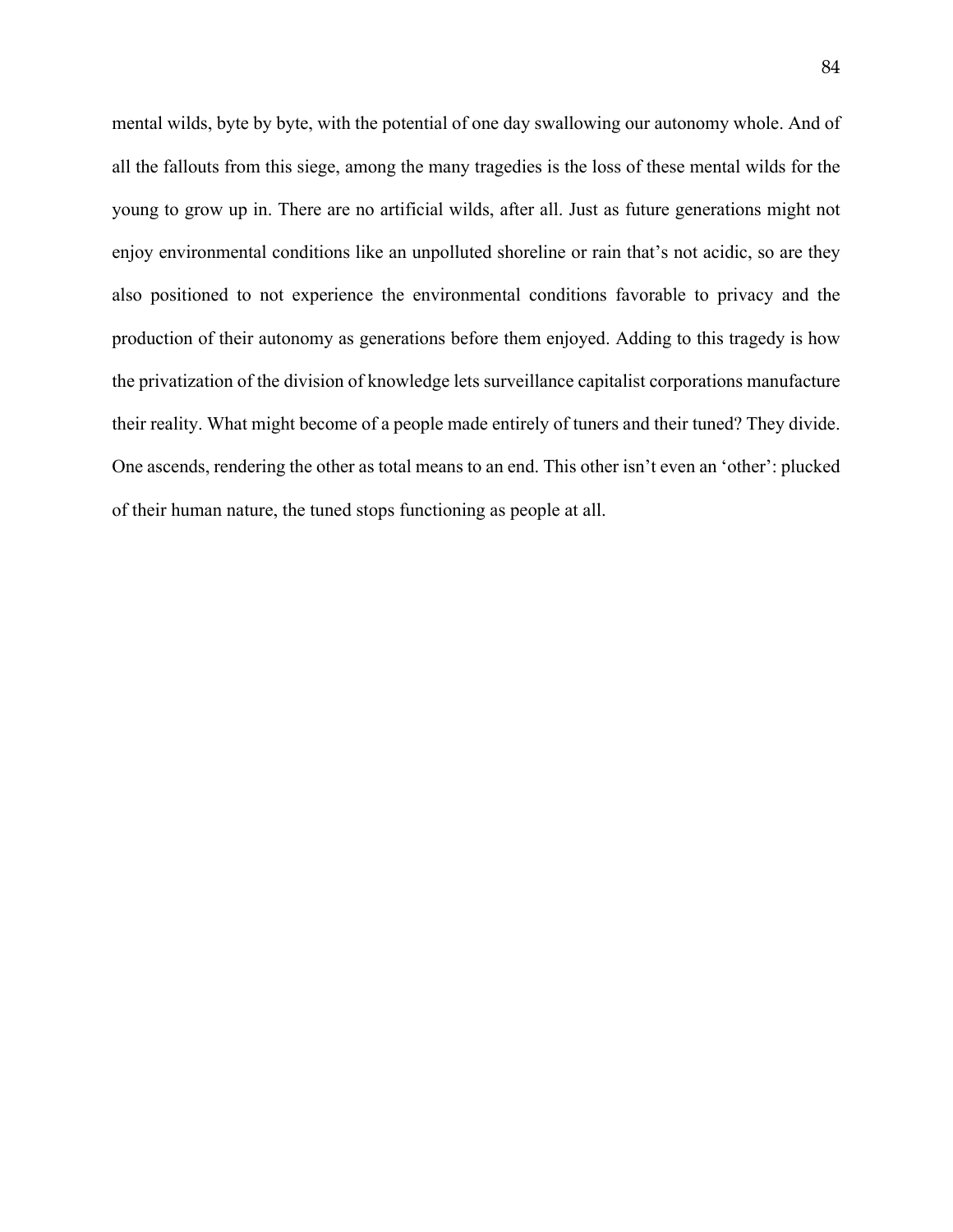## References

- Anderson, M. (2015). "6 Facts about Americans and their Smartphones." *Pew Research Center*. https://www.pewresearch.org/fact-tank/2015/04/01/6-facts-about-americans-and-theirsmartphones/.
- Besser-Jones, L. (2017). *Eudaimonic Ethics*. Routledge.
- Bloodworth, A. (2018, April). "Do Grindr and Other Dating Apps Affect Mental Health?" *Pink News*. https://www.pinknews.co.uk/2018/04/18/does-grindr-affect-mental-health-datingapps-and-mental-health/.

Browne, S. (2015). *Dark Matters: On the Surveillance of Blackness*. Duke University Press.

- Crawford, K., Richardson, R., & Schultz, J. (2019). Dirty Data, Bad Predictions: How Civil Rights Violations Impact Police Data, Predictive Policing Systems, and Justice. *New York University Law Review, 94*(192). Retrieved 2019, from https://www.ssrn.com.
- Doshi, S. (2014). "Mixpanel: How Addictive Is Your App?" *Vox.* https://www.vox.com/2014/3/6/11624264/mixpanel-how-addictive-is-your-app.
- Faden, R. R., & Beauchamp, T. L. (Eds.). (1986). *A History and Theory of Informed Consent*. Oxford University Press.

Foucault, M. (1995). *Discipline & Punish: The Birth of the Prison*. Vintage Books.

- Frenkel, S. (2018). "How a Fake Group on Facebook Created Real Protests." *New York Times*. https://www.nytimes.com/2018/08/14/technology/facebook-disinformation-blackelevation.html.
- *GDPR - User-Friendly Guide to General Data Protection Regulation* . General Data Protection Regulation. (2018). https://www.gdpreu.org/.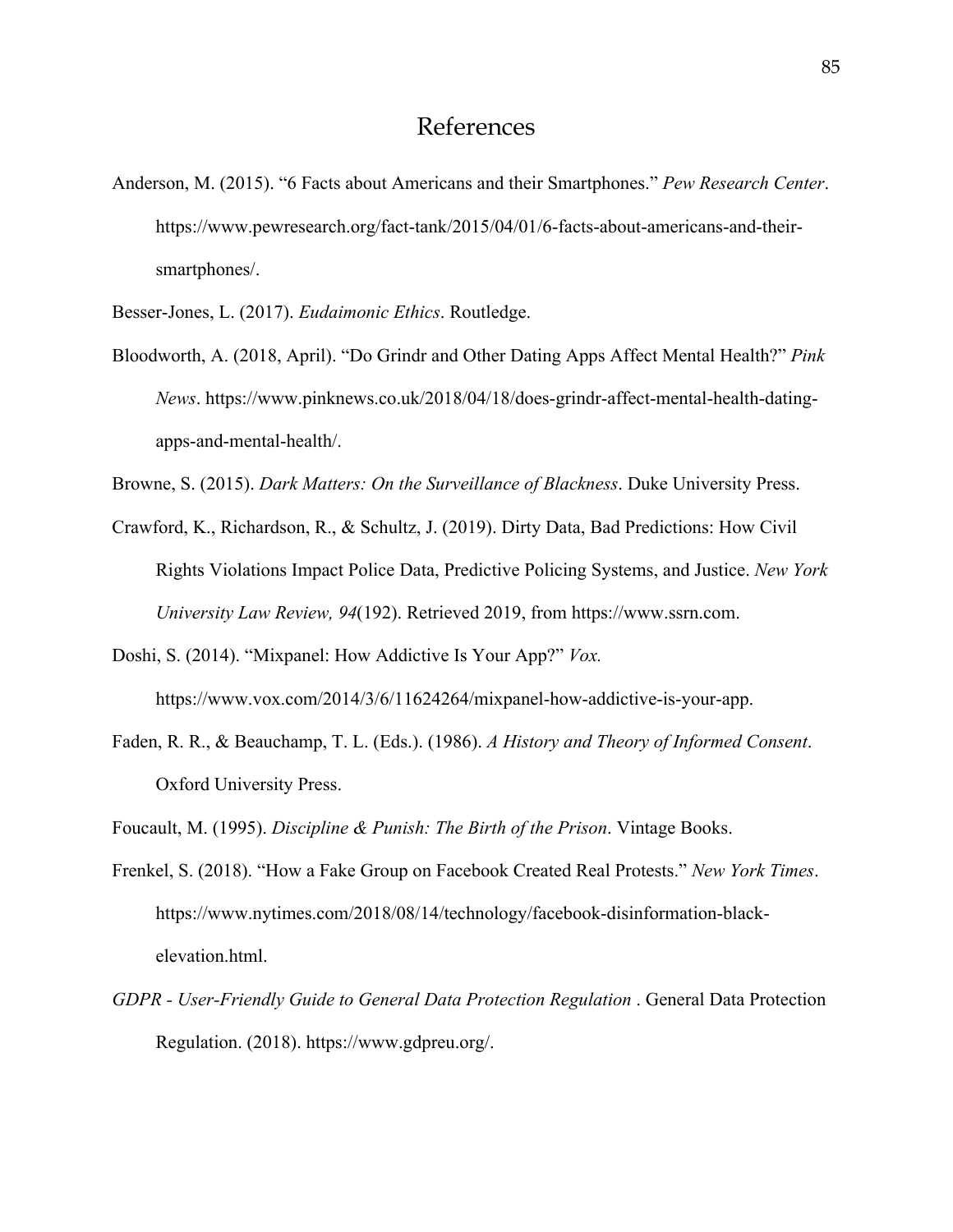Haro, A. (2017, February 27). "Chilling Prediction From Biologists Warns that 50% of All Species Could be Extinct by End of Century". *The Inertia*. https://www.theinertia.com/environment/chilling-prediction-from-biologists-warns-that-50-of-all-species-could-be-extinct-by-the-end-of-the-century/.

Kolbert, E. (2014). *The Sixth Extinction*. Henry Holt and Company.

Korsgaard, C. (2009). *Self-Constitution*. Oxford University Press.

- Leopold, A. (1949). *A Sand County Almanac: And Sketches Here and There*. Oxford University Press.
- Ludwig , W. (1921). *Tractatus Logico-Philosophicus*. Annalen der Naturphilosophie.
- McGregor, J. (1988). Bargaining Advantages and Coercion in the Market. *Philosophy Research Archives*.
- *"*Mobile Fact Sheet." *Pew Research Center*. (2021, April 7). https://www.pewresearch.org/internet/fact-sheet/mobile/.
- Mokrosinska, D. (2017). Privacy and Autonomy: On Some Misconceptions Concerning the Political Dimensions of Privacy. *Law and Philosophy*, *37*(117). https://doi.org/https://doi.org/10.1007/s10982-017-9307-3
- Nissenbaum, H. (2010). *Privacy In Context*. Stanford University Press.
- O'Neil, C. (2016). *Weapons of Math Destruction*. Broadway Books.
- Pasquale, F. (2016). *The Black Box Society*. Harvard University Press.

Primack, B. A., Shensa, A., Sidani, J. E., Whaite, E. O., Lin, L. Y., Rosen, D., … Miller, E. (2017). Social Media Use and Perceived Social Isolation Among Young Adults in the U.S . *American Jounral of Preventive Medicine*. https://doi.org/10.1016/j.amepre.2017.01.010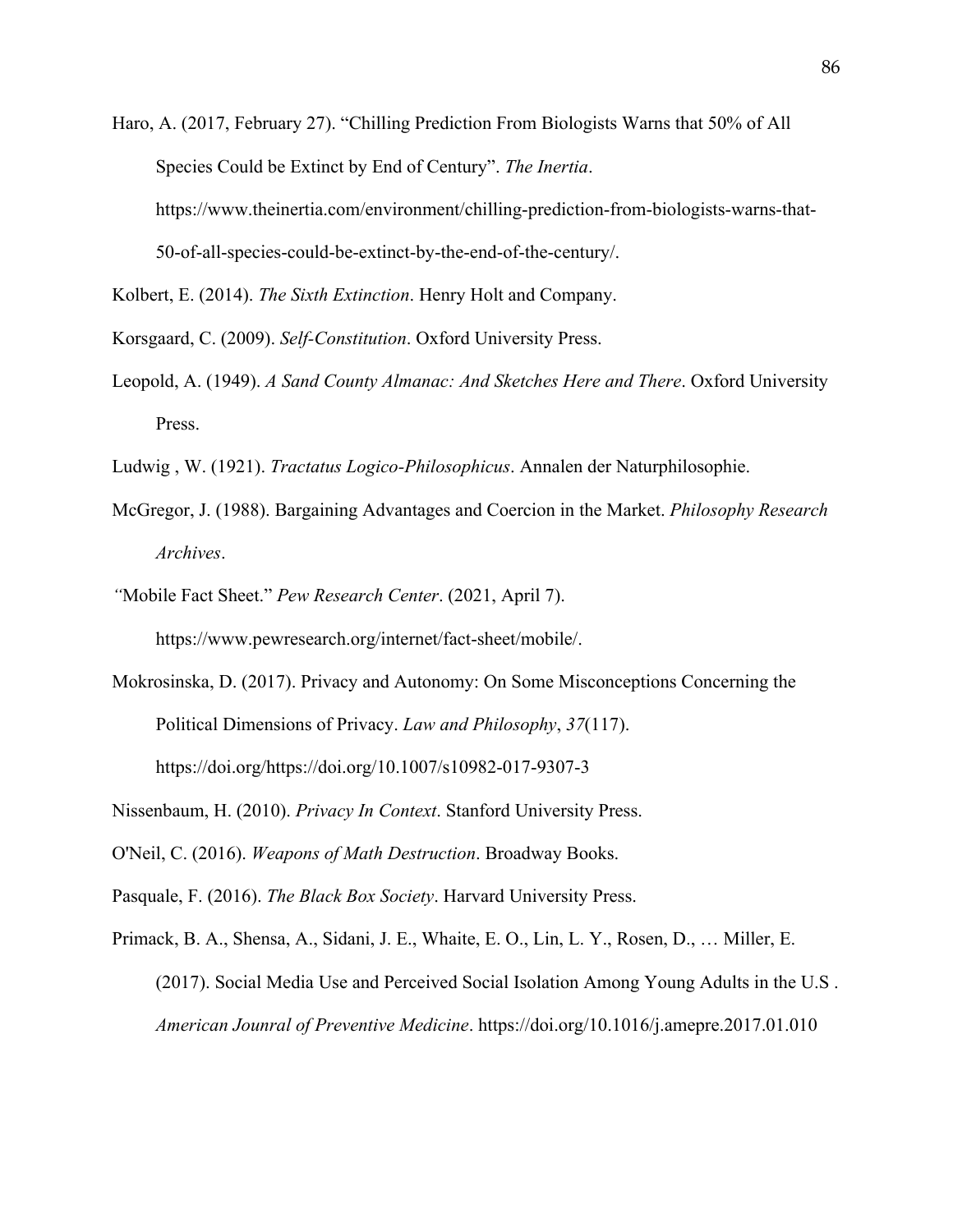Rowney, J.-A. (2018). "Why Black Mirror is called Black Mirror." *Mirror*.

https://www.mirror.co.uk/tv/tv-news/black-mirror-called-black-mirror-11831977.

Sensen, O. (Ed.). (2013). *Kant on Moral Autonomy*. Cambridge University Press.

Snowden, E. (2019). *Permanent Record*. Metropolitan Books.

"Social Media Fact Sheet." *Pew Research Center*. (2021, April). https://www.pewresearch.org/internet/fact-sheet/social-media/.

- Solove, D. (2001). Conceptualizing Privacy. *California Law Review*, *90*(4), 1087–1155. https://www.jstor.org/stable/3481326.
- Tankovska, H. (2021, January). "Number of Grindr DAU and MAU worldwide 2018." *Statista*. https://www.statista.com/statistics/719621/grindr-user-number/.
- Thompson, N. (2018). "How Humans Get Hacked: Yuval Noah Harari & Tristan Harris Talk with Wired." *Wired*. https://www.wired.com/video/watch/yuval-harari-tristan-harrishumans-get-hacked.
- Tufekci, Z. (2014). Engineering the public: Big data, surveillance and computational politics. *First Monday*, *19*(7). https://doi.org/http://dx.doi.org/10.5210/fm.v19i7.4901

Vallor, S. (2016). *Technology and the Virtues*. Oxford University Press.

Véliz, C. (2020). *Privacy Is Power*. Bantam Press.

- Wang, Y., & Kosinski, M. (2018). Deep neural networks are more accurate than humans at detecting sexual orientation from facial images. *Journal of Personality and Social Psychology*. https://doi.org/https://doi.org/10.1037/pspa0000098
- Watson, H. (2018). "How Obsessed Is Gen Z With Mobile Technology?" *The Center for Generational Kinetics.* https://genhq.com/how-obsessed-is-gen-z-with-mobile-technology/.